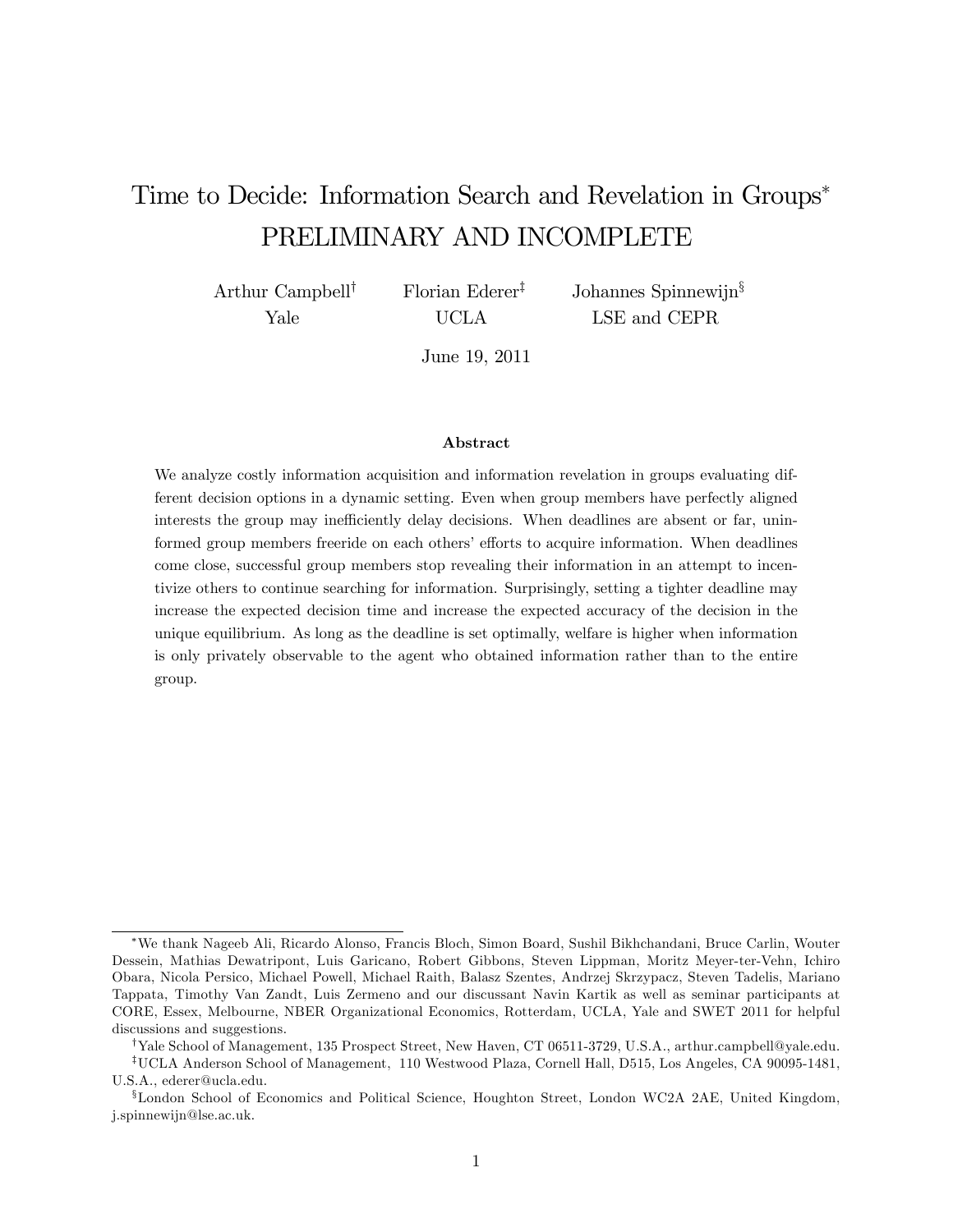## 1 Introduction

Many important decisions are made by committees. This paper studies joint decision-making in teams in a world where agents must be motivated to acquire information prior to making a decision. These situations are very common. For example, members of an executive board must gain information about a project's profitability and likelihood of success in order to evaluate which corporate strategy to pursue. In trial juries it is important that jurors pay attention to the evidence in order to make an informed judgement. Parents must investigate the quality of schools before deciding where to send their offspring. Important national policy decisions are made by a council of ministers who must gather information about the possible courses of action, and, of course, faculty members must gather and communicate information about potential candidates when deciding to recruit new colleagues.

While group members search individually for information, information about the alternatives at hand is a public good in the absence of conflicting preferences. The analysis identifies the communication between decision-makers about their findings as a key determinant of their willingness to expend effort to gain information. In their decision-making process committees face two important challenges in choosing the most valuable option, even in the absence of conflicting interests. First, team members must be willing to invest time and effort to search for information. This involves costly decisions such as reading and compiling market forecasts, evaluating judicial evidence or reading school quality assessment reports. The standard model of collective decisions under uncertainty does not speak to this issue because it assumes that decision makers are endowed with (costless) information. Second, team members should share information efficiently and in a timely manner. When some expert members that previously succeeded in finding information about the best possible course of action fail to communicate their information, the committee may unduly delay its decision or make the wrong choices.

These two considerations are often in conflict and lead to a complex trade-off between incentives for private information gathering and intra-committee communication. This trade-off is critical to the understanding of why groups often fail to make decisions in a timely manner. First, in their seminal research on group decision-making Stasser and Titus (1985) and Stasser (1999) show that groups do not share information effectively when members possess private information. When members of a group have different pieces of information, people tend to discuss the information that they all posses in common, and they do not always share or emphasize the information privately held by each group member. The lack of proper information sharing and integration inhibits group problem-solving effectiveness. Management scholars have long stressed that while group decision-making tends to lead to more information and knowledge being available when decisions are made, the decision-making process often takes longer and is costlier. In his popular textbook on management practices Griffin (2006, page 250) notes that "perhaps the biggest drawback from group and decision making is the additional time and hence the greater expense entailed. [...] Assuming the group or team decision is better, the additional expense may be justified." In particular, the desire to maintain the motivation of other committee members to search for information can lead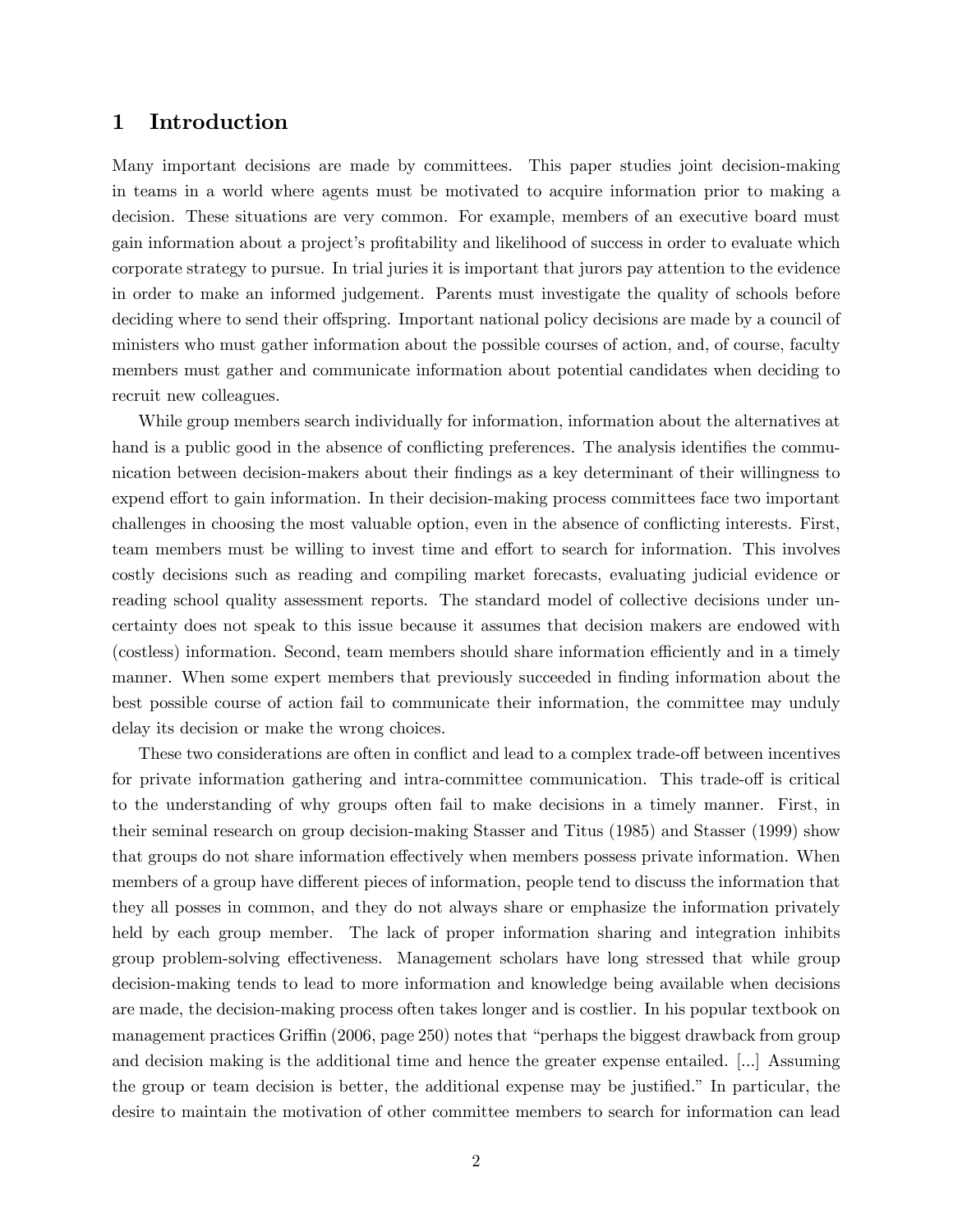experts to keep mum about their own discoveries. Conversely, the reluctance to share information in a timely manner may undermine the group members' incentives to search for information. To help promote the effectiveness of group and team decision making Griffin (2006) advocates the careful use of deadlines: ìTime and cost can be managed by setting a deadline by which the decision must be made final." Our analysis of the complex interaction between incentives for information acquisition and information sharing shows how standard team practices to incentivize group members, like the imposition of deadlines and disclosure rules, while beneficial can also backfire when used incorrectly. While deadlines are expected to increase the cost of freeriding, the resulting increase in search efforts reduces the incentives to reveal information when this information discourages group members to search intensively. This view is in line with Carrison's (2003, page 122) case study analysis of how organizations manage to meet critical time challenges. He argues that "whenever the workplace is charged with the electricity of a race against time, clear communication can suffer." In contrast, disclosure rules which inhibit group members to conceal their information, reduce the incentives to become informed.

We formally analyze these competing forces in a (continuous-time) model where each team member of a group of two can choose to gather information and (unilaterally) call a decision before a finite time horizon  $T$ . More information helps the team members to make better decisions, but collecting this information is privately costly. Since the group members equally share the benefits of a more accurate decision, the costly acquisition of information becomes a public good and members of the group will attempt to free-ride on the information acquisition efforts of other members. Thus, one might think that the group will always be underinformed when making its decision. However, this intuition ignores that team members may withhold information from the group when obtained information is not readily observable to all partners. Although team members will divulge all the information they have as soon as a decision is called to ensure that the team takes the best possible decision, they have strong incentives not to communicate what they know before that. The reason for such behavior is that with decreasing returns to information, a team member is less willing to search for information if another team member is already informed. An informed team member would always like to pretend he is not informed to induce other members to gather information and then reveal his information when a decision is called. Of course, in equilibrium team members will anticipate such behavior and accordingly update their belief that their team member is informed. A higher belief that a team member is informed reduces the incentive to search for additional information, since this additional piece will contribute less to the decision. A higher belief also reduces the incentive to delay a decision, as more informed team members search less intensively for information.

In particular, we provide a characterization of the symmetric equilibrium strategies employed by the members of the team. Most notably, the behavior of the players is significantly affected by the length of the time that is still available until the final deadline at time  $T$  and thus agent behavior displays a number of interesting characteristics. When T is relatively small, that is to say there is little time between the start of the game and the deadline to become informed, players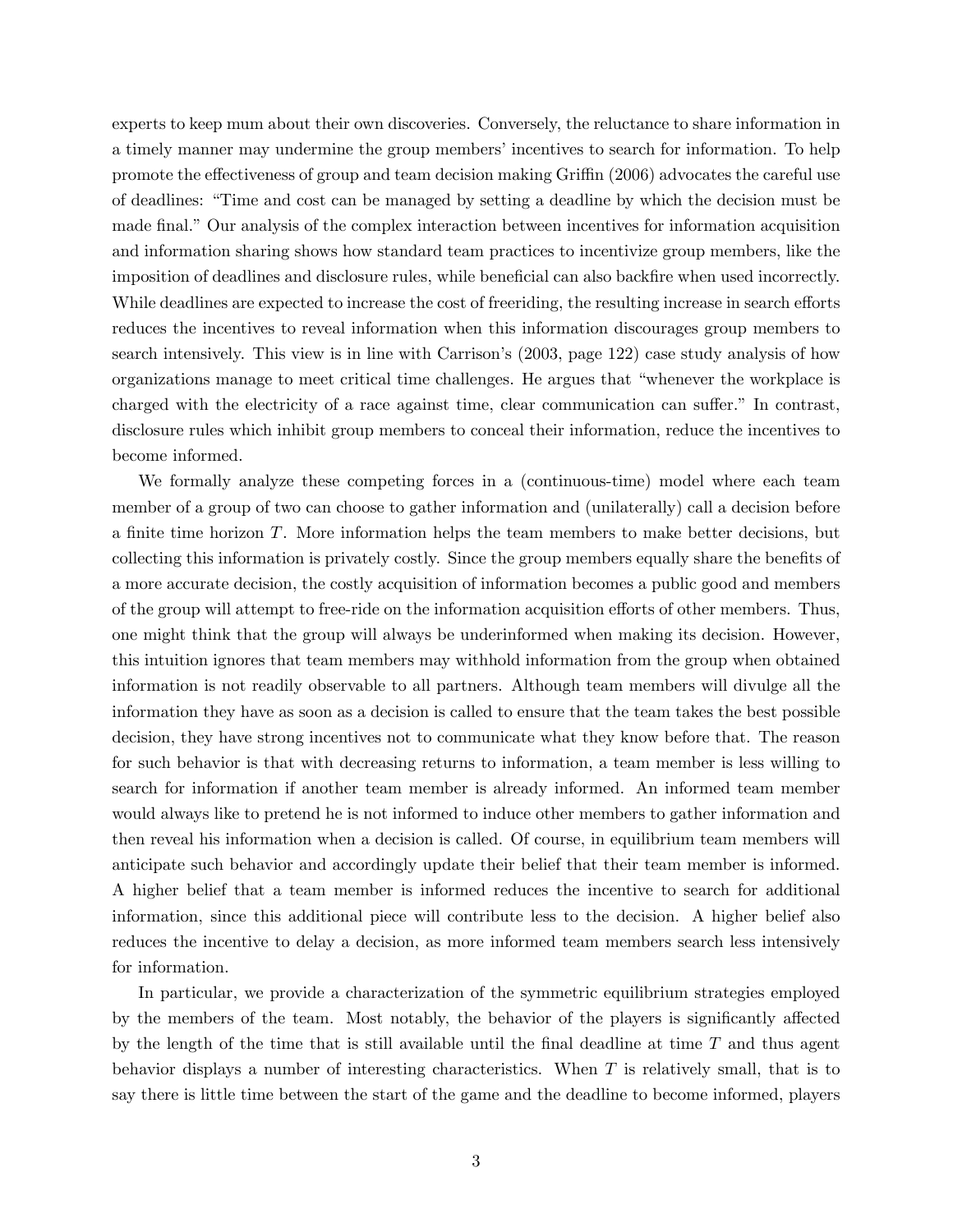exert maximum effort to become informed and reveal no information when successful. Players have little time to become informed and thus have strong incentives from the start of the game to exert effort themselves rather than to count on their partners' effort. In response to this high effort choice any informed agent prefers not to disclose her information and delay a decision since she benefits from the potential acquisition of an additional signal by a hard-working uninformed agent. However, as  $T$  increases, this equilibrium is no longer sustainable. The belief of uninformed agents that the other team member is informed would be too high and an uninformed agent would no longer be willing to exert such a high level of effort. As a result, uninformed agents choose lower effort levels to compensate for the fact that the other team member is likely to be informed and just delaying the decision. The total effort exerted during the game remains unchanged. As  $T$  increases even further, informed agents may no longer prefer to delay their decision since the total cost of delay  $\delta T$  increases as T increases. As a result, when T is large an informed agent will initially prefer to forego any delay costs and instead choose to immediately call a decision upon acquiring a signal. Uninformed agents initially free-ride on each others' efforts to acquire this signal. The unique equilibrium for long games thus has two phases: a first phase of low effort intensity and full information disclosure, a second stage of high effort intensity and no information disclosure.

The unique equilibrium of the game suggest that inefficient delay is due to the lack of information search far from the deadline and the lack of information revelation close to the deadline. As no information is revealed close to the deadline, committees are expected to take decisions early on or to wait until the deadline. Relatedly, our model suggests an explanation for why committees may delay decisions without its members actually looking for more information. That is to say, when deadlines are very strict our model provides a formal characterization of "Parkinson's Law" (Parkinson 1955) which posits that "work fills the time available" as all decisions will be delayed until the final deadline.

We also investigate the optimal length of the deadline and show that there is a unique finite deadline that maximizes agents' ex ante welfare. This optimal deadline is set in such a way that it maximizes beneficial search efforts while minimizing unnecessary decision delays. Although tight deadlines are expected to reduce the decision time, but also the expected decision precision, the opposite may happen in this setting. The reason is that a longer deadline increases the probability that information is still acquired before team members stop revealing information and delay decisions until the deadline. Hence, this increases the probability of an early decision taken with potentially less information in expectation.

Our model also highlights the importance of observability of successful information acquisition. When information is immediately observable to all team members, free-riding on information acquisition will lead to a severe underprovision of search effort, but at least decisions will always be taken immediately once information has been obtained. In contrast, when information is only privately observable team members have stronger incentives to search and may even collectively overinvest in information acquisition in expectation, but decisions will be taken unnecessarily late in an attempt to benefit from another team member's information acquisition. We provide a clean comparison of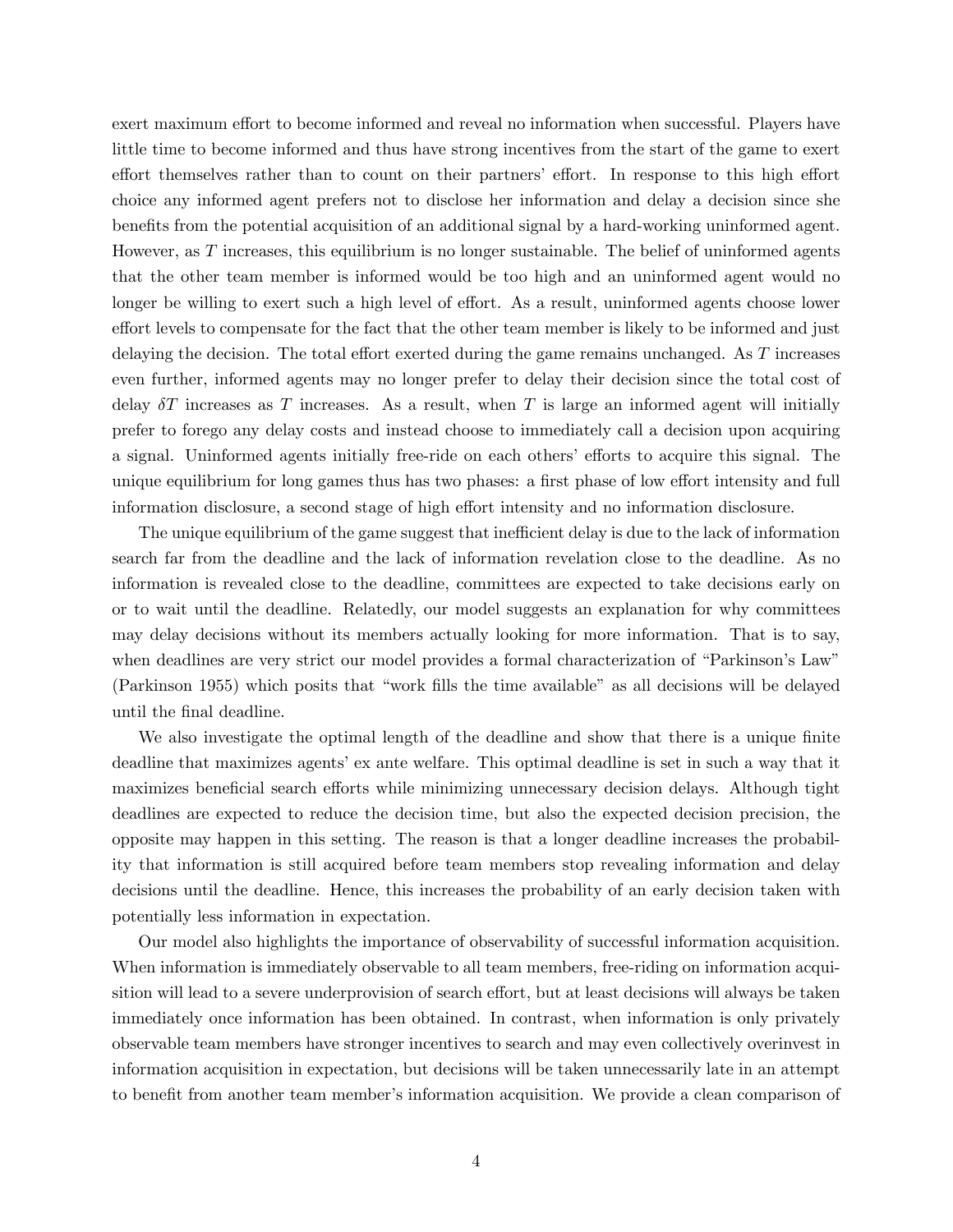the polar cases of private and public information. Surprisingly, we show that as long as the agents can optimally set the deadline ex ante, welfare is always higher when information is only privately observable. This is because in the private information case the agents can reap informational rents from successful information acquisition and thus have stronger incentives to invest in effort that outweigh any costs resulting from delayed decisions. However, we also show that when the deadline is set inefficiently short and the returns to additional information are decreasing rapidly, the team members may instead benefit from making information publicly observable.

Finally, we consider a number of extensions of our baseline model such as the use of explicit contracts for the team members as well as third-party information aggregators such as a committee chairperson who can call a decision when both team members are informed and are unnecessarily delaying making a decision until the deadline.

#### 1.1 Related Literature

Our model is related to the large and growing literature on decision-making in groups. Several previous contributions have focused on the distorted incentives to reveal private information in the presence of conflicting preferences (Li, Rosen and Suen 2001; Dessein 2007, Gerardi and Yariv  $(2007)^1$ , of reputation or career concerns (Ottaviani and Sorensen 2001; Levy 2007; Visser and Swank 2007) and of different voting rules (Feddersen and Pesendorfer 1998). In our model, preferences are perfectly aligned, conditional on the available information, and individuals strictly prefer to reveal their private information when a decision is taken. Another strand of the literature analyzes how incentives for individual information acquisition in committees can be optimally provided by structuring the decision procedure (Persico 2004) , the size of the committee (Cai 2009), the voting rules (Li 2001, Gerardi and Yariv 2008), or restricting the action space (Szalay 2005). Gershkov and Szentes (2009) are one notable exception in this literature as they also focus on influencing the prior information of the members acquiring information. They find that a social planner who accounts for members' efforts would leave any member as much in the dark as possible. Blanes-I-Vidal and Moeller (2010) also study the impact on team members' incentives from communicating private information, but their focus is on incentives to exert effort on a common project rather. We study the incentives to acquire and reveal information in a dynamic setting. Agents can not only choose whether to disclose information or not, but also when to disclose information. In terms of modeling approach our paper is most closely related to Bonatti and Hörner  $(2010)$  who study effort incentives in teams in a continuous-time framework, but they abstract away from the incentive problems related to information sharing that are central to our analysis. Finally, delay and optimal deadlines in group decision-making are also the focus of Damiano, Li and Suen (2009, 2010) who study repeated voting games between team members with differing interests.

The remainder of the paper is organized as follows. In Section 2 we introduce the model in its

<sup>&</sup>lt;sup>1</sup>Another strand of literature studies how incentives for information acquisition arise if decision-makers have different preferences (Aghion and Tirole 1997) or beliefs (Che and Kartik 2009) and thus take different decisions conditional on holding the same information.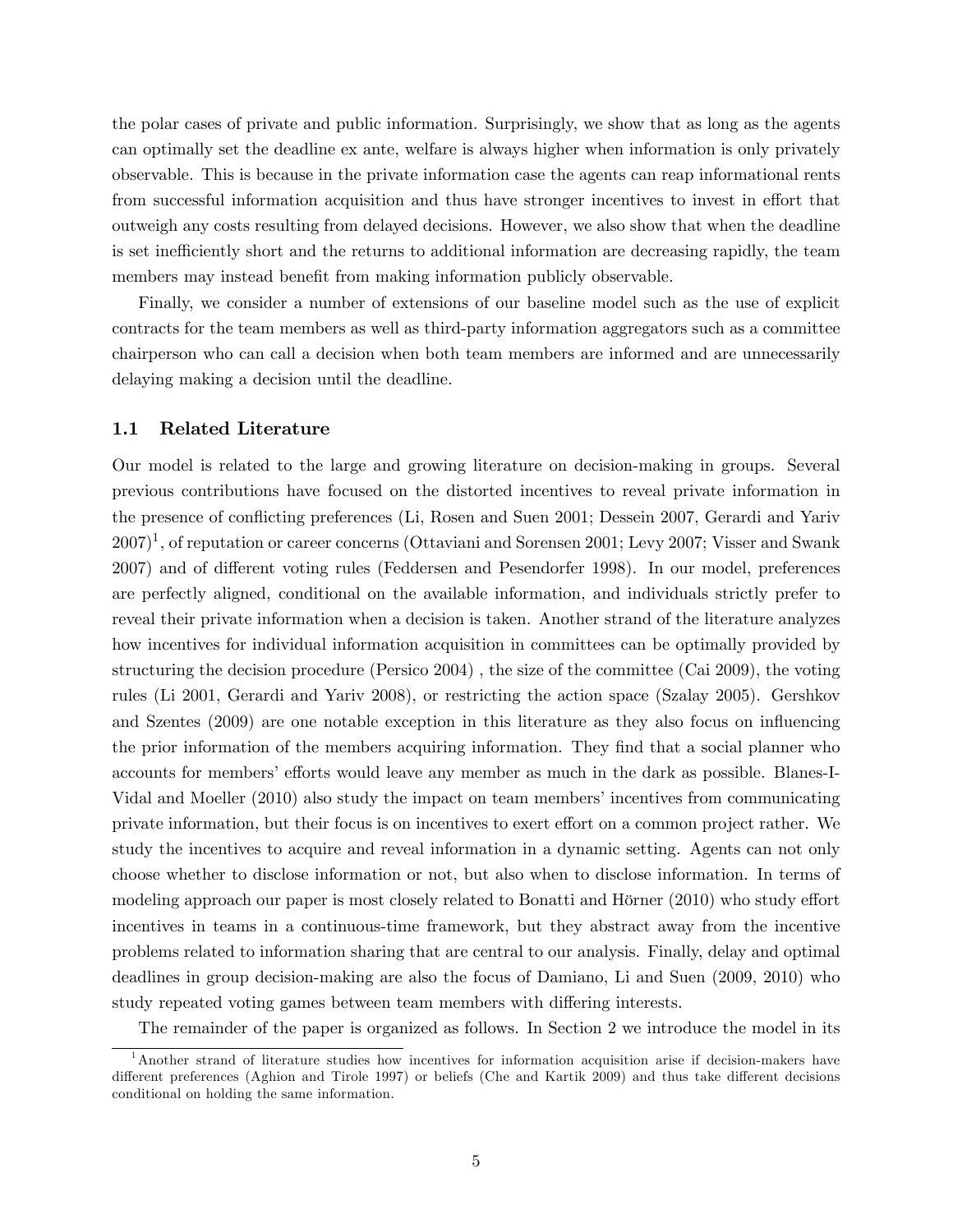most general form. In order to build intuition for our continuous-time results, we first focus on a simple two-period case in Section 3 which highlights the main driving forces of our analysis. We then introduce the more general continuous-time model and characterize the equilibrium strategies in Section 4. In Section 5, we derive several comparative statics results regarding welfare and expected decision time and decision precision as a fuction of the length of the game. In Section 6, we compare the equilibrium strategies and welfare when the acquired information is private and public. Finally, in Section 7 we discuss a number of extensions. Section 8 concludes.

### 2 Setup

A team of two agents choose a decision  $a$  to match a state of the world  $\theta$ . Both agents have identical preferences regarding the decision to be taken for a given state of the world, but the state of the world is unknown. The decision utility is given by a quadratic loss function  $-(\theta - a)^2$ . Agents can exert costly effort e to acquire information about the state of the world to make a more informed decision. However, information acquisition costs are borne privately and an agent's effort is unobservable to the other agent. This results in a standard moral hazard problem within the team; both agents would like to freeride on each others' effort to acquire information. In addition, information about the state of the world is only observable to the agent who acquired it. Hence, agents may choose whether or not to disclose the information they obtained to induce their team partner to acquire more information.

By exerting effort an agent increases the probability of acquiring an additional signal about the state of the world. We call an agent informed if she acquired a signal and uninformed if she did not obtain a signal before. A better informed decision reduces the expected quadratic utility loss. We assume that the returns to additional information are decreasing. Denoting the additional value of the *n*-th signal by  $\alpha_n$ , this implies  $\alpha_n \ge \alpha_{n+1}$  for any *n*. In particular, we assume that each agent starts with an identical normal prior  $\theta \sim N(0, \frac{1}{\varepsilon})$  $(\frac{1}{\varepsilon})$  with the precision denoted by  $\varepsilon$ . Agents can acquire additional signals s. Each signal is independent and normally distributed with precision  $\tau$ ,  $s \sim N(\theta, \frac{1}{\tau})$ . The expected loss when taking a decision with n signals simplifies to  $\frac{1}{\varepsilon + \tau n}$ . Hence, the returns to an additional signal are decreasing and at a faster rate when the signal is more precise. Notice that as the signal becomes infinitely precise, the marginal value of the first and any following signal are given by

$$
\lim_{\tau \to \infty} \alpha_1 = \frac{1}{\varepsilon} \text{ and } \lim_{\tau \to \infty} \alpha_n = 0 \text{ for } n \ge 2.
$$

By revealing information an agent reduces her partner's incentives to acquire more information as the expected value of the additional information is lower. We assume that agents cannot credibly reveal that they have no information. We also assume that agents may choose whether or not to call a decision. Calling a decision is irreversible so once it is called by either agent a decision must be made. Since the decision preferences are aligned, agents reveal any information they have when a decision is called before deciding on an action. The game ends after an action  $a$  is taken. As long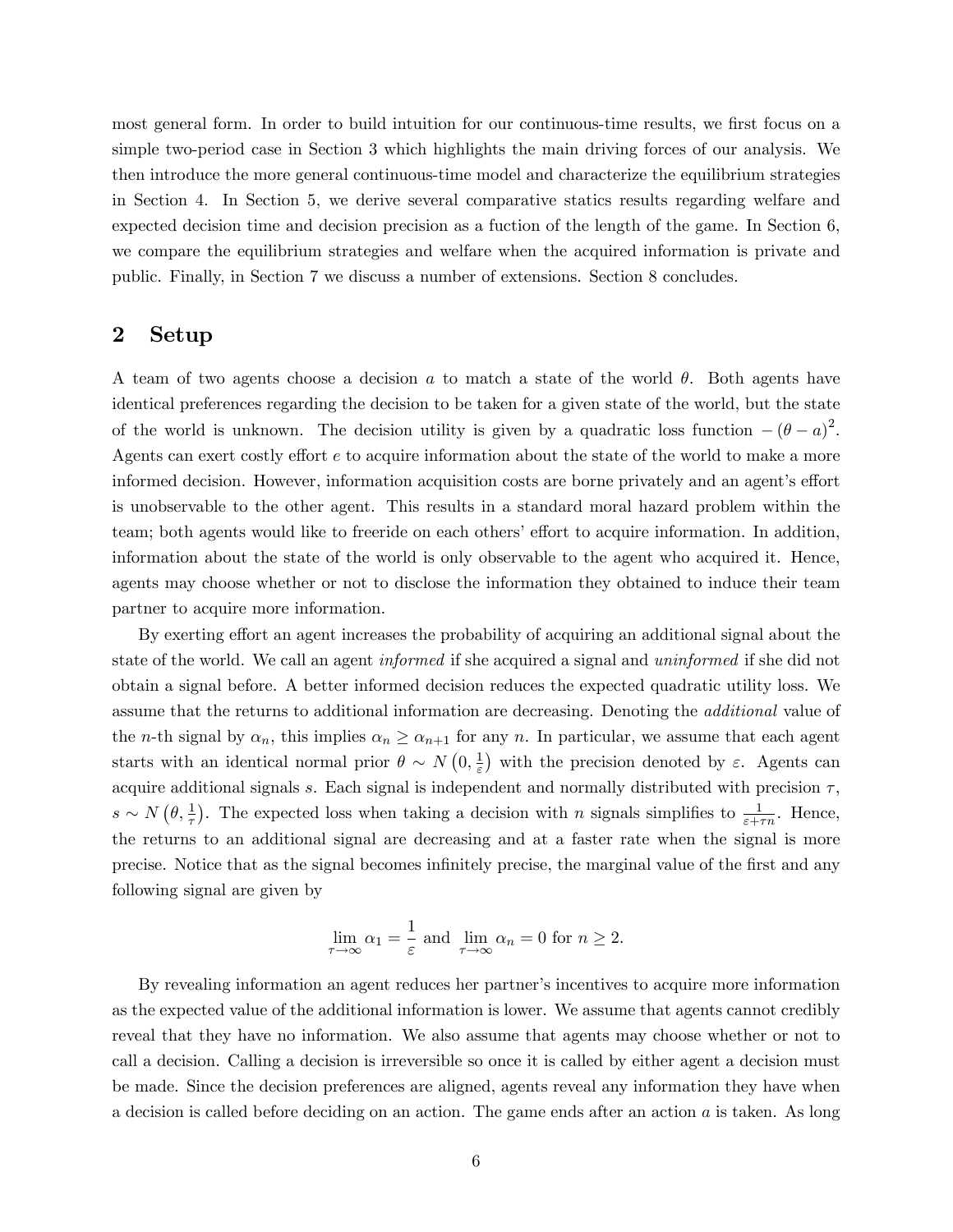as a decision is not called, agents incur an additive delay cost  $\delta$ .

# 3 A Simple Model

We first consider a simple model to highlight some of the forces that govern the agents' decisions to exert effort and to disclose information. In this simple two-period model, we assume that each agent starts uninformed with probability  $\phi$ . The first agent moves in the first period, the second agent moves in the second period.

The first agent chooses the probability that a decision is called in the first period. We denote this decision probability by  $d(\phi, n) : [0, 1] \times \{0, 1\} \to [0, 1]$  which depends on the probability  $\phi$  that the second agent is uninformed and the number of signals  $n$  the agent has obtained. If a decision is called, both agents reveal their information and take the decision  $a = E[\theta|\Omega_1]$  given all the information  $\Omega_1$  known in the first period. If no decision is called in the first period, both agents bear a cost  $\delta$  from delaying the decision until the second period. However, delaying the decision to the second period allows the second agent to acquire more information.

The agent who moves in the second period, chooses effort according to the effort function  $e\left(\tilde{\phi}, n\right) : [0, 1] \times \{0, 1\} \to [0, e_{\text{max}}]$  given her updated belief  $\tilde{\phi}$  that the other agent is uninformed. When exerting effort at cost ce, this agent obtains a signal with probability  $\lambda e$ , where c and  $\lambda$ measure the marginal cost and return to effort. If the first agent has not called a decision in the first period, a decision is called in the second period after the effort choice of the second agent. Both agents reveal their information and take the decision  $a = E[\theta|\Omega_2]$  given all the information  $\Omega_2$  available in the second period.

Incentives to exert effort When the second agent is uninformed, her marginal gain from exerting additional effort equals

$$
\lambda\left[\tilde{\phi}\alpha_1+(1-\tilde{\phi})\alpha_2\right]-c,
$$

where  $\tilde{\phi}$  is the second agent's belief that the first agent is uninformed given that she has not called a decision in the first period. The marginal return to effort depends on the increase in probability of obtaining an additional signal and the expected value of that signal. The marginal return is thus higher the more likely it is that the first agent is uninformed as this increases the expected value of an additional signal. If the marginal gain is positive, the uninformed agent will exert maximum effort  $(e(\tilde{\phi},0)) = e_{\text{max}}$ ). If the marginal gain is negative, the uninformed agent will exert no effort  $(e(\tilde{\phi},0)) = 0$ . Define  $\bar{\phi}_e$  as the belief for which the uninformed agent is indifferent about how much effort to exert,

$$
\lambda\left[\bar{\phi}_e\alpha_1+(1-\bar{\phi}_e)\alpha_2\right]=c.
$$

We assume  $\lambda \alpha_1 > c > \lambda \alpha_2$ . Hence, an agent who is informed or knows that the first agent is informed will exert no effort, i.e.,  $e\left(\tilde{\phi},1\right) = 0$  for any  $\tilde{\phi}$ . An agent who is uninformed  $(n = 0)$  and knows that the other agent is uninformed  $(\phi = 1)$  will exert maximal effort, i.e.,  $e(1,0) = e_{\text{max}}$ .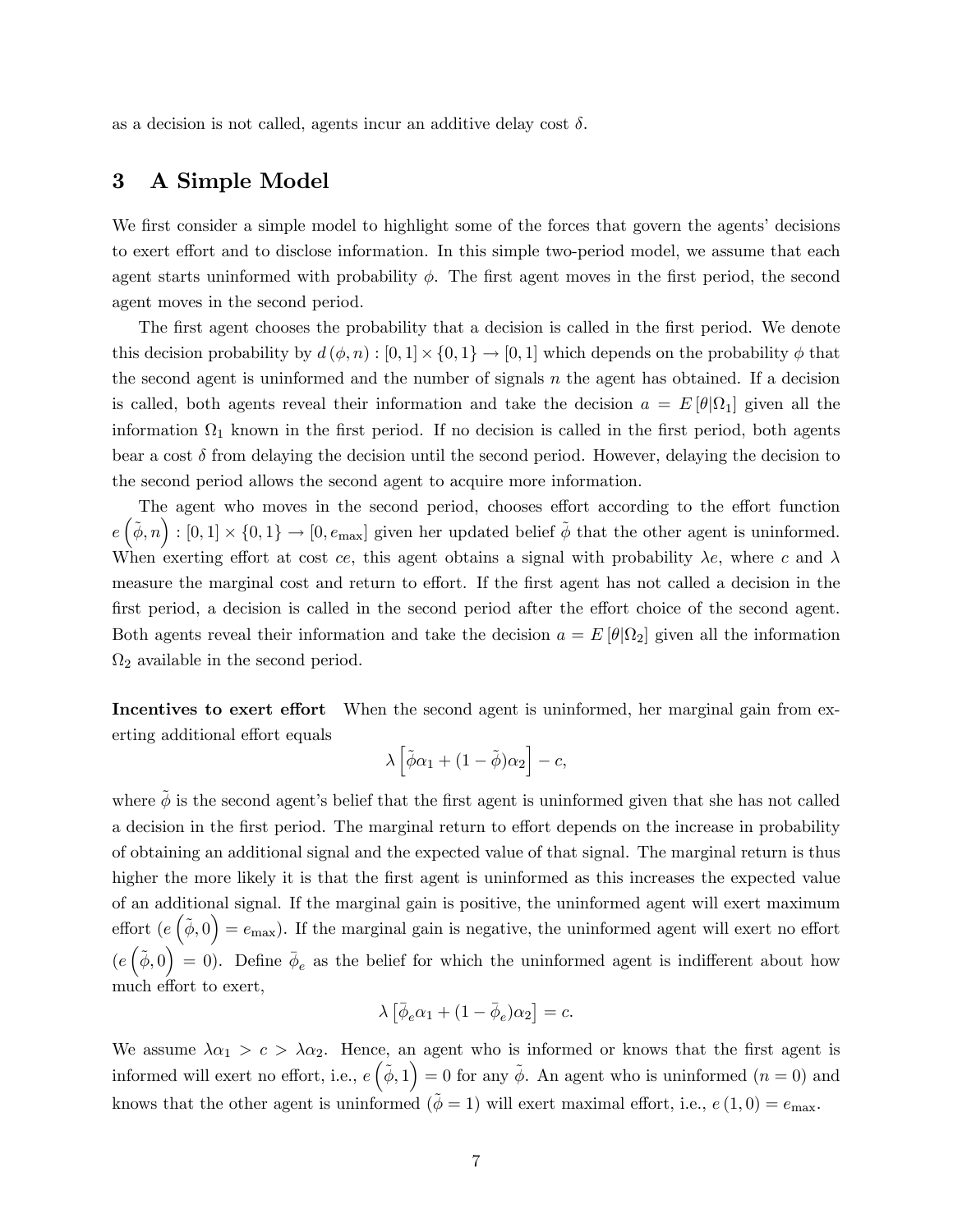Incentives to delay a decision When the first agent is informed, her gain from delaying a decision until the second period equals

$$
\lambda e\left(\tilde{\phi},0\right)\phi\alpha_2-\delta.
$$

By incurring a delay cost  $\delta$ , the first agent allows the second agent to acquire an additional signal. The first agent anticipates that the second agent will exert effort only if she is uninformed and does not know that the other agent is informed. The gain from delaying a decision is higher the higher the expected effort level exerted by the second agent. This depends on the probability  $\phi$  that the other agent is uninformed and the effort level  $e\left(\tilde{\phi},0\right)$  exerted by the agent when uninformed. Define  $\bar{e}(\phi)$  as the effort cut-off level for which the informed agent is indifferent between delaying and calling a decision,

$$
\lambda \bar{e} \left( \phi \right) \phi \alpha_2 = \delta.
$$

Note that the expected return to delaying a decision in the first period is at least as high for an uninformed agent as it is for an informed agent, since  $\alpha_1 > \alpha_2$ . If the informed agent is indifferent and calls a decision with probability  $d(\phi, 1) \geq 0$ , the uninformed agent strictly prefers to delay a decision  $d(\phi, 0) = 0$ . We assume that  $\delta$  is sufficiently small for an uniformed agent not to call a decision, i.e.,  $d(\phi, 0) = 0$  for any  $\phi > 0$ . As a result, the second agent revises his belief that the first agent is uninformed upward such that the posterior is

$$
\tilde{\phi} = \frac{\phi}{\phi + (1 - \phi)(1 - d(1, \phi))} \ge \phi.
$$

#### 3.1 Equilibrium

If the cost of delay is too high, the first player never chooses to conceal her information when informed and immediately calls a decision, regardless of the effort an uninformed player would exert in the second period. However, if the cost of delay is sufficiently low, the effort level that the second player is expected to exert determines whether the first player finds it worthwile to delay a decision. The incentives for the second player to exert effort depend on her updated belief  $\phi$  that the first player is uninformed. If the incentives for exerting effort are *large*, the unique equilibrium involves uninformed players exerting maximum effort and informed players delaying a decision. If the incentives for exerting effort are *small*, the informed agent will call a decision with positive probability. This increases the incentives of the second agent who now believes that it is more likely that the Örst agent is uninformed when she did not call a decision. The second agent will exert the lower effort level  $\bar{e}(\phi)$  such that the first player is indifferent between call a decision immediately and delaying when informed.

**Proposition 1** For  $\delta > \lambda e_{\text{max}} \phi \alpha_2$ , an informed first player calls a decision, while an uninformed second player exerts  $e(1,0) = e_{\text{max}}$ . Otherwise, the unique equilibrium strategies and beliefs are as follows: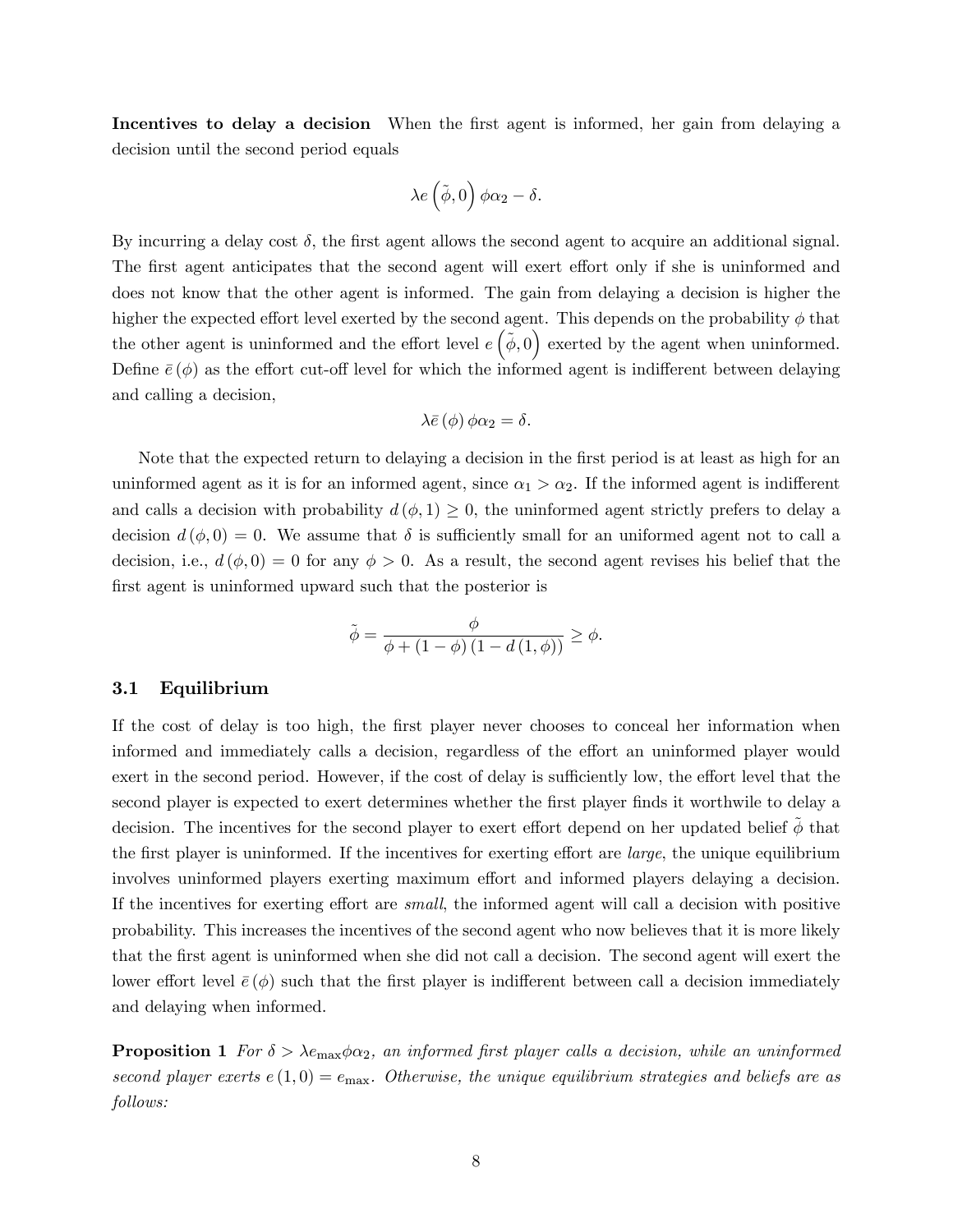(i) if  $\phi \ge \bar{\phi}_e$ , an informed first player does not call a decision,  $d(\phi, 1) = 0$ . An uninformed second player chooses to exert maximum effort  $e(\tilde{\phi},0) = e_{\text{max}}$ . Her belief remains unchanged  $\tilde{\phi} = \phi$ .

(ii) if  $\phi < \bar{\phi}_e$ , an informed first player calls a decision with positive probability,  $d(\phi, 1) = \frac{\bar{\phi}_e - \phi}{\phi_e(1-\phi)}$ .  $An\ uninformed\ second\ player\ chooses\ to\ exert\ effort\ e\left(\tilde{\phi},0\right)=\bar{e}\left(\phi\right). \ Here\ belief\ increases\ to\ \widetilde{\phi}=\bar{\phi}_{e}.$ 

**Proof.** If  $\delta > \lambda e_{\text{max}} \phi \alpha_2$ , the informed player calls a decision for any  $e \in [0, e_{\text{max}}]$ . If no decision is called, the second player updates her prior belief to  $\tilde{\phi} = 1$ . She exerts maximal effort  $e(1,0) = e_{\text{max}}$ , since  $\lambda \alpha_1 > c$ . This equilibrium is unique.

If  $\delta \leq \lambda e_{\text{max}} \phi \alpha_2$ , the informed player is willing to delay a decision only if  $e \geq \bar{e}(\phi)$ . The second player exerts maximum effort only if  $\tilde{\phi} \ge \bar{\phi}_e$ . If the first player never calls a decision, the second player's belief remains unchanged  $\tilde{\phi} = \phi$ . We distinguish between two cases.

In the first case with  $\phi > \bar{\phi}_e$ , the equilibrium strategies are as described in (i). The uninformed second player exerts maximum effort as  $\tilde{\phi} = \phi > \bar{\phi}_e$ . The informed first player delays as  $e_{\text{max}} \ge$  $\bar{e}(\phi)$ . Moreover, the equilibrium is unique. If the informed player calls a decision with  $d(\phi, 1) > 0$ , the second player would update his belief to  $\phi > \phi \left( \ge \bar{\phi}_e \right)$  and exert maximum effort  $e_{\text{max}} \ge \bar{e} \left( \phi \right)$ . Hence, the informed player is not willing to call a decision. This constitutes a contradiction. The strategy is thus unique except when  $\bar{e}(\phi) = e_{\text{max}}$ . In this case, the first agent is also willing to call a decision, despite the maximum effort of the second agent.

In the second case with  $\phi \leq \bar{\phi}_e$ , the equilibrium strategies are as described in (ii). The uninformed second player is willing to exert effort  $e(\tilde{\phi},0) = \bar{e}(\phi)$  as his updated belief equals  $\tilde{\phi} = \bar{\phi}_e$  when  $d(\phi, 1) = \frac{\bar{\phi}_e - \phi}{\phi_e(1-\phi)} \geq 0$ . The informed first player is willing to call a decision with positive probability as  $e(\tilde{\phi}, 1) = \bar{e}(\phi)$ . Also this equilibrium is unique. If the second player would exert a lower effort, the informed first player would call a decision. Hence, the second player would update his belief to  $\phi = 1$ , and thus be unwilling to exert low effort. If the first player would exert a higher effort level, the informed first player would delay a decision. Hence, the second player would keep the same belief  $\tilde{\phi} = \phi < \bar{\phi}_e$ , and thus be unwilling to exert high effort.

The proposition shows that the private nature of the acquired information is essential. First, a player may use the option to conceal her information and thus delay a decision in equilibrium even though he is informed. Second, under private information the gains from being informed are higher. We formalize these claims in the following two corollaries.

Corollary 1 No equilibrium exists in which informed players always disclose their information when the cost of delay is small.

**Proof.** When  $\delta \leq \lambda e_{\text{max}} \phi \alpha_2$ , the equilibrium described in the Proposition involves the informed agent delaying the decision and thus not disclosing information with positive probability d.  $\blacksquare$ 

Consider an equilibrium in which informed players always disclose their information immediately. As long as no decision has been called, uninformed players will exert maximum effort when given the last chance to obtain the valuable first signal. As a result, players who are informed,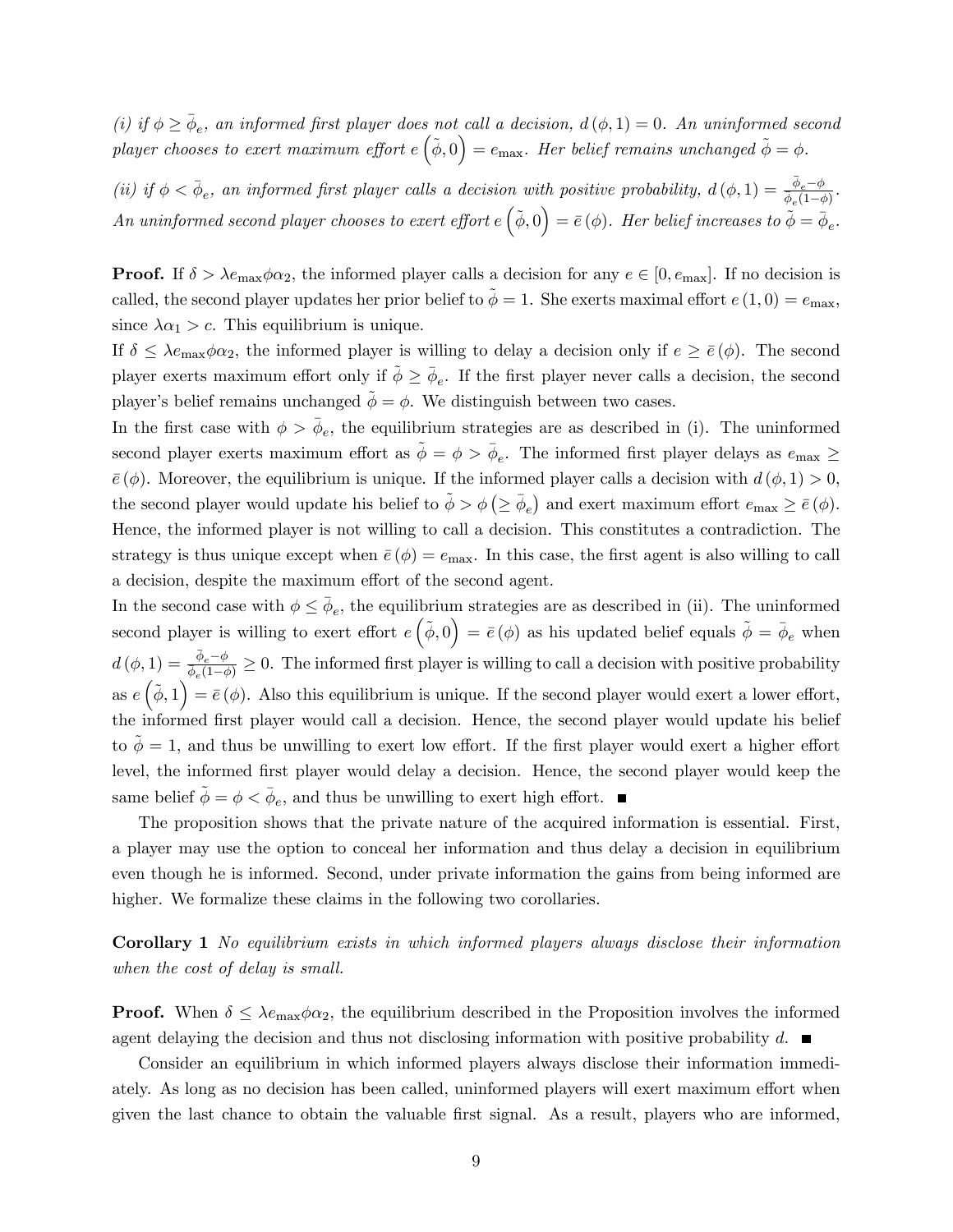will delay calling a decision as they know with certainty that the other player is still uninformed and thus exerts maximum effort. Hence, an equilibrium with no delay cannot exist. This intuition generalizes for multiple rounds of information acquisition and disclosure.<sup>2</sup>

Second, the option to conceal information affects the efficiency of the equilibrium. The private nature of information leads to inefficient delay, but also increases the value of becoming informed. The reason is that a player is not willing to search for information if she knows that her partner is already informed. Hence, if information is observable, an informed player cannot gain from delaying a decision. If information is unobservable, an informed player can gain from delaying a decision if that induces the second player to acquire more information. However, the option to conceal information makes it more valuable to become informed as one can still induce the other player to acquire information.

Corollary 2 The first player's gain from being informed is higher if her information is private rather than public.

**Proof.** When information is public, the values of being informed and uninformed are

$$
V^{I,Pub}(\phi) = -\frac{1}{\varepsilon} + \alpha_1 + (1 - \phi) \alpha_2
$$
  

$$
V^{U,Pub}(\phi) = -\frac{1}{\varepsilon} - \delta + \lambda e_{\max} \phi \alpha_1 + (1 - \phi) \alpha_1.
$$

When information is private and  $\phi > \bar{\phi}_e$ , the value of being informed increases to

$$
V^{I,Priv}(\phi) = -\frac{1}{\varepsilon} + \alpha_1 + (1 - \phi)\alpha_2 + \lambda e_{\max}\phi\alpha_2 - \delta,
$$

while the value of being uinformed remains unchanged. Hence,  $V^{I,Pub}(\phi) - V^{U,Pub}(\phi) \leq V^{I,Priv}(\phi) V^{U,Priv}(\phi)$  for  $\phi > \bar{\phi}_e$ , since  $\lambda e_{\max} \phi \alpha_2 - \delta \geq 0$ . When information is private and  $\phi \leq \bar{\phi}_e$ , the value of being informed remains unchanged, but the value of being uninformed decreases to

$$
V^{U,Priv} = -\frac{1}{\varepsilon} - \delta + \lambda \bar{e} \left( \phi \right) \phi \alpha_1 + (1 - \phi) \alpha_1.
$$

Hence,  $V^{I,Pub}(\phi) - V^{U,Pub}(\phi) \leq V^{I,Priv}(\phi) - V^{U,Priv}(\phi)$  for  $\phi \leq \bar{\phi}_e$ , since  $\lambda [e_{\max} - \bar{e}(\phi)] \phi \alpha_1 \geq 0$ .  $\blacksquare$ 

The corollary implies that private information increases the incentives of the first player to become informed. If the first player could exert effort, this would mitigate the inefficiency due to the moral hazard in teams problem. Note, however, that it may be socially efficient not to search for a second signal. In this case, the private nature of information will lead to overacquisition of information.

<sup>&</sup>lt;sup>2</sup>Notice that in a model where all players start with the same information as in the next section, no player will ever conceal information up to the point that the other player becomes discouraged to exert effort. Hence, in equilibrium,  $\phi$  never drops below  $\bar{\phi}_e$ .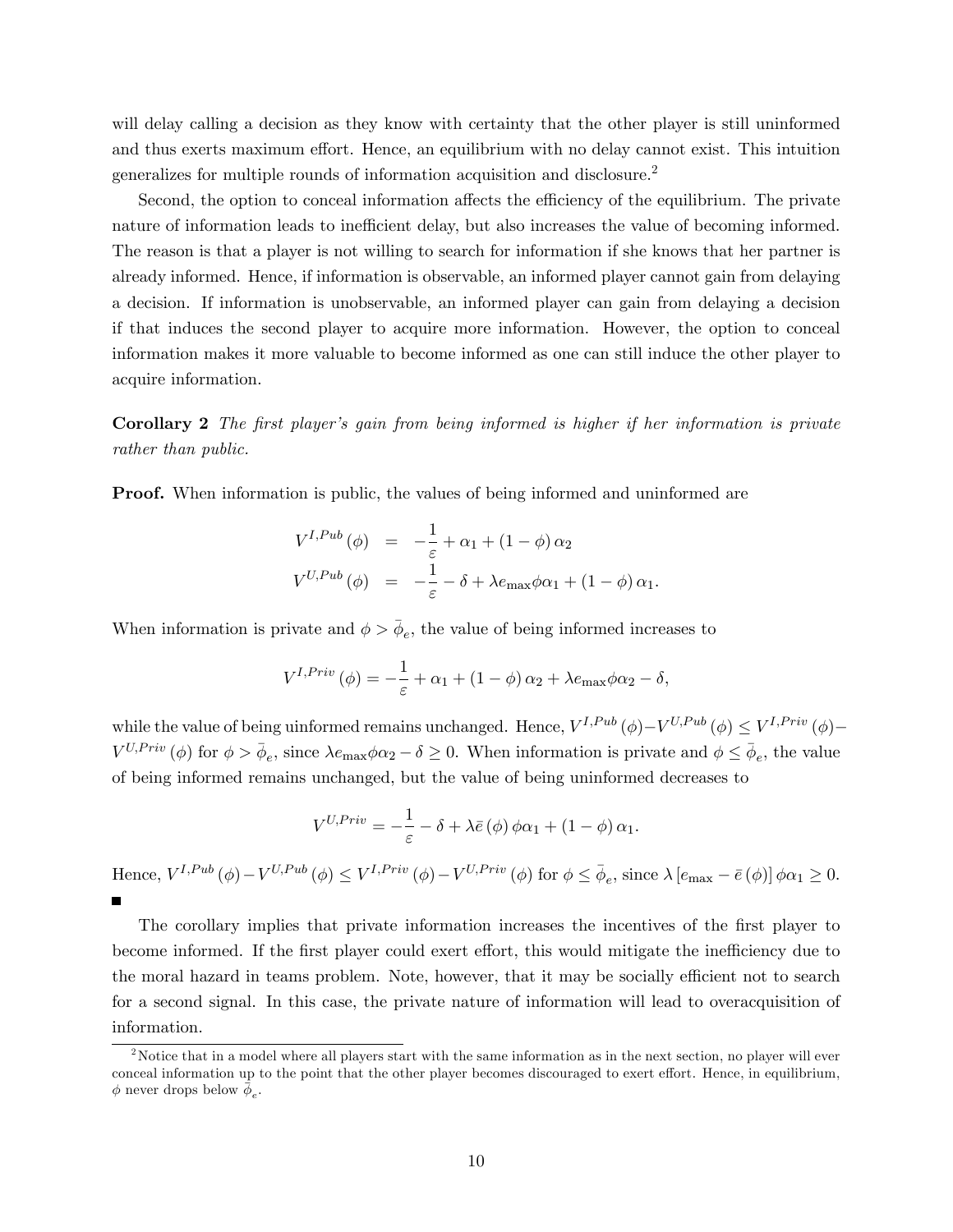## 4 A Continuous-Time Model

We now consider a continuous-time setup where t denotes the time of the game. The game ends at a (possibly in)finite horizon at time  $T$  or before if a decision has been called by an agent. Both agents start the game uninformed.

As long as a decision has not been called, each agent chooses how much effort to exert. Effort is denoted by the function  $e(t, n) : [0, T] \times N \to [0, e_{\text{max}}]$  where n is the number of signals the agent has acquired up to time t. The effort function is piecewise continuous over time. An agent's effort level e determines the exponential rate  $\lambda e$  at which an additional signal is acquired. The exponential arrival of signals is independent for both players, conditional on their respective efforts. The agent incurs a linear effort cost ce.

At each point in time, an agent chooses to call a decision or not, denoted by  $\bar{d}(t, n) : [0, T] \times N \to$ {not call, call}. Each agent incurs an additive delay cost  $\delta$  as long as no decision has been called. When one agent calls a decision at time t, the two agents agree to take the decision  $a = E[\theta|\Omega_t]$ given all the information  $\Omega_t$  known at time t. At that point the quadratic loss  $(\theta - a)^2$  is realized and the game ends. When no decision has been called before the deadline is reached at time  $T$ , a decision is called with certainty.

The analysis in this paper focuses on equilibria in which uninformed agents search for information and informed agents call decisions. As in our analysis of the simple model, we assume that  $c > \lambda \alpha_2$ . Hence, the number of signals acquired by one agent will only ever be 0 or 1 in equilibrium.<sup>3</sup> We therefore drop the second argument of the effort function and write  $e(t)$  for the effort strategy of the uninformed agent. We also assume that  $[\lambda \alpha_1 - c] e_{\text{max}} > \delta$  such that an uninformed agent acting alone would be prepared to search for information in order to make a decision. In Section 4.2 we also show that no symmetric equilibria involve uninformed agents calling a decision in equilibrium unless the equilibrium is one in which both types of agents call a decision with certainty at a point in time, which is in effect a deadline supported by off-equilibrium beliefs. To provide a concise description of the important elements of our model we will proceed by imposing  $d(t, 0) = not \, call \, for \, all \, t.$  We therefore drop the second argument of the decision function and write  $d(t)$  for the decision strategy of the informed agent.

At this point it is important to note that while making specific assumptions about the decisionmaking process our analysis is sufficiently general to incorporate voluntary verifiable disclosure of signals, communication between agents as well as different decision protocols. Notice that the verifiable disclosure of a signal implies that a decision is called immediately, since agents always stop searching when they know that a signal was acquired. Hence, giving the agents the option to verifiably disclose their information would not change the equilibrium. Similarly, allowing them to communicate through cheap talk would not affect our analysis since an informed agent would never want to report that he has obtained a signal. Second, since only informed agents call a decision, any player would agree to call a decision once it is called by her partner. Hence, the assumption

<sup>&</sup>lt;sup>3</sup>In a more general setup one could assume that  $\lambda \alpha_n > c > \lambda \alpha_{n+1}$  such that it is optimal to search for *n* signals if one's partner is uninformed. Here, for the sake of simplicity and tractability, we have chosen  $n = 1$ .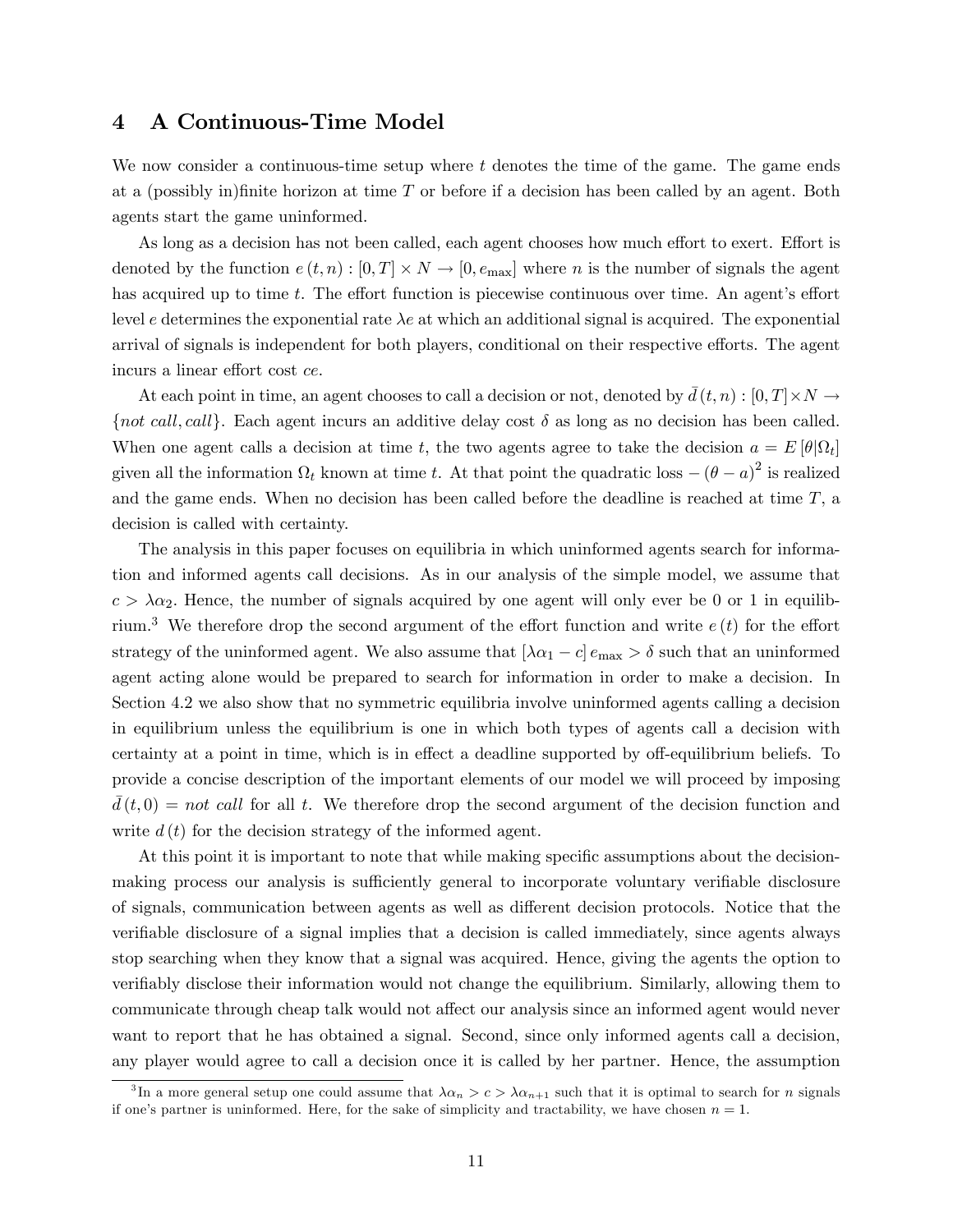that a decision is called unilaterally is without loss of generality. We refer any interested reader to a more general treatment of the model in the appendix.

The probability that an agent does not acquire a signal by time t provided a decision has not yet been called by the other agent, equals

$$
\sigma(t) = \exp\left(-\int_0^t \lambda e(s) \, ds\right)
$$

We allow for mixing strategies regarding the decision to call at any given instance. From an agent's perspective the probability that the other agent will call a decision by time t may be written as a weakly increasing function of time  $\tilde{\rho}(t)$ . Since agents may decide not to call a decision after acquiring a signal, an agent holds a belief that her partner is still uninformed when no decision has been called. We denote this belief by

$$
\phi(t) = \frac{1 - \tilde{\sigma}(t)}{1 - \tilde{\rho}(t)}.
$$

In Section 4.2 we show that in all symmetric equilibria, subject to the earlier caveat, the equilibrium decision strategy is described by a continuous  $\tilde{\rho}(t)$ . In the interest of clarity we will restrict our attention to mixing strategies which result in a continuous  $\tilde{\rho}(t)$  in the main body of the paper and refer the reader to the appendix for the general specification. We describe an agent's mixed strategy at different points in time by  $d(t) : [0, T] \to \{call\} \times [0, \infty)$ . If  $d(t) = call$  and  $\phi(t) = 1$ , the hazard rate at which decisions are being made is the rate at which uniformed agents are becoming informed. Hence,

$$
\frac{\frac{d\tilde{\rho}(t)}{dt}}{(1-\tilde{\rho}(t))} = \lambda e(t) \text{ if } d(t) = call \text{ and } \phi(t) = 1.
$$

Otherwise, for  $\phi(t) < 1$ , the hazard rate at which decisions are being made is described by  $d(t) \in$  $[0,\infty)$  and  $\phi(t)$  in the following way,

$$
\frac{\frac{d\tilde{\rho}(t)}{dt}}{\left(1-\tilde{\rho}\left(t\right)\right)}=d\left(t\right)\left(1-\phi\left(t\right)\right).
$$

Bayesian updating implies that an agent's belief evolves in the following way,

$$
\frac{d\phi(t)}{dt} = \begin{cases} 0 \text{ if } d(t) = call \text{ and } \phi(t) = 1, \\ \left[ d(t) \left( 1 - \phi(t) \right) - \lambda e(t) \right] \phi(t) \text{ otherwise.} \end{cases}
$$
\n(1)

Hence, if  $d(t)$   $(1 - \phi(t)) = \lambda e(t)$  and  $\phi(t) < 1$  or  $d(t) = \text{call}$  and  $\phi(t) = 1$  the belief  $\phi(t)$  remains constant over time.

Sequential Equilibrium We consider symmetric sequential equilibria of the continuous game with deadline  $T$ . The equilibrium strategy is the same for any continuation game starting at  $t$ and denoted by  $\{e^*(t), d^*(t) | t \in [0,T] \}$ . Any off-equilibrium strategy either ends the game or is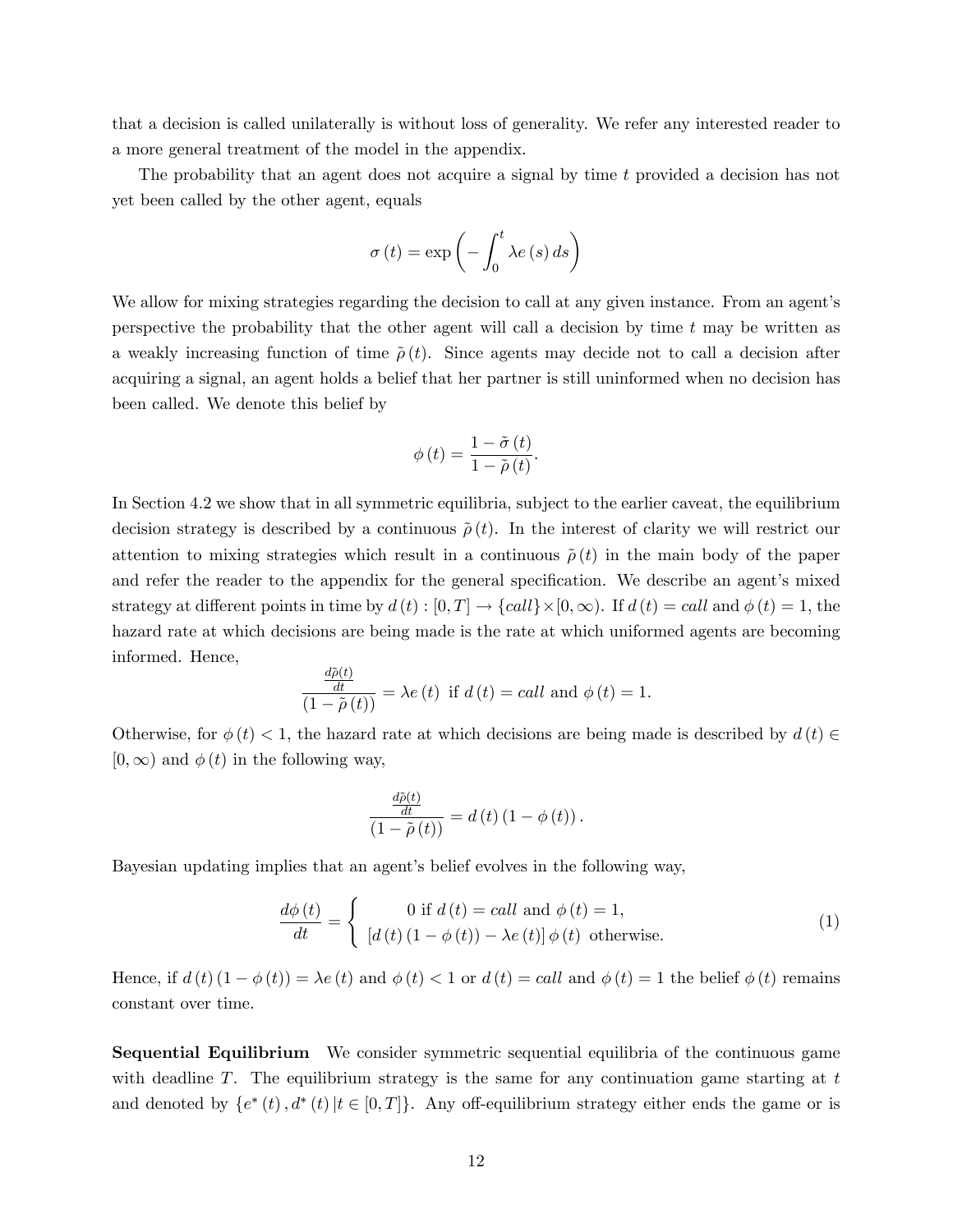without consequence for the optimal strategy. The posterior belief  $\phi^*(t)$  is formed according to Bayesian updating for a given strategy profile as in  $(1)$ .

To characterize the equilibrium strategies, we use the continuation value of the game at time  $t$ for the informed and uninformed player, denoted by  $V^I(t)$  and  $V^U(t)$  respectively. The sufficient conditions for  $e^*(t)$ ,  $d^*(t)$  and  $\phi^*(t)$  to constitute a sequential equilibrium are as follows. For any t, the continuation value for the informed player of the sequential equilibrium equals

$$
V^{I}(t) = \max_{\hat{t}\in[t,T]} -\frac{1}{\varepsilon+\tau} + \int_{t}^{\hat{t}} \left[\alpha_{2} - \delta\left(s-t\right)\right] \frac{\tilde{\rho}^{*'}(s)}{1-\tilde{\rho}^{*}(t)} ds + \frac{1-\tilde{\rho}^{*}\left(\hat{t}\right)}{1-\tilde{\rho}^{*}\left(t\right)} \left\{\left(1-\phi^{*}\left(\hat{t}\right)\right)\alpha_{2} - \delta\left[\hat{t}-t\right]\right\}.\tag{2}
$$

where  $\tilde{\rho}^*(t), \theta^*(t)$  are consistent with  $d^*(t)$  and  $e^*(t)$  as defined earlier. Defining  $\hat{t}(t)$  as the set of maximizers  $\hat{t} \subset [t, T]$  of the maximization in (2), the calling decisions satisfy

d (t) = call if <sup>t</sup>^(t) = <sup>f</sup>t<sup>g</sup> , d (t) = 0 if min t^(t) > t, d (t) 2 fcallg - [0;1) otherwise: (3)

For any t, the continuation value for the uninformed player of the sequential equilibrium equals

$$
V^{U}(t) = -\frac{1}{\varepsilon} + \int_{t}^{T} \left[ \alpha_{1} - \delta(s - t) - c \int_{t}^{s} e^{*}(r) dr \right] \frac{\sigma^{*}(s) \tilde{\rho}^{*'}(s)}{\sigma^{*}(t) (1 - \tilde{\rho}^{*}(t))} ds + \int_{t}^{T} \left[ \left[ V^{I}(s) - \left( -\frac{1}{\varepsilon} \right) \right] - \delta(s - t) - c \int_{t}^{s} e^{*}(r) dr \right] \frac{\sigma^{*}(s) (1 - \tilde{\rho}^{*}(s))}{\sigma^{*}(t) (1 - \tilde{\rho}^{*}(t))} ds + \frac{\sigma^{*}(T) (1 - \tilde{\rho}^{*}(T))}{\sigma^{*}(t) (1 - \tilde{\rho}^{*}(t))} \left\{ (1 - \phi^{*}(T)) \alpha_{1} - \delta(T - t) - c \int_{t}^{T} e^{*}(s) ds \right\}.
$$

The effort decisions satisfy

$$
e^*(t) \in \arg\max_{e \in [0,1]} \lambda e\left(V^I\left(t\right) - V^U\left(t\right)\right) - ce. \tag{4}
$$

To ensure that uninformed agents do not have a strict incentive to call a decision in the sequential equilibrium, we have

$$
V^{U}\left(t\right) \geq -\frac{1}{\varepsilon} + \left(1 - \phi^{*}\left(t\right)\right)\alpha_{1}.
$$

Incentives to exert effort An uninformed agent is more willing to exert effort the more valuable it is to become informed. The return to effort does depend on the difference in the continuation values when informed and uninformed as in  $(4)$ . When an agent is uninformed at time t, her marginal gain from exerting additional effort equals

$$
\lambda \left[ V^{I}\left( t\right) -V^{U}\left( t\right) \right] -c.
$$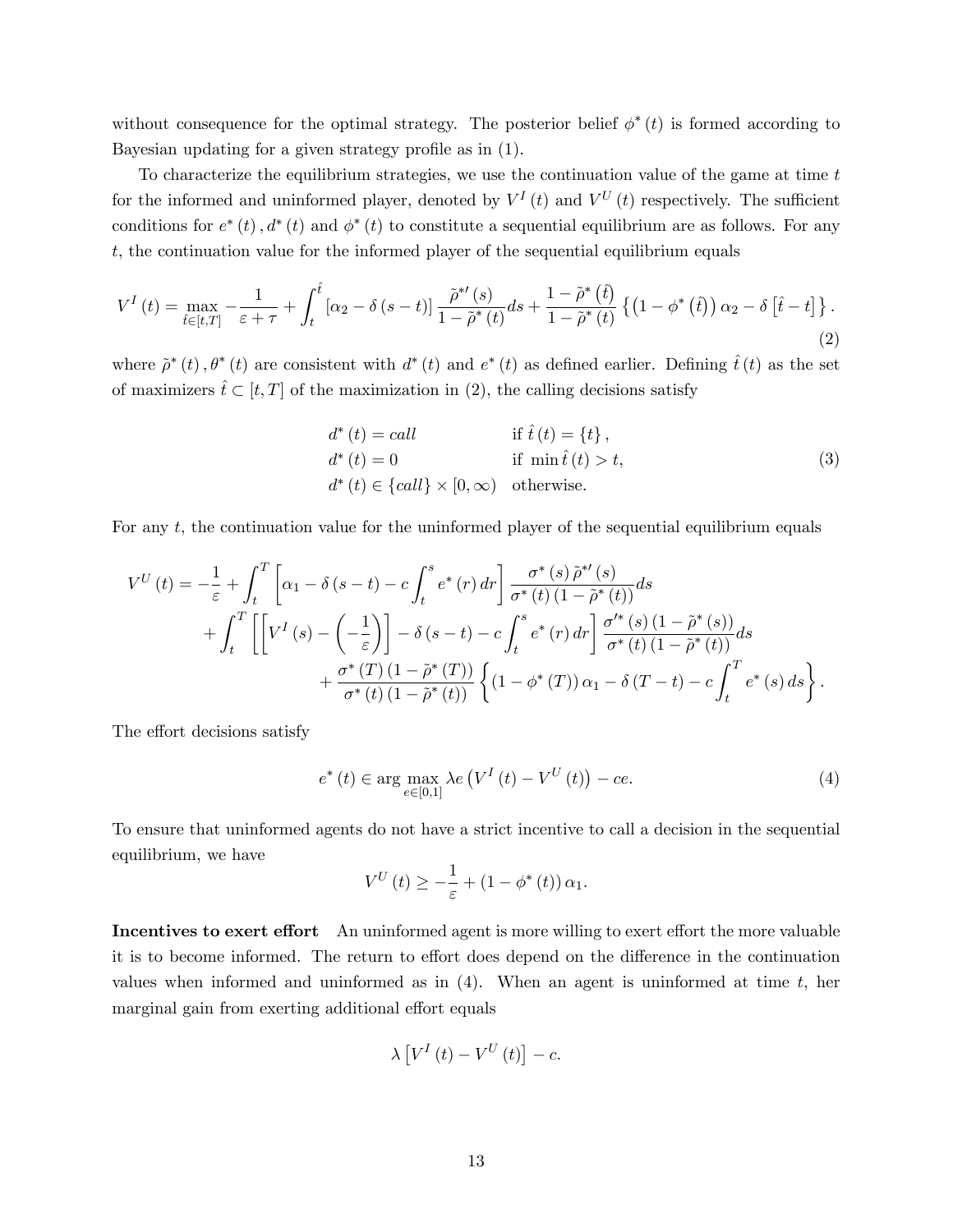Before the deadline, the value of becoming informed also depends on the foregone expected cost of effort and delay when the agent were still uninformed. At the deadline, the value of becoming informed only depends on the gained accuracy of the decision. Clearly, an informed agent can make a more accurate decision, but the value of having acquired a signal is lower when the partner has acquired a signal as well. Evaluated at the deadline  $T$ , the marginal gain of effort equals

$$
\lambda \left[ \phi \left( T \right) \alpha_1 + \left( 1 - \phi \left( T \right) \right) \alpha_2 \right] - c.
$$

This mirrors the expression in the simple model of the previous section. At the deadline, an uninformed player is unwilling to exert any effort if the probability that her partner is uninformed  $\phi(T) \leq \bar{\phi}_e$ , where the threshold  $\bar{\phi}_e$  is defined by the equation

$$
\lambda \left[ \bar{\phi}_e \alpha_1 + \left( 1 - \bar{\phi}_e \right) \alpha_2 \right] = c.
$$

Incentives to delay a decision An informed agent is willing to delay a decision to give the opportunity to her partner to become informed as well. When deciding how long to delay a decision, the agent trades of the potential increase in the accuracy of the decision if an uninformed partner becomes informed with the expected cost from delaying the decision. The agent takes into account that her partner may or may not call a decision when becoming informed or may be informed already as is clear from the maximization in (2). However, just before the deadline, the incentive to delay a decision is approximately equal to

$$
\lambda e(T)\,\phi(T)\,\alpha_2-\delta.
$$

The return to delaying only depends on the expected increase in accuracy, which happens with the probability that a still uninformed partner acquires a signal. This mirrors the expression in the simple model. We define  $\bar{\phi}_d$  as the belief for which an informed agent is unwilling to delay a decision at the deadline when the other agent exerts maximum effort, i.e.,

$$
\lambda e_{\max} \bar{\phi}_d \alpha_2 = \delta.
$$

#### 4.1 Equilibrium

We now characterize the symmetric equilibrium strategies of the continuous game with deadline T. Equilibrium strategies change as the agents approach the deadline at  $T$ , but they also depend on how large  $T$  is, that is to say how tight the deadline is set at the start of the game. When the deadline is sufficiently tight  $(T$  is sufficiently small), the unique equilibrium involves delay coupled with maximum effort throughout the game. When the deadline is sufficiently loose  $(T)$ is sufficiently large), any equilibrium involves no delay coupled with low effort at the start of the game and full delay coupled with high effort close to the deadline. We first assume that at the deadline the incentives to search are small relative to the incentives to delay, i.e.  $\bar{\phi}_e > \bar{\phi}_d$ , implying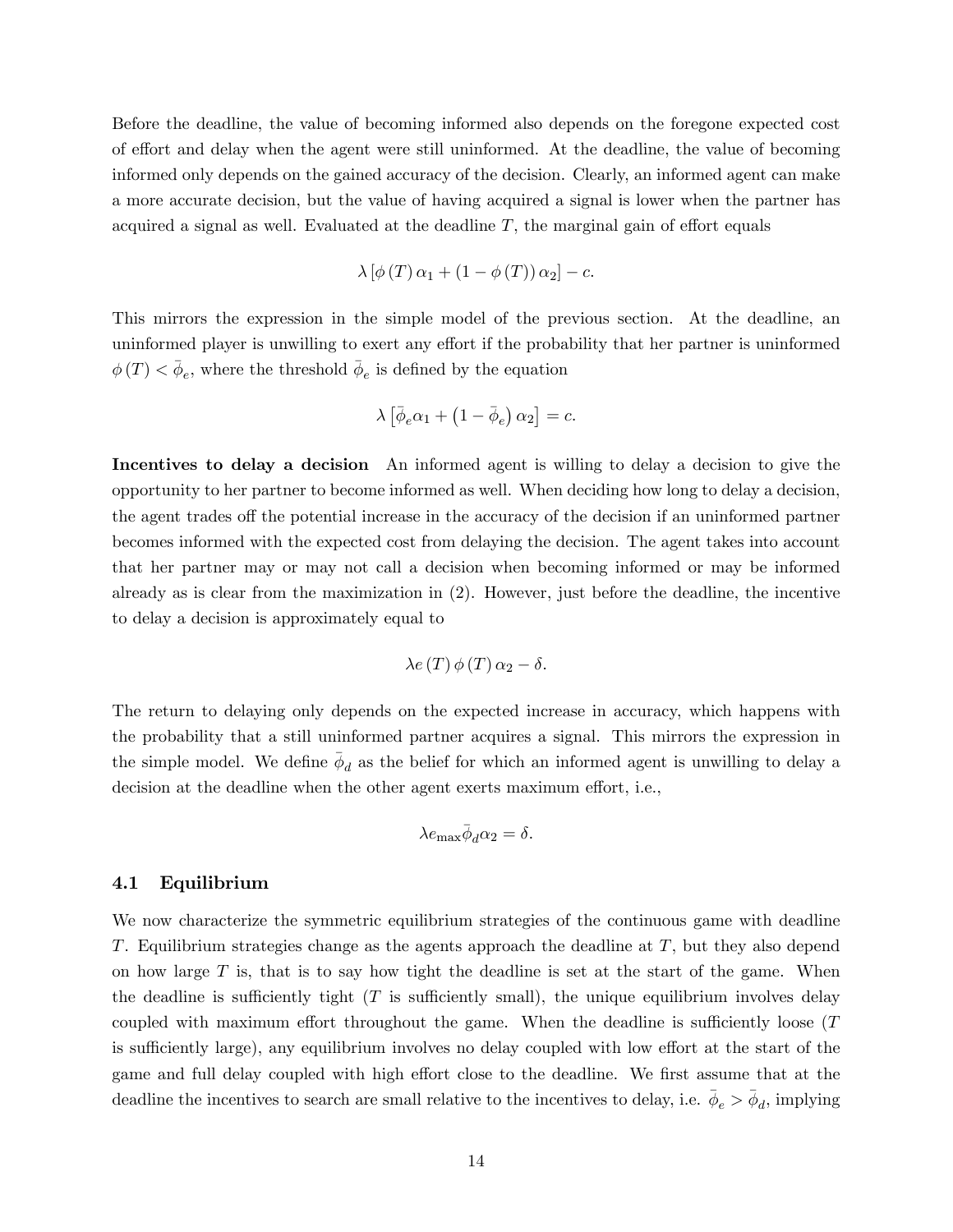that uninformed agents would stop exerting effort, before informed agents stop delaying as the equilibrium belief  $\phi(T)$  decreases. In this case, there will be at most two different equilibrium regions: no delay coupled with low effort, followed by delay and high effort. We then consider the opposite case, i.e.  $\bar{\phi}_e \leq \bar{\phi}_d$ , in which case there will be at most three different regions: no delay and low effort, followed by delay and high effort, and finally, mixing delay coupled with maximum effort.

# $\textbf{4.1.1} \quad \textbf{Small Incentives for Search} \,\, (\bar{\phi}_e > \bar{\phi}_d)$

The equilibrium strategies are characterized in Proposition 2. There are three distinct cases to consider depending on the length of the game denoted by T. We define the thresholds  $X_e$  and  $Y_e$ . The first threshold  $X_e$  equals the amount of time after which the belief  $\phi(t)$  reaches  $\bar{\phi}_e$  when an uninformed partner equals maximum effort but discloses no information upon becoming informed,

$$
\exp\left(-\lambda e_{\max}X_e\right)=\bar{\phi}_e.
$$

This threshold thus determines the maximum amount of time that uninformed players can be induced to exert maximum effort while no informed player is disclosing information. The second threshold  $Y_e$  equals the amount of time for which the total delay cost equals the expected value for an informed player of having a partner who is informed with probability  $1 - \bar{\phi}_e$ ,

$$
\delta Y_e = \left(1-\bar{\phi}_e\right)\alpha_2.
$$

This threshold thus determines the maximum amount of time for which an informed player is willing to delay a decision if the probability  $\phi$  that her partner is uninformed falls from 1 to  $\bar{\phi}_e$ . Note that  $X_e < Y_e$  as  $\bar{\phi}_e > \bar{\phi}_d$ .<sup>4</sup>

**Proposition 2** If  $\bar{\phi}_e > \bar{\phi}_d$ , then the equilibrium strategies and beliefs are as follows: i) If  $T < X_e$ , any informed player chooses not to call a decision,  $d(t) = 0$ , for all t, while any uninformed player chooses to exert maximum effort,  $e(t) = e_{\text{max}}$ . The agents' beliefs evolve according

to  $\phi(t) = \exp(-\lambda e_{\text{max}}t)$ .

ii) If  $X_e < T < Y_e$ , any informed player chooses not to call a decision,  $d(t) = 0$ , for all t, while any uninformed player chooses  $e(t)$  which is not uniquely determined, but the effort choice must satisfy the conditions

$$
\exp\left(-\lambda \int_0^t e(s) \, ds\right) \ge 1 - [t - t_0] \frac{\delta}{\alpha_2} \text{ for all } t \in [t_0, T] \tag{5}
$$

 $\delta < \lambda e_{\text{max}} \phi(t) \alpha_2$  for all  $t \leq T$ .

Hence,

$$
\delta X_e < \int_0^{X_e} \lambda e_{\text{max}} \phi(t) \, dt = \left(1 - \bar{\phi}_e\right) \alpha_2.
$$

<sup>&</sup>lt;sup>4</sup>Since  $\bar{\phi}_e > \bar{\phi}_d$ , an informed partner is willing to delay locally when  $\phi(t) \ge \bar{\phi}_e$  and an uninformed partner exerts  $e = e_{\text{max}}$ . That is, for  $T = X_e$ ,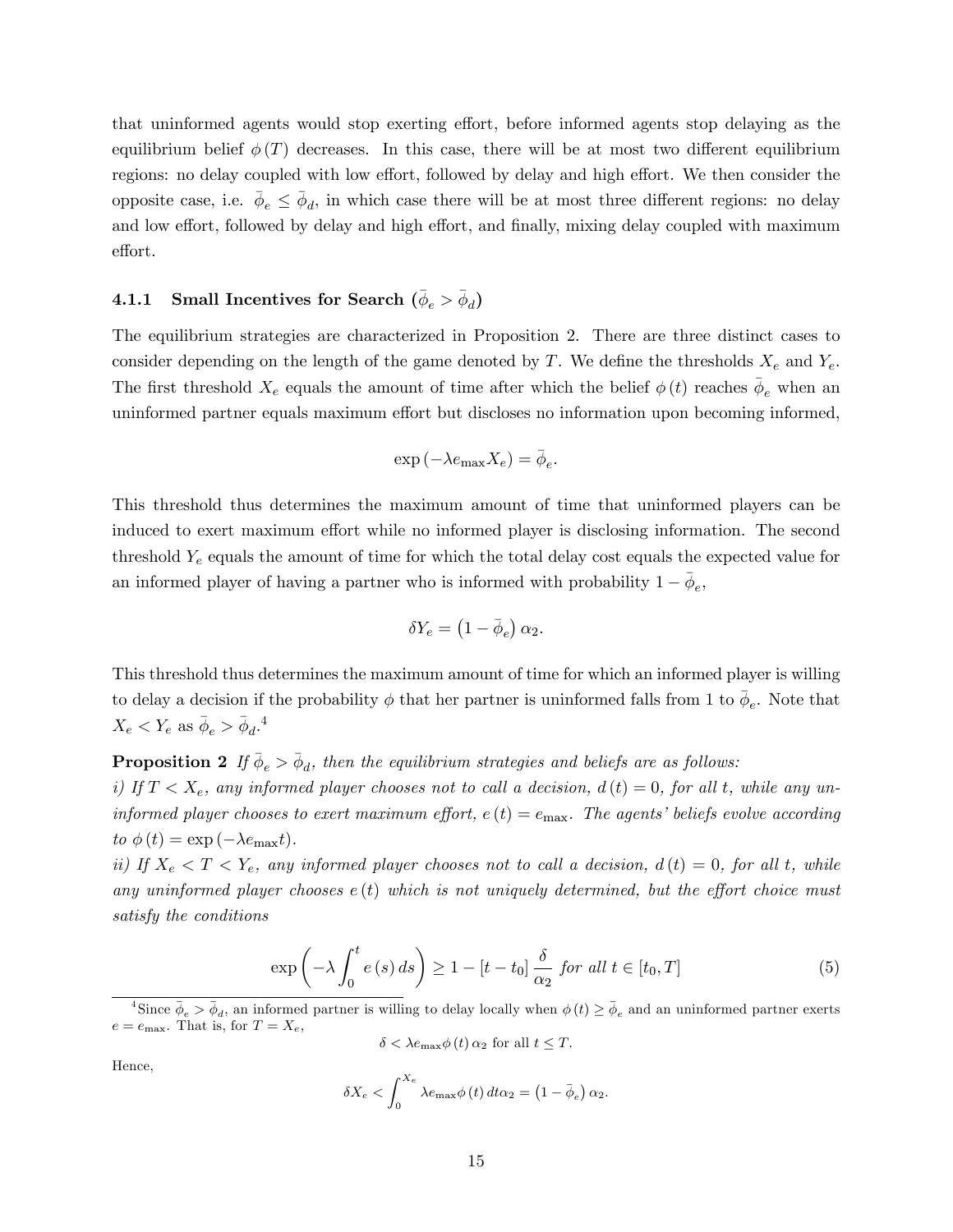and

$$
\exp\left(-\lambda \int_{t_0}^T e(s) \, ds\right) = \bar{\phi}_e,\tag{6}
$$

# for  $t_0 = 0$ . The agents' beliefs evolve according to  $\phi(t) = \exp \left(-\lambda \int_0^t e(s) \, ds \right)$  for all t.

iii) If  $T > Y_e$ , the informed agent calls an immediate decision for  $t < t_e \equiv T - Y_e$  and no decision  $d(t) = 0$  for  $t \ge t_e$  while the uninformed agent chooses  $e(t) = \frac{\delta}{c}$  for  $t < t_e$  and chooses  $e(t)$  for  $t \ge t_e$  which is not uniquely determined but the effort choice must satisfy the conditions (5) and (6)  $for~t_0=t_e~~The~agents'~ beliefs~evolve~according~to~\phi~(t)=1~for~t < t_e,~\phi~(t)=\exp{\left(-\lambda \int_{t_e}^t e\left(s\right)ds\right)}$ for  $t \geq t_e$  and  $\phi(T) = \bar{\phi}_e$ .

#### **Proof.** See appendix.  $\blacksquare$

The theoretical results in the preceding proposition have an intuitive interpretation which builds on the features of our simple model of the previous section. The results illustrate the dynamics that emerge from the trade-off between the conflicting objectives of information acquisition and information sharing. Consider the first case where  $T$  is relatively small, that is to say there is little time between the start of the game and the deadline to become informed. In particular, the incentives to provide effort originate from the marginal value of information when a decision is taken. Since informed individuals always delay until the deadline, this is entirely determined by the marginal value of an extra signal at the deadline, that is

$$
\phi(T)\alpha_1 + (1 - \phi(T))\alpha_2.
$$

As long as the pursued signal is likely to be the first signal, the incentives for effort are sufficiently high to support maximal effort. Since T is smaller than  $X_e$ , the belief  $\phi$  cannot fall below the threshold  $\bar{\phi}_e$  and the agent thus chooses to exert maximum effort  $e_{\text{max}}$ . In response to this high effort choice any informed agent prefers not to call a decision and to delay since she benefits from the potential acquisition of an additional signal by a hard-working uninformed agent. Note that since  $e(t) = e_{\text{max}}$  and  $d(t) = 0$ , any agent correctly believes that as time passes it is more and more likely that the other agent is informed, but that she shies away from calling a decision.

As T increases above  $X_e$ , the equilibrium outlined in the previous case is no longer sustainable. As the belief  $\phi$  falls below the threshold  $\bar{\phi}_e$ , uninformed agents would no longer be willing to exert such a high level of effort. In equilibrium, uninformed agents now choose lower effort levels in a way that ensures that at time T the belief  $\phi$  is exactly at the threshold  $\bar{\phi}_e$ , i.e.,  $\exp\left(-\lambda \int_0^T e(s) ds\right) = \bar{\phi}_e$ . This belief at the deadline makes uninformed agents indifferent with respect to the level of effort they choose throughout the game. By becoming informed at t, an agent avoids the expected cost of exerting additional effort to become informed and the risk of ending up uninformed at the deadline. Hence,

$$
V^{I}(t) - V^{U}(t) = \left\{1 - \exp\left[-\lambda e(T - t)\right]\right\} \frac{c}{\lambda} + \exp\left[-\lambda e(T - t)\right] \left(V^{I}(T) - V^{U}(T)\right)
$$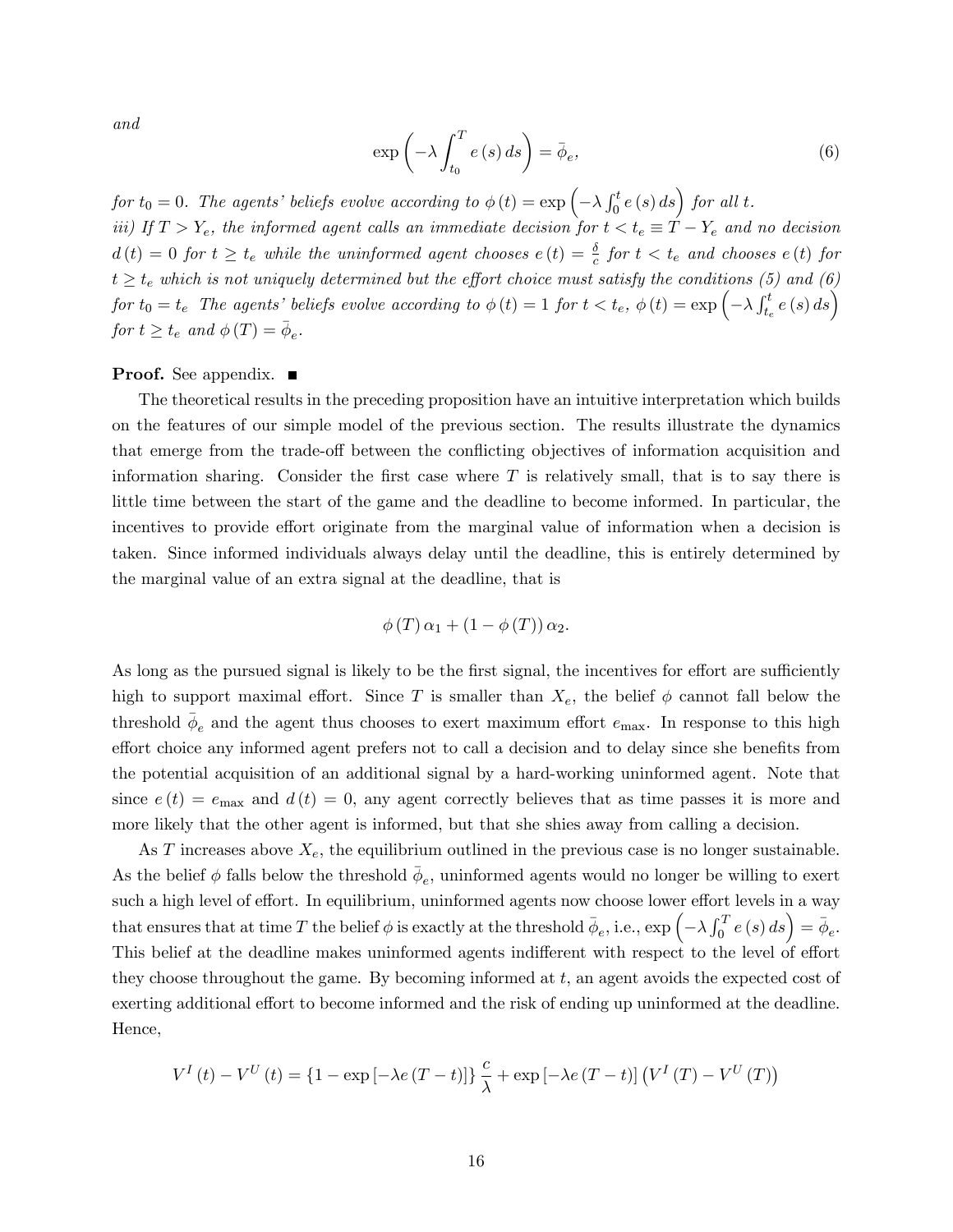The incentives to exert effort "reverberate back" from the incentives to exert effort at the deadline. The marginal net gain (loss) of effort at time t is a share of the marginal net gain (loss) at the deadline at  $T$ , which is smaller when t is further away from the deadline at  $T$ . To see this, rewrite the previous equation to obtain

$$
V^{I}(t) - V^{U}(t) = \frac{c}{\lambda} + \exp\left[-\lambda e(T - t)\right] \left(V^{I}(T) - V^{U}(T) - \frac{c}{\lambda}\right)
$$
  

$$
= \frac{c}{\lambda} + \exp\left[-\lambda e(T - t)\right] \left[\phi(T)\alpha_{1} + (1 - \phi(T))\alpha_{2} - \frac{c}{\lambda}\right].
$$
 (7)

Incentives to exert effort exist at t, that is  $V^I(t) - V^U(t) \ge \frac{c}{\lambda}$  $\frac{c}{\lambda}$ , provided that they exist at time T, that is  $V^I(T) - V^U(T) \geq \frac{c}{\lambda}$  $\frac{c}{\lambda}$ . As a result, when an uninformed agent is indifferent with regards to her effort choice at the deadline  $\phi(T) = \bar{\phi}_e$ , she is also indifferent at any time t before.

The equilibrium path of effort is not unique, but to ensure that informed agents are willing to defer a decision until the deadline at any point during the game, uninformed agents need to backload their effort sufficiently. One possible equilibrium is that uninformed agents choose effort levels  $e(t) = 0$  for  $t < T - X_e$  and  $e(t) = e_{\text{max}}$  for  $t \ge T - X_e$ . Notice also that as T increases, the aggregate effort exerted by uninformed agents remains the same, but their average effort intensity decreases.

As T increases further, informed agents may no longer prefer to delay their decision. While the aggregate benefit of delaying a decision through the potential information acquisition by the uninformed partner remains constant at  $(1 - \bar{\phi}_e) \alpha_2$ , the aggregate cost of delay  $\delta T$  increases as T increases. As a result, when T exceeds  $Y_e$ , an informed agent will initially, that is as long as  $t < t_e$ , prefer to forego any delay costs and instead choose to immediately call a decision upon acquiring a signal. Hence, in contrast to the two previous cases the incentives for effort are now composed of the incentive to bring forward the time at which a decision is taken, thereby avoiding delay costs, and of the incentive to free ride on the effort of the other agent, thereby avoiding effort costs. In equilibrium, these two effects exactly balance each other when the other agent exerts effort  $e_{-i} = \frac{\delta}{c}$  $\frac{\delta}{c}$ . To see this, note that if an agent i shift effort by  $\Delta e_i$  to the next instant, this allows her to avoid the expected effort costs  $\lambda e_{-i}c\Delta e_i$ , since the rate at which the other agent acquires information is  $\lambda e_{-i}$ . On the other hand, the shift of effort in time increases delay costs  $\delta$  at the rate  $\lambda \Delta e_i$ , hence the additional delay cost is  $\lambda \delta \Delta e_i$ . These two effects exactly offset one another when

$$
\lambda e_{-i} c \Delta e_i = \lambda \delta \Delta e_i \Leftrightarrow e_{-i} = \frac{\delta}{c}.
$$

Hence, an uninformed agent is indifferent with regards to her effort choice. The effort level exerted during this phase of full disclosure is lower than the average effort level in the phase of no disclosure,  $\frac{\delta}{c} < \frac{X_e}{Y_e}$  $\frac{X_e}{Y_e}e_{\text{max}}$ , reflecting that a close deadline overcomes the temptation to free-ride.<sup>5</sup> Note also that when  $e_{-i} = \frac{\delta}{c}$  $\frac{\delta}{c}$ , an informed agent is not willing to delay a decision since  $\lambda_{\overline{c}}^{\delta}$  $\frac{\delta}{c} \alpha_2 < \delta$ , since  $\lambda \alpha_2 < c$ .

<sup>&</sup>lt;sup>5</sup>This follows as  $\lambda_c^{\delta} \alpha_2 Y_e < \delta Y_e = (1 - \bar{\phi}_e) \alpha_2 = \int_0^{X_e} \lambda e_{\text{max}} \phi(t) dt \alpha_2 < \int_0^{X_e} \lambda e_{\text{max}} dt \alpha_2 = \lambda e_{\text{max}} X_e \alpha_2$ .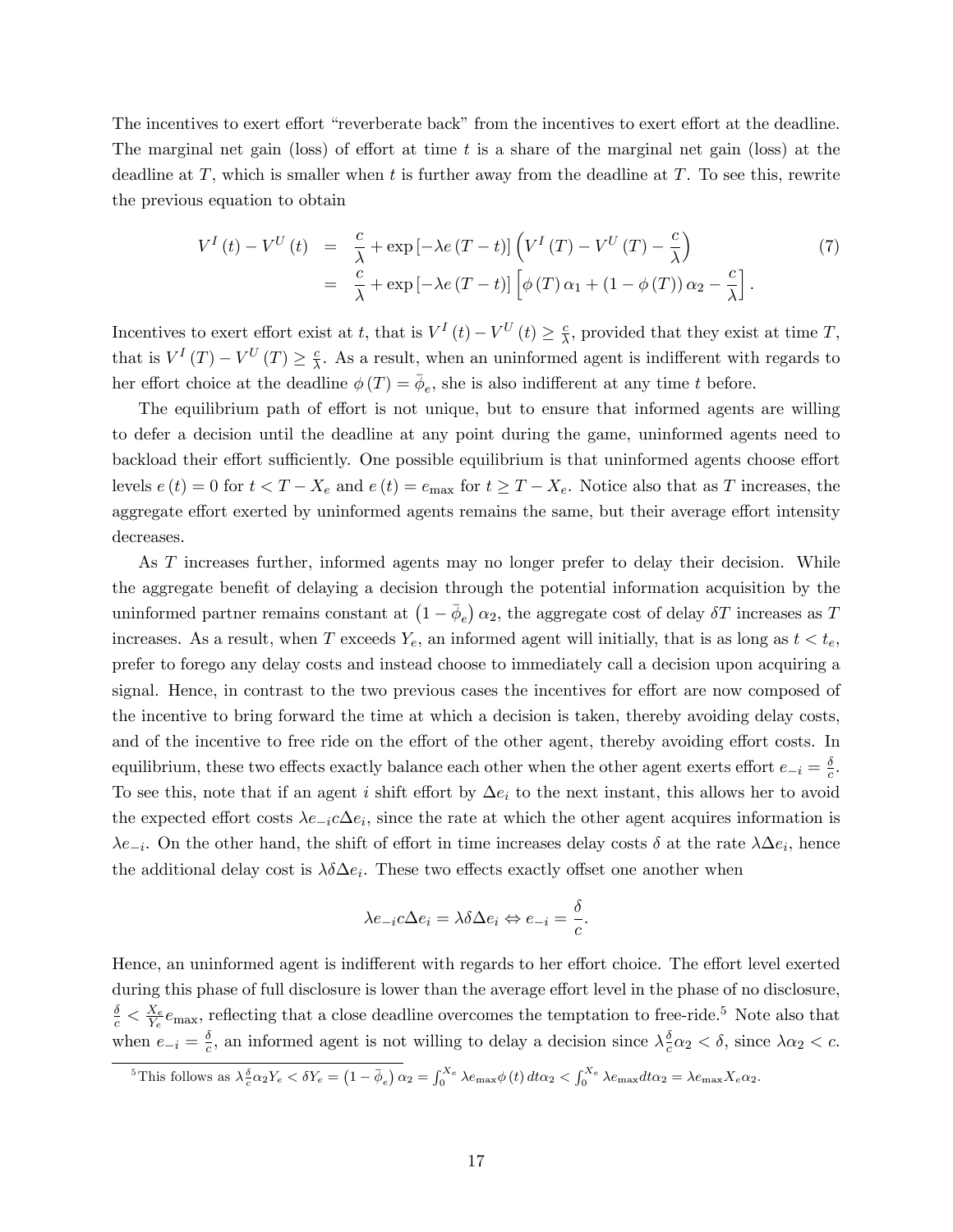If no decision has been called up to  $t_e = T - Y_e$ , the equilibrium is identical to case ii) from  $t_e$ onwards.



The three first panels of Figure 1 illustrate the evolution over time t of the belief  $\phi$  and the equilibrium effort and decision choice for different lengths of the deadline  $T$ . In Panel 1.A, the deadline T is relatively tight, that is to say,  $T < X_e$ . As a result, uninformed agents exert maximum effort  $e_{\text{max}}$  over the entire course of the game and informed agents delay making a decision. As a result, the belief  $\phi$  declines from the complete certainty that the other agent is uninformed at  $t = 0$  to  $\phi_e$  by the end of the game at T. Next, in Panel 1.B the length of the deadline T is longer, specifically  $Y_e > T > X_e$ , and hence in response to the delay decision of informed team members, uninformed agents no longer exert maximum effort during the entire game. Instead,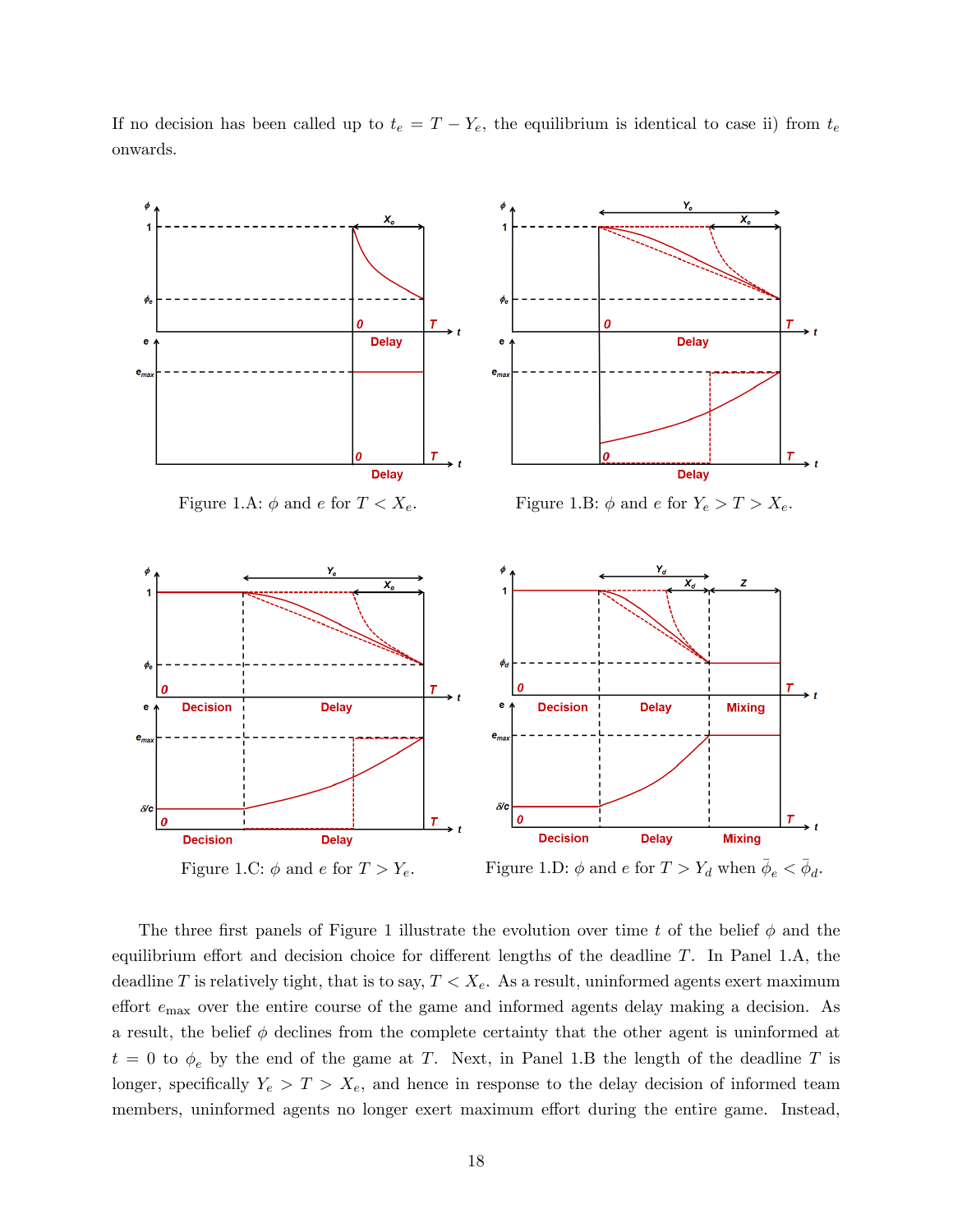they choose to exert lower effort in such a way that the belief  $\phi$  is equal to  $\bar{\phi}_e$  at the end of the game. Note that since effort is not fully tied down in equilibrium, there are several ways in which uninformed agents can spread their effort. The solid and the dotted red lines depict two different equilibrium paths for effort e and the evolutions of the belief  $\phi$  that are associated with the different equilibrium effort paths. Finally, in Panel 1.C we depict the equilibrium paths for loose deadlines where  $T > Y_e$ . As discussed before, at the beginning of the game uninformed agents exert effort  $e = \frac{\delta}{c}$  $\frac{\delta}{c}$  and informed agents call a decision immediately. Thus, during this initial decision phase the belief  $\phi$  remains constant at 1. However, once enough time has elapsed the delay phase begins and the game proceeds as in Panel 1.B.

# **4.1.2** Large Incentives for Search  $(\bar{\phi}_d \geq \bar{\phi}_e)$

We now briefly consider the case where the incentives to exert effort for the uninformed agent exceed the incentives to delay for the informed agent at the deadline. In equilibrium, the belief  $\phi(t)$  cannot drop below  $\bar{\phi}_d$ , since informed player would strictly prefer to call a decision as it is too likely that her partner is already informed. As before, we will proceed by considering deadlines of different length T. There are four distinct cases to consider. We define two thresholds  $X_d$  and  $Y_d$ , similar to  $X_e$  and  $Y_e$ , and an additional threshold Z. The threshold  $X_d$  solves

$$
\exp\left(-\lambda e_{\max}X_d\right)=\bar{\phi}_d.
$$

The threshold  $Y_d$  solves

$$
\left(1-\bar{\phi}_d\right)\alpha_2=\delta Y_d.
$$

The characterization of the equilibrium is very similar as before, with the exception of a final stage which lasts up to Z for games with length exceeding  $X_d$ . Once the length of the game exceeds  $X_d$  and uninformed agents have exerted maximum effort until  $t = X_d$ , informed players will call decisions at a rate  $d(t)$  such that  $(1 - \bar{\phi}_d) d(t) = \lambda e_{\text{max}}$  keeping the belief constant at  $\bar{\phi}_d$ . The threshold  $Z$  is the maximum length of this mixing stage which maintains maximum incentives to exert effort throughout the game,

$$
Z = \frac{1}{2\lambda} \ln \frac{\left(2\phi^*\alpha_1 + \left(1 - \phi^*\right)\alpha_2 - \frac{c+\delta}{\lambda}\right)}{\left(1 - \phi^*\right)\alpha_2 + \frac{\delta - c}{\lambda}}.
$$

**Proposition 3** If  $\bar{\phi}_d \ge \bar{\phi}_e$ , then the equilibrium strategies and beliefs are as follows: i) If  $T < X_d$ , any informed player chooses not to call a decision,  $d(t) = 0$ , for all t while any uninformed player chooses to exert maximum effort,  $e(t) = e_{\text{max}}$ , for all t. The agents' beliefs evolve according to  $\phi(t) = \exp(-\lambda t)$ .

ii) If  $X_d < T < X_d + Z$ , any informed player chooses not to call a decision up for  $t < X_d$  and to call for a decision at the mixing rate  $d(t) = \frac{\lambda^2 \alpha_2}{\lambda \alpha_2 - t}$  $\frac{\lambda^2 \alpha_2}{\lambda \alpha_2 - \delta}$  for  $t \ge X_d$ . Any uninformed player chooses to exert maximum effort,  $e(t) = e_{\text{max}}$ , for all t. The agents' beliefs evolve according to  $\phi(t) = \exp(-\lambda t)$ for  $t \leq X_d$  and  $\phi(t) = \overline{\phi}_d$  for  $t > X_d$ .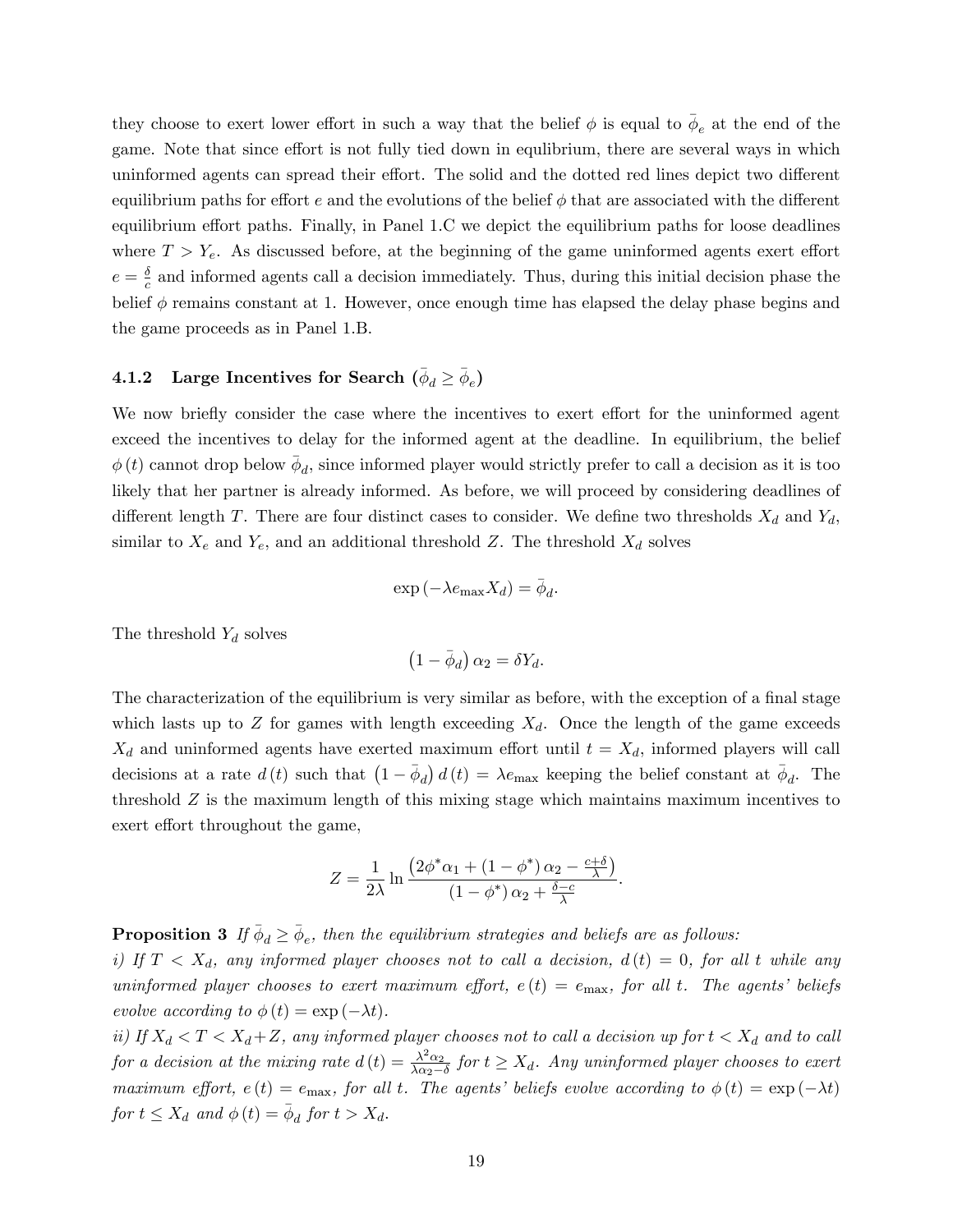iii) If  $X_d + Z < T < Y_d + Z$ , any informed agent chooses not to call a decision for  $t < t_d \equiv T - Z$ , and to call for a decision at the mixing rate  $d(t) = \frac{\lambda^2 \alpha_2}{\lambda \alpha_2 - \mu}$  $\frac{\lambda^2 \alpha_2}{\lambda \alpha_2 - \delta}$  for  $t \geq t_d$ . Any uninformed player chooses to exert effort  $e(t)$  for  $0 \leq t < t_d$  which is not uniquely determined, but the effort choice must satisfy the following conditions:

$$
\phi(t) = \exp\left(-\lambda \int_0^t e(s) \, ds\right) \le \frac{\delta}{\alpha_2} \left[t - t_0\right] \text{ for } t \in [t_0, t_d]
$$
\n
$$
\tag{8}
$$

and

$$
\phi(t_d) = \exp\left(-\lambda \int_{t_0}^{t_d} e(s) \, ds\right) = \frac{\delta}{\lambda \alpha_2},\tag{9}
$$

for  $t_0 = 0$ . For  $t \geq t_d$  the uninformed agent exerts maximal effort  $e(t) = e_{\text{max}}$ . The agents' beliefs evolve according to  $\phi(t) = \exp\left(-\lambda \int_0^t e(s) ds\right)$  for  $0 \le t \le t_d$  and  $\phi(t) = \bar{\phi}_d$  for  $t > t_d$ .

iv) If  $T > Y_d + Z$ , any informed player chooses to call for an immediate decision for  $t < t_d - Y_d$ , not to call a decision,  $d(t) = 0$  for  $t_d - Y_d \le t < t_d$ , and to call for a decision at the mixing rate  $d(t) = \frac{\lambda^2 \alpha_2}{\lambda \alpha_2 - t}$  $\frac{\lambda^2 \alpha_2}{\lambda \alpha_2 - \delta}$  for  $t \ge t_d$ . Any uninformed agent chooses to exert effort  $e(t) = \frac{\delta}{c}$  for  $t < t_d - Y_d$ , and to exert effort  $e(t)$  for  $t_d - Y_d \leq t < t_d$  which is not uniquely determined but must satisfy the following conditions (8) and (6) for  $t_0 = t_d - Y_d$ , and to exert maximal effort  $e(t) = e_{\text{max}}$  for  $t \geq t_d$ .

#### **Proof.** See appendix. ■

For  $T < X_d$ , the equilibrium strategies are exactly like before. For  $T \ge X_d$ , the marginal value of information at and close to the deadline is strictly greater than  $\frac{c}{\lambda}$ , unlike in the small incentives case. This also continues to be the case for all longer deadlines. As the length of the game T increases, however, the incentives for effort at a given time decrease. To see this, consider the incentives for effort at  $t = 0$  which are given by

$$
V^{I}(0) - V^{U}(0) = \frac{c}{\lambda} + \bar{\phi}_{d} \left( V^{I} \left( X_{d} \right) - V^{U} \left( X_{d} \right) - \frac{c}{\lambda} \right).
$$

The only part of the expression which changes with T, is  $V^U(X_d)$  since all the other terms above are constants and

$$
V^{I}\left(X_{d}\right)=V^{I}\left(T\right)=-\frac{1}{\varepsilon+\tau}+\left(1-\bar{\phi}_{d}\right)\alpha_{2}.
$$

 $V^U(X_d)$  can be rewritten as

$$
V^{U}(X_{d}) = \left[ -\frac{1}{\varepsilon + \tau} + \frac{(1 - \phi^{*}) \alpha_{2}}{2} - (ce + \delta) \frac{1}{2\lambda e} \right] \times
$$

$$
\left( 1 - e^{-2\lambda(T - X_{d})} \right) + e^{-2\lambda(T - X_{d})} V^{UN}(T).
$$

This is a weighted sum of the expected payoff conditional on either finding information or the other agent calling a decision prior to the deadline and the payoff from being uninformed at the deadline. Both of these payoffs are independent of  $T$  and it is only the relative likelihood of each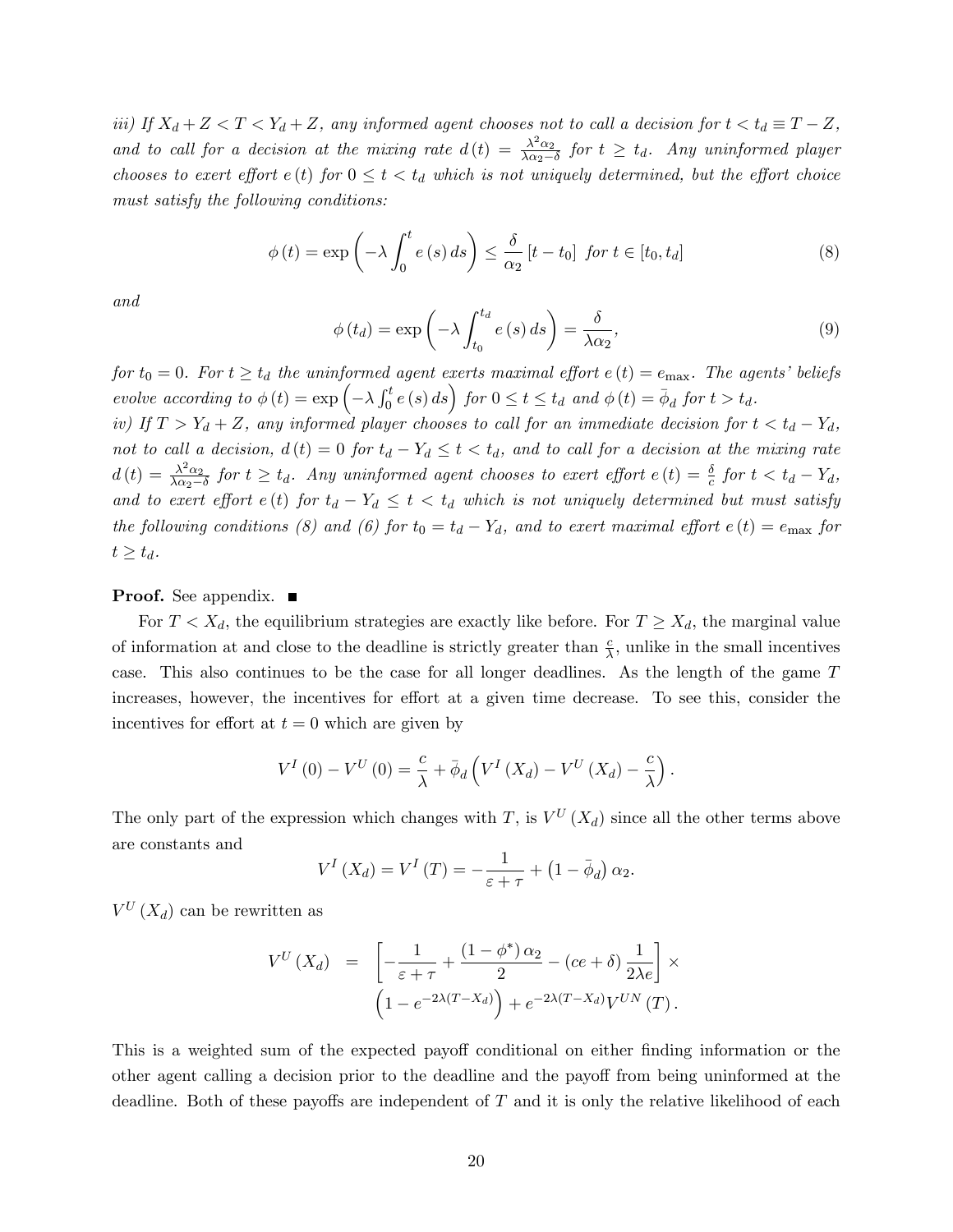which is affected by T. The likelihood of being uninformed at the deadline  $e^{-2\lambda(T-X_d)}$  decreases in T. Hence, the continuation value of being uninformed at  $X_d$  is increasing in T. There exists a deadline  $T = X_d + Z$  where  $V^I(X_d) - V^U(X_d) = \frac{c}{\lambda}$  and an agent is indifferent about exerting effort at  $t = 0$ , so  $V^I(0) - V^U(0) = \frac{c}{\lambda}$ . For T larger than  $X_d + Z$ , that is case iii) above, maximal effort by uninformed agents can no longer be sustained throughout the entire game. In equilibrium, an uninformed agent reduces her average effort intensity before  $t_d = T - Z$  such that  $\phi(t_d) = \bar{\phi}_d$ , while the informed agent fully delays. For T larger than  $Y_d + Z$ , informed agents will no longer prefer to delay their decision at the beginning of the game, exactly as in the case with small incentives.

Figure 1.D graphically illustrates the evolution of  $\phi$  and e over the course of the game for the case of large incentives. As discussed before, equilibrium behavior of informed agents is divided into three distinct phases. At the beginning of the game during the decision phase, agents immediately call a decision upon becoming informed. Thus, agents know for sure that their partner must be uninformed whenever no decision has been called in the past. However, once enough time has elapsed for the decision phase to be over, informed agents prefer to delay calling a decision and thus the equlibrium belief  $\phi$  falls until it reaches  $\phi_d$ . At that point, informed agents are indifferent between calling and delaying the decision and thus probabilistically choose one or the other until the conclusion of the game in such a way that  $\phi$  remains constant at  $\phi_d$ . Note again, that the dotted red lines for  $\phi$  illustrate different equilibrium paths associated with different equilibrium paths for  $e$ . The evolution of effort in Figure 1.D is similar to the evolution of effort in Figure 1.C. Uninformed agents choose  $e = \frac{\delta}{c}$  $\frac{\delta}{c}$  during the initial decision phase and then start increasing their effort until they exert effort  $e_{\text{max}}$  at the end of the game.

#### 4.1.3 Discussion

Our propositions formally establish that even when committee members have perfectly aligned interests decisions may be significantly delayed. This is due to two factors. First, team members do not search very intensely when the deadline is very far away and hence without the adequate information available to the group no decision can be taken by the group. Second, when the deadline is close delay occurs due to a lack of information sharing. Although uninformed agents search intensely for information and hence the group is likely to have valuable information at its disposal, no decision will be taken until the deadline since an informed agent will prefer not to divulge their information in order to keep any uniformed team member highly motivated to search for additional information.

As we showed above the timing of delay crucially depends on how far in the future the final deadline. When the deadline is very close, the team will always delay decisions until the final deadline. This delay is strongly reminiscient of a widely accepted behavioral law called Parkinson's Law. This law, as stated in its original source (Parkinson  $1957$ ), posits that "work expands so as to fill the time available for its completion." In our context, this means that the amount of time in which the team has to make a decision is exactly the amount of time it will take to make said decision. In our model this occurs for any deadline length  $T < Y_e$  when decisions are only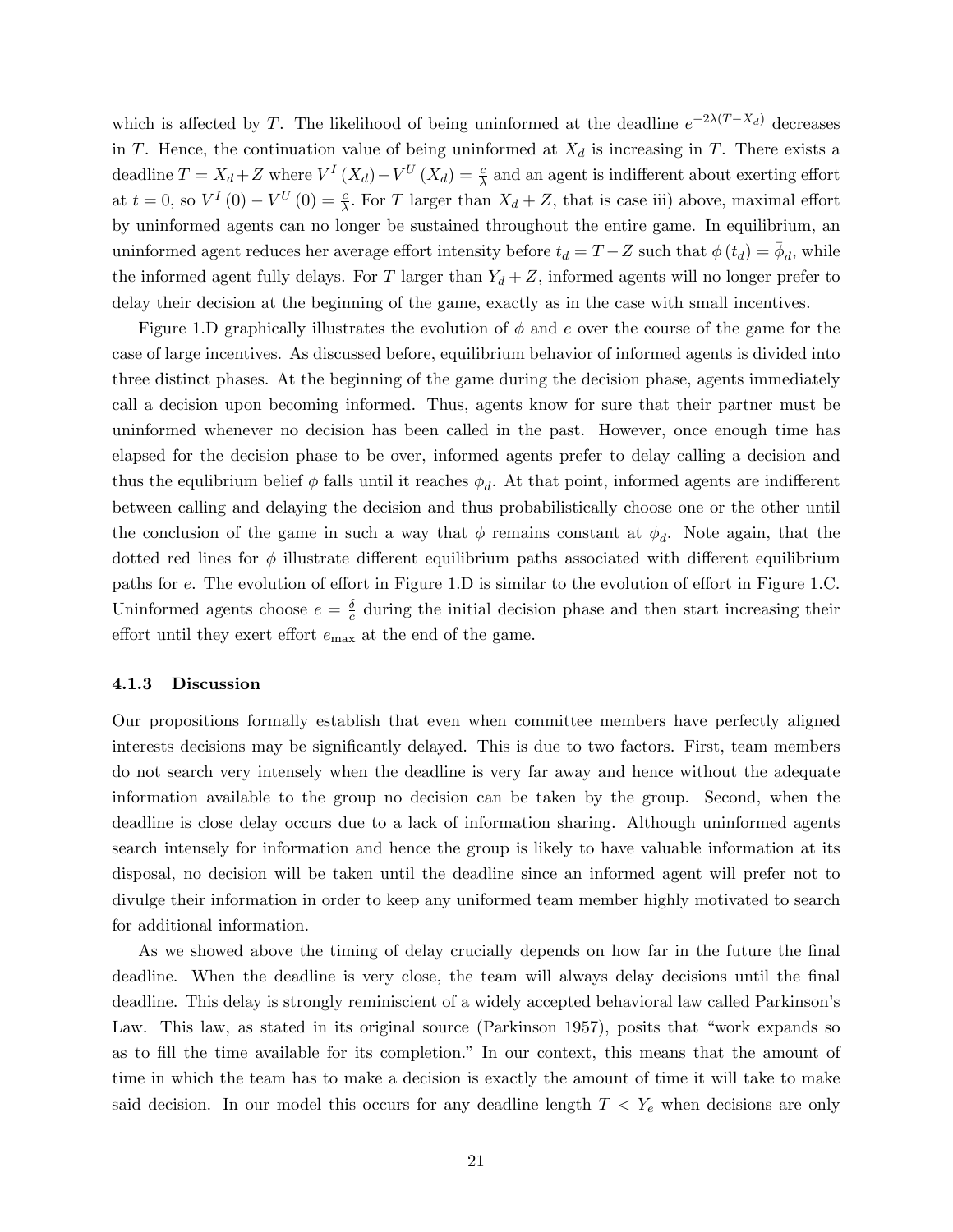made exactly at the deadline. The relationship between delay, performance and deadlines has been extensively studied both in laboratory and field settings (Locke 1966, 1967; Bryan and Locke 1967; Locke et al. 1981; Schonberger 1981; Latham et al. 1982; Peters et al. 1984; Gutierrez and Guvelis 1991). A loose deadline then leads to a decline of the workersíperformance and to a delay of the activity. For example, Brian and Locke (1967) presented individual and groups of college students with a fixed number of simple arithmetic tasks and varied the amount of time allowed to work on them. Their results indicated that subjects who were given twice the amount of time to complete the tasks worked significantly longer than subjects who were given just enough time to complete them. In light of our findings on decision delay, one important implication of our model is that a tight deadline choice may not always lead to faster decision-making. More specifically, while increasing the deadline initially leads to better performance, extending the length of the deadline above  $X_e$  will only bring about delay. Team members will only search just as hard in aggregate as if they had a shorter deadline  $X_e$  and will incur costly delay to fill the time before a decision is finally made at the deadline. We study the relationship between performance, delay and deadline choice in detail when we investigate the choice of the optimal length of a deadline in Section 5.

As is apparent from the above propositions, a team does not always delay its decisions once it has obtained some information. When the deadline is far away, the group will make a decision as soon as one team member has successfully gathered information. When decisions are taken early on in this manner, the agents effectively avoid the delay costs that result from a lack of information sharing and low information acquisition effort. This is a pattern commonly found in investment committees in private equity partnerships or on executive boards that face a deadline by which funds have to be invested or returned to investors or corporate headquarters. Although we are not aware of any particular study that examines the timing of corporate investment decisions, our model predicts that committees should either take a decision relatively early on in the process or right at the deadline. However, our prediction that the effort exerted by uninformed committee members rises as the deadline draws nearer, chimes well with both anecdotal and empirical evidence.

#### 4.2 Uniqueness

In this subsection we discuss the uniqueness of the equilibrium described in Propositions 2 and 3 among the set of symmetric equilibria. We find that subject to excluding equilibria which involve strategies whereby both uninformed and informed agents call a decision at the same instant of time with probability 1 conditional on reaching that time, the unique set of symmetric equilibria are those described in the proposition. We argue that our exclusion is justified as equilibria where individuals are calling a decision with certainty at a point in time are in effect deadlines which are enforced by appropriately specified off-equilibrium beliefs.

We proceed by first increasing the action space for agents compared to that considered in Section.4.2. We allow uninformed agents to call decisions which we will denote by a function  $\mu(t)$ . We still refer to the probability that an informed calls a decision by  $\rho(t)$ . We also allow agents to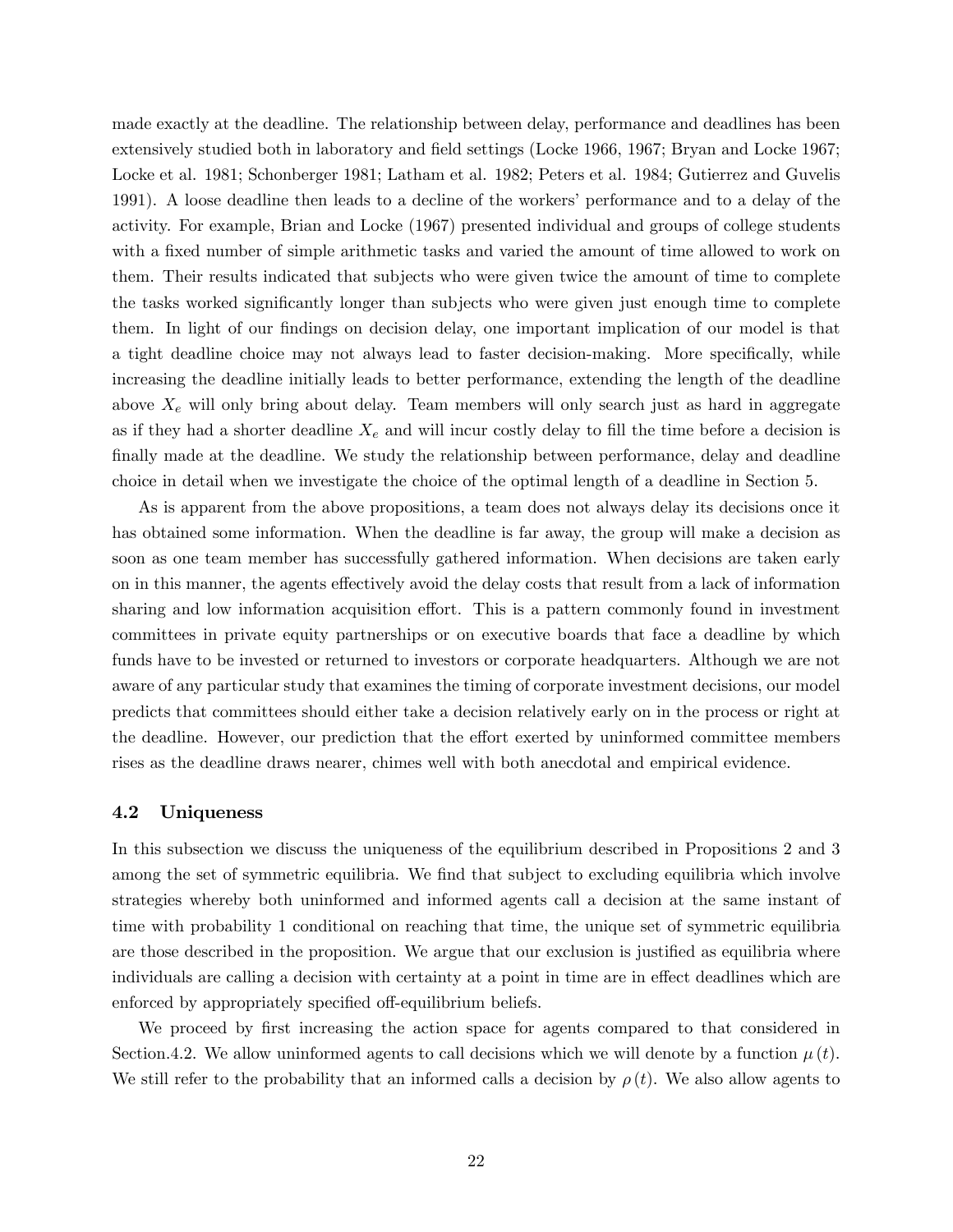adopt piecewise continuous decision functions for  $\rho(t)$  and  $\mu(t)$ . To this end define

$$
D_{\rho}(t) = \lim_{s \to t^{+}} \rho(s) - \rho(t)
$$

and

$$
D_{\mu}(t) = \lim_{s \to t^{+}} \mu(s) - \mu(t)
$$

to describe the probability mass of decisions at any points of discontinuity.

Otherwise the model is the same as earlier. We give a full specification of the model in the appendix for the interested reader. As before, we denote equilibrium strategies by a superscript  $*$ . A symmetric perfect bayesian equilibrium may be described by a tuple  $(e^*(t), \rho^*(t), \mu^*(t), \phi^*(t))$ if  $\rho^*(t) + \mu^*(t) < 1$  for all  $t < T$ , where  $\phi^*(t)$  is the bayesian belief an agent has at time t that the other agent is uninformed conditional on no decision being called prior to that time. If  $\exists t' < T : \rho^*(t') + \mu^*(t') = 1$  then it must also include off-equilibrium strategies and beliefs  $(e^*(r|t), \rho^*(r|t), \mu^*(r|t), \phi^*(r|t))$  for all times t where  $\rho^*(t) + \mu^*(t) = 1$  which themselves are sequential equilibria of those subgames, where  $\phi^*(r|t)$  is the bayesian belief an agent has at time r that the other agent is uninformed conditional on no decision being called prior to that time in a subgame starting at time t. We now rule out some types of decision strategies at on-equilibrium times by the uninformed agent. The following lemma rules out a continuously increasing  $\mu^*(t)$ .

**Lemma 1** 
$$
\nexists \mu^*(t), r > 0, \varepsilon > 0
$$
 :  $\frac{d\mu^*(t)}{dt} > 0$  for  $t \in [r - \varepsilon, r]$ .

**Proof.** See appendix.  $\blacksquare$ 

Lemma 1 shows that in the set of symmetric equilibria there is no mixing in the decision strategy by an uninformed player during on-equilibrium times. The following lemma rules out a jump in the decision function  $\mu(t)$  at on-equilibrium times if that jump does not occur when both types informed and uninformed call a decision with certainty at that instant.

Lemma 2  $\exists \mu^*(t)$ ,  $0 < s < T : D_{\mu^*}(s) > 0$  and  $\mu^*(s) + \rho^*(s) < 1$ .

**Proof.** See appendix.  $\blacksquare$ 

Hence, the only equilibria involving  $D_{\mu^*}(s) > 0$  also have  $\mu^*(s) + \rho^*(s) = 1$  whereby beliefs at times later than s are off-equilibrium. In this case it may be possible to support uninformed agents calling a decision with appropriately specified off-equilibrium beliefs. However we will exclude this type of equilibrium as we feel for all intents and purposes it is equivalent to imposing a deadline at that time. We thus continue the analysis under the assumption that  $\mu^*(t) = 0$  for all t. This implies that all  $t \leq T$  are reached with some non-zero probability in equilibrium thus there are no off-equilibrium times at which strategies and beliefs must be specified. An individual may find himself at an on-equilibrium time but where his own decision history is inconsistent with equilibrium. All costs are sunk and so the subgame is identical to the on-equilibrium subgame so in these instances the of-equilibrium actions are the on-equilibrium actions at the corresponding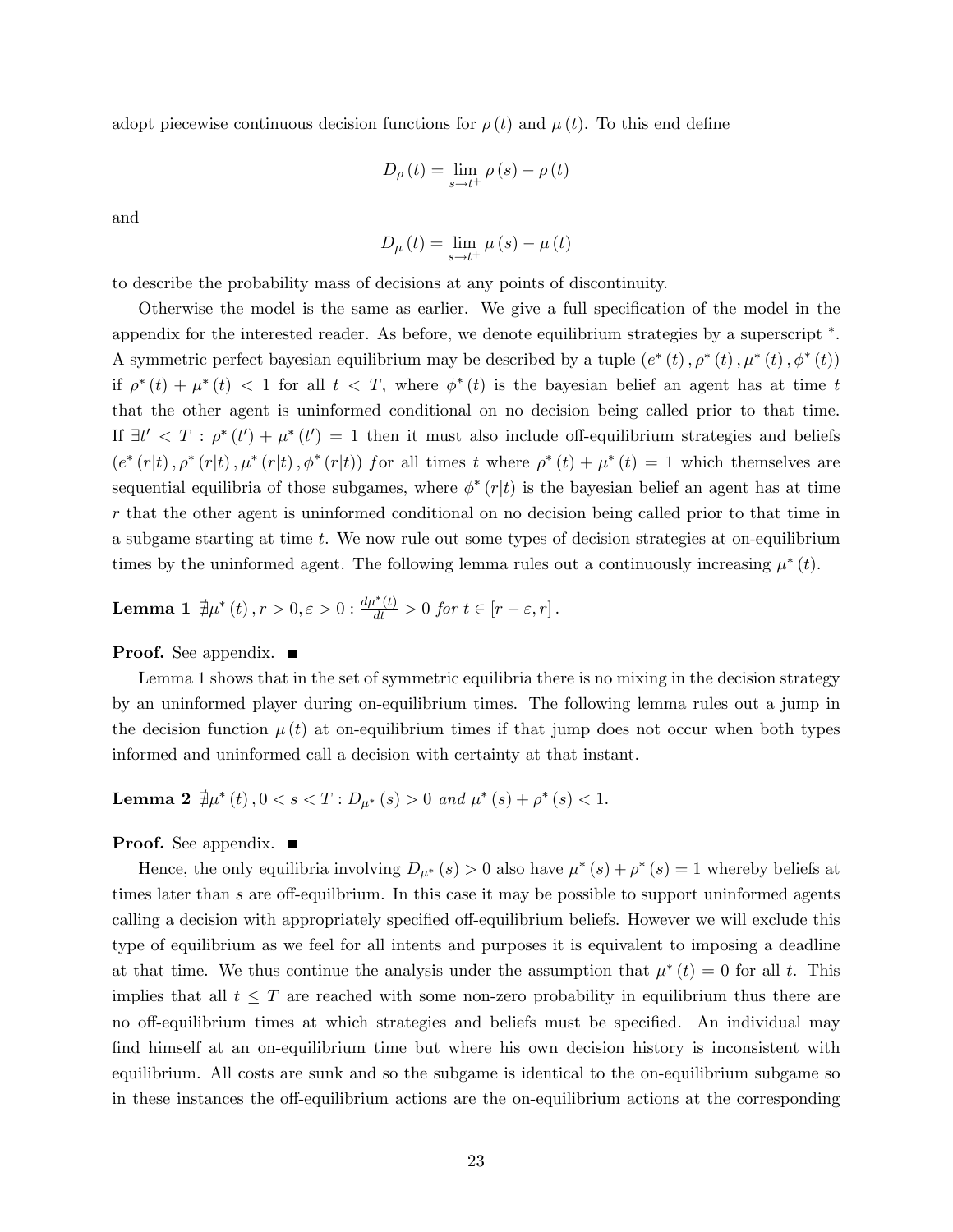time. The following proposition shows that the unique set of symmetric perfect Bayesian equilibria are those specified in Propositions 2 and 3.

**Proposition 4** Suppose  $\mu^*(t) = 0$  then the set of equilibria described in Propositions 2 and 3 are the unique sets of symmetric perfect Bayesian equilibria under small and large incentives respectively.

**Proof.** See appendix. ■

The above proposition establishes that the information withholding through delay in the lead-up to the deadline which we discussed in the previous subsections, is a characteristic of all symmetric equilibria. It also adds weight to the consideration of the welfare implications of the equilibria, optimal deadlines to maximize welfare and comparative statics with equilibria with observable signals and alternative decision making structures. We take up these questions in the next section.

### 5 Setting Deadlines

In this section, we analyze the trade-offs committees face when setting deadlines. With a tight deadline a committee risks making a decision without the desirable information. However, such a tight deadline incentivizes the members to work hard to acquire the desirable information in time. With a loose deadline the committee members procrastinate and only begin gathering information in earnest when the deadline is close. The expected decision time and the expected accuracy of the decision jointly determine the expected welfare for the committee members at the start of the process. Altering the deadline changes the expected decision time and the expected accuracy of the decision in different directions. The private nature of information, however, affects this trade-off in two significant ways. First, as a tight deadline increases the incentives to acquire information, it also increases the incentives to conceal information and thus to delay a decision. As a consequence, the expected decision time may actually be larger when a closer deadline is set. Second, when informed team members are concealing their information in the hope that other team members may acquire more information, a tighter deadline will reduce this inefficient delay.

#### 5.1 Decision Time

In this subsection we examine the effect of the deadline on the expected time until a decision is made. The natural intuition is that tighter deadlines lead to shorter decision times. We show that this need not be the case and that instead the expected decision time may be non-monotonic in the length of the deadline. For loose deadlines,  $T > Y_e$ , the equilibrium is characterized by two phases: a phase of low effort and immediate decisions followed by a phase of pure delay and higher effort. In this case increasing the deadline  $T$  decreases the probability that agents reach the later period where decisions are delayed until the deadline. The overall effect of increasing the deadline is ambiguous as the combination of immediate decisions despite slow information acquisition may be a slower or faster process than incurring the fixed delay of  $Y_e$  upon reaching the later period. In contrast, for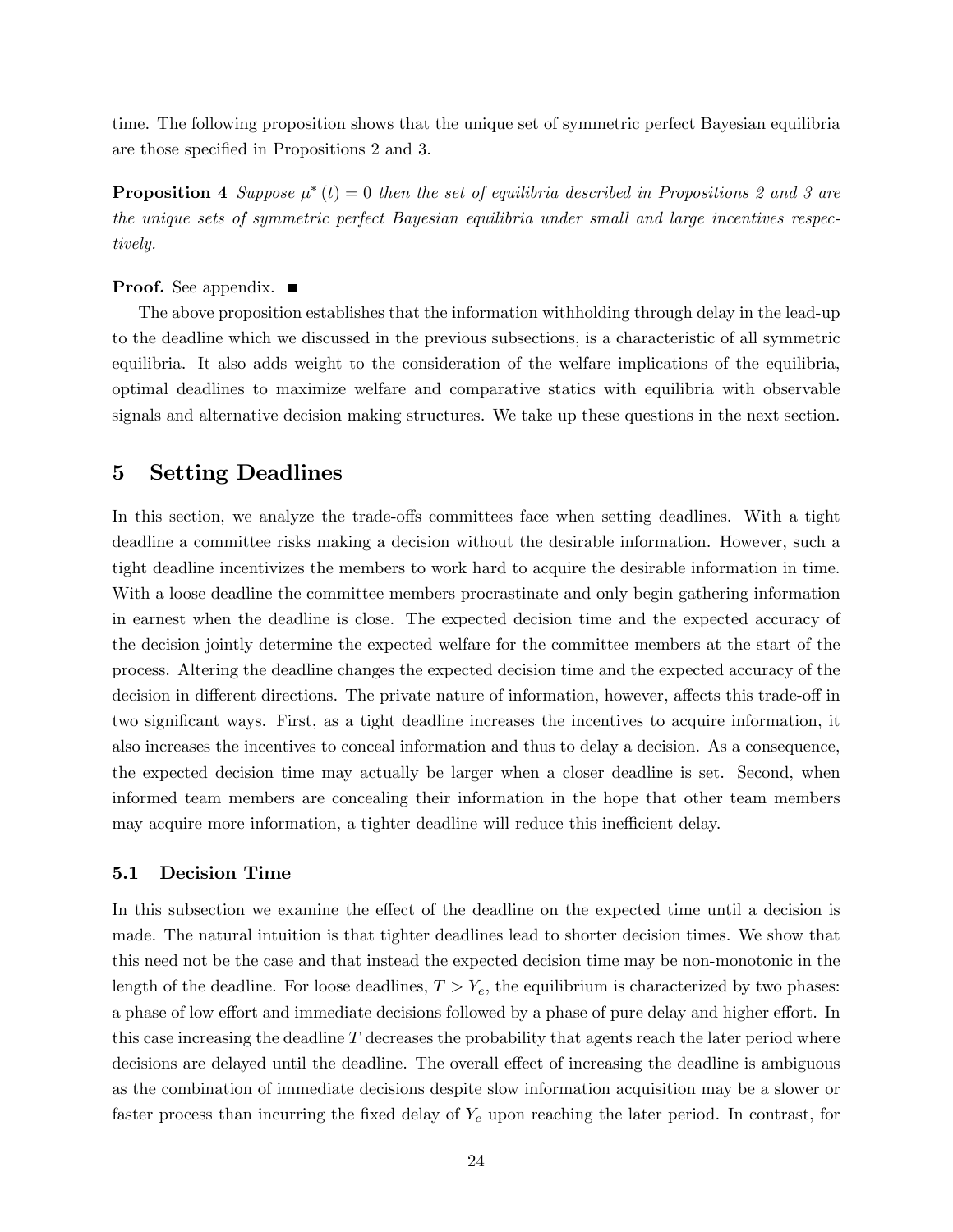tight deadlines,  $T \leq Y_e$ , there is no initial period of low effort and immediate decisions, but instead informed partners never disclose their information and the team always delays its decision until the deadline. The expected decision time equals  $T$ . Hence, a closer deadline will always reduce the expected decision time. The following proposition formalizes these ideas.

**Proposition 5** For  $T \leq Y_e$ , the expected decision time is increasing in T. For  $T > Y_e$ , the expected decision time is decreasing in T if and only if  $\frac{\alpha_2}{\alpha_1} > \frac{\bar{\phi}_e}{1-\bar{\phi}_e}$  and increasing otherwise.

**Proof.** For  $T \leq Y_e$ ,  $Et_c = T$ . Hence,  $\frac{dEt_c}{dT} > 0$ . For  $T > Y_e$ ,

$$
Et_c = \int_0^{T-Y_e} t 2\lambda \frac{\delta}{c} \exp\left(-2\lambda \frac{\delta}{c}t\right) dt + \exp\left(-2\lambda \frac{\delta}{c}T_{nd}\right) T
$$
  
= -(T - Y\_e) \exp\left[-2\lambda e (T - Y\_e)\right] + \frac{1}{2\lambda \frac{\delta}{c}} \left\{1 - \exp\left[-2\lambda \frac{\delta}{c} (T - Y\_e)\right]\right\} + \exp\left[-2\lambda \frac{\delta}{c} (T - Y\_e)\right] T  
= \frac{1}{2\lambda \frac{\delta}{c}} \left\{1 - \exp\left[-2\lambda \frac{\delta}{c} (T - Y\_e)\right]\right\} + \exp\left[-2\lambda \frac{\delta}{c} (T - Y\_e)\right] Y\_e

Hence,

$$
\frac{dEt_c}{dT} = 2\lambda \frac{\delta}{c} \exp\left[-2\lambda \frac{\delta}{c} (T - Y_e)\right] \left(\frac{1}{2\lambda \frac{\delta}{c}} - Y_e\right)
$$
  
\n
$$
= 2\lambda \frac{\delta}{c} \exp\left(-2\lambda \frac{\delta}{c} T_{nd}\right) \left[\frac{c}{2\lambda \delta} - \frac{(1 - \bar{\phi}_e) \alpha_2}{\delta}\right]
$$
  
\n
$$
= 2\lambda \frac{\delta}{c} \exp\left(-2\lambda \frac{\delta}{c} T_{nd}\right) \frac{1}{\delta} \left[\frac{c}{2\lambda} - \frac{(\alpha_1 - \frac{c}{\lambda}) \alpha_2}{\alpha_1 - \alpha_2}\right].
$$

It follows that  $\frac{dE_t}{dT} < 0$  if and only if

$$
\frac{c}{2\lambda} < \frac{\left(\alpha_1 - \frac{c}{\lambda}\right)\alpha_2}{\alpha_1 - \alpha_2}
$$

 $\Leftrightarrow$ 

$$
\alpha_1 - \frac{c}{\lambda} > \frac{\alpha_1}{\alpha_2} \left( \frac{c}{\lambda} - \alpha_2 \right)
$$

Since,  $\alpha_1 > \frac{c}{\lambda} > \alpha_2$  by definition, both sides of the inequality are positive and the relationship is satisfied for  $\frac{c}{\lambda}$  close to  $\alpha_2$  and violated for  $\frac{c}{\lambda}$  close to  $\alpha_1$ . Finally, note that

$$
\bar{\phi}_e \alpha_1 + \left(1 - \bar{\phi}_e\right) \alpha_2 = \frac{c}{\lambda}
$$

and hence  $\frac{dE_t}{dT} < 0$  if and only if

$$
\frac{\alpha_2}{\alpha_1}>\frac{\bar{\phi}_e}{1-\bar{\phi}_e}.
$$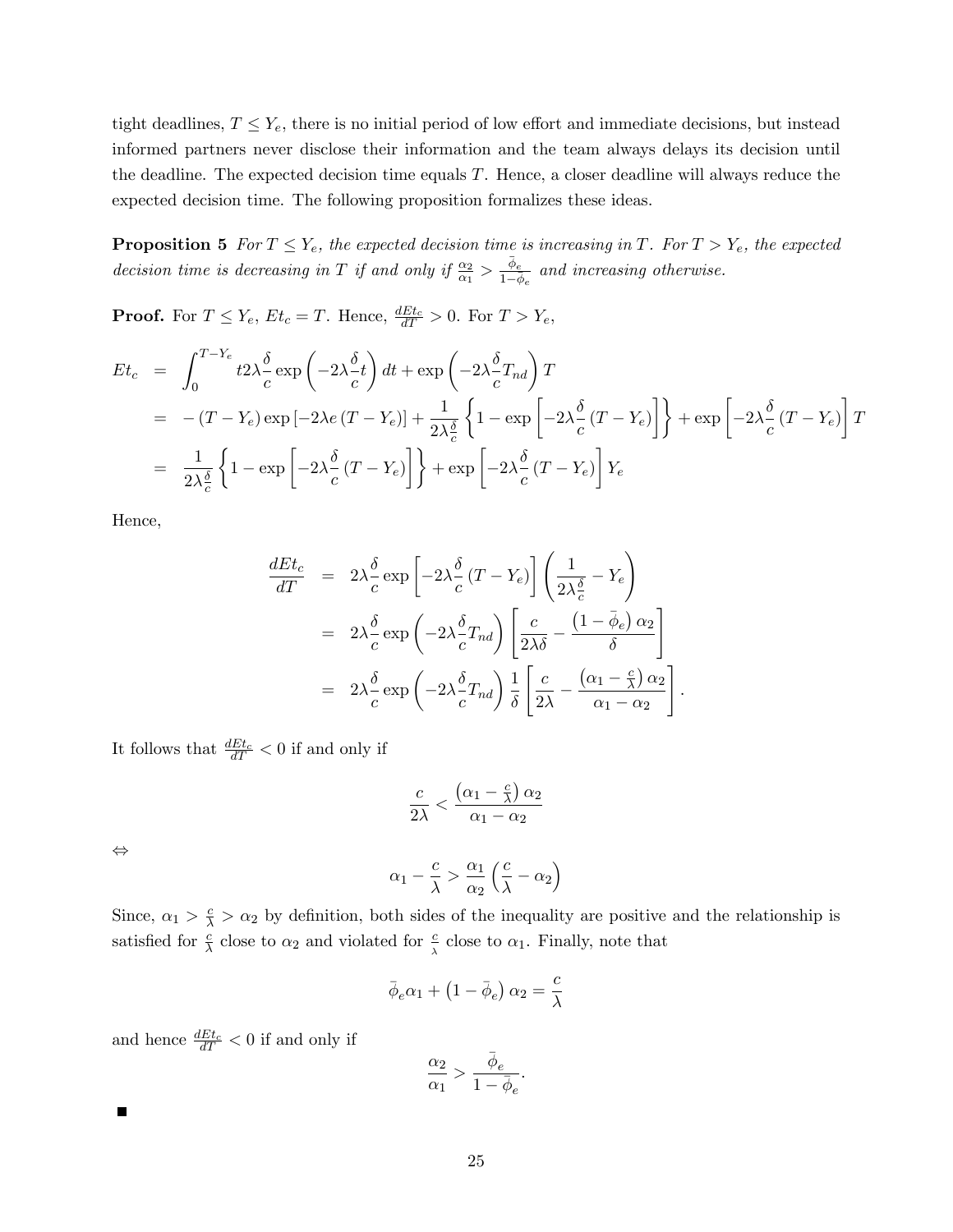The intuition for the case of tight deadlines where  $T \le Y_e$  is straightforward. Closer deadlines always reduce delay by shortening the amount of time during which the agents would only wait until the deadline to make a decision. In contrast, for loose deadlines,  $T > Y_e$ , shortening the deadline can reduce or increase the expected decision time. To see this, note that the expected decision time equals

$$
Et_c = \int_0^{T-Y_e} t_c f(t_c) dt_c + [1 - F(T - Y_e)]T,
$$

where  $f(t_c) = 2\lambda \frac{\delta}{c}$  $\frac{\delta}{c} \exp \left(-2 \lambda \frac{\delta}{c} \right)$  $\frac{\delta}{c}t_c$ ) is the probability that a signal is acquired at time  $t_c$ , when the two agents are exerting the low equilibrium effort level  $e^*(t_c) = \frac{\delta}{c}$ . The derivative of the expected decision time with respect to the deadline is then given by

$$
\frac{dEt_c}{dT} = f(T - Y_e) \left( \frac{1}{2\lambda \frac{\delta}{c}} - Y_e \right).
$$

Hence, the expected decision time  $Et_c$  is decreasing in the length of the deadline  $T$ ,  $\frac{dEt_c}{dT} < 0$ , if 1  $\frac{1}{2\lambda_c^2}$  <  $Y_e$ . In other words, if the fixed delay  $Y_e$  that agents are willing to incur once the deadline begins to affect their behavior, is greater than the expected decision time without a deadline  $\frac{1}{2\lambda e^*(T)}$ then lenghtening the deadline will have adverse effects on the expected decision time. The necessary and sufficient condition for this to be the case is  $\frac{c}{\lambda} - \alpha_2 < \frac{\alpha_2}{\alpha_1}$  $\frac{\alpha_2}{\alpha_1}(\alpha_1-\frac{c}{\lambda})$  $\frac{c}{\lambda}$ . This particular relationship is satisfied when the difference between the marginal benefit of a second signal  $\alpha_2$  and the adjusted marginal cost of effort  $\frac{c}{\lambda}$  is small relative to the difference between the marginal benefit of the first signal  $\alpha_1$  and the adjusted marginal cost of effort. The intuition for this result is that a large difference between  $\alpha_1$  and  $\frac{c}{\lambda}$  provides uninformed workers with strong incentives to become informed. As a result, they are willing to exert maximum effort for a long period of time  $(Y_e$ is large) during which no decision will be taken by the team. If this delay phase is sufficiently large, increasing the deadline and avoiding the delay phase altogether can actually lead to a faster decision on average. Conversely, when  $\alpha_1 - \frac{c}{\lambda}$  $\frac{c}{\lambda}$ , and consequently  $Y_e$ , is not very large, increasing the deadline will only lead to more delay until a decision is made.

#### 5.2 Decision Precision

In addition to influencing how long it will take a group to make a decision, the choice of deadline also affects the expected precision that is available to the agents when a decision is made. When more signals are acquired, the agents have a more precise posterior distribution and thus incur a lower expected loss when making a decision. One would expect that a longer deadline would always allow for more information to be accumulated by the agents and hence lead to a more precise decisionmaking process. However, as we will show below, this intuition is only partly correct. It misses an important feature of our analysis, namely that agents may choose to call a decision before the deadline.

**Proposition 6** The expected precision is increasing in T for  $T \leq X_e$  and it is constant for  $X_e$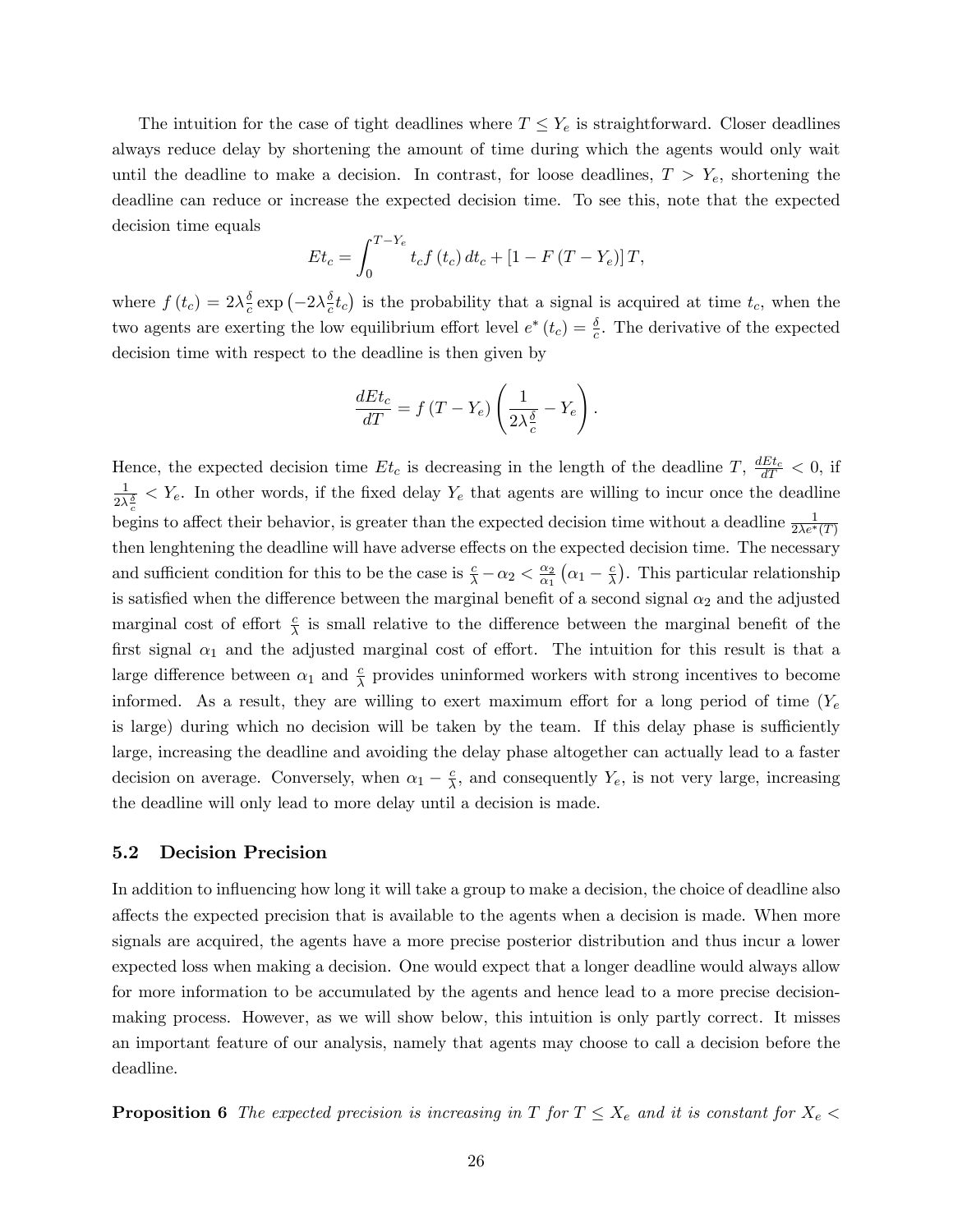$T \leq Y_e$ . For  $T > Y_e$ , it is decreasing in T if and only if  $\frac{\alpha_2}{\alpha_1} > \left(\frac{\phi_e}{1-\phi_e}\right)$  $1-\phi_e$  $\big)^2$  and increasing otherwise.

**Proof.** If  $T \leq X_e$ , agents only call a decision at the deadline and uninformed agents are exerting maximum effort until the deadline. Hence, the expected number of acquired signals is strictly increasing in T. If  $X_e < T \leq Y_e$ , agents still only call a decision at the deadline and uninformed agents are exerting the same aggregate amount of effort until the deadline. Thus, the expected number of acquired signals is the same for any T in this range. Finally, if  $T > Y_e$  agents may call a decision before the deadline. They exert effort  $\frac{\delta}{c}$  and immediately call a decision when informed. Thus, for large  $T$  the expected number of acquired signals when a decision is made is approximately equal to 1 and the expected utility loss when a decision is called is equal to  $-\frac{1}{\varepsilon+1}$  $\frac{1}{\varepsilon+\tau}$ . In contrast for  $X_e < T \le Y_e$  the expected utility loss when a decision is called is equal to

$$
(1 - \phi_e)^2 \left( -\frac{1}{\varepsilon + 2\tau} \right) + 2 (1 - \phi_e) \phi_e \left( -\frac{1}{\varepsilon + \tau} \right) + \phi_e^2 \left( -\frac{1}{\varepsilon} \right)
$$

Thus, whether the expected precision is increasing (or decreasing) in T for  $T > Y_e$  depends on whether the following condition holds

$$
-\frac{1}{\varepsilon+\tau} < (1-\phi_e)^2 \left( -\frac{1}{\varepsilon+2\tau} \right) + 2 (1-\phi_e) \phi_e \left( -\frac{1}{\varepsilon+\tau} \right) + \phi_e^2 \left( -\frac{1}{\varepsilon} \right) < -\frac{1}{\varepsilon+\tau}
$$
\n
$$
\frac{\alpha_2}{\alpha_1} < \left( \frac{\phi_e}{1-\phi_e} \right)^2
$$

 $1 - \phi_e$ 

Let  $\alpha_1 = \frac{2c}{\lambda}$  $\frac{2c}{\lambda}$  and  $\alpha_2 = \frac{c}{2\lambda}$  $\frac{c}{2\lambda}$ , hence  $\frac{\alpha_2}{\alpha_1} = \frac{1}{4}$  $\frac{1}{4}$  and

$$
\phi_e = \frac{\frac{c}{\lambda} - \alpha_2}{\alpha_1 - \alpha_2} = \frac{1}{3}
$$

and so

 $\Leftrightarrow$ 

$$
\frac{\phi_e^2}{(1 - \phi_e)^2} = \frac{1}{4}
$$

Finally, note that  $\phi_d = \frac{\delta}{\lambda e \alpha}$  $\frac{\delta}{\lambda e \alpha_2} = \frac{\delta}{e \alpha}$  $\frac{\partial}{\partial e}$  and hence let  $\delta$  be small such that  $\phi_d < \phi_e$  is satisfied. Thus, for slightly smaller or larger values of  $\alpha_1$  the expected value of information when a decision is made may be increasing or decreasing for  $T > Y_e$ .

The previous proposition showed that the length of the deadline  $T$  has unambiguously positive effects on the expected precision of the eventual decision made by the agents. However, as  $T$ increases agents may call a decision before the deadline is reached because they prefer to forego the delay that comes with waiting in the hope that the other agent may find a signal. As  $T$  grows large it becomes more likely that a decision is immediately called by an informed agent who can rely only on one piece of information. The key comparison is therefore whether the expected precision for  $T \leq Y_e$  is greater or smaller than the expected precision of a single signal. For  $T \leq Y_e$ , both agents may be informed, either one of the agents is informed or neither of the agents is informed. The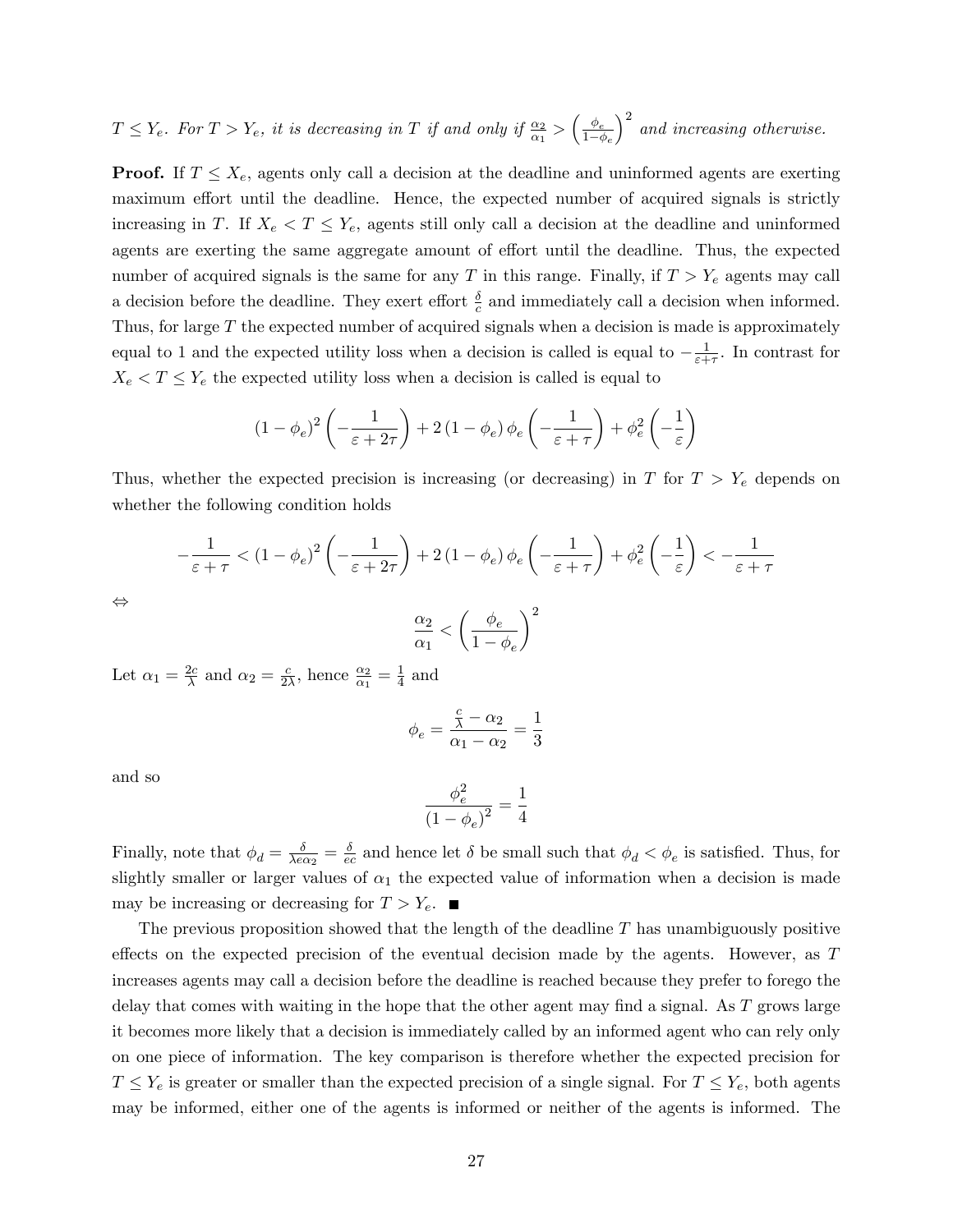first and the third case are absent when T is very large (and greater that  $Y_e$ ). Thus, when  $\alpha_2$  is small compared to  $\alpha_1$  the second signal is of relatively little informational value and for  $T \leq Y_e$  the agents run the risk of ending up with no signal at all. Thus, the expected precision is increasing in T. Conversely, when the second signal is quite valuable, the expected precision is higher for  $T \leq Y_e$ and hence the expected precision is decreasing in  $T$  for  $T > Y_e$ .

Interestingly, when  $\frac{\alpha_2}{\alpha_1} > \frac{\phi_e^2}{(1-\phi_e)^2}$  and  $X_e < T \le Y_e$  the expected precision of the decision can be inefficiently high. That is to say, agents may acquire too many signals than is efficient even from an ex-ante point of view. In particular, if it is socially efficient for both agents to acquire only a single signal, the agents will overacquire information in expectation. While it is not too surprising that agents may end up acquiring too much information ex-post given our assumption of private information acquisition, it is quite surprising that despite the free-riding problem with respect to effort provision that the agents face even ex-ante overacquisition of information can occur in our model. As we shall show in the next section, ex-ante overacquisition of information may occur even when the deadline  $T$  is set optimally.

#### 5.3 Welfare

In the previous subsections we analyzed how the length of the deadline may increase or decrease the expected decision time and the expected precision of the decision taken by the agents. In this subsection we turn our attention to the effect of the deadline on the welfare of the agents. We characterize the welfare of each agent as a function of the deadline and find that there exists a finite and unique welfare maximizing deadline for the group of agents. In the case of small incentives the optimal deadline is set such that agents always delay their decision until the deadline, but still engage in welfare-improving information acquisition. The following proposition formally characterizes the effect of the deadline on welfare.

**Proposition 7** The expected utility of the game is maximized for  $T^* = X_e$ . The expected utility is strictly increasing in the length of the deadline T for  $0 \le T \le X_e$ , stricly decreasing in T for  $X_e < T \leq Y_e$  and independent of T for  $T \geq Y_e$ .

**Proof.** Notice that the expected utility at the start  $t = 0$  of the game with a deadline at T equals

$$
V_T^U(0) = \begin{cases} \n-\frac{1}{\varepsilon + \tau} - \frac{c}{\lambda} \text{ for } T \ge Y_e \\
-\frac{1}{\varepsilon + \tau} + (1 - \bar{\phi}_e) \alpha_2 - \delta T - \frac{c}{\lambda} \text{ for } Y_e \ge T > X_e \\
-\frac{1}{\varepsilon + \tau} + \alpha_1 (1 - 2\phi(T)) - (\alpha_1 - \alpha_2) (1 - \phi(T))^2 + \frac{c}{\lambda} \phi(T) - \delta T - \frac{c}{\lambda} \text{ for } 0 \le T \le X_e \\
where \phi(T) = \exp(-\lambda e_{\text{max}} T) \text{ and } \bar{\phi}_e = \exp(-\lambda e_{\text{max}} X_e)\n\end{cases}
$$

The change in welfare when changing T for  $X_e < T \leq Y_e$  is immediate since the aggregate effort and hence expected precision of the decision are independent of the deadline, but the delay increases with the length of the deadline. For  $T \ge Y_e$ , welfare is  $\frac{1}{\varepsilon + \tau} - \frac{c}{\lambda}$  $\frac{c}{\lambda}$  which is independent of T hence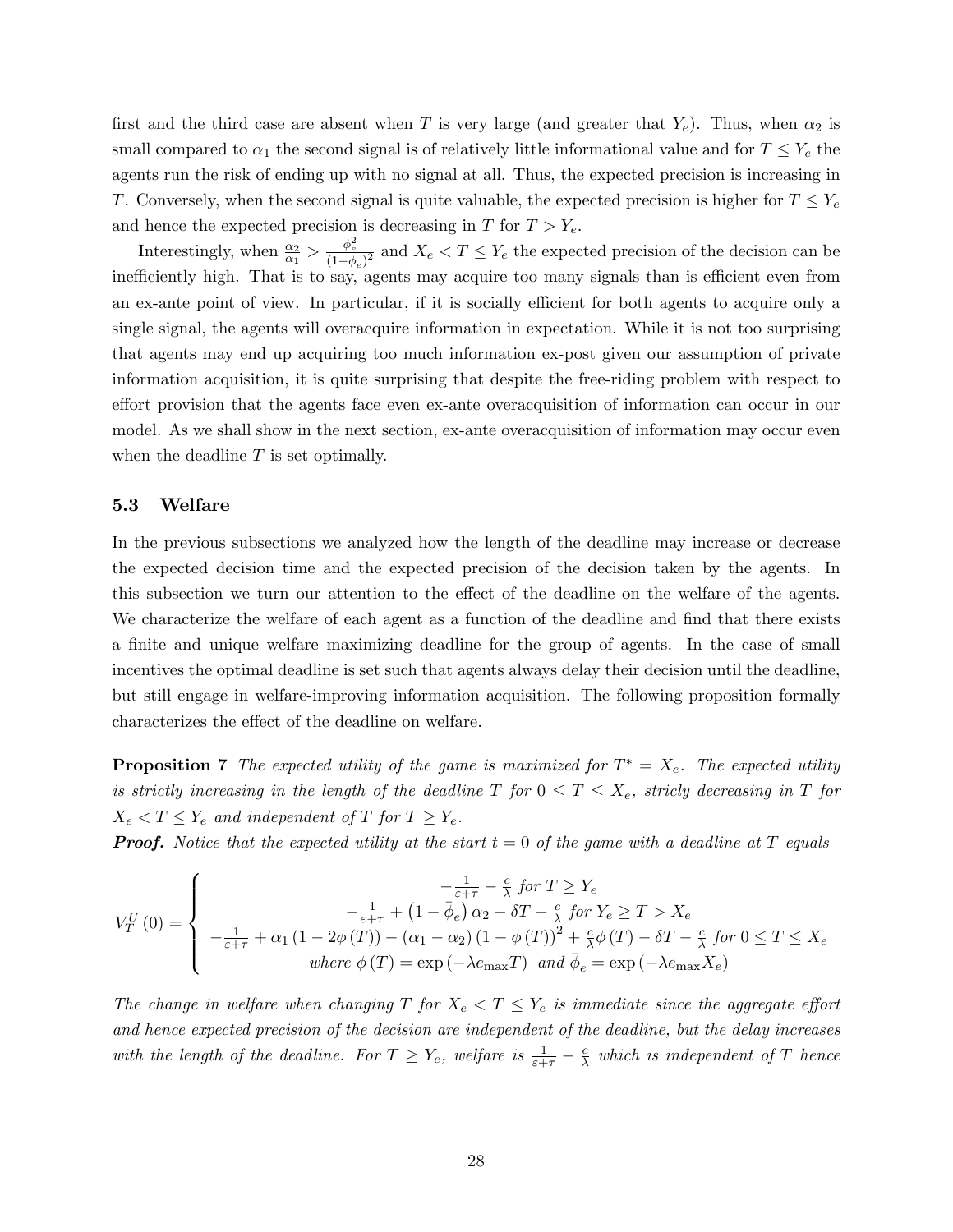the result is immediate. Now, for  $0 \le T \le X_e$  consider  $\frac{dV_V^U(0)}{dT}$ :

$$
\frac{dV_T^U(0)}{dT} = -2\alpha_1 \phi'(T) + 2(\alpha_1 - \alpha_2)(1 - \phi(T)) \phi'(T) + \frac{c}{\lambda} \phi'(T) - \delta
$$
  
\n
$$
= \left[2(\alpha_1 - \alpha_2)(1 - \phi(T)) - 2\alpha_1 + \frac{c}{\lambda}\right] \phi'(T) - \delta
$$
  
\n
$$
= 2\lambda e_{\text{max}} \left[\alpha_1 \phi(T) + \alpha_2 (1 - \phi(T)) - \frac{c}{2\lambda}\right] \exp(-\lambda e_{\text{max}}T) - \delta
$$

At  $T = X_e$ , we have  $\phi(T) = \bar{\phi}_e$ . Hence,

$$
\frac{dV_T^U(0)}{dT} = 2\lambda e_{\text{max}} \left(\frac{c}{2\lambda}\right) \bar{\phi}_e - \delta
$$

$$
= e_{\text{max}} c \bar{\phi}_e - \delta
$$

In the case of small incentives, we have  $\bar{\phi}_e > \bar{\phi}_d$  and

$$
e_{\max}\bar{\phi}_d\alpha_2 > \frac{\delta}{\lambda} > \frac{\delta}{c}\alpha_2.
$$

Hence, we have

 $e_{\max}c\bar{\phi}_e > \delta$ 

which in turn implies

$$
\frac{dV_T^U(0)}{dT} > 0.
$$

Note further that

$$
\frac{\partial}{\partial T} \left( \frac{dV_T^U(0)}{dT} \right) = 2\lambda e_{\text{max}} \left\{ -\lambda e_{\text{max}} \phi(T) \left[ \alpha_1 \phi(T) + \alpha_2 \left( 1 - \phi(T) \right) - \frac{c}{2\lambda} \right] - \left( \lambda e_{\text{max}} \phi(T) \right)^2 \left( \alpha_1 - \alpha_2 \right) \right\} < 0
$$

П

As the proposition shows, there is a unique finite welfare-maximizing deadline which is to set  $T = X_e$ . The intuition for this result is as follows. For very tight deadlines,  $T \leq X^e$ , agents exert maximum effort and make a decision only when the deadline arrives. Thus, increasing the deadline improves welfare because even though it increases the time until a decision is made, it also allows the agents more time to intensely search for and acquire valuable information prior to the deadline. However, once T is larger than  $X_e$  the aggregate effort exerted and the expected information acquired prior to the deadline is the same for all  $X_e < T \leq Y_e$ . That is to say, over the course of the game the team members simply choose their effort in such a way that they are equally well-informed at the deadline, no matter whether the deadline occurs at  $X_e$  or  $Y_e$  or at anytime in between. Consequently, any increase in the deadline over and above  $X_e$  only introduces additional costly delay before a decision is made at the deadline. Finally, for loose deadlines,  $T \ge Y_e$ , the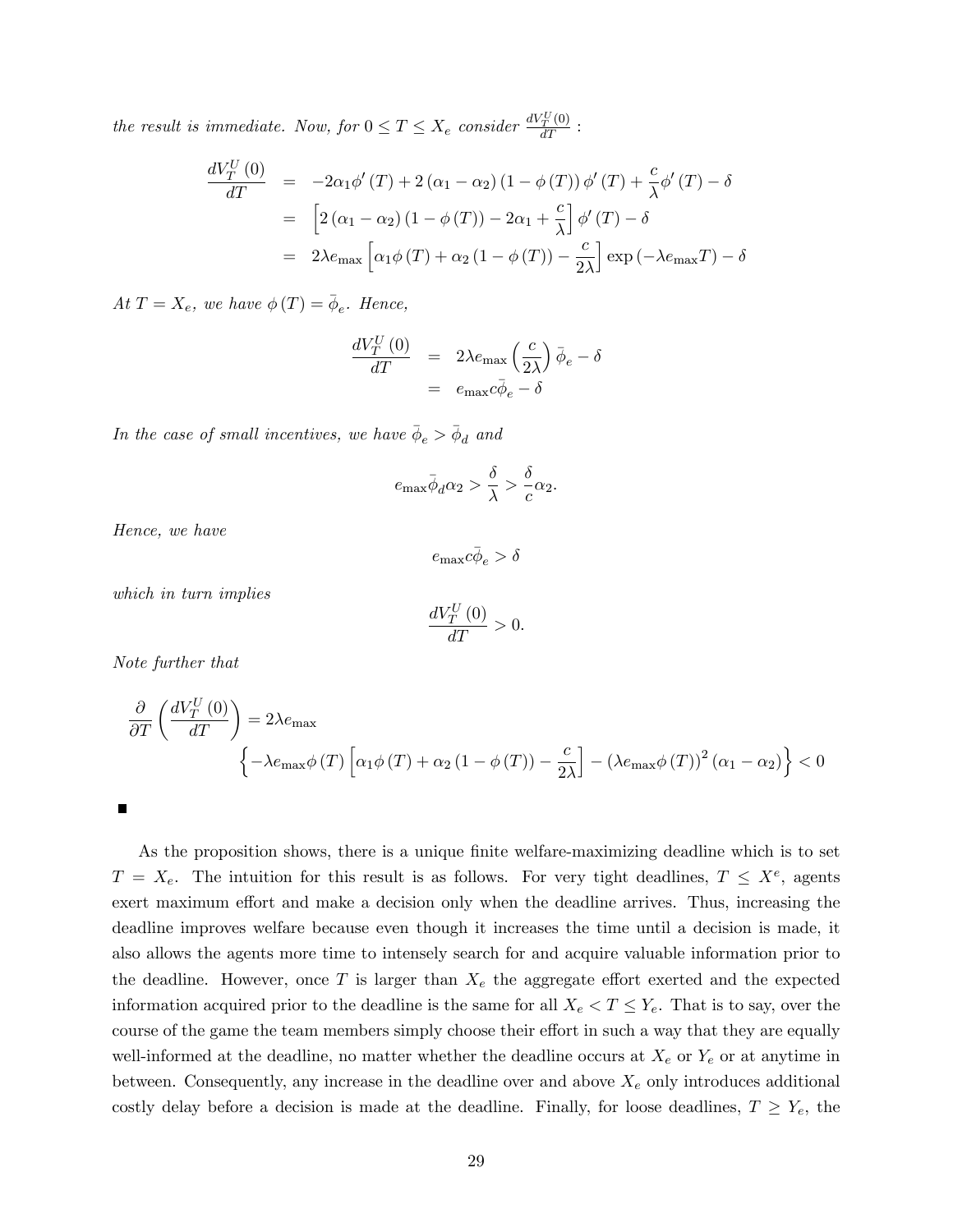welfare of the agents is independent of the deadline. The reason for this is that both agents are indifferent with respect to the effort level they exert during the delay phase of the equilibrium, that is,

$$
\lambda \left[ V_T^I(0) - V_T^U(0) \right] = c \text{ for any } T > Y^e.
$$

To see this note that since a decision is immediately called when one agent is informed, the value of being informed,  $V_T^I(0) = -\frac{1}{\varepsilon + 1}$  $\frac{1}{\epsilon + \tau}$ , does not depend on the deadline in this stage. Furthermore, the value of being uninformed,  $V_T^U(0) = V_T^I(0) - \frac{c}{\lambda}$  $\frac{c}{\lambda}$ , does not depend on the deadline either. In fact, the effort level chosen during the phase of no delay is such that the lost opportunity to acquire a signal for free,  $\lambda e^*$  (0)  $[V_T^I(0) - V_T^U(0)]$ , is exactly offset by the foregone delay  $\delta$ . Thus, the welfare-maximizing deadline is to set  $T = X_e$ . Extending the deadline any further does not affect the expected amount of information acquired by the deadline and only introduces costly delay.

Figure 3 graphically illustrates how expected welfare at the start of the game varies with the choice of the deadline T. For  $T < X_e$  welfare is increasing in T since agents exert maximum effort and are given more time to acquire valuable information. However, once  $T$  is extended beyond  $X_e$  welfare declines since aggregate effort remains constant and only unnecessary delay costs are incurred. Welfare is constant for  $T > Y_e$ .



Figure 2: Expected Welfare at  $t = 0$  for different lengths of the deadline T

The optimal deadline thus has a length  $X_e$  and is affected by changes in the underlying model parameters. Remember that the threshold  $X_e$  solves

$$
\exp(-\lambda e_{\max} X_e) = \bar{\phi}_e = \frac{\frac{c}{\lambda} - \alpha_2}{\alpha_1 - \alpha_2}.
$$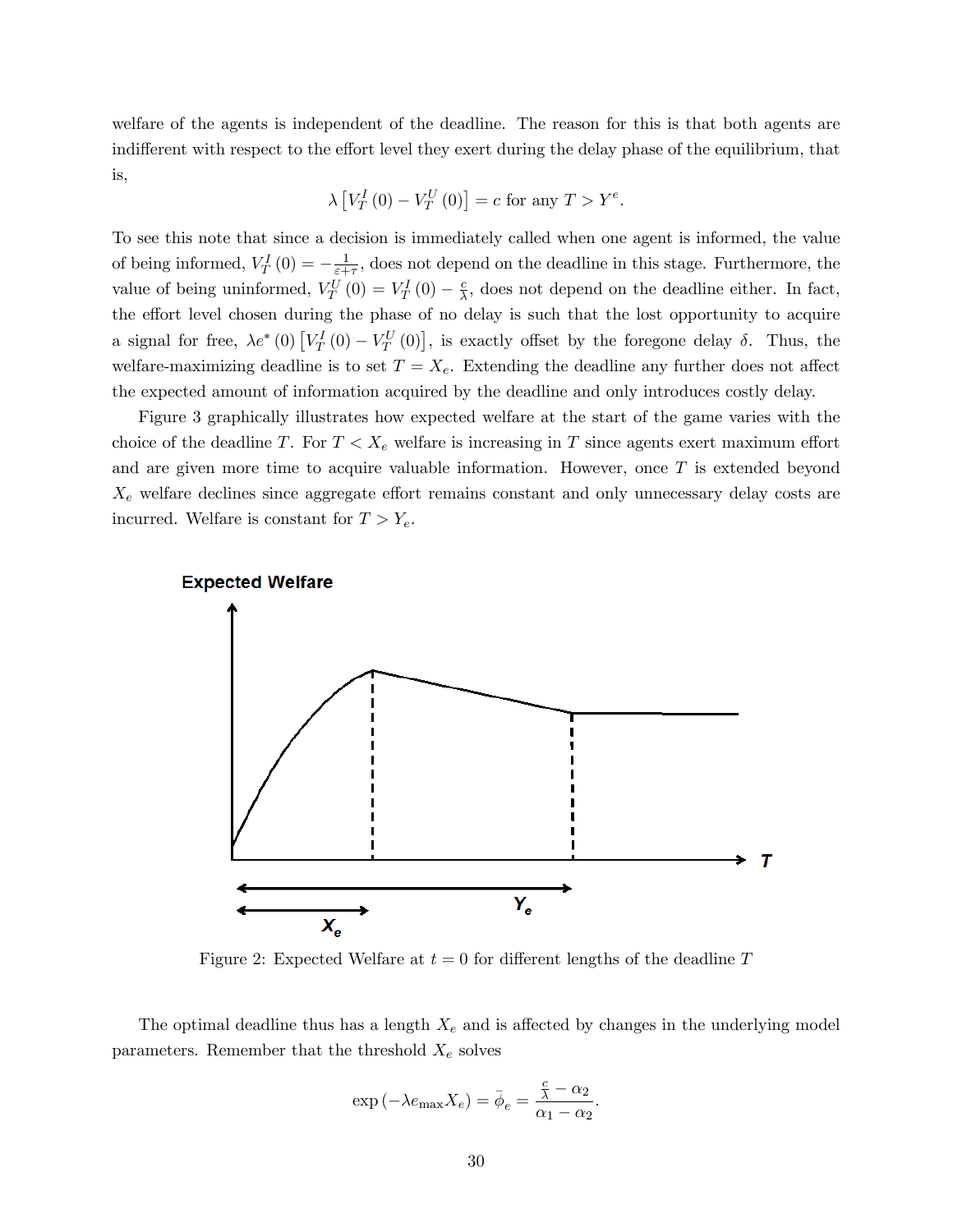**Corollary 3** The optimal length of the deadline  $T^* = X_e$  is decreasing in  $e_{\text{max}}$ , c and increasing in  $\alpha_1$ ,  $\alpha_2$  and ambiguous with respect to  $\lambda$ .

The interpretation for many of these comparative statics is intuitive. When the maximal effort  $e_{\text{max}}$  increases, agents exert a higher level of effort as the deadline approaches. Thus, the belief  $\phi$ falls faster towards  $\bar{\phi}_e$  and hence maximal effort can only be sustained for a shorter period of time. In other words, with a higher  $e_{\text{max}}$  it takes less time to reach the critical level of aggregate effort above which agents begin to shade effort and thus the optimal deadline is shorter. An increase in the marginal benefit of effort for finding a signal  $\lambda$  has a similar effect on the optimal deadline in that it reduces the time needed for  $\phi$  to reach  $\bar{\phi}_e$  when maximum effort is exerted. However, an increase in  $\lambda$  also has a second countervailing effect because it reduces  $\bar{\phi}_e$  by making it more beneficial to exert effort. The aggregate effect on the optimal deadline of a change in  $\lambda$  is therefore ambiguous. In contrast, an increase in the marginal cost c unambiguously shortens the optimal deadline by increasing  $\bar{\phi}_e$ . When it is more costly to exert effort, an uninformed agent will be indifferent between exerting and not exerting effort even when it is less likely that the other agent is informed and hence maximal effort can be sustained for a shorter period of time. Conversely, increases in the value of the first  $\alpha_1$  and the second signal  $\alpha_2$  both raise the marginal benefit of effort and thus decrease  $\bar{\phi}_e$  with the eventual effect of lengthening the optimal deadline. Finally, note that the optimal deadline is independent of  $\delta$ . This independence result is due to our initial assumption that  $\delta$  is sufficiently small for informed agents to be willing to delay. The maximum level of effort exerted by uninformed agents is always sufficient to outweigh any costs resulting from delay.

For the large incentives case,  $\bar{\phi}_d \geq \bar{\phi}_e$ , most of the results generalize immediately with one notable difference. There are now large incentives for effort such that uninformed agents will exert maximum effort even when informed agents are mixing between calling and not calling a decision. There is still a unique finite deadline  $T^*$  that maximizes the agents' welfare, but it is  $T^* = X_d + Z$ . As in the case of small incentives it is again optimal to set the deadline exactly at the greatest length of time during which uninformed agents will exert maximum effort at any point in time.

In this section we have characterized the welfare of agents as a function of the deadline and shown that there is a unique finite deadline which maximizes agents' welfare. In the next section we contrast this result with a setting where the information acquired by an agent is observable to the other agent. This allows us to highlight the importance of the private nature of information acquisition in the above result.

## 6 Private Information: Incentives vs. Delay

In this section, we analyze how the private nature of acquired information affects welfare. When information is public, the acquisition of information discourages all partners from searching and thus leads to an immediate decision. When information is private, informed players can hide their information and delay calling a decision. The option to keep information private increases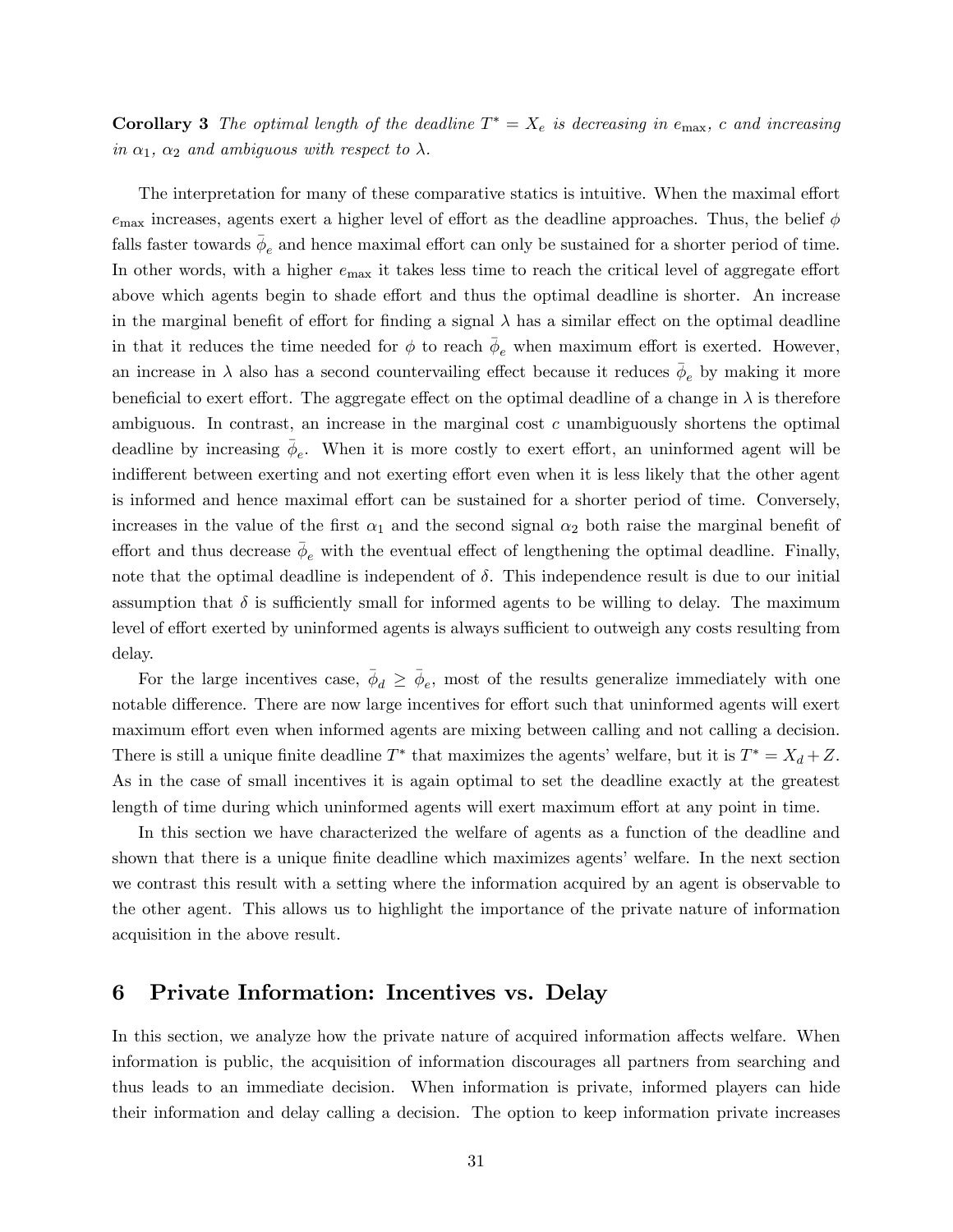the returns to becoming informed relative to the case when information is public, which in turn increases a partner's incentives to search. We show that when the acquired information is private and the deadline is set optimally - trading off search incentives and inefficient delay - the expected welfare at the start of the game is higher than when the acquired information is public.

#### 6.1 Public Information

We first characterize the equilibrium of the game when the information obtained by individual group members is immediately visible to the entire group. The equilibrium behavior of agents turns out to be much less complex than when information is private. First, whenever an agent succeeds in finding a signal, a decision is called immediately. The reason is simply that no player would find it privately optimal to search for a second signal. Second, both agents choose low effort when the deadline is still far away and they switch to exerting maximal effort when the deadline is close. We formally characterize equilibrium behavior in the following proposition.

**Proposition 8** When information is public, the equilibrium strategies are as follows: i) If  $T < \Delta$ , any uninformed player chooses to exert maximum effort,  $e(t) = e_{\text{max}}$ , for all t. ii) If  $T \geq \Delta$ , any informed player chooses to exert  $e(t) = \frac{\delta}{c}$  for  $t < T - \Delta$  and chooses  $e(t) = e_{\text{max}}$ for  $t \geq T - \Delta$ , where

$$
\exp(-2\lambda e_{\max}\Delta) = \frac{c - \frac{\delta}{e_{\max}}}{2\lambda \alpha_1 - \left(c + \frac{\delta}{e_{\max}}\right)}.
$$

**Proof.** Since  $\lambda \alpha_2 - c < 0$ , no player would find it privately optimal to search for a second signal and hence the game ends as soon as one player becomes informed. At time t, the value of being informed equals

$$
V^{I}\left(t\right) = -\frac{1}{\varepsilon + \tau}
$$

The value of being uninformed at t, when all agents exert maximum effort until the deadline, equals

$$
V^{U}(t) = -\frac{1}{\varepsilon} + \left[ \alpha_1 - \left( \frac{c}{2\lambda} + \frac{\delta}{2\lambda e_{\text{max}}} \right) \right] \left\{ 1 - \exp\left[ -2\lambda e_{\text{max}} \left( T - t \right) \right] \right\}.
$$

Since  $\alpha_1 > \left(\frac{c}{2\lambda} + \frac{\delta}{2\lambda e_{\text{max}}}\right)$ , this value is decreasing over time,  $\frac{dV^U(t)}{dt} < 0$ . Agents thus are exert maximum effort for any  $t > T - \Delta$ , where  $\Delta$  is defined by

$$
V^{I}(T - \Delta) - V^{U}(T - \Delta) = \frac{c}{\lambda}.
$$

At any time t before this threshold  $T-\Delta$ , each agents exerts  $e(t)=\frac{\delta}{c}$ , which makes every agent indifferent about how much effort to exert. This equilibrium strategy corresponds to the first stage in the private information case for long deadlines.  $\blacksquare$ 

The public nature of information affects the agents' incentives to search for information. The value of being informed is constant throughout the course of the game, since agents can be sure that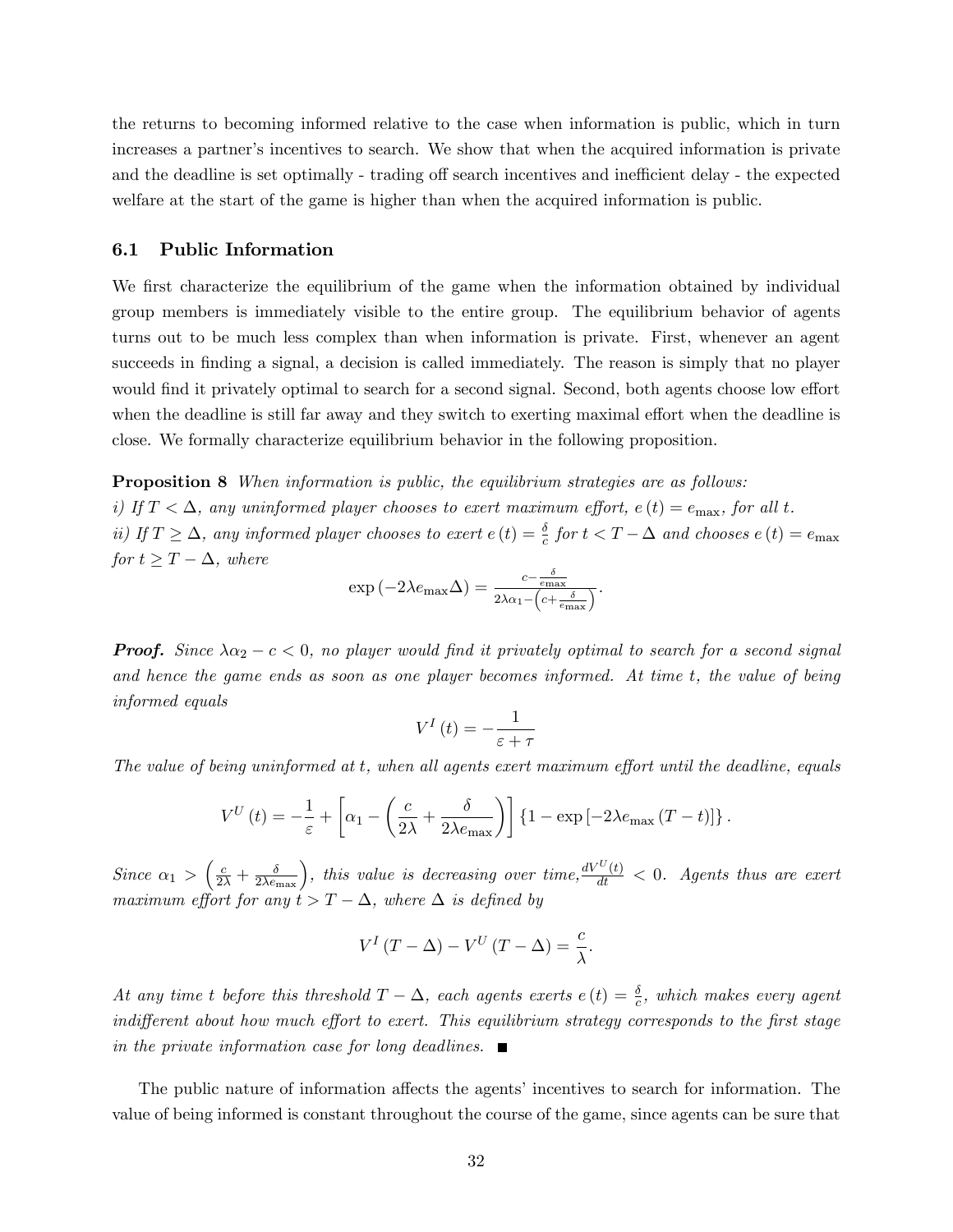a decision is called as soon as one signal is obtained. For tight deadlines,  $T < \Delta$ , the value of being uninformed decreases over time because the likelihood of having to take an uninformed decision at the deadline increases. As a result, the incentive to exert effort increases as the deadline approaches. When the time left until the deadline is exactly  $\Delta$ , a player is indifferent about how much effort to exert if his partner exerts maximum effort until the deadline. Now, consider increasing the deadline T above the threshold  $\Delta$ . At any time t before  $T - \Delta$  is reached, a player is indifferent about how much effort to exert only if his partner exerts  $e(t) = \frac{\delta}{c}$  and the value of being uninformed is independent of the remaining time until the deadline. Not surprisingly, this corresponds to the initial phase of low effort and full disclosure for long deadlines in the case of private information.

#### 6.2 Welfare Comparison

As long as the deadline is set sufficiently far away at the beginning of the game, welfare does not depend on the deadline, nor does it depend on whether the acquired information is public or private. However, in contrast to the private information case, a decrease in the deadline can only decrease the expected welfare in the public information case. This has the important implication that a higher welfare level can be attained by making the acquired information private. In particular, for intermediate deadlines the welfare with private information strictly exceeds the welfare with public information.

**Proposition 9** The highest welfare achieved by optimally setting the deadline when information is private exceeds the highest welfare when information is public.

**Proof.** For the case of public information the continuation values at the beginning of the game are given by

$$
V_T^{U,pub}\left(0\right) = \left\{ \begin{array}{c} -\frac{1}{\varepsilon+\tau} - \frac{c}{\lambda}\;for\; T \geq \Delta\\ -\frac{1}{\varepsilon} + \left[\alpha_1 - \left(\frac{c}{2\lambda} + \frac{\delta}{2\lambda e}\right)\right]\left[1 - \exp\left(-2\lambda e_{\max} T\right)\right]\;for\; T < \Delta \end{array} \right.
$$

Together with our previous welfare results this implies the following relations for any  $T' > \max\{Y_e, \Delta\}$ :

$$
\max_{T} V_{T}^{U,priv} (0) > V_{T'}^{U,priv} (0) = V_{T'}^{U,pub} (0) = \max_{T} V_{T}^{U,pub} (0)
$$

Hence,

$$
\max\limits_{T}V^{U,priv}_{T}\left(0\right)>\max\limits_{T}V^{U,pub}_{T}\left(0\right).
$$

Ē

The incentives to acquire information are different when information is public so that players do not have the option to conceal information after becoming informed. A priori, it may seem that the change in the observability of information can increase or decrease the search incentives. The private nature of information provides more incentives for uninformed players by allowing informed players to ërest on their laurelsí. However, the fact that other players may be already informed,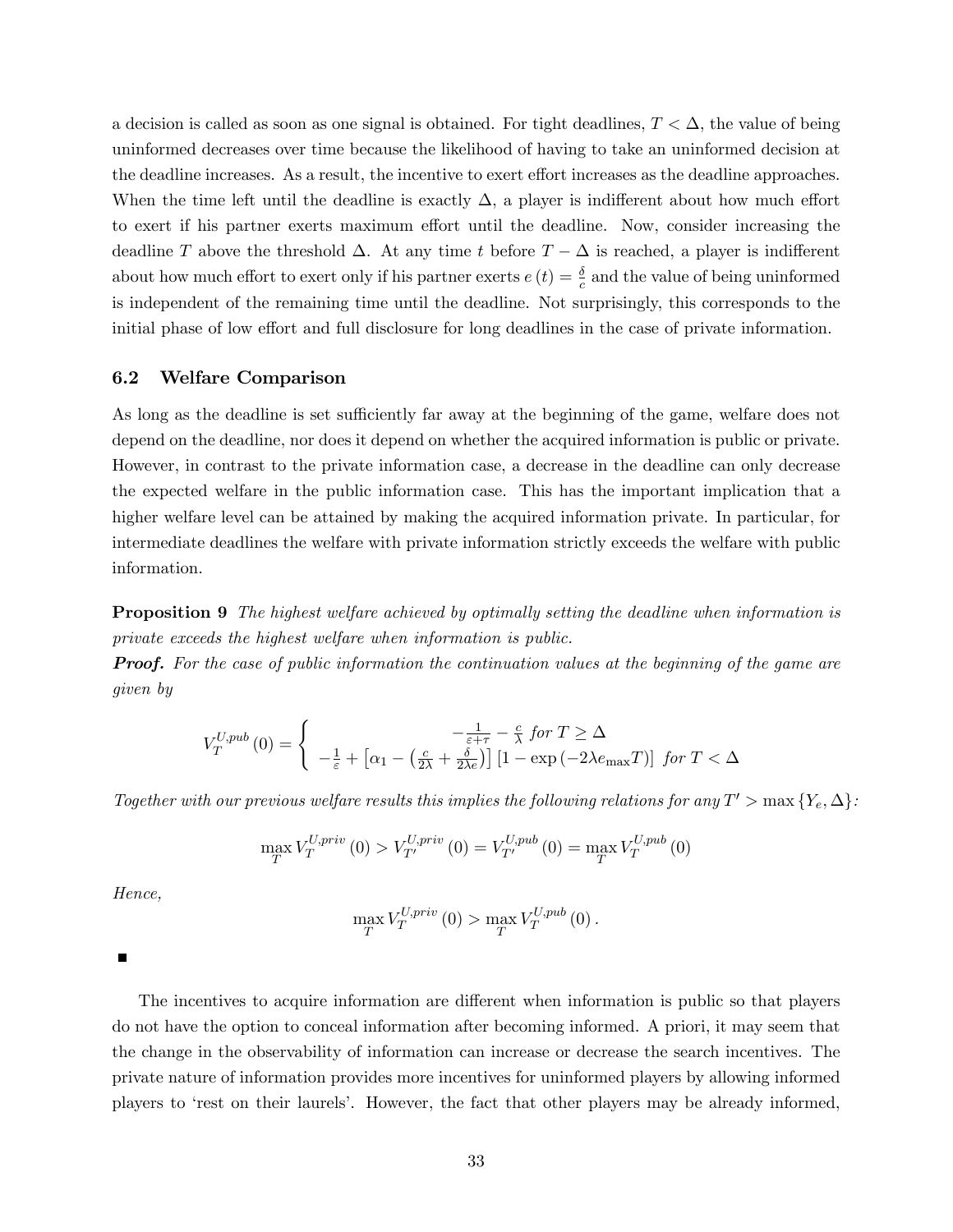decreases the value of additional information and thus the incentives to search. The first effect dominates the second effect in equilibrium. When information is private, maximum incentives for search can be sustained throughout for games with longer deadlines than when information is public, i.e.,  $X_e > \Delta$ . This also implies that for games with long deadlines, the initial stage of low effort  $e(t) = \frac{\delta}{c}$  lasts longer when information is public, since  $Y_e > X_e$ .<sup>6</sup>

Corollary 4 Incentives for maximal search can be sustained for longer when information is private than when it is public.

**Proof.** For  $T > X_e$ , an equilibrium with private information exists in which  $e(t) = 0$  for  $t < T - X_e$ and  $e(t) = e_{\text{max}}$  for  $t \geq T - X_e$ . In the unique equilibrium with public information  $e(t) = e_{\text{max}}$  iff  $t \geq T - \Delta$ . We show that  $X_e > \Delta$  by contradiction. We derive a necessary condition for  $X_e < \Delta$ which is also sufficient for  $X_e > \Delta$ . By definition,  $X_e$  is the deadline T solving

$$
V_T^{I,priv}(0) - V_T^{U,priv}(0) = \frac{c}{\lambda}
$$
  
\n
$$
\Leftrightarrow \alpha_1 \exp(-\lambda e_{\max} T) + \alpha_2 [1 - \exp(-\lambda e_{\max} T)] = \frac{c}{\lambda}
$$
  
\n
$$
\Leftrightarrow \alpha_1 \phi(T) + \alpha_2 (1 - \phi(T)) = \frac{c}{\lambda},
$$

where  $\phi(T) = \exp(-\lambda e_{\text{max}}T)$ . Also by definition,  $\Delta$  is the deadline T solving

$$
V_T^{I,pub}(0) - V_T^{U,pub}(0) = \frac{c}{\lambda}
$$
  
\n
$$
\Leftrightarrow \alpha_1 \exp(-2\lambda e_{\max}T) + \left(\frac{c}{2\lambda} + \frac{\delta}{2\lambda e_{\max}}\right) \{1 - \exp[-2\lambda e_{\max}T]\} = \frac{c}{\lambda}
$$
  
\n
$$
\Leftrightarrow \alpha_1 \phi(T)^2 + \left(\frac{c}{2\lambda} + \frac{\delta}{2\lambda e_{\max}}\right) \left[1 - \phi(T)^2\right] = \frac{c}{\lambda},
$$

where we use  $\exp(-2\lambda e_{\max}T) = \phi(T)^2$ . Since  $\phi(T)^2 \leq \phi(T)$ , a necessary condition for  $X_e < T$  is

$$
\alpha_2 < \frac{c}{2\lambda} + \frac{\delta}{2\lambda e_{\text{max}}},\tag{10}
$$

implying that searching for a second signal is socially inefficient. We now show that when this inequality holds, welfare under public information exceeds the welfare under private information for small deadlines,

$$
V_T^{U,pub}(0) - V_T^{U,priv}(0) > 0 \text{ for } T \le \min\{X_e, \Delta\}.
$$
 (11)

However, from Proposition 9, we have

$$
V_{X_e}^{U,priv} (0) \geq V_{\Delta}^{U,pub} (0) = \max_{T} V_T^{U,pub} (0) \geq V_{X_e}^{U,pub} (0) .
$$

Hence, this implies that  $X_e > \Delta$ . We found a contradiction. To establish the inequality (11), we use that for  $T \leq \Delta$ ,

$$
V_T^{U,pub}\left(0\right) = -\frac{1}{\varepsilon} + \alpha_1 \left(1 - \phi\left(T\right)^2\right) - \frac{c}{2\lambda} \left(1 - \phi\left(T\right)^2\right) - \frac{\delta}{2\lambda e_{\text{max}}} \left(1 - \phi\left(T\right)^2\right),
$$

<sup>&</sup>lt;sup>6</sup>Notice that equilibria exist for which  $e^{priv}(t) \ge e^{pub}(t)$  for any t. However,  $e^{priv}(t) = 0$  ( $\lt e^{pub}(t)$ ) for some t may well be part of an equilibrium strategy for an uninformed player.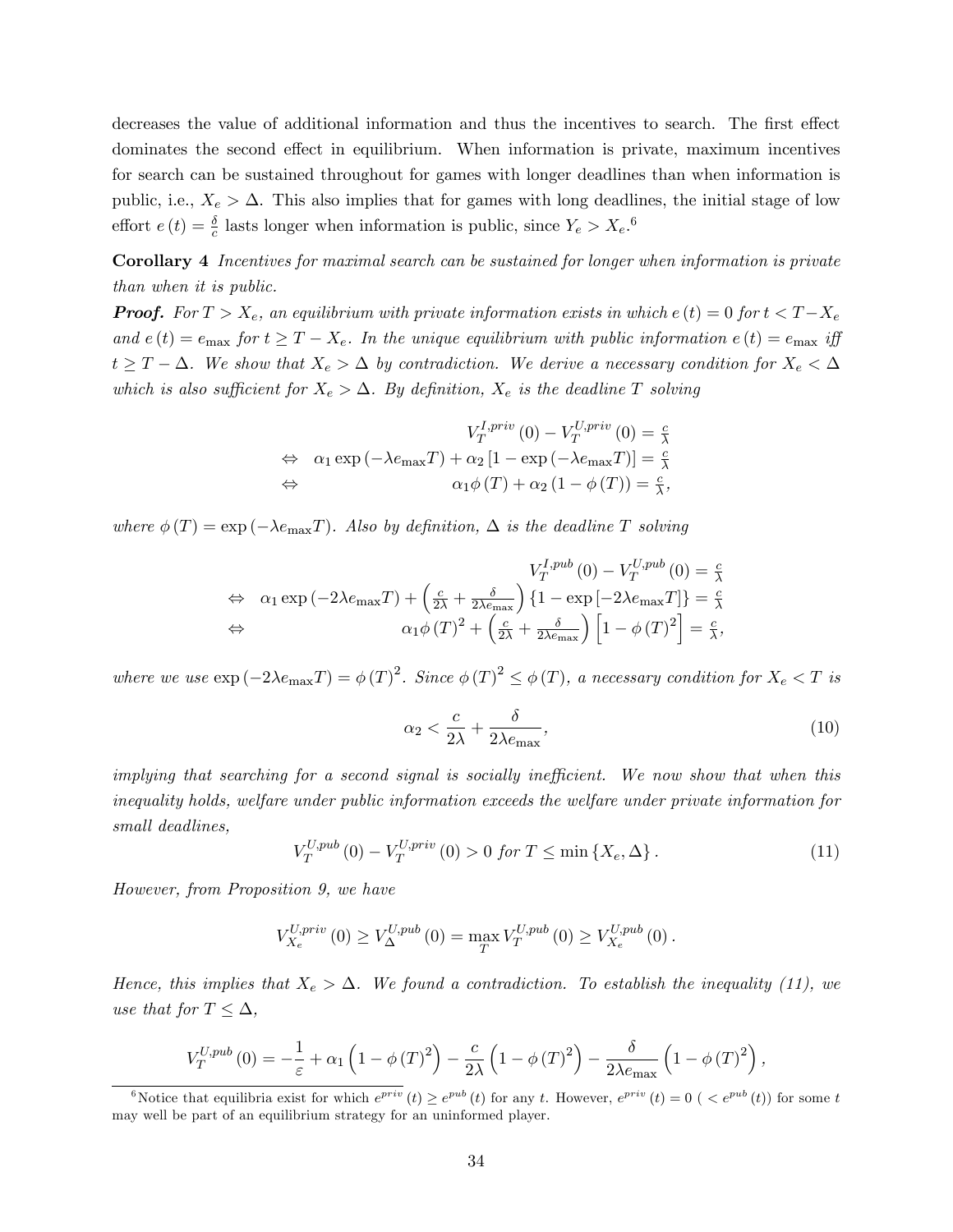and for  $T < X_e$ ,

$$
V_T^{U,priv}(0) = -\frac{1}{\varepsilon} + \alpha_1 (1 - \phi(T)) - \frac{c}{\lambda} (1 - \phi(T)) + [\alpha_1 \phi(T) + \alpha_2 (1 - \phi(T))](1 - \phi(T)) - \delta T.
$$

Hence, to achieve higher welfare in the private information case, we need

$$
\alpha_1 \left[ \left( 1 - \phi(T) \right) - \left( 1 - \phi(T)^2 \right) \right] - \left[ \frac{c}{\lambda} \left( 1 - \phi(T) \right) - \frac{c}{2\lambda} \left( 1 - \phi(T)^2 \right) \right] + \left[ \alpha_1 \phi(T) + \alpha_2 \left( 1 - \phi(T) \right) \right] \left( 1 - \phi(T) \right) - \left[ \delta T - \frac{\delta}{2\lambda e_{\text{max}}} \left( 1 - \phi(T)^2 \right) \right] > 0.
$$

 $\Leftrightarrow$ 

$$
- \alpha_1 [1 - \phi(T)] \phi(T) - \frac{c}{2\lambda} (1 - \phi(T))^2 + \alpha_1 \phi(T) (1 - \phi(T)) + \alpha_2 (1 - \phi(T))^2 - \left[ \delta T - \frac{\delta}{2\lambda e_{\text{max}}} \left( 1 - \phi(T)^2 \right) \right] > 0.
$$

 $\Leftrightarrow$ 

$$
\left[\frac{c}{2\lambda} - \alpha_2\right] (1 - \phi(T))^2 > -\delta T + \frac{\delta}{2\lambda e_{\text{max}}} \left(1 - \phi(T)^2\right)
$$

Using 
$$
-\delta T + \frac{\delta}{2\lambda e_{\text{max}}} \left( 1 - \phi(T)^2 \right) + \frac{\delta}{2\lambda e_{\text{max}}} \left( 1 - \phi(T) \right)^2
$$

$$
= -\delta T + \frac{\delta}{\lambda e_{\text{max}}} \left( 1 - \phi(T) \right)
$$

$$
= \delta \frac{\left( 1 - \exp\left( -\lambda e_{\text{max}} T \right) \right) - \lambda e_{\text{max}} T}{\lambda e_{\text{max}}} < 0,
$$

we see that this is implied by

$$
\left[\frac{c}{2\lambda} - \alpha_2\right] (1 - \phi(T))^2 > -\frac{\delta}{2\lambda e_{\text{max}}} (1 - \phi(T))^2,
$$

which follows from inequality (10).  $\blacksquare$ 

Clearly, the increased search incentives due to the private nature of information increase the team partners' welfare by mitigating the inefficiency due to free-riding. However, for short deadlines,  $T < \Delta$ , incentives are sufficiently strong for players to exert maximum effort, regardless of whether information is public or private.

The option to hold back information also affects welfare through the delay of decisions. Informed players stop searching and may delay a decision in the hope that their partner becomes informed. Hence, both players may have stopped searching, but still delay a decision not knowing that their partner is already informed. This is clearly inefficient ex post. However, as any uninformed player would stop searching if the information were disclosed, any opportunity to acquire a second signal is lost when information is public. This opportunity can only be valuable if it is socially efficient for one player to search for a second signal,  $(2\lambda\alpha_2 - c) e_{\text{max}} > \delta$ . Hence, when the deadline is short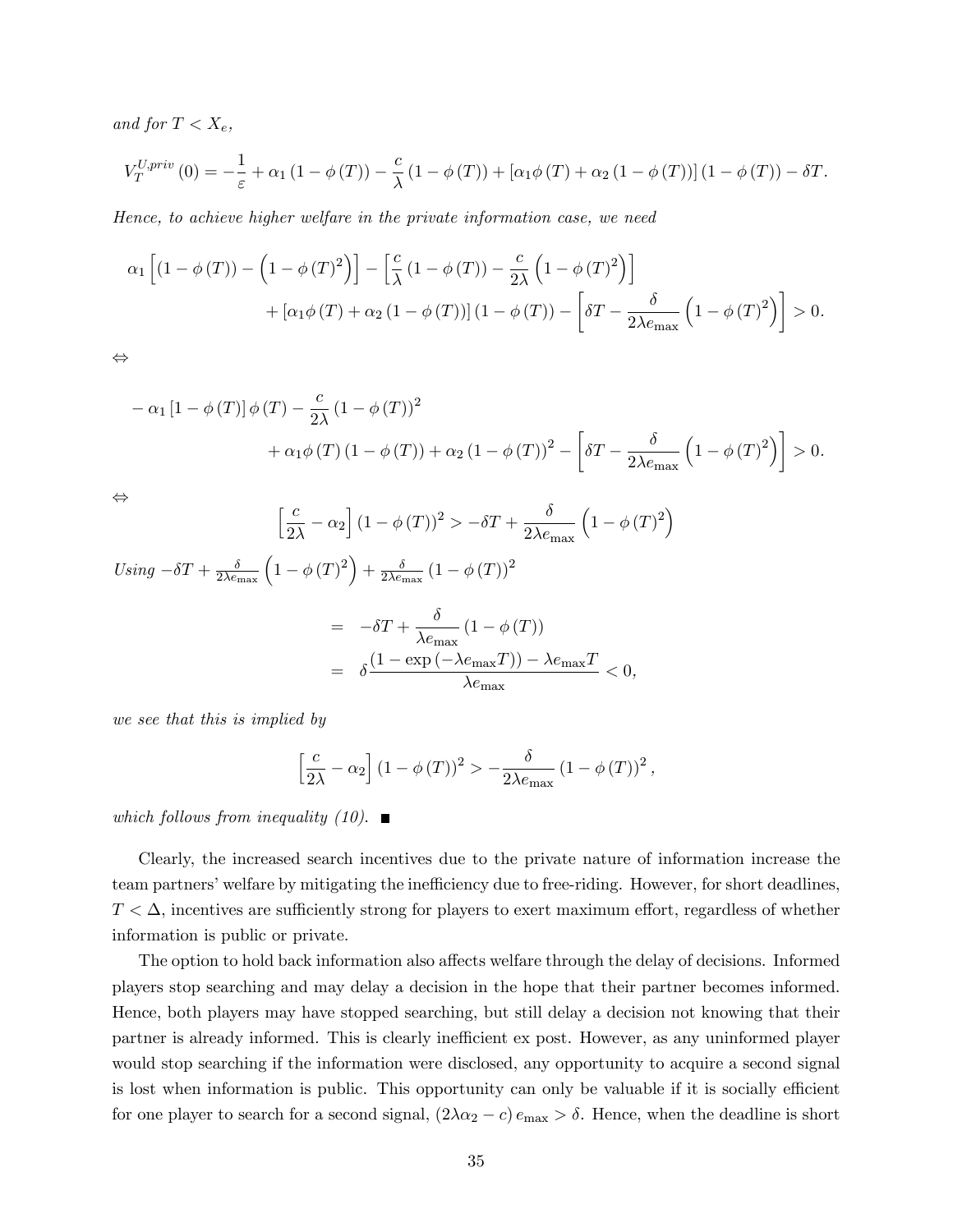and it is socially inefficient to acquire a second signal, the team partners' welfare is increased by committing to disclose any information they acquire.

**Corollary 5** Welfare under public information exceeds welfare under private information if  $T \leq \Delta$ and  $\alpha_2 < \frac{c}{2\lambda} + \frac{\delta}{2\lambda}$  $\frac{\delta}{2\lambda}$ . **Proof.** See the proof of the previous Corollary.  $\blacksquare$ 

The Proposition shows that keeping information private is always preferrable for the team when the deadline can be set optimally. That is, the stronger search incentives due to the private nature information can be exploited at a relatively low cost of inefficient delay by setting the appropriate deadline. In Figure 4, we compare the expected welfare at  $t = 0$  for different lengths of the deadline T under public and private information. When the deadline is set inefficiently short, welfare under public information can be higher than under private information as shown by the dotted red line.



Figure 3: Expected Welfare at  $t = 0$  for different lengths of the deadline T under private and public information

# 7 Extensions (preliminary)

In this section we consider extensions such as modifications in the signal structure, expanding the number of players, different decision protocols that require both players to agree on calling a decision as well as the introduction of explicit contracts. We also consider the role of a third party intermediary such as a committee chairperson who aggregates information by the different group members. We discuss how these extensions qualitatively affect the predictions of our model.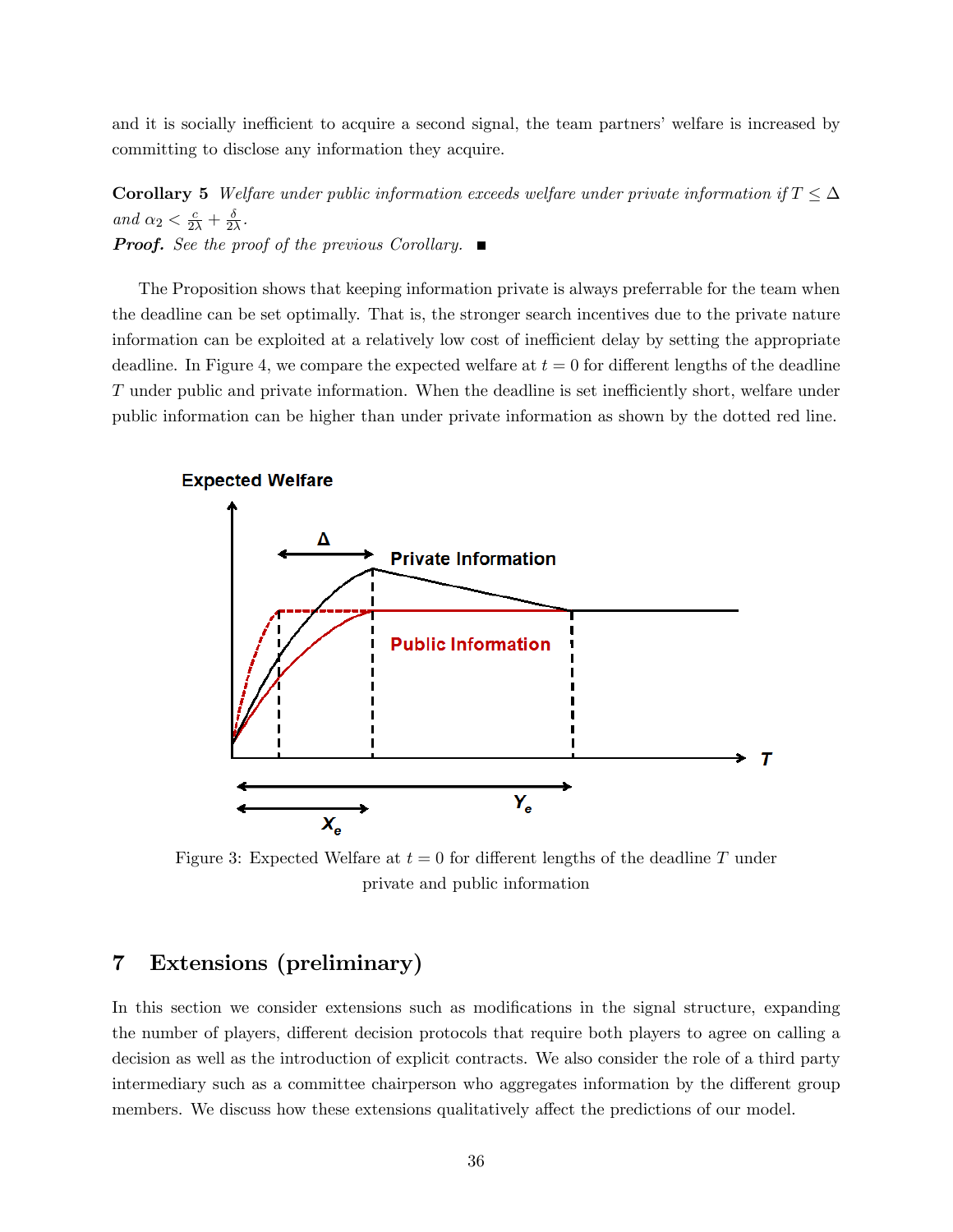#### 7.1 Signal structure

We first extend our model to consider a setting where more than one signal in total is needed for it to be individually worthwhile to stop searching and take a decision. From a modelling standpoint it would be necessary to introduce an additional cheap talk action so that agents can reveal information to one another without this implying a decision is called. In the model above this distinction was unnecessary as common knowledge of an agent holding a signal was sufficient for both agents to prefer to call a decision.

This extension has the potentially appealing characteristic that an agent with insufficient information to call a decision alone may nevertheless induce a team decision if her information combined with the information of the other agent is enough to induce an agent to call a decision. We conjecture that in this setting the equilibrium can be analyzed in a similar fashion to the earlier model. The basic intuition here is that if there is a number of signals at which an individual finds it at least weakly optimal to exert zero effort and delay, then an individual with fewer signals must strictly prefer to delay. If this is the case then there is a number of signals  $n$  such that the behavior is analogous to an informed individual in the earlier model and individuals with fewer signals continue to exert effort and delay the decision. The analysis of this extension becomes more complicated as we extend the deadline and there is a region where individuals reduce their effort in order to free ride at the start of the game.

The simplest model to capture this type of interaction would be a similar setup to the original model where we attach a greater value to obtaining a second signal. In particular, let  $\alpha_2 > \frac{c}{\lambda} + \frac{\delta}{\lambda e_n}$  $\lambda e_{\rm max}$ whereby an agent with one signal will prefer to continue searching provided his belief that the other agent remains uninformed is high enough and  $\alpha_3 < \frac{c}{\lambda}$  $\frac{c}{\lambda}$  such that an agent with two signals will not exert effort. In the earlier model we considered two cases. In one equilibrium beliefs evolve such that an informed individual exerts zero effort and strictly prefers to delay a decision until the deadline. In the other beliefs are such that an informed individual is mixing between delay and calling a decision as the deadline is approached and is thus indifferent. In a setting where individuals can have zero, one or two signals one potentially feasible equilibrium, similar to that case of small incentives, may involve individuals with two signals strictly preferring to delay a decision until the deadline in which case an individual with 1 or 0 signals ought to also strictly prefer to delay. In the other equilibrium, analogous to the large incentives case, an individual with two signals may begin mixing between delay and calling a decision. Again in this setting individuals who are better informed have a greater incentive to call a decision, thus agents with no or only one signal will not call a decision.

## 7.2 More than two players

One can think of the effects of adding more players as affecting  $X_e$ , the longest deadline which can sustain maximum effort by all players as an equilibrium, and  $Y_e$  the maximum deadline whereby no decision is taken until the deadline. For a given length of deadline T both the value of  $X_e$  and  $Y_e$ become shorter as a third player is added. In the two person case incentives are driven by the belief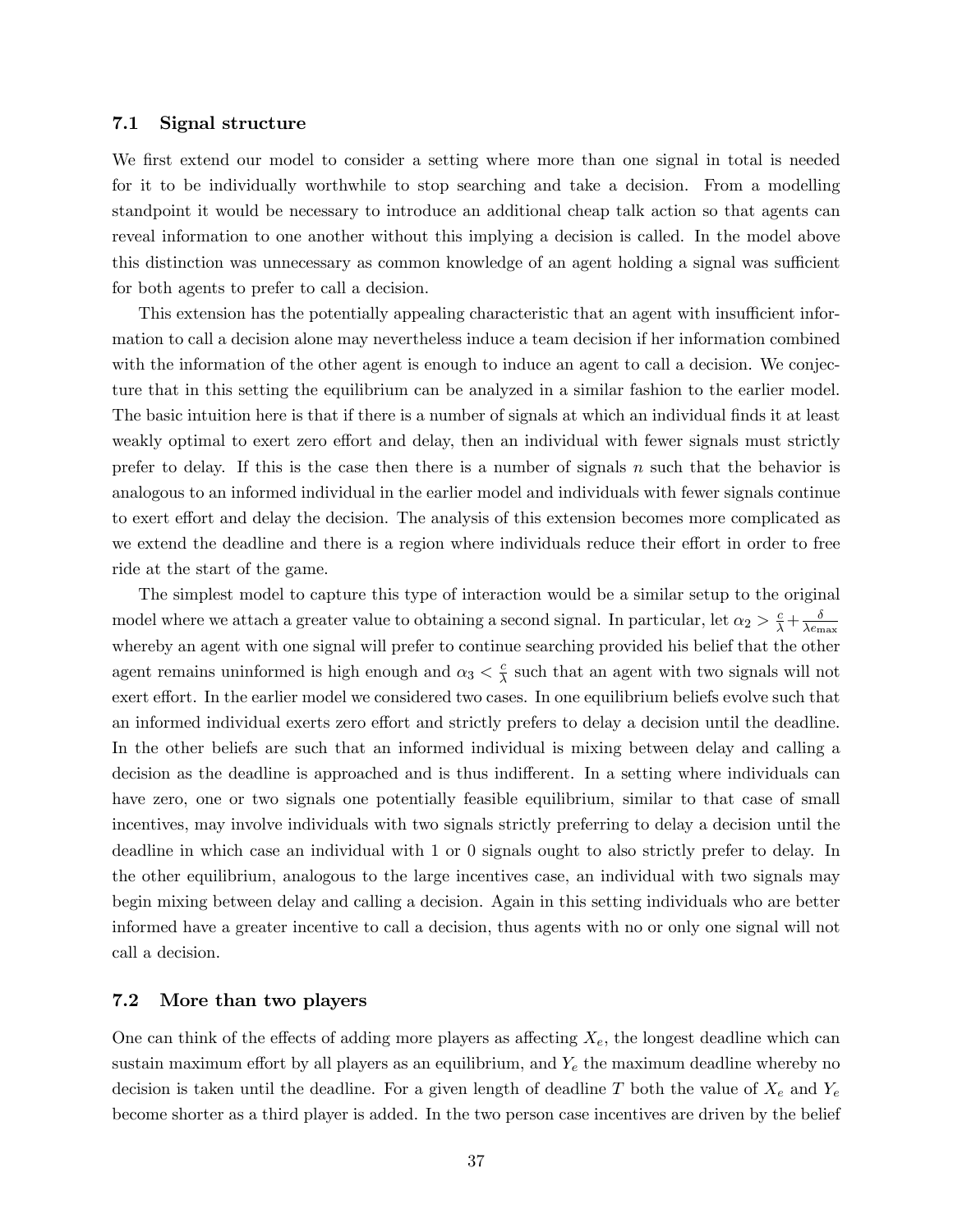a player holds about the other player obtaining a signal prior to the deadline. The relationship which determines  $X_e$  is given by

$$
\lambda \left[ \exp \left( -\lambda e_{\max} X_e \right) \alpha_1 + \left( 1 - \exp \left( -\lambda e_{\max} X_e \right) \right) \alpha_2 \right] = c.
$$

With an additional player the relevant threshold  $X'_{e}$  is defined by the following equation

$$
\lambda \left\{ \left[ \exp \left( -\lambda e_{\max} X'_{e} \right) \right]^{2} \alpha_{1} + 2 \exp \left( -\lambda e_{\max} X'_{e} \right) \left[ 1 - \exp \left( -\lambda e_{\max} X'_{e} \right) \right] \alpha_{2} + \left[ 1 - \exp \left( -\lambda e_{\max} X'_{e} \right) \right]^{2} \alpha_{3} \right\} = c.
$$

It is now relatively straightforward to show that  $X'_e < X_e$ . The relationship for  $Y_e$  and  $Y'_e$  are

$$
Y_e = \frac{\left(1 - \exp\left(-\lambda e_{\max} X_e\right)\right) \alpha_2}{\delta}
$$

and

$$
Y_e' = \frac{2 \exp \left(-\lambda e_{\max} X_e'\right) \left(1 - \exp \left(-\lambda e_{\max} X_e'\right)\right) \alpha_2 + \left(1 - \exp \left(-\lambda e_{\max} X_e'\right)\right)^2 \alpha_3}{\delta}.
$$

Using the equality of the terms inside the brackets we have

$$
\left(\exp\left(-\lambda e_{\max}X'_{e}\right)\right)^{2}\alpha_{1}+2\exp\left(-\lambda e_{\max}X'_{e}\right)\left(1-\exp\left(-\lambda e_{\max}X'_{e}\right)\right)\alpha_{2}+\left(1-\exp\left(-\lambda e_{\max}X'_{e}\right)\right)^{2}\alpha_{3}
$$
\n
$$
=\exp\left(-\lambda e_{\max}X_{e}\right)\alpha_{1}+\left(1-\exp\left(-\lambda e_{\max}X_{e}\right)\right)\alpha_{2}
$$

thus we can conclude that

$$
2 \exp \left(-\lambda e_{\max} X'_e\right) \left(1 - \exp \left(-\lambda e_{\max} X'_e\right)\right) \alpha_2 + \left(1 - \exp \left(-\lambda e_{\max} X'_e\right)\right)^2 \alpha_3
$$
  
< 
$$
\left(1 - \exp \left(-\lambda e_{\max} X_e\right)\right) \alpha_2
$$

and hence  $Y'_e < Y_e$ .

## 7.3 Alternative mechanisms

The incentives for an agent to reveal information in our model are determined by the trade-off between search benefit of waiting and the associated costs of delay, or more formally

$$
\lambda \widetilde{e}(t) \phi(t) \alpha_2 \geq \delta
$$

This equation reveals the tension between effort provision and incentives for revealing information that we investigate in the model. All else equal the higher equilibrium effort  $\tilde{e}(t)$  of an uninformed agent, the greater are the incentives to withhold information for an informed agent. A lesson we draw from our analysis is that providing incentives for effort does not necessarily result in faster decisions, but that it may simply shift the source of inefficiency from one of limited effort provision to limited information sharing. A second lesson is that when a second signal is socially efficient the ability of agents to delay may be beneficial for welfare.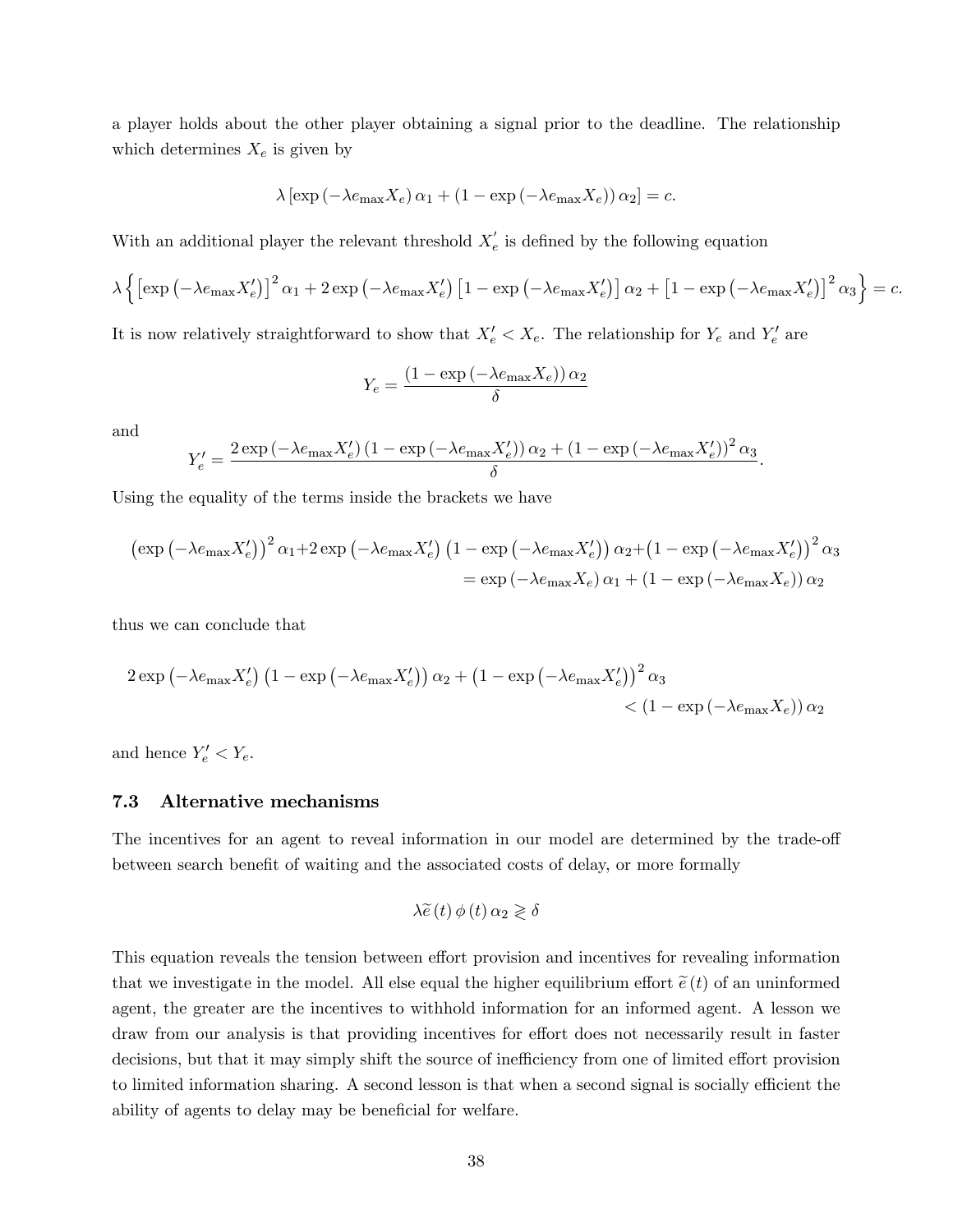We consider our setting to be one in which there are severe restrictions on the types of mechansims and contracts that are feasible. One type of contract or mechanism that may be reasonable in our setting is a payment that depends on time. An example is a decreasing payment (increasing punishment) to the agents depending on when the decision is taken. Essentially, this type of scheme would simply increase the delay cost  $\delta$ . If we take the case of a long deadline then the free-riding effort level is  $\frac{\delta}{c}$ . A relatively simple way to obtain maximum effort and immediate information revelation would be to set the rate of decrease (increase) of a reward (punishment) for making a decision at a particular time equal to  $ce_{\text{max}} - \delta$ . The effective discount rate an agent then faces is  $ce_{\text{max}}$ . Hence, this contract fixes the free-riding effort at  $e_{\text{max}}$  and information is revealed immediately as  $ce_{\text{max}} > \lambda e_{\text{max}} \alpha_2$ . However, in implementing this type of scheme one must also check that agents still have an incentive to search for information at all. This is satisfied in our original model by the assumption that  $\alpha_1 > \frac{c}{\lambda} + \frac{\delta}{\lambda e_{\rm m}}$  $\frac{\delta}{\lambda e_{\text{max}}}$ . In adjusting the effective delay cost this constraint may no longer hold and agents will simply call an immediate decision. If  $\alpha_1 > \frac{2c}{\lambda}$  $\frac{2c}{\lambda}$ , this will not occur.

There is a broad range of assumptions one can make about what can be contracted on which can help in full or part fix the incentive issues of our model. Other types of mechanisms may augment the decision making protocol to limit the ability of agents to include their information that they hold if they are not calling the decision themselves. These mechanisms require commitment at the decision making stage not to include potentially valuable information in the decision-making process. We also note that to the extent that these changes simply affect the incentive for an agent to reveal information immediately, the analysis is identical to the public information case analyzed earlier. As we showed before this is not necessarily welfare-improving and with an optimally set deadline is is welfare-decreasing.

### 7.4 Mediator

We previously showed that there is a unique optimal deadline which maximizes the ex-ante welfare of the players. In this case there are clear ine¢ ciencies when both players acquire a signal prior to the deadline, but the decision is nonetheless delayed as neither player shares their information. Thus, there are potential gains from the introduction of a mediator who cannot exert effort (or whose effort decision is unaffected by any information found by the other agents), but is able to facilitate communication. The role of the mediator would be to avoid situations in which both players acquired a signal, but neither is willing to reveal it to the other agent. Thus, the decision is unnecessarily being delayed without any additional information acquisition.

The presence of a mediator changes the agents' effort incentives in the following important way. When the deadline is far away the option of an agent to free-ride on the information acquisition efforts of the other agent is effectively eliminated if a mediator is commited not to take a decision until both agents have each found a piece of information. Hence, agents exert maximum effort and it is in fact an equilibrium action for the mediator to delay a decision while uninformed agents exert maximum effort. What is surprising is that as the deadline draws closer the option to exert little effort and wait until the deadline for a decision is a less costly option and so the deadline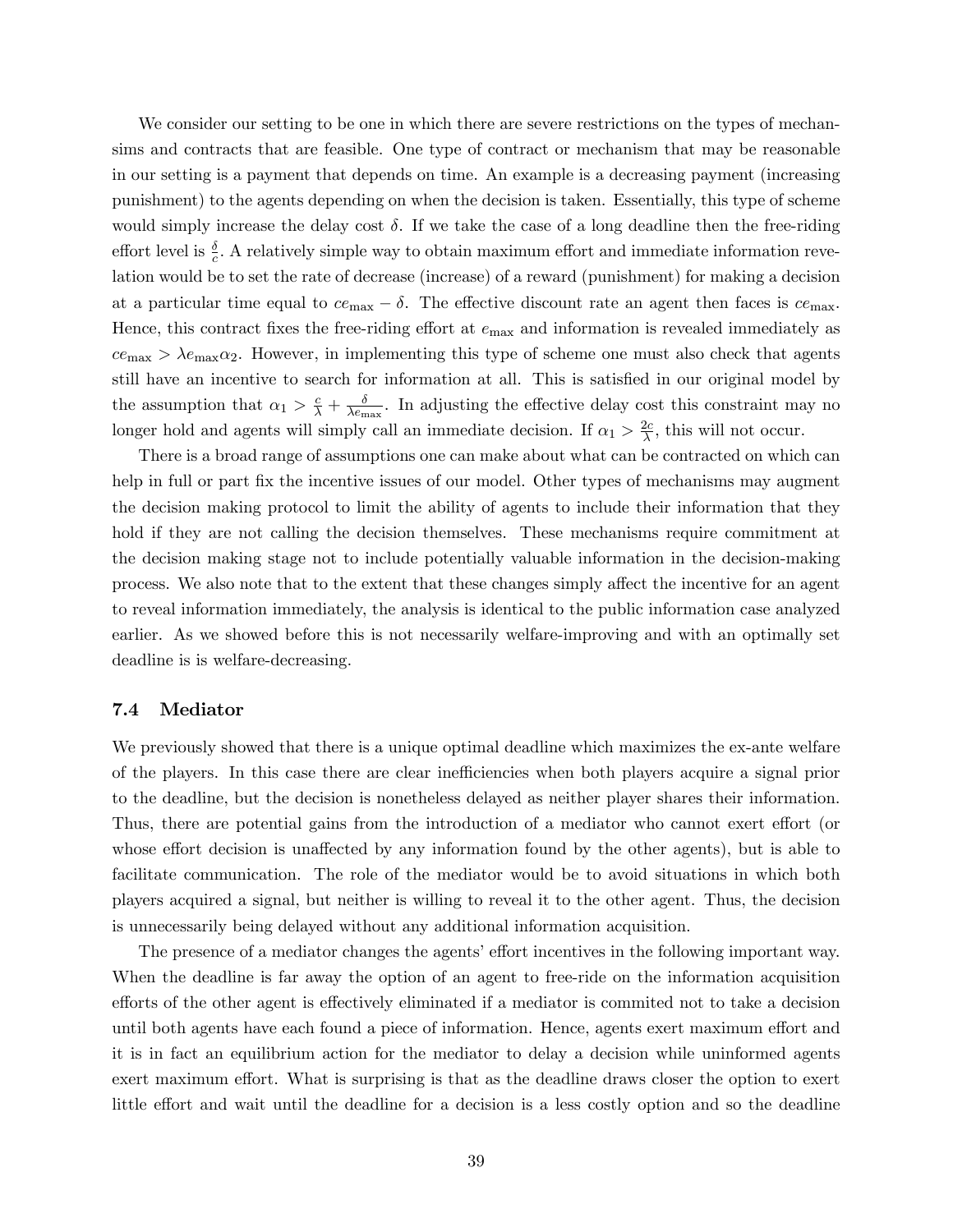undermines the incentives for effort. Note though that this is only one potential equilibrium in this setting. A mediator's strategy to call a decision after receiving one signal from either agent results in lower effort from the agents due to free-riding and hence makes the strategy to call a decision after one signal also an equilibrium. In this case an approaching deadline will increase the incentives for effort.

# 8 Conclusion

In private and public organizations, teams are often allocated the dual task of finding and taking a decision. In this paper we have investigated the link between the incentive to search and the incentive to share decision-relevant information in this type of team setting. One clear lesson that emerges is that team members are reluctant to disclose information that undermines the incentives of fellow team members to search for further information. As a result, although a strict deadline provides strong incentives for agents to gather information, it also mutes the incentives to reveal information and to make a fast decision. In this light, it may therefore not be too surprising that strict deadlines may sometimes be counterproductive when immediate decisions are required, in particular in settings where "Parkison's Law" applies. Furthermore, we have shown that mutual monitoring in teams is not a panacea to solving incentive problems. In fact, in most cases the non-observability of information is precisely what allows agents to circumvent the moral hazard in teams problem. However, the interested reader may ask how differing opinions or preferences in addition to conflicts about effort provision and information sharing among the team members may influence our findings. We leave these interesting questions to future research.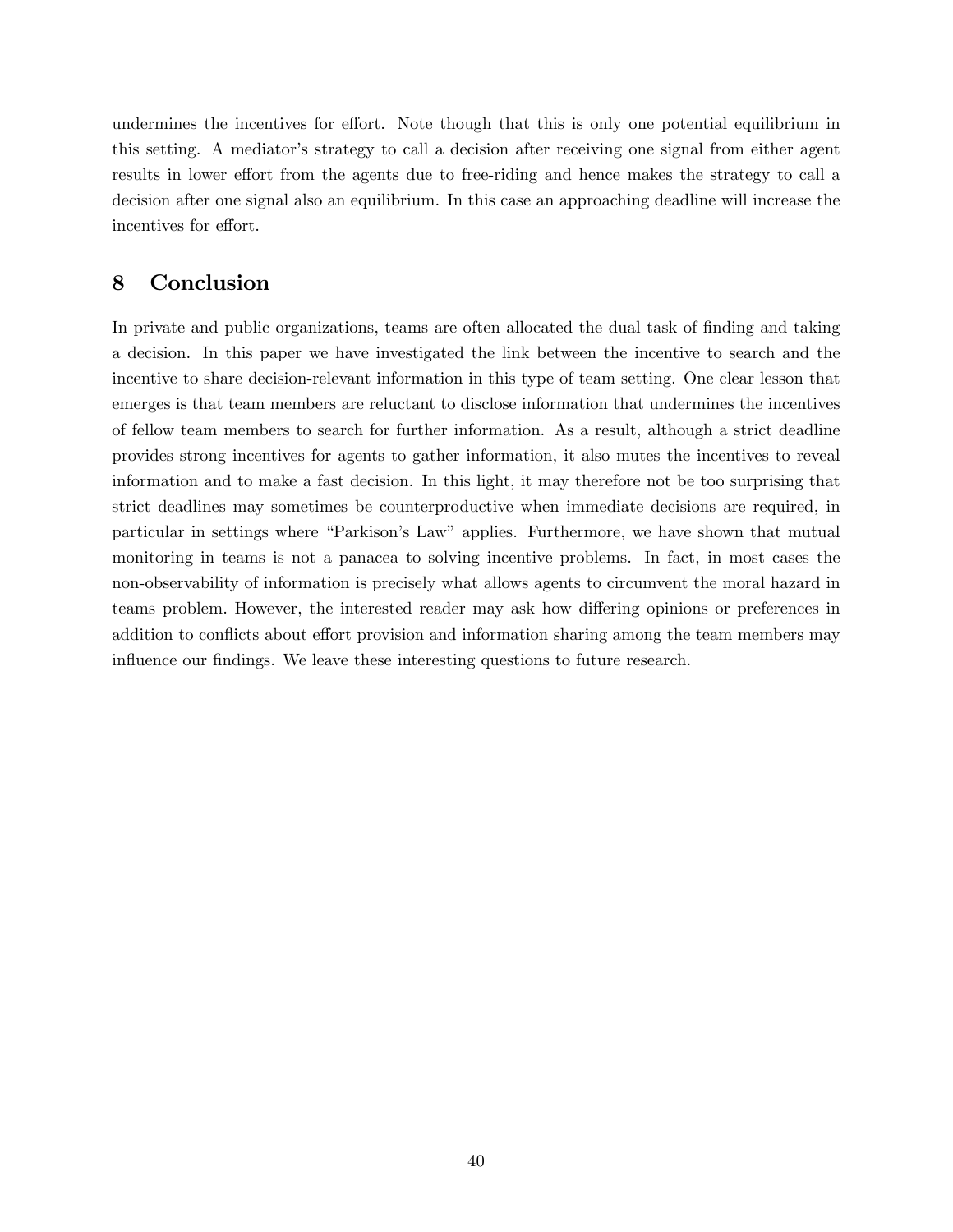## References

- [1] Bonatti, A., and J. Horner, 2010. "Collaborating," American Economic Review, forthcoming.
- [2] Blanes-i-Vidal, J. and M. Moller, 2010. "Decision Making and Implementation in Teams," mimeo.
- [3] Cai, H., 2009. "Costly participation and heterogeneous preferences in informational committees," RAND Journal of Economics,  $40(1)$ , pp. 173-189.
- [4] Damiano, E., H. Li and W. Suen, 2009. "Optimal Deadlines for Agreements," mimeo.
- [5] Damiano, E., H. Li and W. Suen, 2010. "Delay in Strategic Information Aggregation," mimeo.
- [6] Dessein, W., 2007. "Why a Group needs a Leader: Decision-Making and Debate in Committees," mimeo.
- [7] Gerardi, D., and L. Yariv, 2007. "Information Acquisition in Committees," Games and Economic Behavior, 62, pp. 436-459.
- [8] Gigone, D., and R. Hastie, 1993. "The Common Knowledge Effect: Information Sharing and Group Judgment," Journal of Personality and Social Psychology, 65, pp. 959-974.
- [9] Feddersen, T., and W. Pesendorfer, 1998. "Convicting the Innocent: The Inferiority of Unanimous Jury Verdicts under Strategic Voting," American Political Science Review, 92, pp. 23-35.
- [10] Landier, A., D. Sraer, and D. Thesmar, 2009. "Optimal Dissent in Organizations," Review of Economic Studies, 76, pp. 761-794.
- [11] Levy, G., 2007. "Decision Making in Committees: Transparency, Reputation and Voting Rules," American Economic Review, 97, pp. 150-168.
- [12] Li, H., S. Rosen, and W. Suen, 2001. "Conflicts and Common Interests in Committees," American Economic Review, 91, pp. 1478-1497.
- [13] Milbourn, T., R. L. Shockley and A.V. Thaker, 2001. "Managerial Career Concerns and Investments in Information," RAND Journal of Economics, 32, pp. 334-151.
- [14] Mukhopadhaya, K., 2004. "Jury Size and the Free Rider Problem," Journal of Law, Economics and Organization, 19, pp. 24-44.
- [15] Ottaviani, M., and P. Sorensen. 2001. "Information Aggregation in Debate: Who Should Speak First?" Journal of Public Economics, 81, pp. 393-421.
- [16] Persico, N., 2004. "Committee Design with Endogenous Information," Review of Economic Studies, 71, pp. 165-191.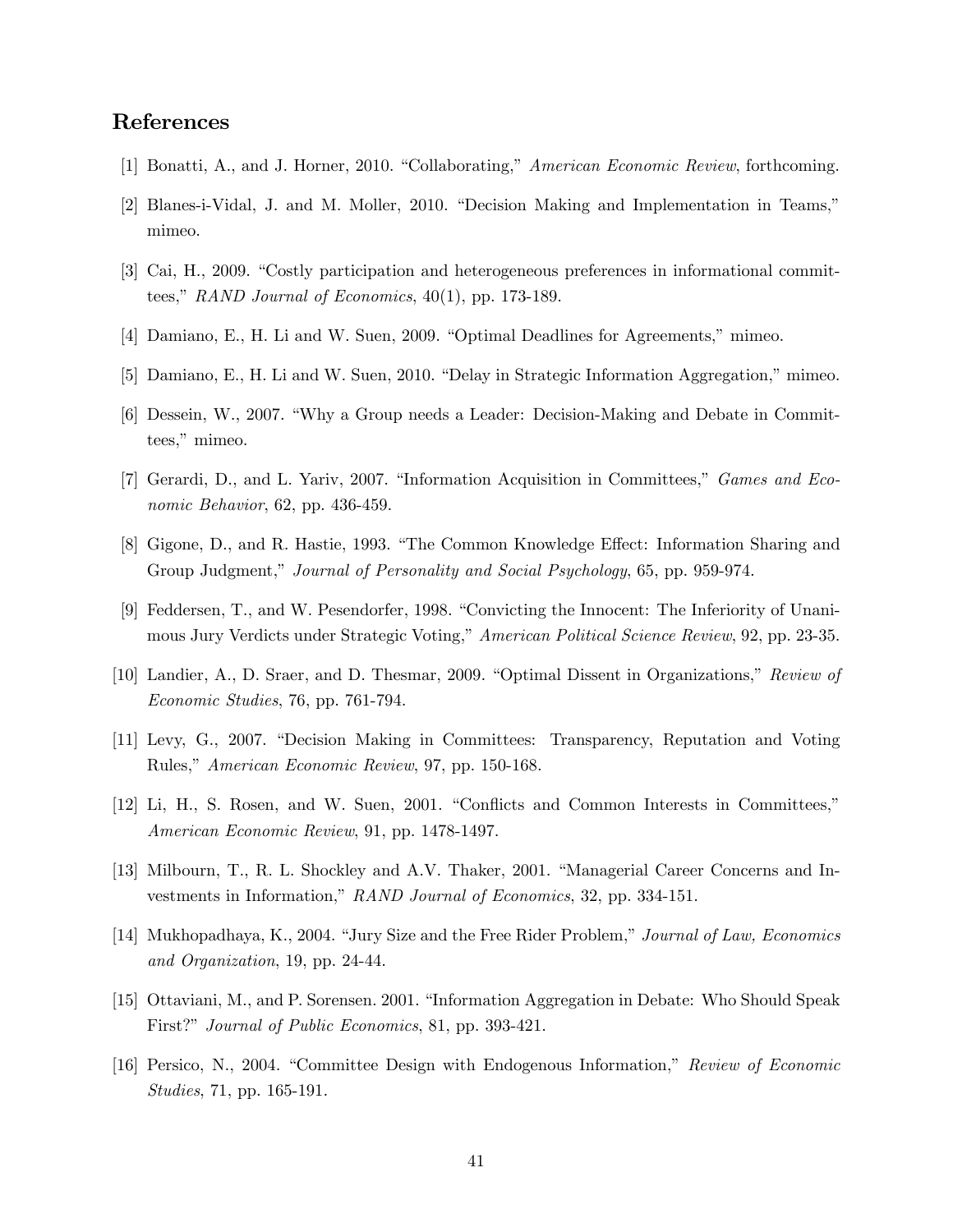- [17] Prendergast, C., 1993. "A Theory of Yes-Men," American Economic Review, 83, pp. 757-770.
- [18] Stasser, G., and W. Titus, 1985. "Pooling of Unshared Information in Group Decision Making: Biased Information Sampling during Discussion," Journal of Personality and Social Psychology, 53, pp. 81-93.
- [19] Stasser, G., 1999. "The Uncertain Role of Unshared Information in Collective Choice," in Shared Cognition in Organizations: The Management of Knowledge, L. L. Thompson, J. M. Levine, and D. M. Messick, eds. Mahwah: Lawrence Erlbaum.
- [20] Teoh, S. H., 1997. "Information Disclosure and Voluntary Contributions to Public Goods," RAND Journal of Economics, 28, pp. 385-406.
- [21] TíHart, P., 1994. A Study of Small Groups and Policy Failure, Johns Hopkins University Press.
- [22] Visser, B., and O. H. Swank, 2007. "On Committees of Experts", *Quarterly Journal of Eco*nomics, 122, pp. 337-372.
- [23] Zabojnik, J., 2002. "Centralized and Decentralized Decision-Making in Organizations," Journal of Labor Economics, 20, pp. 1-22.

## A Omitted Proofs

### A.1 Proofs for Equilibrium Properties

**Proof of Proposition 2.** The proof proceeds in several steps to establish the result for the relevant regions.

i) Case 1:  $T < X_e$ Informed strategy  $d(t) = 0$  for all t. Uninformed strategy  $d(t) = 0$  for all t.  $e(t) = 1$  for all t. Beliefs Beliefs evolve according to  $\phi(t) = \exp\left(-\lambda \int_0^t e(s) \, ds\right)$  for all t.

We proceed with the proof by writing out the implied continuation values of informed and uninformed agents. At the deadline the continuation values are simply the expected value of a decision at that time.

$$
V^{I}(T) = -\frac{1}{\varepsilon + \tau} + (1 - \exp(-\lambda T)) \alpha_2
$$

and

$$
V^{U}(T) = -\frac{1}{\varepsilon} + (1 - \exp(-\lambda T)) \alpha_1
$$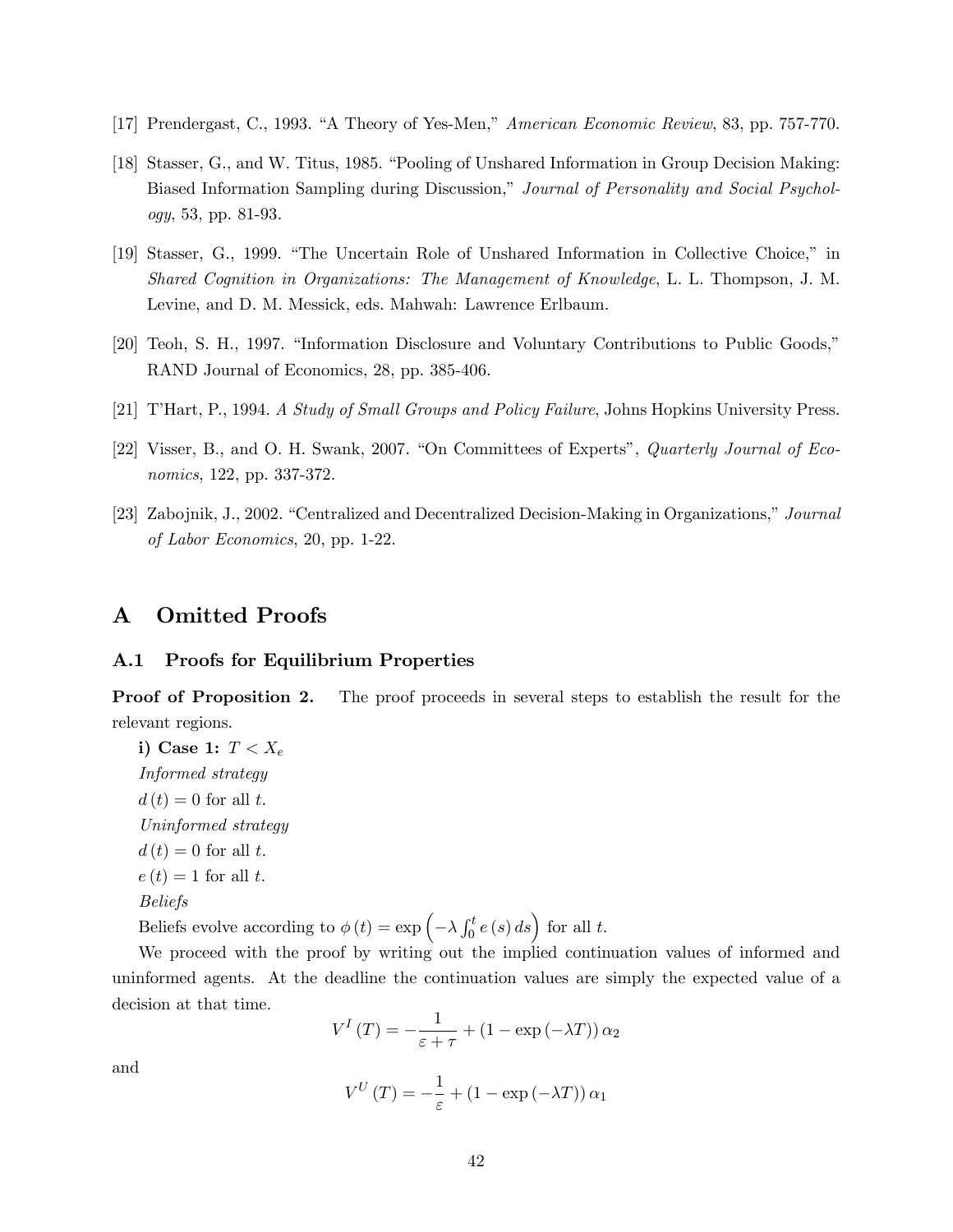also

$$
V^{I}(T) - V^{U}(T) = \exp(-\lambda T) \alpha_{1} + (1 - \exp(-\lambda T)) \alpha_{2}
$$

For general  $0\leq t\leq T$  the continuation values are

$$
V^{I}\left(t\right) = V^{I}\left(T\right) - \delta\left(T - t\right)
$$

and

$$
V^{U}(t) = (1 - \exp(-\lambda (T - t))) V^{I}(T) + \exp(-\lambda (T - t)) V^{U}(T)
$$

$$
- \frac{c}{\lambda} (1 - \exp(-\lambda (T - t))) - \delta (T - t)
$$

## Informed strategy

Check the informed individual's decision strategy  $d(t) = 0$  is optimal by noting:

$$
V^{I}(t) > -\frac{1}{\varepsilon + \tau} + (1 - \exp(-\lambda t)) \alpha_2 \text{ for all } t < X_e.
$$

Where the right hand side is the value of a decision at a time  $t$ . Hence it is optimal to wait for the informed agent.

Uninformed strategy

Checking an uninformed agent's choice of effort

$$
V^{I}(t) - V^{U}(t) = \frac{c}{\lambda} + \exp(-\lambda [T - t]) \left[ V^{I}(T) - V^{U}(T) - \frac{c}{\lambda} \right]
$$

As  $\phi(T) > \bar{\phi}_e$ , the uninformed player wants to exert maximum effort for all  $0 \le t \le T$ , since

$$
V^{I}(t) - V^{U}(t) - \frac{c}{\lambda} = \exp(-\lambda [T - t]) \left[ V^{I}(T) - V^{U}(T) - \frac{c}{\lambda} \right]
$$
  
=  $\exp(-\lambda [T - t]) \left[ \exp(-\lambda T) \alpha_{1} + (1 - \exp(-\lambda T)) \alpha_{2} - \frac{c}{\lambda} \right]$   
> 0 if  $\phi(T) > \bar{\phi}_{e}$ 

Finally, we check that the uninformed individual will not call a decision by noting that

$$
V^{U}(t) = (1 - \exp(-\lambda (T - t))) V^{I}(T) + \exp(-\lambda (T - t)) V^{U}(T)
$$

$$
- \frac{c}{\lambda} (1 - \exp(-\lambda (T - t))) - \delta (T - t)
$$

$$
V^{U}(t) > -\frac{1}{\varepsilon} + (1 - \exp(-\lambda t)) \alpha_{1} \text{ provided } t < \frac{1}{\lambda} \ln \frac{1}{\overline{\phi}_{e}}
$$
  
ii) Case 2:  $X < T < Y$ 

ii) Case 2:  $X_e < T < Y_e$ Informed strategy  $d(t) = 0$  for all t.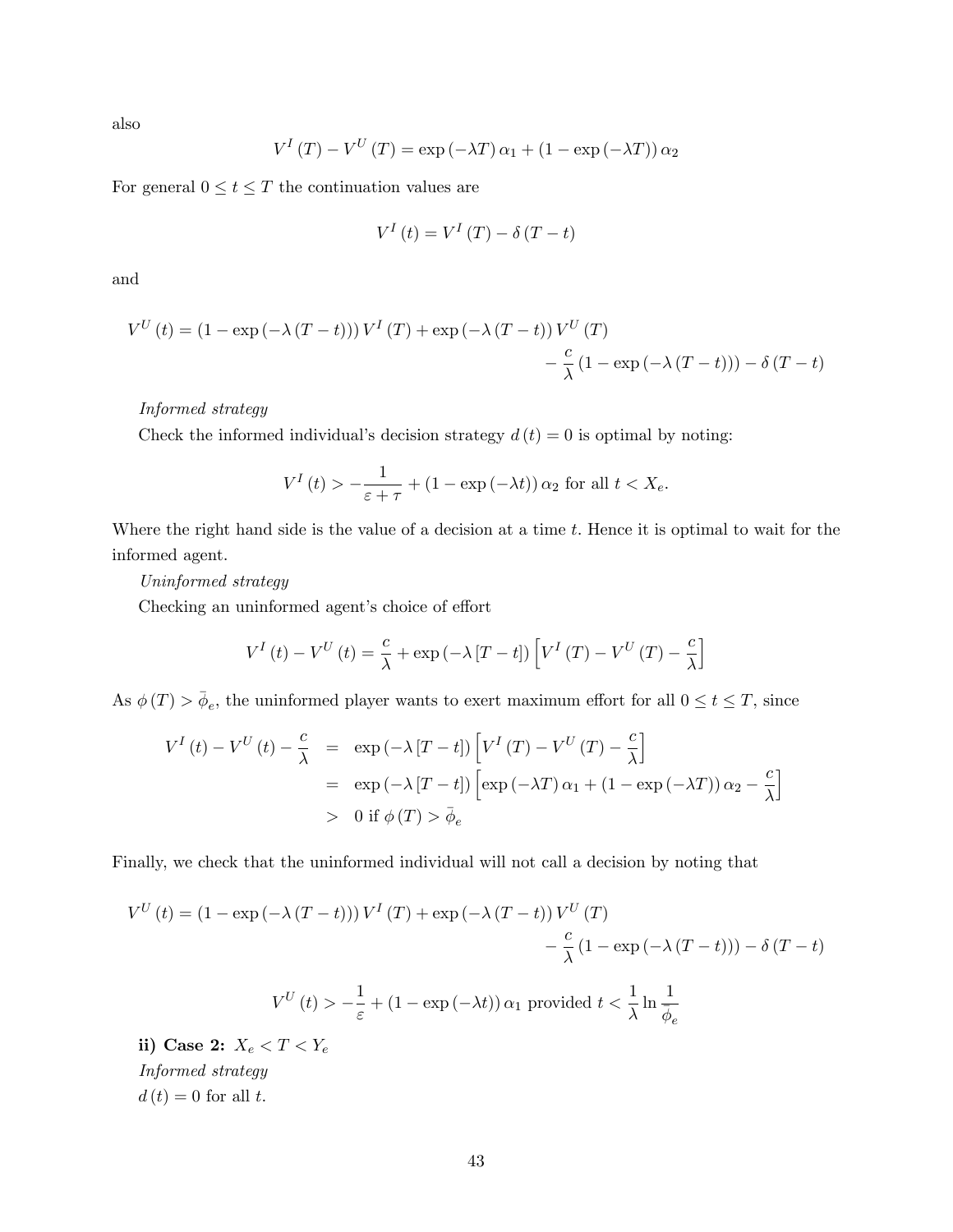Uninformed strategy  $d(t) = 0$  for all t.  $e(t)$  satisfies

$$
\exp\left(-\lambda \int_0^t e(s) \, ds\right) \ge \phi_e + (T - t) \frac{\delta}{\alpha_2}
$$

$$
\exp\left(-\lambda \int_0^T e(s) \, ds\right) = \bar{\phi}_e.
$$

Beliefs

Beliefs evolve according to  $\phi(t) = \exp\left(-\lambda \int_0^t e(s) \, ds\right)$  for all t. At the deadline the continuation values are simply the expected value of a decision at that time.

$$
V^{I}(T) = -\frac{1}{\varepsilon + \tau} + (1 - \bar{\phi}_{e}) \alpha_{2}
$$

and

and

$$
V^{U}\left(T\right) = -\frac{1}{\varepsilon} + \left(1 - \bar{\phi}_{e}\right)\alpha_{1}
$$

also

$$
V^{I}(T) - V^{U}(T) = \bar{\phi}_{e}\alpha_{1} + (1 - \bar{\phi}_{e}) \alpha_{2}
$$

For general  $0\leq t\leq T$  the continuation values are

$$
V^{I}\left(t\right) = V^{I}\left(T\right) - \delta\left(T - t\right)
$$

and

$$
V^{U}(t) = \left(1 - \exp\left(-\lambda \int_{t}^{T} e(s) ds\right)\right) V^{I}(T) + \exp\left(-\lambda \int_{t}^{T} e(s) ds\right) V^{U}(T)
$$

$$
-\frac{c}{\lambda} \left(1 - \exp\left(-\lambda \int_{t}^{T} e(s) ds\right)\right) - \delta (T - t)
$$

Informed strategy

Informed individual's decision strategy

$$
V^{I}(t) \geq -\frac{1}{\varepsilon + \tau} + (1 - \phi(t)) \alpha_{2}
$$

$$
\phi(t) \geq \frac{\delta}{\alpha_{2}} (T - t) + \bar{\phi}_{e}
$$

$$
\exp\left(-\lambda \int_{0}^{t} e(s) ds\right) \geq \frac{\delta}{\alpha_{2}} (T - t) + \bar{\phi}_{e}
$$

This is true given the effort strategy specified. Hence it is weakly optimal to wait for the informed agent.

Uninformed strategy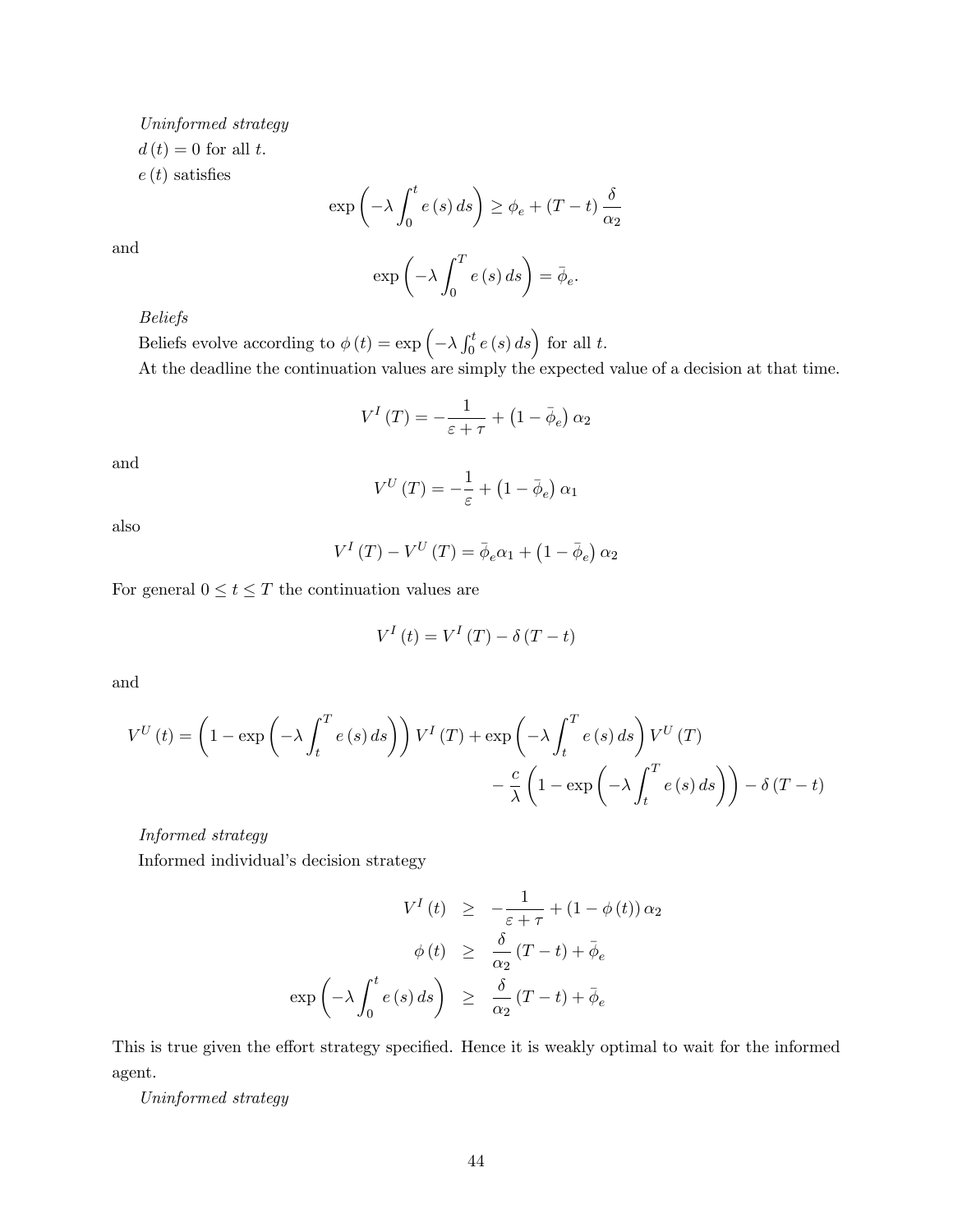Checking an uninformed agent's choice of effort

$$
V^{I}(t) - V^{U}(t) = \frac{c}{\lambda} + \exp\left(-\lambda \int_{t}^{T} e(s) ds\right) \left[V^{I}(T) - V^{U}(T) - \frac{c}{\lambda}\right]
$$

As  $\phi(T) = \bar{\phi}_e$ , the uninformed player is indifferent about the level of effort she exerts for all  $0\leq t\leq T$  since

$$
V^{I}(t) - V^{U}(t) - \frac{c}{\lambda} = \exp\left(-\lambda \int_{t}^{T} e(t) dt\right) \left[V^{I}(T) - V^{U}(T) - \frac{c}{\lambda}\right]
$$

$$
= \exp\left(-\lambda \int_{t}^{T} e(t) dt\right) \left[\bar{\phi}_{e}\alpha_{1} + (1 - \bar{\phi}_{e}) \alpha_{2} - \frac{c}{\lambda}\right]
$$

$$
= 0 \text{ if } \phi(T) = \bar{\phi}_{e}
$$

Finally, we check that the uninformed individual will not call a decision by noting that

$$
V^{U}(t) = \left(1 - \exp\left(-\lambda \int_{t}^{T} e(s) ds\right)\right) V^{I}(T) + \exp\left(-\lambda \int_{t}^{T} e(s) ds\right) V^{U}(T)
$$

$$
- \frac{c}{\lambda} \left(1 - \exp\left(-\lambda \int_{t}^{T} e(s) ds\right)\right) - \delta (T - t)
$$

$$
V^{U}(t) > -\frac{1}{\varepsilon} + \left(1 - \exp\left(-\lambda \int_{t}^{T} e(t) dt\right)\right) \alpha_{1}
$$

iii) Case 3:  $T > \frac{1}{\delta}(1 - \bar{\phi}_e)\alpha_2$ Informed strategy

$$
d(t) = \begin{cases} \ncall \text{ for } t < T - Y_e \\ \n0 \text{ for } t \ge T - Y_e \n\end{cases}
$$

Uninformed strategy

 $d(t) = 0$  for all t.  $e(t) = \frac{\delta}{c}$  for  $t < T - Y_e$  $e(t)$  satisfies

$$
\exp\left(-\lambda \int_{T-Y_e}^t e(s) \, ds\right) \ge \phi_e + (T-t) \frac{\delta}{\alpha_2}
$$

and

$$
\exp\left(-\lambda \int_{T-Y_e}^T e(s) \, ds\right) = \bar{\phi}_e.
$$

for  $t \geq T - Y_e$ 

Beliefs  $\phi(t) = 1$  for  $t < T$  V

$$
\varphi(t) = 1 \text{ for } t < 1 - Y_e.
$$
  
\n
$$
\phi(t) = \exp\left(-\lambda \int_0^t e(s) \, ds\right) \text{ for } t \ge T - Y_e.
$$

For  $0 \leq t < T - \frac{1}{\delta}$  $\frac{1}{\delta}(1-\bar{\phi}_e)\alpha_2$  immediate decisions are called then the belief is  $\phi(t) = 0$  for the subgame from  $t = T - \frac{1}{\delta}$  $\frac{1}{\delta}(1-\bar{\phi}_e)\alpha_2$  hence the proof for the strategies being equilibria of that subgame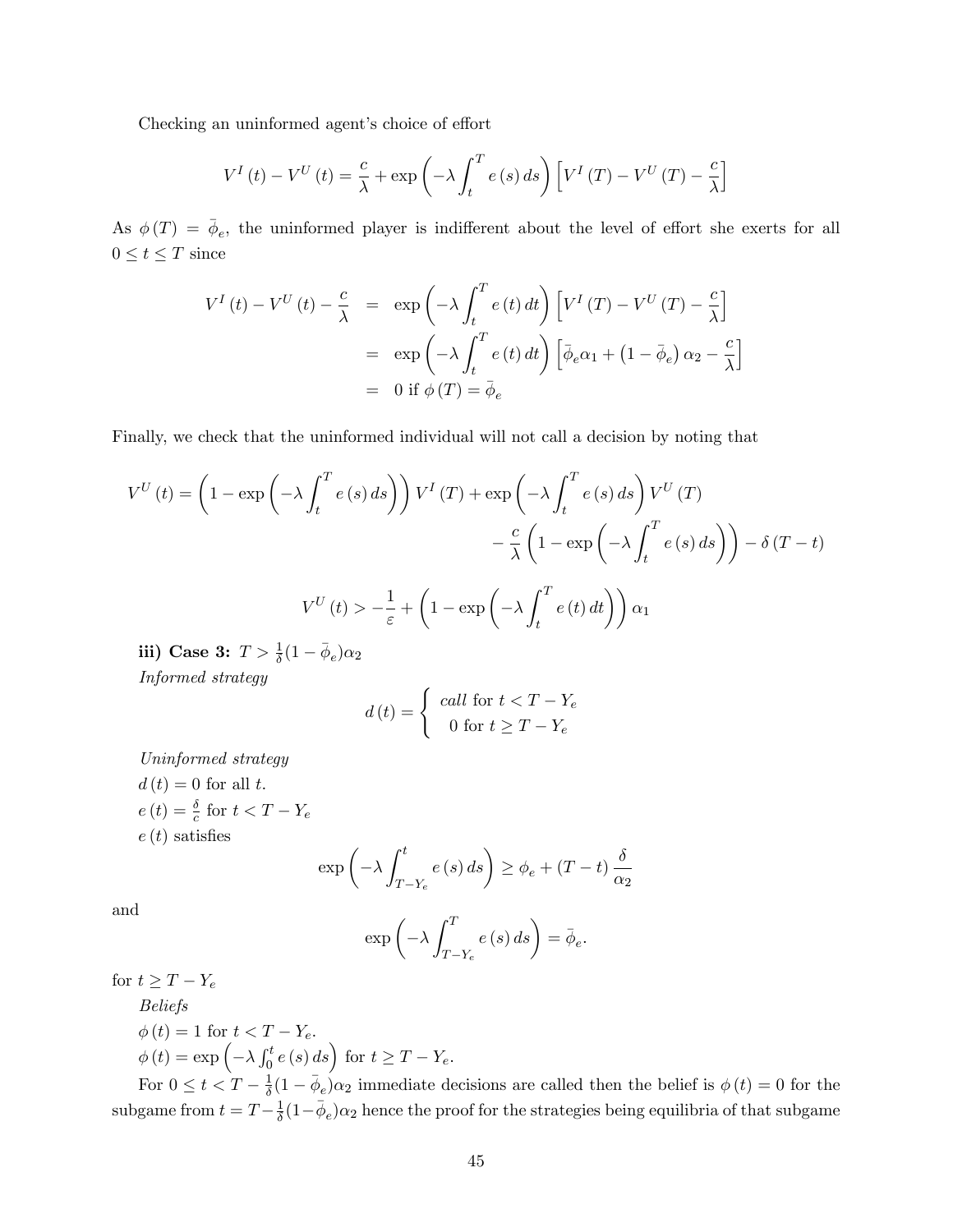are encompassed in case 2. It remains to show that the strategies specified for  $t < T - \frac{1}{\delta}$  $\frac{1}{\delta}(1-\bar{\phi}_e)\alpha_2$ also constitute an equilibrium. The continuation values for an informed individual is given by

$$
V^{IN}(t) = -\frac{1}{\varepsilon + \tau} \text{ for } t < T - \frac{1}{\delta} (1 - \bar{\phi}_e) \alpha_2
$$
  
= 
$$
-\frac{1}{\varepsilon + \tau} + \delta \left( t - T + \frac{1}{\delta} (1 - \bar{\phi}_e) \alpha_2 \right) \text{ for } t < T - \frac{1}{\delta} (1 - \bar{\phi}_e) \alpha_2
$$

and for an uninformed individual

$$
V^{UN}(t) = \int_{t}^{T - \frac{1}{\delta}(1 - \bar{\phi}_{e})\alpha_{2}} \left( V^{IN}(t) - c \int_{t}^{s} e(r) dr - \delta(s - t) \right) 2\lambda e(s) e^{-2\lambda \int_{t}^{s} e(r) dr} ds
$$
  
+ 
$$
e^{-2\lambda \int_{t}^{T - \frac{1}{\delta}(1 - \bar{\phi}_{e})\alpha_{2}} e(r) dr} \left( V^{UN} \left( T - \frac{1}{\delta}(1 - \bar{\phi}_{e})\alpha_{2} \right) - c \int_{t}^{T - \frac{1}{\delta}(1 - \bar{\phi}_{e})\alpha_{2}} e(r) dr - \delta \left( T - \frac{1}{\delta}(1 - \bar{\phi}_{e})\alpha_{2} - t \right) \right)
$$

$$
V^{UN}(t) = \int_{t}^{T - \frac{1}{\delta}(1 - \bar{\phi}_{e})\alpha_{2}} \left( V^{IN}(t) - c \int_{t}^{s} \frac{\delta}{c} dr - \delta(s - t) \right) 2\lambda \frac{\delta}{c} e^{-2\lambda \int_{t}^{s} \frac{\delta}{c} dr} ds
$$
  
+  $e^{-2\lambda \int_{t}^{T - \frac{1}{\delta}(1 - \bar{\phi}_{e})\alpha_{2}} \frac{\delta}{c} dr} \left( V^{UN}(t') - c \int_{t}^{T - \frac{1}{\delta}(1 - \bar{\phi}_{e})\alpha_{2}} \frac{\delta}{c} dr - \delta \left( T - \frac{1}{\delta}(1 - \bar{\phi}_{e})\alpha_{2} - t \right) \right)$ 

$$
V^{UN}(t) = \int_{t}^{T - \frac{1}{\delta}(1 - \bar{\phi}_{e})\alpha_{2}} \left( V^{IN}(t) - (2\delta)(s - t) \right) 2\lambda \frac{\delta}{c} e^{-2\lambda \int_{t}^{s} \frac{\delta}{c} dr} ds
$$
  
+ 
$$
e^{-2\lambda \frac{\delta}{c}(t'-t)} \left( V^{UN} \left( T - \frac{1}{\delta}(1 - \bar{\phi}_{e})\alpha_{2} \right) - c \frac{\delta}{c} \left( T - \frac{1}{\delta}(1 - \bar{\phi}_{e})\alpha_{2} - t \right) - \delta \left( T - \frac{1}{\delta}(1 - \bar{\phi}_{e})\alpha_{2} - t \right) \right)
$$

$$
V^{UN} (t) = \left( V^{IN} (t) - \frac{2\delta}{2\lambda_c^{\delta}} \right) \left( 1 - e^{-2\lambda_c^{\delta} \left( T - \frac{1}{\delta} (1 - \bar{\phi}_e) \alpha_2 - t \right)} \right) + e^{-2\lambda_c^{\delta} \left( T - \frac{1}{\delta} (1 - \bar{\phi}_e) \alpha_2 - t \right)} V^{UN} \left( T - \frac{1}{\delta} (1 - \bar{\phi}_e) \alpha_2 \right)
$$

where  $V^{UN} (T - Y_e)$  is  $V^{UN} (0)$  from case 2 for  $T = Y_e$  hence it is:

$$
V^{UN} (T - Y_e) = -\frac{1}{\varepsilon + \tau} - \frac{c}{\lambda}
$$

and we can further simplify the above to

$$
V^{UN}\left(t\right) = V^{IN}\left(t\right) - \frac{c}{\lambda}
$$

Hence this holds for all  $t$ .

Informed strategy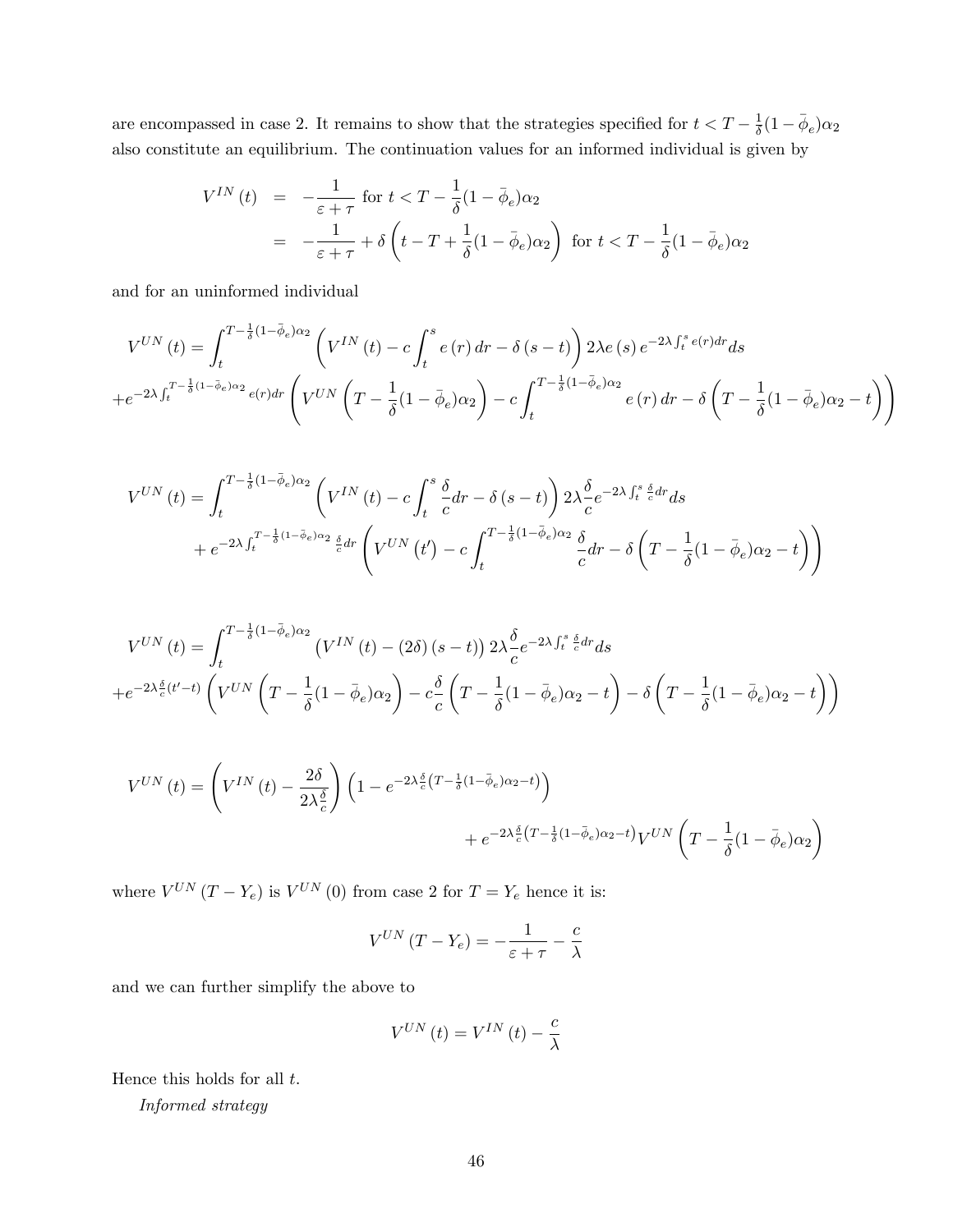The payoff from waiting until  $\hat{t} < T - \frac{1}{\delta}$  $\frac{1}{\delta}(1-\overline{\phi}_e)\alpha_2$  upon becoming informed at time t which we denote  $V^I(\hat{t}|t)$  is:

$$
V^{I}(\hat{t}|t) = \int_{t}^{\hat{t}} \left( -\frac{1}{\varepsilon + \tau} + \alpha_{2} - \delta(s - t) \right) \lambda \frac{\delta}{c} \exp\left( -\lambda \frac{\delta}{c}(s - t) \right) ds + \exp\left( -\lambda \frac{\delta}{c}(\hat{t} - t) \right) \left( -\frac{1}{\varepsilon + \tau} - \delta(\hat{t} - t) \right)
$$

this can be simplified to

$$
V^{I}(\hat{t}|t) = \left(-\frac{1}{\varepsilon + \tau} + \alpha_{2} - \frac{c}{\lambda}\right) \left(1 - \exp\left(-\lambda \frac{\delta}{c}(\hat{t} - t)\right)\right) + \exp\left(-\lambda \frac{\delta}{c}(\hat{t} - t)\right) \left(-\frac{1}{\varepsilon + \tau}\right)
$$

where we have used

$$
\int_{t}^{\hat{t}} \lambda \frac{\delta}{c} (s-t) \exp\left(-\lambda \frac{\delta}{c} (s-t)\right) ds = -\left[ (s-t) \exp\left(-\lambda \frac{\delta}{c} (s-t)\right) \right]_{t}^{\hat{t}}
$$

$$
+ \int_{t}^{\hat{t}} \exp\left(-\lambda \frac{\delta}{c} (s-t)\right) ds
$$

$$
\int_{t}^{\hat{t}} \lambda \frac{\delta}{c} (s-t) \exp\left(-\lambda \frac{\delta}{c} (s-t)\right) ds = -(\hat{t}-t) \exp\left(-\lambda \frac{\delta}{c} (\hat{t}-t)\right) + \frac{c}{\lambda \delta} \left(1 - \exp\left(-\lambda \frac{\delta}{c} (\hat{t}-t)\right)\right)
$$

The optimal decision time is therefore

$$
\arg\max_{\widehat{t}\geq 0} V^I\left(\widehat{t}|t\right) = 0
$$

since  $\frac{c}{\lambda} > \alpha_2$  and given the results in case 2 the agent will not prefer to wait beyond  $T - \frac{1}{\delta}$  $\frac{1}{\delta}(1-\bar{\phi}_e)\alpha_2.$ Hence an informed agent optimally makes an immediate decision for  $t < T - \frac{1}{\delta}$  $\frac{1}{\delta}(1-\bar{\phi}_e)\alpha_2.$ 

### Uninformed strategy

We immediately find that the uninformed agent is indifferent about putting in effort at all times t because  $V^{UN}(t) = V^{IN}(t) - \frac{c}{\lambda}$  $\frac{c}{\lambda}$  so her effort strategy is an equilibrium. Furthermore  $V^{IN}\left(t\right) - \frac{c}{\lambda} > -\frac{1}{\varepsilon}$  $\frac{1}{\varepsilon}$  so it is never optimal for the uninformed agent to call a decision.

**Proof of Proposition 3.** This is the proof for the case  $T > \frac{(1-\phi^*)\alpha_2}{\delta} + \varsigma$ .

i) Case 1:  $T < \frac{1}{\lambda} \ln \frac{1}{\phi_d} = X_d$ Informed strategy  $d(t) = 0$  for all t. Uninformed strategy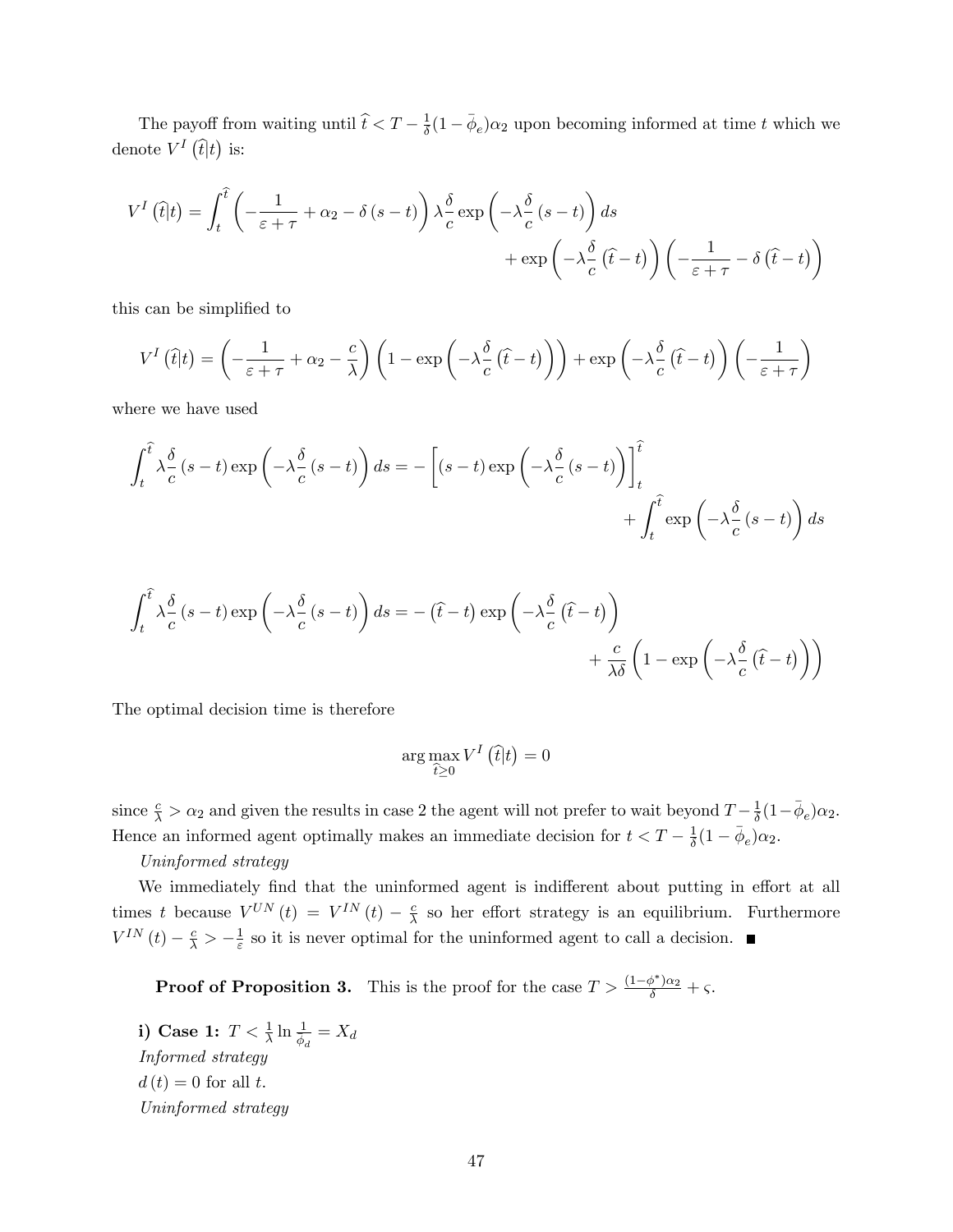$d(t) = 0$  for all t.  $e(t) = 1$  for all t. Beliefs

Beliefs evolve according to  $\phi(t) = \exp\left(-\lambda \int_0^t e(s) \, ds\right)$  for all t.

We proceed with the proof by writing out the implied continuation values of informed and uninformed agents. At the deadline the continuation values are simply the expected value of a decision at that time.

$$
V^{I}(T) = -\frac{1}{\varepsilon + \tau} + (1 - \exp(-\lambda T)) \alpha_2
$$

and

$$
V^{U}(T) = -\frac{1}{\varepsilon} + (1 - \exp(-\lambda T)) \alpha_1
$$

also

$$
V^{I}(T) - V^{U}(T) = \exp(-\lambda T) \alpha_{1} + (1 - \exp(-\lambda T)) \alpha_{2}
$$

For general  $0 \le t \le T$  the continuation values are

$$
V^{I}\left(t\right) = V^{I}\left(T\right) - \delta\left(T - t\right)
$$

and

$$
V^{U}(t) = (1 - \exp(-\lambda (T - t))) V^{I}(T) + \exp(-\lambda (T - t)) V^{U}(T)
$$

$$
- \frac{c}{\lambda} (1 - \exp(-\lambda (T - t))) - \delta (T - t)
$$

Informed strategy

Checking the informed individual's decision strategy is optimal by noting:

$$
V^{I}\left(t\right) > -\frac{1}{\varepsilon+\tau}+\left(1-\exp\left(-\lambda t\right)\right)\alpha_{2} \text{ for all } t < \frac{1}{\lambda}\ln\frac{1}{\overline{\phi}_{d}}.
$$

Here the right hand side is the value of a decision at a time  $t$ . Hence it is optimal to wait for the informed agent.

Uninformed strategy

Checking an uninformed agent's choice of effort

$$
V^{I}(t) - V^{U}(t) = \frac{c}{\lambda} + \exp(-\lambda e_{\max}[T - t]) \left[ V^{I}(T) - V^{U}(T) - \frac{c}{\lambda} \right]
$$

As  $\phi(T) > \bar{\phi}_d$ , the uninformed player wants to exert maximum effort for all  $0 \le t \le T$ , since

$$
V^{I}(t) - V^{U}(t) - \frac{c}{\lambda} = \exp(-\lambda e_{\max} [T - t]) \left[ V^{I}(T) - V^{U}(T) - \frac{c}{\lambda} \right]
$$
  
= 
$$
\exp(-\lambda e_{\max} [T - t]) \left[ \exp(-\lambda T) \alpha_{1} + (1 - \exp(-\lambda T)) \alpha_{2} - \frac{c}{\lambda} \right]
$$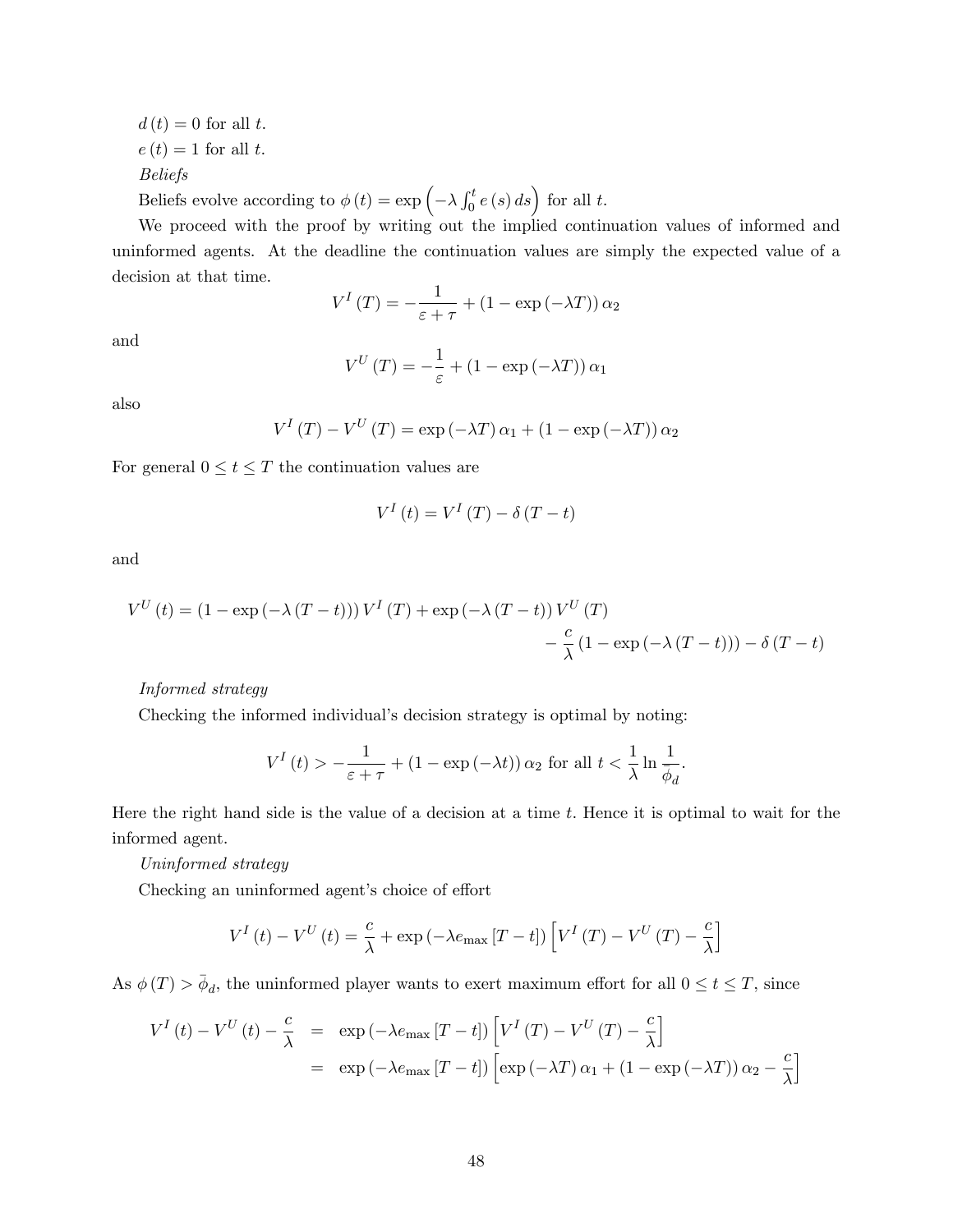$$
V^{I}\left(t\right) - V^{U}\left(t\right) - \frac{c}{\lambda} > 0 \text{ for } \phi(T) > \bar{\phi}_{d} > \bar{\phi}_{e}
$$

Finally, we check that the uninformed individual will not call a decision by noting that

$$
V^{U}(t) = (1 - \exp(-\lambda (T - t))) V^{I}(T) + \exp(-\lambda (T - t)) V^{U}(T)
$$
  
\n
$$
- \frac{c}{\lambda} (1 - \exp(-\lambda (T - t))) - \delta (T - t)
$$
  
\n
$$
V^{U}(t) > -\frac{1}{\varepsilon} + (1 - \exp(-\lambda t)) \alpha_{1} \text{ provided } t < \frac{1}{\lambda} \ln \frac{1}{\overline{\phi}_{e}}
$$
  
\nii) **Case 2**  $X_{d} \leq T < X_{d} + Z$   
\n*Informed strategy*  
\n $d(t) = 0 \text{ for } t < X_{d}.$   
\n $d(t) = \frac{\lambda^{2} \alpha_{2}}{\lambda \alpha_{2} - \delta} \text{ for } t > X_{d}.$ 

Uninformed strategy  $d(t) = 0$  for all t.  $e(t) = 1$  for all t. Beliefs  $\phi(t) = \exp\left(-\lambda \int_0^t e(s) ds\right)$  for  $t < X_d$ .  $\phi(t) = \overline{\phi}_d$  for  $t \geq X_d$ .

The continuation value at the deadline at time  $T$  for an informed agents is:

$$
V^{IN}\left(T\right)=-\frac{1}{\varepsilon+\tau}+\left(1-\bar{\phi}_{d}\right)\alpha_{2}
$$

and for an uninformed agent is

$$
V^{UN} (T) = -\frac{1}{\varepsilon} + (1 - \bar{\phi}_d) \alpha_1.
$$

Hence, the difference between being informed and uninformed is

$$
V^{IN}\left(T\right) - V^{UN}\left(T\right) = \bar{\phi}_d \alpha_1 + \left(1 - \bar{\phi}_d\right) \alpha_2.
$$

Working backwards consider the continuation value for an agent at time  $X_d < t < T$ . The informed agent has payoff

$$
V^{IN}\left(t\right)=V^{IN}\left(T\right)=-\frac{1}{\varepsilon+\tau}+\left(1-\bar{\phi}_d\right)\alpha_2
$$

The uninformed agent has a payoff

$$
V^{UN}(t) = \int_{t}^{T} \left( -\frac{1}{\varepsilon + \tau} + \frac{\left(1 - \bar{\phi}_{d}\right)\alpha_{2}}{2} - \left(c + \delta\right)\left(s - t\right) \right) 2\lambda e^{-2\lambda(s - t)} ds + e^{-2\lambda(T - t)} \left(V^{UN}(T) - \left(c + \delta\right)(T - t)\right)
$$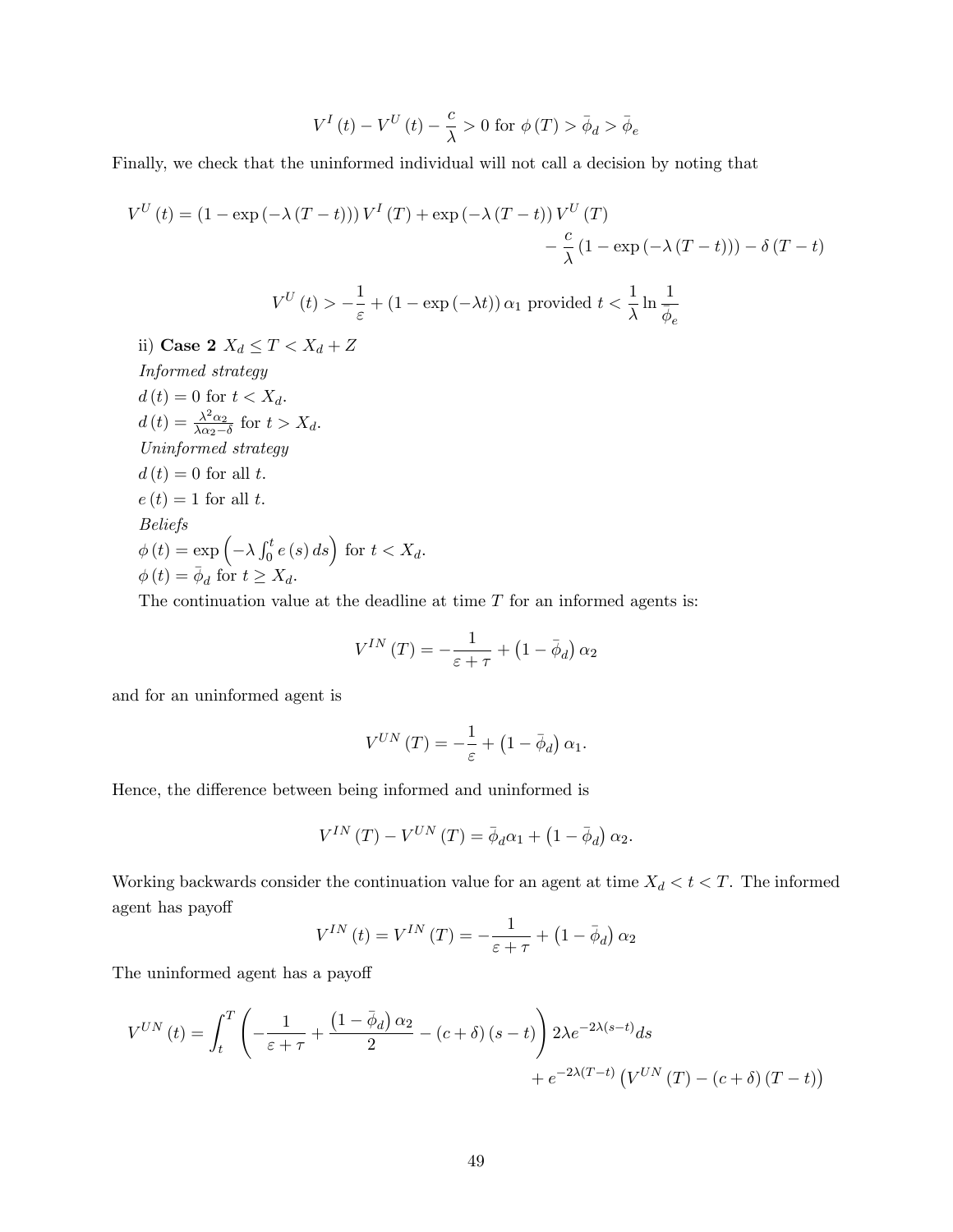$$
V^{UN}(t) = \left(-\frac{1}{\varepsilon + \tau} + \frac{(1 - \bar{\phi}_d) \alpha_2}{2}\right) \left(1 - e^{-2\lambda(T - t)}\right)
$$

$$
- (c + \delta) \left[ -(T - t) e^{-2\lambda(T - t)} + \frac{1}{2\lambda} \left(1 - e^{-2\lambda(T - t)}\right) \right]
$$

$$
+ e^{-2\lambda(T - t)} \left( V^{UN}(T) - (c + \delta) (T - t) \right)
$$

$$
V^{UN}(t) = \left[ -\frac{1}{\varepsilon + \tau} + \frac{\left(1 - \bar{\phi}_d\right)\alpha_2}{2} - \left(c + \delta\right) \frac{1}{2\lambda} \right] \times \left(1 - e^{-2\lambda(T - t)}\right) + e^{-2\lambda(T - t)} \left(V^{UN}(T)\right)
$$

$$
V^{UN}(t) = -\frac{1}{\varepsilon + \tau} + \frac{\left(1 - \bar{\phi}_d\right)\alpha_2}{2} - (c + \delta)\frac{1}{2\lambda} - e^{-2\lambda(T-t)} \left[\bar{\phi}_d\alpha_1 + \frac{\left(1 - \bar{\phi}_d\right)\alpha_2}{2} - (c + \delta)\frac{1}{2\lambda}\right]
$$

Note that the  $2$  in the pdf comes from the probability of one of two events occuring,  $\hat{I}$  find information" or "other agent calls a decision," in this time interval the rate of information acquisition is the same as the rate at which the other agent is calling decisions thus the pdf has a 2. The payoff contains the term  $\frac{(1-\bar{\phi}_d)\alpha_2}{2}$  $\frac{\partial^2 u}{\partial x^2}$  because with 50% probability I will find information before the other agent calls a decision in which case the payoff is increased by  $(1 - \bar{\phi}_d) \alpha_2$ . The difference between being informed and uninformed is given by

$$
V^{IN}(t) - V^{UN}(t) = \frac{\left(1 - \bar{\phi}_d\right)\alpha_2}{2} + \left(c + \delta\right)\frac{1}{2\lambda} + e^{-2\lambda(T-t)}\left[\bar{\phi}_d\alpha_1 + \frac{\left(1 - \bar{\phi}_d\right)\alpha_2}{2} - \left(c + \delta\right)\frac{1}{2\lambda}\right]
$$

which satisfies  $V^{IN}(t) - V^{UN}(t) = \frac{c}{\lambda}$  if  $T - t = Z$  by definition of Z and  $\frac{d(V^{IN}(t) - V^{UN}(t))}{dt} > 0$ because  $\frac{dV^{IN}}{dt} = 0$  and  $\frac{dV^{UN}}{dt} < 0$ .

For  $0 \leq t < X_d$  the continuation value for the informed agent is:

$$
V^{IN}(t) = -\frac{1}{\varepsilon + \tau} + (1 - \phi^*) \alpha_2 - \delta (X_d - t)
$$

the uninformed agent

$$
V^{UN}(t) = \int_{t}^{X_d} \left( V^{IN}(X_d) - c(s-t) \right) \lambda e^{-\lambda(s-t)} ds - \delta \left( X_d - t \right) + e^{-\lambda(X_d - t)} \left( V^{UN}(X_d) - c(X_d - t) \right)
$$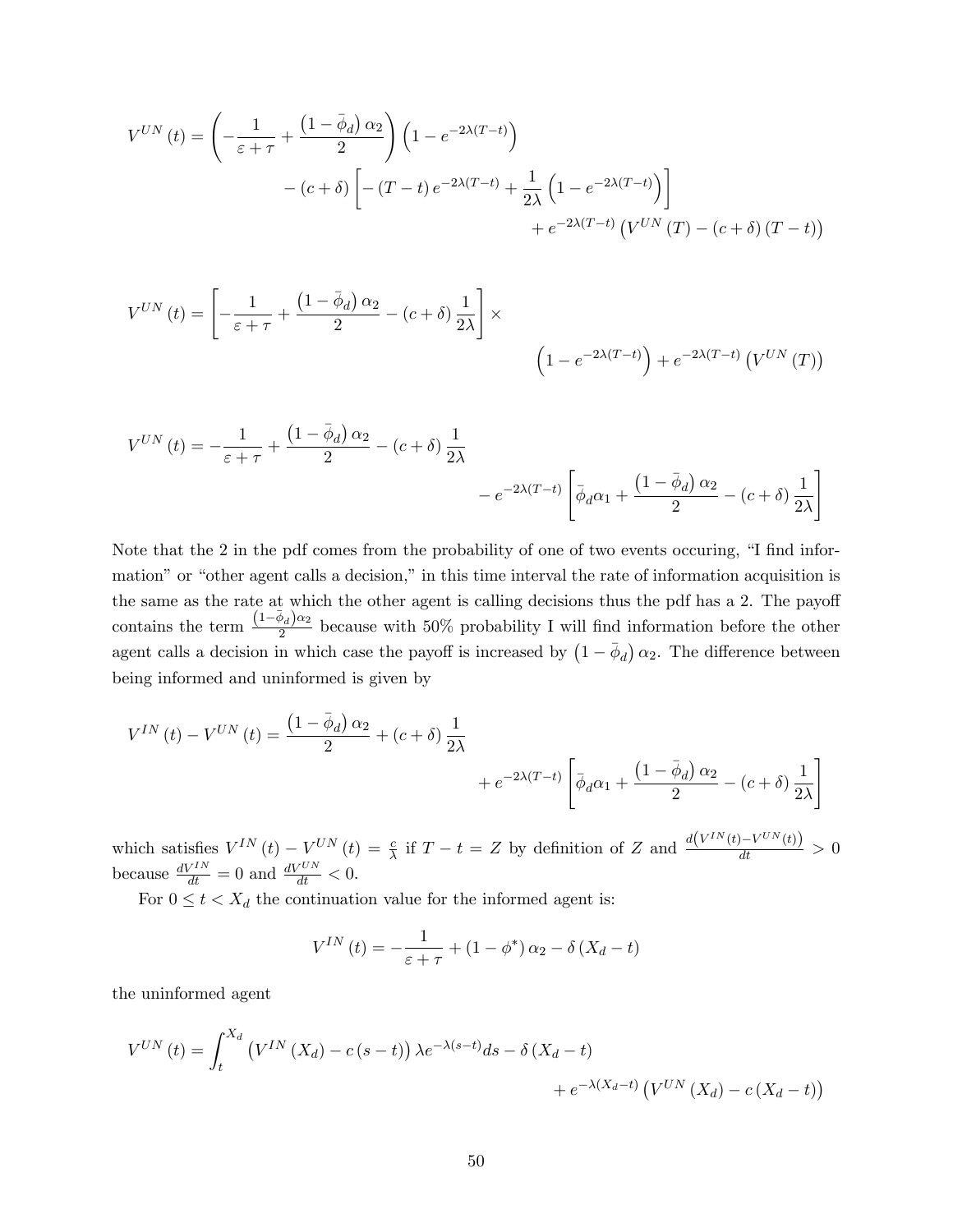$$
V^{UN}(t) = \left(V^{IN}(X_d) - \frac{c}{\lambda}\right)\left(1 - e^{-\lambda(X_d - t)}\right) + V^{UN}(X_d)e^{-\lambda(X_d - t)} - \delta(\hat{t} - t)
$$

and the difference between the two is

$$
V^{IN}\left(t\right) - V^{UN}\left(t\right) = \frac{c}{\lambda} + e^{-\lambda(X_d - t)} \left( V^{IN}\left(X_d\right) - V^{UN}\left(X_d\right) - \frac{c}{\lambda} \right)
$$

## Informed strategy

An informed agent delays decisions for  $t < X_d$ , in this case the payoff from an immediate decision would be  $-\frac{1}{\varepsilon+\tau} + (1-\phi(t)) \alpha_2$ . The condition for the informed agent to delay is hence

$$
-\frac{1}{\varepsilon+\tau} + \left(1 - \bar{\phi}_d\right)\alpha_2 - \delta\left(X_d - t\right) \ge -\frac{1}{\varepsilon+\tau} + \left(1 - \phi\left(t\right)\right)\alpha_2
$$

rearranging and substituting in for  $\bar{\phi}_d$  we get

$$
\exp\left(-\lambda t\right) - \bar{\phi}_d \ge \frac{\delta}{\alpha_2} \left(X_d - t\right)
$$

which holds with equality for  $t = X_d$ , furthermore the derivative of the LHS is strictly less than the  $\text{RHS} - \lambda \exp(-\lambda t) < -\frac{\delta}{\alpha}$  $\frac{\delta}{\alpha_2}$  for  $t < X_d$  hence the relation holds for  $t < X_d$ . For  $t \ge X_d$  an informed individual must be indifferent about a decision now versus delaying a decision any amount  $\Delta t$  into the future. Value of a decision at t is

$$
-\frac{1}{\varepsilon+\tau}+\left(1-\bar{\phi}_d\right)\alpha_2
$$

the value of waiting and making a decision at  $t + \Delta t$  is  $V(t + \Delta t|t)$  and is calculated as

$$
V(t + \Delta t|t) = \int_{t}^{t + \Delta t} \left( -\frac{1}{\varepsilon + \tau} + \alpha_2 - \delta(s - t) \right) \frac{\lambda^2 \alpha_2}{\lambda \alpha_2 - \delta} (1 - \phi(s)) \exp \left( -\int_{t}^{s} \frac{\lambda^2 \alpha_2}{\lambda \alpha_2 - \delta} (1 - \phi(r)) dr \right) ds
$$

$$
+ \exp \left( -\int_{t}^{t + \Delta t} \frac{\lambda^2 \alpha_2}{\lambda \alpha_2 - \delta} (1 - \phi(r)) dr \right)
$$

$$
V(t + \Delta t|t) = \int_{t}^{t + \Delta t} \left( -\frac{1}{\varepsilon + \tau} + \alpha_{2} - \delta (s - t) \right) \frac{\lambda^{2} \alpha_{2}}{\lambda \alpha_{2} - \delta} (1 - \bar{\phi}_{d}) \exp \left( -\frac{\lambda^{2} \alpha_{2}}{\lambda \alpha_{2} - \delta} (1 - \bar{\phi}_{d}) (s - t) \right) ds
$$

$$
+ \exp \left( -\frac{\lambda^{2} \alpha_{2}}{\lambda \alpha_{2} - \delta} (1 - \bar{\phi}_{d}) \Delta t \right) \left( -\frac{1}{\varepsilon + \tau} + (1 - \bar{\phi}_{d}) \alpha_{2} - \delta \Delta t \right)
$$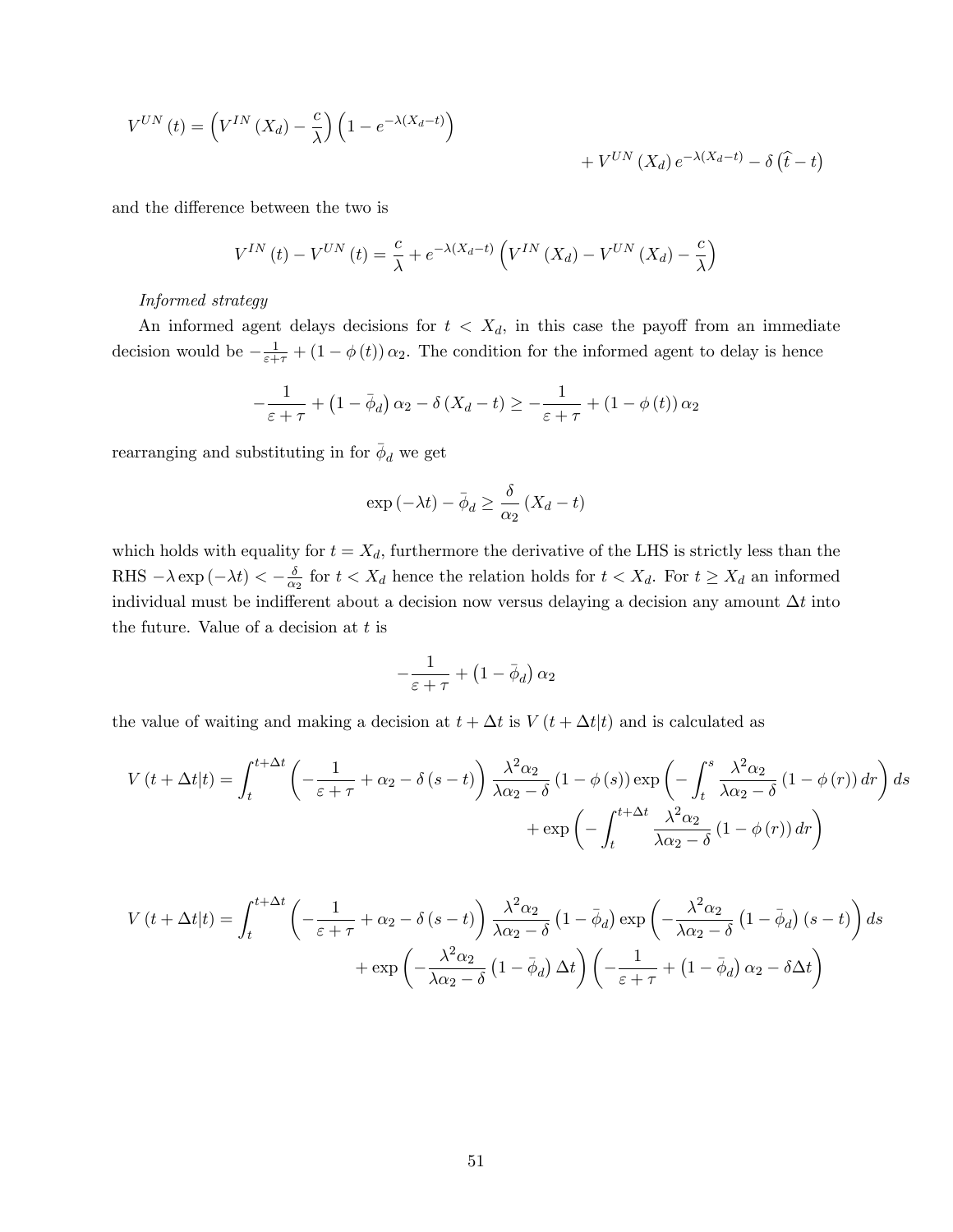$$
V(t + \Delta t|t) = \left(-\frac{1}{\varepsilon + \tau} + \alpha_2 - \delta \left(\frac{\lambda \alpha_2 - \delta}{\lambda^2 \alpha_2 (1 - \bar{\phi}_d)}\right)\right) \left(1 - \exp \left(-\frac{\lambda^2 \alpha_2}{\lambda \alpha_2 - \delta} (1 - \bar{\phi}_d) \Delta t\right)\right) + \left(-\frac{1}{\varepsilon + \tau} + (1 - \bar{\phi}_d) \alpha_2\right) \exp \left(-\frac{\lambda^2 \alpha_2}{\lambda \alpha_2 - \delta} (1 - \bar{\phi}_d) \Delta t\right)
$$

$$
V(t + \Delta t|t) = -\frac{1}{\varepsilon + \tau} + (1 - \bar{\phi}_d) \alpha_2
$$

since

$$
\delta \left( \frac{\lambda \alpha_2 - \delta}{\lambda^2 \alpha_2 (1 - \bar{\phi}_d)} \right) = \delta \left( \frac{\lambda \alpha_2 - \delta}{\lambda (\lambda \alpha_2 - \delta)} \right) = \frac{\delta}{\lambda \alpha_2} \alpha_2 = \bar{\phi}_d \alpha_2
$$

hence informed individuals are indifferent about calling an immediate decision and delaying the decision and a mixing strategy is an equilibrium strategy.

## Uninformed strategy

An uninformed agent will exert maximum effort because  $V^{IN}\left(t\right) - V^{UN}\left(t\right) > \frac{c}{\lambda}$  $\frac{c}{\lambda}$  for all t provided  $T < X_d + Z$ . An uninformed agent will not call a decision since the payoff from calling a decision is  $-\frac{1}{\varepsilon} + (1-\phi(t)) \alpha_1$  which is increasing in t, equal to the continuation value  $V^{UN}(T)$  at the deadline and  $\frac{dV^{UN}(t)}{dt} < 0$  hence  $V^{UN}(t) > -\frac{1}{\varepsilon} + (1 - \phi(t)) \alpha_1$  for all  $t < T$ .

iii) Case 3 
$$
X_d + Z < T < Y_d + Z
$$

Informed strategy

$$
d(t) = 0 \text{ for } t < T - Z.
$$
  
\n
$$
d(t) = \frac{\lambda^2 \alpha_2}{\lambda \alpha_2 - \delta} \text{ for } t \geq T - Z.
$$
  
\n*Uninformed strategy*  
\n
$$
d(t) = 0 \text{ for all } t.
$$
  
\n
$$
e(t) \text{ satisfies}
$$

$$
\exp\left(-\lambda \int_0^t e(s) \, ds\right) \ge \bar{\phi}_d + (T - Z - t) \frac{\delta}{\alpha_2}
$$

and

$$
\exp\left(-\lambda \int_0^{T-Z} e(s) \, ds\right) = \bar{\phi}_d.
$$

for  $t < T - Z$ .

$$
e(t) = 1 \text{ for all } t \geq T - Z.
$$
  
Beliefs  

$$
\phi(t) = \exp\left(-\lambda \int_0^t e(s) \, ds\right) \text{ for } t < T - Z
$$
  

$$
\phi(t) = \bar{\phi}_d \text{ for } t \geq T - Z.
$$

The continuation value at the deadline at time  $T$  for an informed agents is:

$$
V^{IN}\left(T\right) = -\frac{1}{\varepsilon + \tau} + \left(1 - \bar{\phi}_d\right)\alpha_2
$$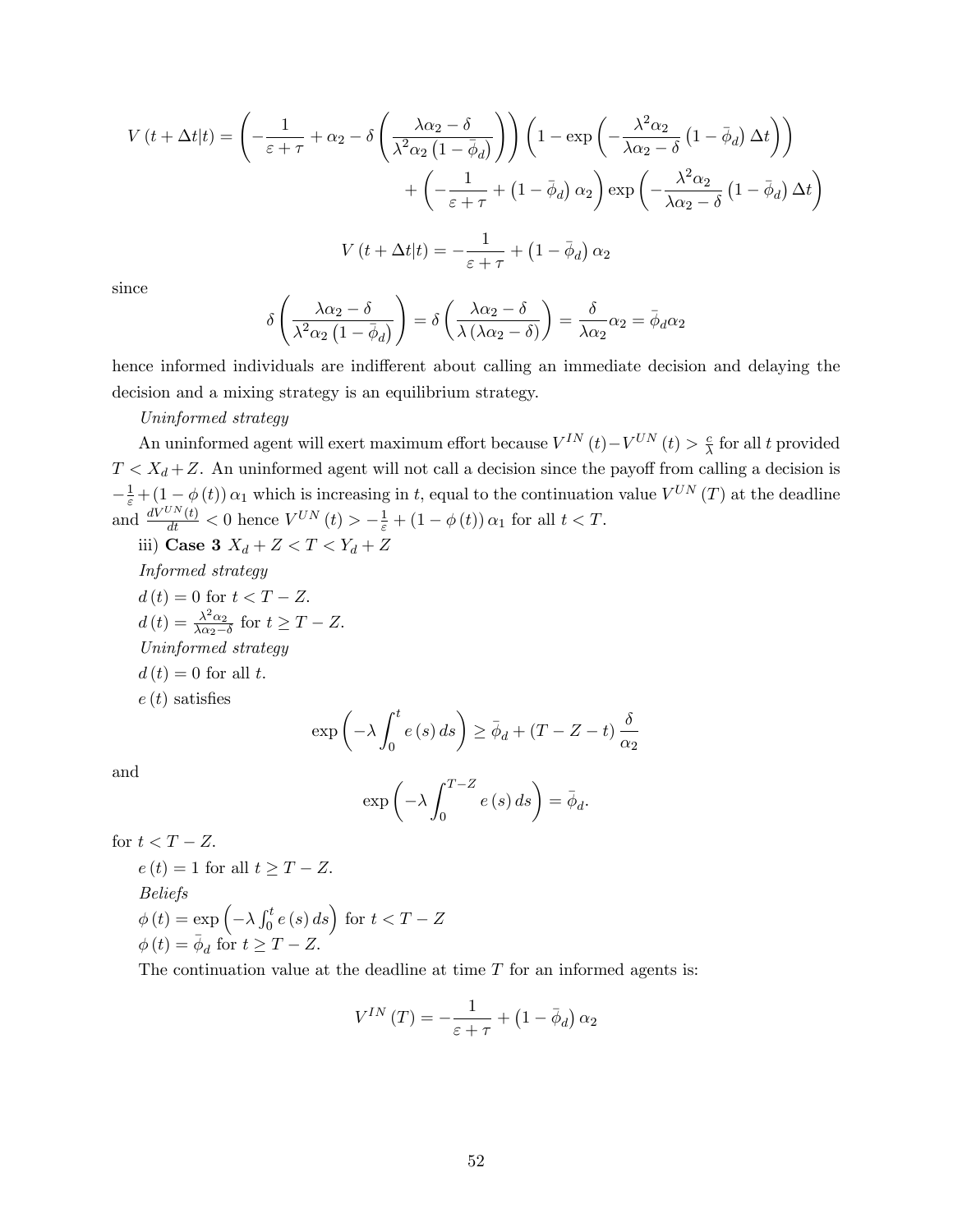and for an uninformed agent is

$$
V^{UN} (T) = -\frac{1}{\varepsilon} + (1 - \bar{\phi}_d) \alpha_1.
$$

Hence, the difference between being informed and uninformed is

$$
V^{IN}\left(T\right) - V^{UN}\left(T\right) = \bar{\phi}_d \alpha_1 + \left(1 - \bar{\phi}_d\right) \alpha_2.
$$

Working backwards consider the continuation value for an agent at time  $T - Z < t < T$ . The informed agent has payoff

$$
V^{IN}\left(t\right) = V^{IN}\left(T\right) = -\frac{1}{\varepsilon + \tau} + \left(1 - \bar{\phi}_d\right)\alpha_2
$$

and the uninformed agent has payoff

$$
V^{UN}(t) = -\frac{1}{\varepsilon + \tau} + \frac{\left(1 - \bar{\phi}_d\right)\alpha_2}{2} - \left(c + \delta\right)\frac{1}{2\lambda}
$$

$$
-e^{-2\lambda(T-t)}\left[\phi^*\alpha_1 + \frac{\left(1 - \bar{\phi}_d\right)\alpha_2}{2} - \left(c + \delta\right)\frac{1}{2\lambda}\right]
$$

the difference between the two is

$$
V^{IN}(t) - V^{UN}(t) = \frac{\left(1 - \bar{\phi}_d\right)\alpha_2}{2} + (c + \delta)\frac{1}{2\lambda} + e^{-2\lambda(T-t)} \left[\bar{\phi}_d\alpha_1 + \frac{\left(1 - \bar{\phi}_d\right)\alpha_2}{2} - (c + \delta)\frac{1}{2\lambda}\right]
$$

furthermore at  $t = T - Z$ 

$$
V^{IN}\left(t\right) - V^{UN}\left(t\right) = \frac{c}{\lambda}
$$

and for  $t > T - Z$ 

$$
V^{IN}\left(t\right) - V^{UN}\left(t\right) > \frac{c}{\lambda}
$$

For  $0 \le t \le T - Z$  the continuation value for the informed individual is

$$
V^{IN}(t) = -\frac{1}{\varepsilon + \tau} + (1 - \bar{\phi}_d) \alpha_2 - \delta (T - Z - t)
$$

and the uninformed agent

$$
V^{U}(t) = \left(1 - \exp\left(-\lambda \int_{t}^{T-Z} e(s) ds\right)\right) V^{I}(T - Z) + \exp\left(-\lambda \int_{t}^{T-Z} e(s) ds\right) V^{U}(T - Z) - \frac{c}{\lambda} \left(1 - \exp\left(-\lambda \int_{t}^{T-Z} e(s) ds\right)\right) - \delta (T - Z - t)
$$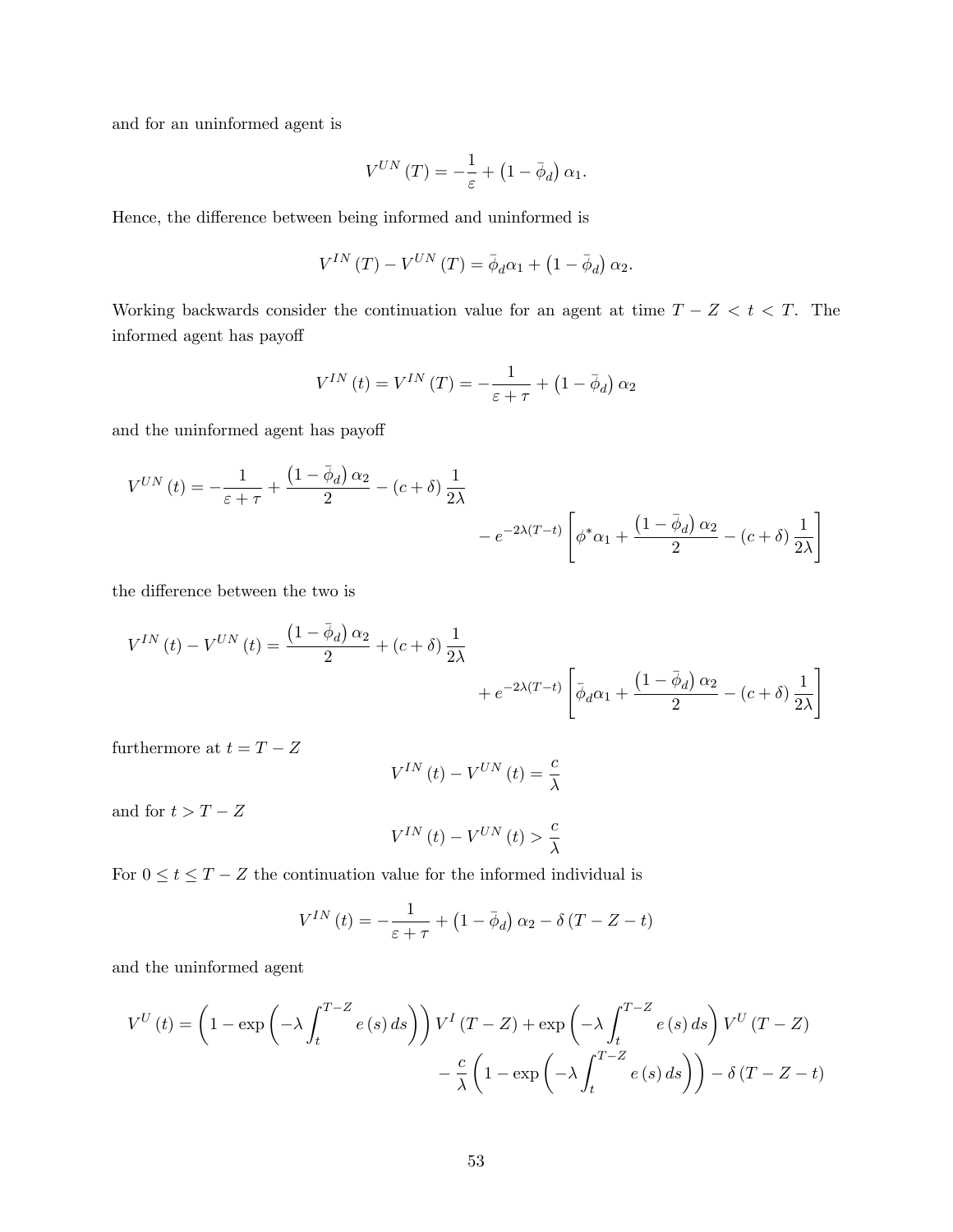hence

$$
V^{IN}\left(t\right) - V^{UN}\left(t\right) = \frac{c}{\lambda} \text{ for } 0 \le t \le T - Z
$$

Now considering the equilibrium strategies. The subgames for  $t \geq T - Z$  are identical to those described above in case 2 for  $t \geq X_d$  and the proof is identical. Turning to  $t < T - Z$ .

## Informed strategy

The condition for the informed agent to delay is

$$
-\frac{1}{\varepsilon+\tau} + \left(1 - \bar{\phi}_d\right)\alpha_2 - \delta\left(X_d - t\right) \ge -\frac{1}{\varepsilon+\tau} + \left(1 - \phi\left(t\right)\right)\alpha_2
$$

rearranging and substituting in for  $\phi(t)$  we get

$$
\exp\left(-\lambda \int_0^t e(s) \, ds\right) \ge \bar{\phi}_d + \frac{\delta}{\alpha_2} \left(X_d - t\right)
$$

which is the condition on the equilibrium effort strategy of the uninformed agent.

#### Uninformed strategy

An uninformed agent is indifferent about exerting effort for  $0 \le t \le T - Z$  so any effort level is a potentially an equilibrium strategy and for  $t > T - Z$  the agent has strict incentives to exert effort up to the maximum effort level. An uninformed agent will not call a decision provided that

$$
-\frac{1}{\varepsilon} + (1 - \phi(t)) \alpha_1 < V^{UN}(t) \n-\frac{1}{\varepsilon} + (1 - \phi(t)) \alpha_1 < -\frac{1}{\varepsilon + \tau} + (1 - \bar{\phi}_d) \alpha_2 - \frac{c}{\lambda} - \delta (X_d - t) \n-\frac{1}{\varepsilon + \tau} + (1 - \phi(t)) \alpha_2 - (\phi(t) \alpha_1 + (1 - \phi(t)) \alpha_2) < -\frac{1}{\varepsilon + \tau} + (1 - \bar{\phi}_d) \alpha_2 - \frac{c}{\lambda} - \delta (X_d - t)
$$

we know from above that

$$
-\frac{1}{\varepsilon+\tau} + (1-\phi(t))\,\alpha_2 \le -\frac{1}{\varepsilon+\tau} + (1-\bar{\phi}_d)\,\alpha_2 - \delta\,(X_d - t)
$$

hence remains to show that

$$
\phi(t)\,\alpha_1 + (1 - \phi(t))\,\alpha_2 > \frac{c}{\lambda}
$$

which is true because  $\bar{\phi}_e \alpha_1 + (1 - \bar{\phi}_e) \alpha_2 = \frac{c}{\lambda}$  $\frac{c}{\lambda}$  and  $\phi(t) > \bar{\phi}_d > \bar{\phi}_e$ . iv) Case  $4$   $T > Y_d + Z$ 

Informed strategy

\n
$$
d(t) = call \text{ for } 0 \le t \le T - Y_d - Z
$$
\n
$$
d(t) = 0 \text{ for } T - Y_d - Z < t < T - Z.
$$
\n
$$
d(t) = \frac{\lambda^2 \alpha_2}{\lambda \alpha_2 - \delta} \text{ for } t \ge T - Z.
$$
\nUninformed strategy

\n
$$
d(t) = 0 \text{ for all } t.
$$
\n
$$
e(t) = \frac{\delta}{c} \text{ for } 0 \le t \le T - Y_d - Z
$$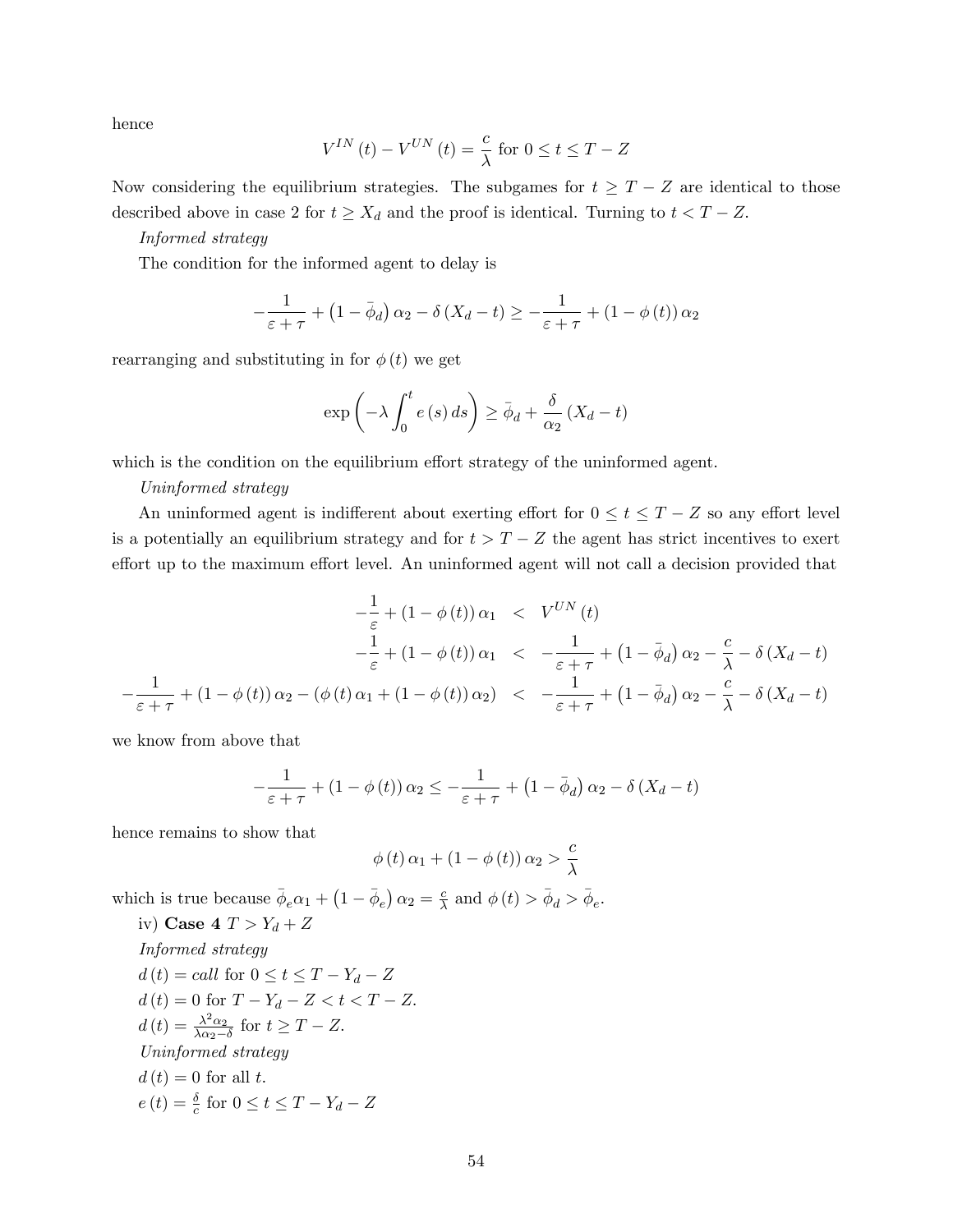$e(t)$  satisfies

$$
\exp\left(-\lambda \int_{T-Y_d-Z}^t e(s) \, ds\right) \ge \bar{\phi}_d + (T - Z - t) \frac{\delta}{\alpha_2}
$$

and

$$
\exp\left(-\lambda \int_{T-Y_d-Z}^{T-Z} e(s) \, ds\right) = \bar{\phi}_d.
$$

for  $T - Y_d - Z < t < T - Z$ .  $e(t) = 1$  for  $t \geq T - Z$ . Beliefs  $\phi(t) = 1$  for  $0 \le t \le T - Y_d - Z$  $\phi(t) = \exp\left(-\lambda \int_T^t$  $\int_{T-Y_d-Z}^{t} e(s) ds \, ds$  for  $T - Y_d - Z < t < T - Z$ .  $\phi(t) = \overline{\phi}_d$  for  $t \geq T - Z$ .

Here again we note that all subgames starting from  $t = T - Y_d + Z$  are encompassed by the proof of Case 3 above, and the continuation values at  $t = T - Y_d + Z$  are

$$
V^{IN}(t) = -\frac{1}{\varepsilon + \tau}
$$
  

$$
V^{UN}(t) = -\frac{1}{\varepsilon + \tau} - \frac{c}{\lambda}
$$

which are exactly the same continuation values as in **Case 3** of the small incentives earlier for  $t = T - Y_e$ . In this case the strategies and the proof for the subgames  $t < Y_d + Z$  are identical to that for **Case 3** of the small incentives earlier for  $t = T - Y_e$ .

## A.2 Proofs for Uniqueness

#### A.2.1 General Model Description

Define  $\theta(t)$  as the conditional probability of being uninformed by time t given that the other agent doesn't call a decision prior to t. Hence  $1 - \theta(t)$  is the conditional probability of being informed by that time. Define  $\mu(t)$  conditional as the probability of calling an uninformed decision by time t given that the other agent doesn't call a decision prior to t. Define  $\rho(t)$  conditional probability of calling an informed decision by time  $t$  given that the other agent doesn't call a decision prior to t.  $\theta(t)$  changes over time according to

$$
\frac{d\theta}{dt} = -\lambda e(t) \left( \theta(t) - \mu(t) \right)
$$

Effort strategy of the uninformed agent influences  $\frac{d\theta}{dt}$ . The decision strategy of an uninformed agent influences both  $\frac{d\theta}{dt}$  and  $\mu(t)$ . The decision strategy of the informed agent controls  $\rho(t)$ . The following relationships between these functions hold

$$
\mu(t) + \rho(t) \le 1
$$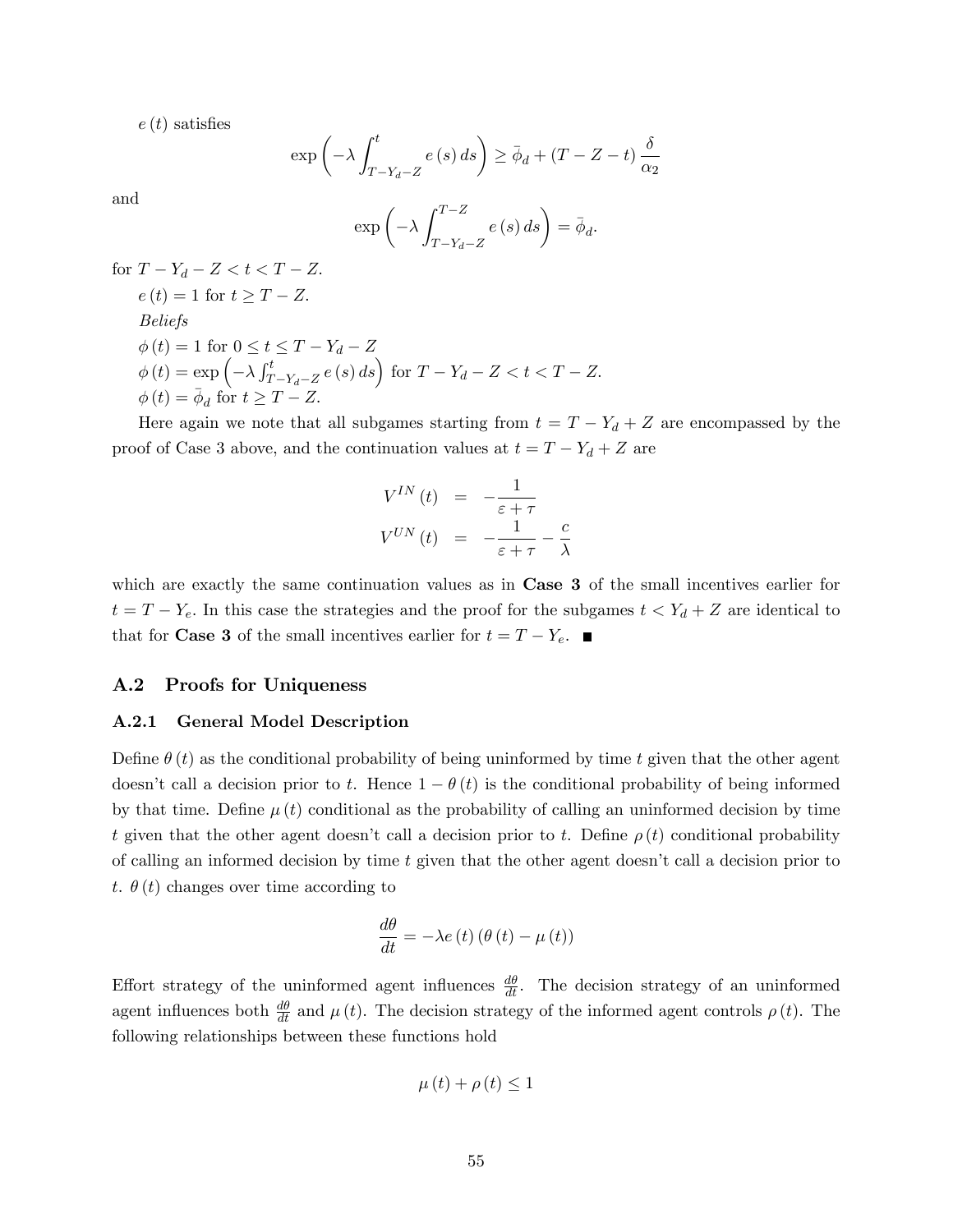also

$$
\mu\left(t\right) \leq \theta\left(t\right)
$$

and

$$
\rho\left(t\right) \leq 1 - \theta\left(t\right)
$$

The bayesian belief  $\phi(t)$  at a time t that the other agent is uninformed conditional on no decision prior to that time is

$$
\phi(t) = \frac{\theta(t) - \mu(t)}{1 - \mu(t) - \rho(t)}
$$

A strategy for an agent maps into a path for  $\theta(t)$ ,  $\mu(t)$ ,  $\rho(t)$ . We restrict our attention to strategies which result in piecewise continuously differential functions of  $\theta(t)$ ,  $\mu(t)$ ,  $\rho(t)$ . Clearly given the nature of the model  $\frac{d\theta}{dt} \leq 0$  agents don't lose/forget signals,  $\frac{d\mu}{dt}, \frac{d\rho}{dt} \geq 0$  decisions and calling a decision are irreversible. The upper bound on  $e(t)$  also insures that  $\theta(t)$  is continuous.

We will use to denote the strategies of the other player. We have assumed that  $\rho(t)$  and  $\mu(t)$ are continuous and differentiable at all but a finite number of points. Denote the set of points where the strategy is discontinuous by  $\chi_{\rho} = \{t_1^{\rho}$  $_{1}^{\rho},...t_{\nu}^{\rho}$ ,  $_{\chi_{\mu}} = \{t_{1}^{\mu}$  $\{ \tilde{t}^\mu_1,...t^\mu_\nu \}$  ,  $\tilde{\chi}_\rho = \left\{ \tilde{t}^\rho_1 \right\}$  $\tilde{t}^\rho_1,...\tilde{t}^\rho_{\tilde{\nu}}$  $\left\{\tilde{\tilde{t}}_l^\mu\right\}, \tilde{\chi}_\mu = \left\{\tilde{t}_1^\mu\right\}$  $\tilde{t}^{\mu}_1,...\tilde{t}^{\mu}_{\tilde{\nu}}$  $~\mu_{\tilde{\nu}}\}$ and define  $\chi = \chi_{\rho} \cup \chi_{\mu}$  and  $\tilde{\chi} = \tilde{\chi}_{\rho} \cup \tilde{\chi}_{\mu}$ . Also define

$$
D_{\rho}(t) = \lim_{s \to t^{+}} \rho(s) - \rho(t)
$$

and

$$
D_{\mu}(t) = \lim_{s \to t^{+}} \mu(s) - \mu(t)
$$

Clearly these are non-zero only at points in  $\chi_{\rho}$  and  $\chi_{\mu}$  respectively and represent the probability a decision is called at that moment conditional on the other agent not calling a decision prior to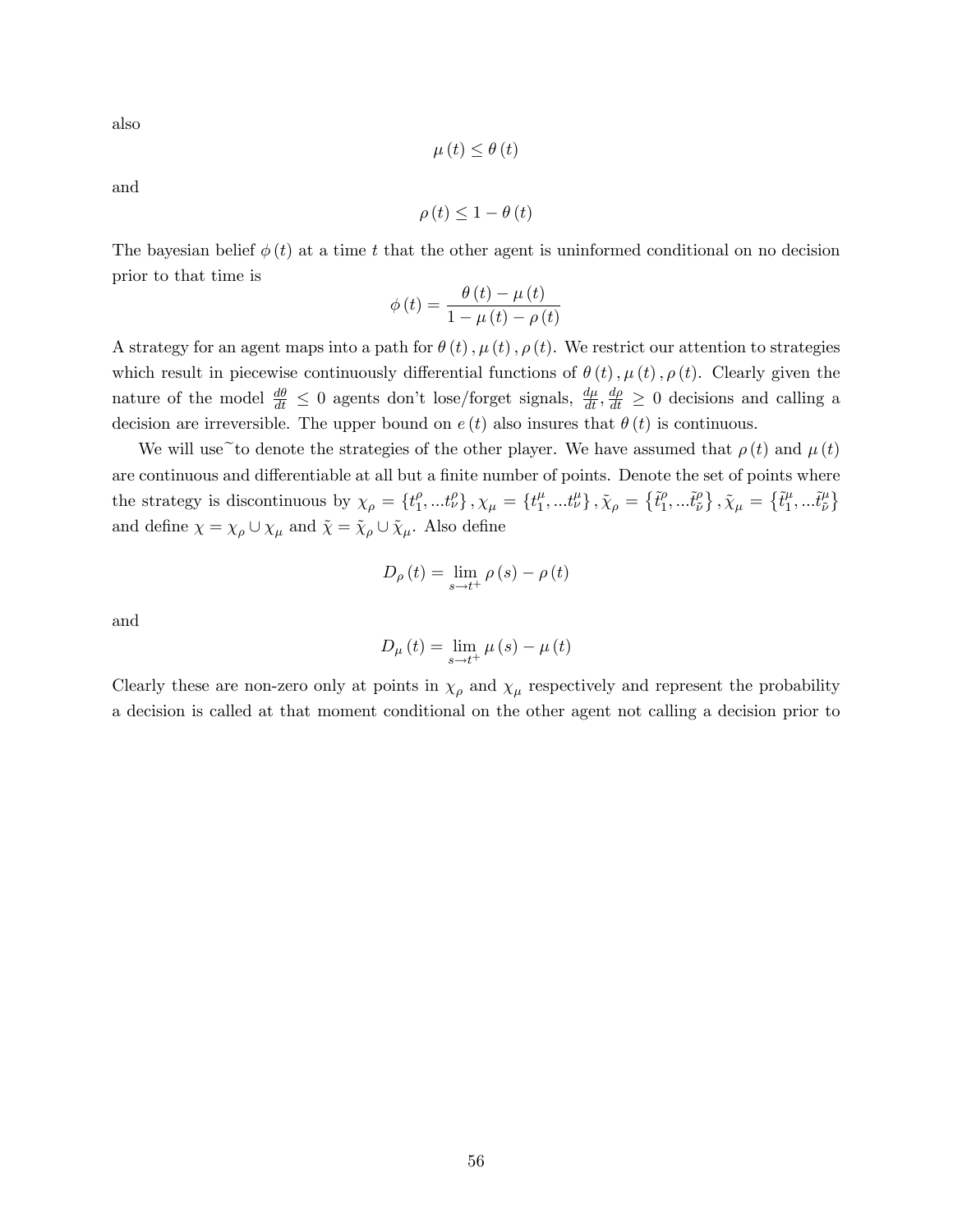that time. The objective function of the agent is:

$$
\begin{split}\n&\max_{c(t),\mu(t),\rho(t)} -\frac{1}{\varepsilon} + \int_{0}^{T} \left( \alpha_{1} + \left( \frac{1-\bar{\theta}(t)-\bar{\rho}(t)}{1-\bar{\mu}(t)-\bar{\rho}(t)} \right) \alpha_{2} \right) \frac{d\rho}{dt} [1-\bar{\mu}(t)-\bar{\rho}(t)] dt \\
&+ \int_{0}^{T} \left( \frac{1-\bar{\theta}(t)-\bar{\rho}(t)}{1-\bar{\mu}(t)-\bar{\rho}(t)} \right) \alpha_{1} \frac{d\mu}{dt} [1-\bar{\mu}(t)-\bar{\rho}(t)] dt \\
&+ \int_{0}^{T} \left( \alpha_{1} + \left( \frac{1-\theta(t)-\rho(t)}{1-\mu(t)-\rho(t)} \right) \alpha_{2} \right) \frac{d\bar{\mu}}{dt} [1-\mu(t)-\rho(t)] dt \\
&+ \int_{0}^{T} \left( \frac{1-\theta(t)-\rho(t)}{1-\mu(t)-\rho(t)} \right) \alpha_{1} \frac{d\bar{\mu}}{dt} [1-\mu(t)-\rho(t)] dt \\
&+ \sum_{t \in \chi \cap \bar{\chi}} [1-\bar{\mu}(t)-\bar{\rho}(t)] \left\{ \begin{array}{c} D_{\rho}(t) \left( \alpha_{1} + \left( \frac{1-\bar{\theta}(t)-\bar{\rho}(t)}{1-\bar{\mu}(t)-\bar{\rho}(t)} \right) \alpha_{2} \right) \\ + \lambda_{\bar{\nu} \chi} [1-\bar{\mu}(t)-\rho(t)-D_{\rho}(t)-D_{\mu}(t)] \left\{ \begin{array}{c} D_{\bar{\rho}}(t) \left( \alpha_{1} + \left( \frac{1-\theta(t)-\rho(t)-\bar{\rho}(t)}{1-\mu(t)-\rho(t)-D_{\rho}(t)-D_{\rho}(t)} \right) \alpha_{2} \right) \\ + \lambda_{\bar{\nu} \chi} [1-\mu(t)-\rho(t)-D_{\rho}(t)-D_{\mu}(t)] \left\{ \begin{array}{c} D_{\bar{\rho}}(t) \left( \alpha_{1} + \left( \frac{1-\theta(t)-\rho(t)-\bar{\rho}(t)}{1-\mu(t)-\rho(t)-D_{\rho}(t)-D_{\rho}(t)} \right) \alpha_{2} \right) \right. \\ + \lambda_{\bar{\nu} \chi} [1-\bar{\mu}(t)-\bar{\rho}(t)] \left[ D_{\rho}(t) \left( \alpha_{
$$

where  $\tilde{\mu}(t), \tilde{\rho}(t), \tilde{\theta}(t)$  capture the strategy of the other player.

We are interested in Perfect Bayesian Equilibria of the model so strategies must be an equilibrium for all subgames starting at each time t. We describe these by writing out the problem in terms of continuation value functions for the informed  $V^I(t)$  and uninformed agent  $V^U(t)$  upon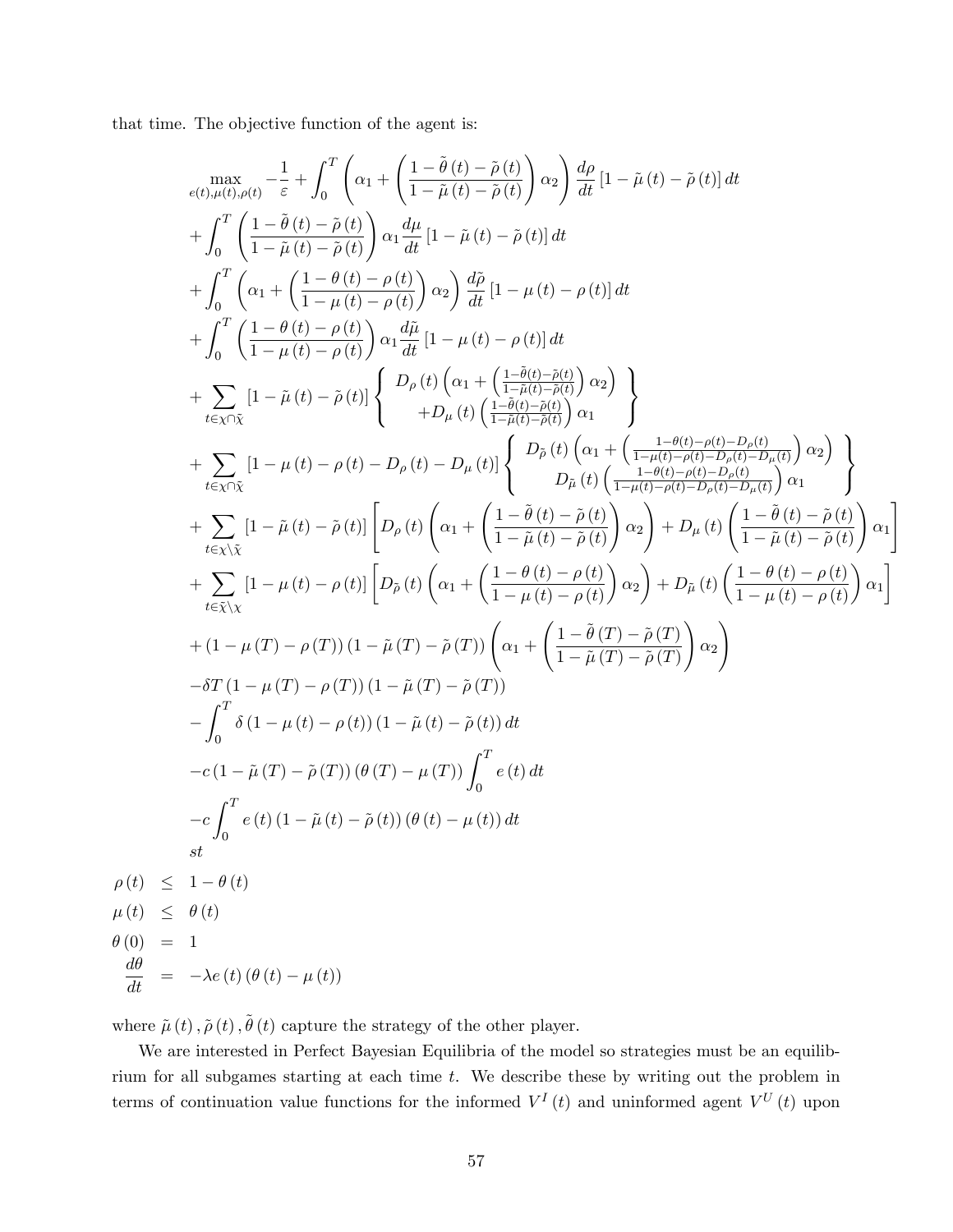reaching a time t. Also write  $\tilde{\rho}(s|t)$   $\tilde{\mu}(s|t)$  for the perceived probabilities that an informed and uninformed agent calls a decision at  $s \ge t$  given the agent is at t. At on-equilibrium times these are  $\tilde{\rho}(s|t) = \frac{\tilde{\rho}(s) - \tilde{\rho}(t)}{1 - \tilde{\rho}(t)}$  and  $\tilde{\mu}(s|t) = \frac{\tilde{\mu}(s) - \tilde{\mu}(t)}{1 - \tilde{\mu}(t)}$  however if an off-equilibrium time is reached then this is no longer the case. Write  $t_{\rho}(t) = \inf \{ r \ge t | \rho^*(r|t) > 0 \}$  and  $t_{\mu}(t) = \inf \{ r \ge t | \mu^*(r|t) > 0 \}$  as describing the next time at which an agents calls a decision according to the strategies  $\rho^* (r|t)$ ,  $\mu^* (r|t)$ upon reaching a time  $t$ . The continuation value from being informed is just the payoff from implementing the optimal stopping policy  $\hat{t}$  from that moment forward:

$$
V^{I}(t) = \max_{\hat{t}\in[t,T]} -\frac{1}{\varepsilon+\tau} + \int_{t}^{\hat{t}} (\alpha_{2}-\delta(r-t)) \frac{d\tilde{\rho}(r|t)}{dt} dr + \int_{t}^{\hat{t}} (-\delta(r-t)) \frac{d\tilde{\mu}(r|t)}{dt} dr \quad (12)
$$

$$
+ \sum_{\substack{r\in\tilde{\chi} \\ t
$$
+ (1-\tilde{\mu}(\hat{t}|t) - \tilde{\rho}(\hat{t}|t)) ((1-\phi^{*}(\hat{t}|t)) \alpha_{2}-\delta[\hat{t}-t])
$$
$$

where  $\hat{t}(t)$  may be set valued if the optimizer of equation 12 is not unique. The decision strategy is optimal provided that:

$$
\lim_{s \to r^{+}} \rho^* (s|t) = \theta (r) \text{ if } r = \hat{t}^* (t)
$$
\n
$$
\frac{d\rho^* (r|t)}{dt} \geq 0 \text{ or } D_{\rho^*} (r|t) \geq 0 \text{ if } r \in \hat{t}^* (t)
$$
\n
$$
\frac{d\rho^* (r|t)}{dt} = 0 \text{ if } r \notin \hat{t}^* (t)
$$

and these conditions insure  $\rho$  satisfies the adding up constraint:

$$
\int_{\hat{t}^*(t)} \frac{d\rho^*(t)}{dt} dt = \theta \left( \max \left( \hat{t}^*(t) \right) \right) - \rho \left( t \right) + \left( \theta \left( T \right) - \rho \left( T \right) \right) \times \mathbf{1} \left( \max \left( \hat{t}^*(t) \right) = T \right)
$$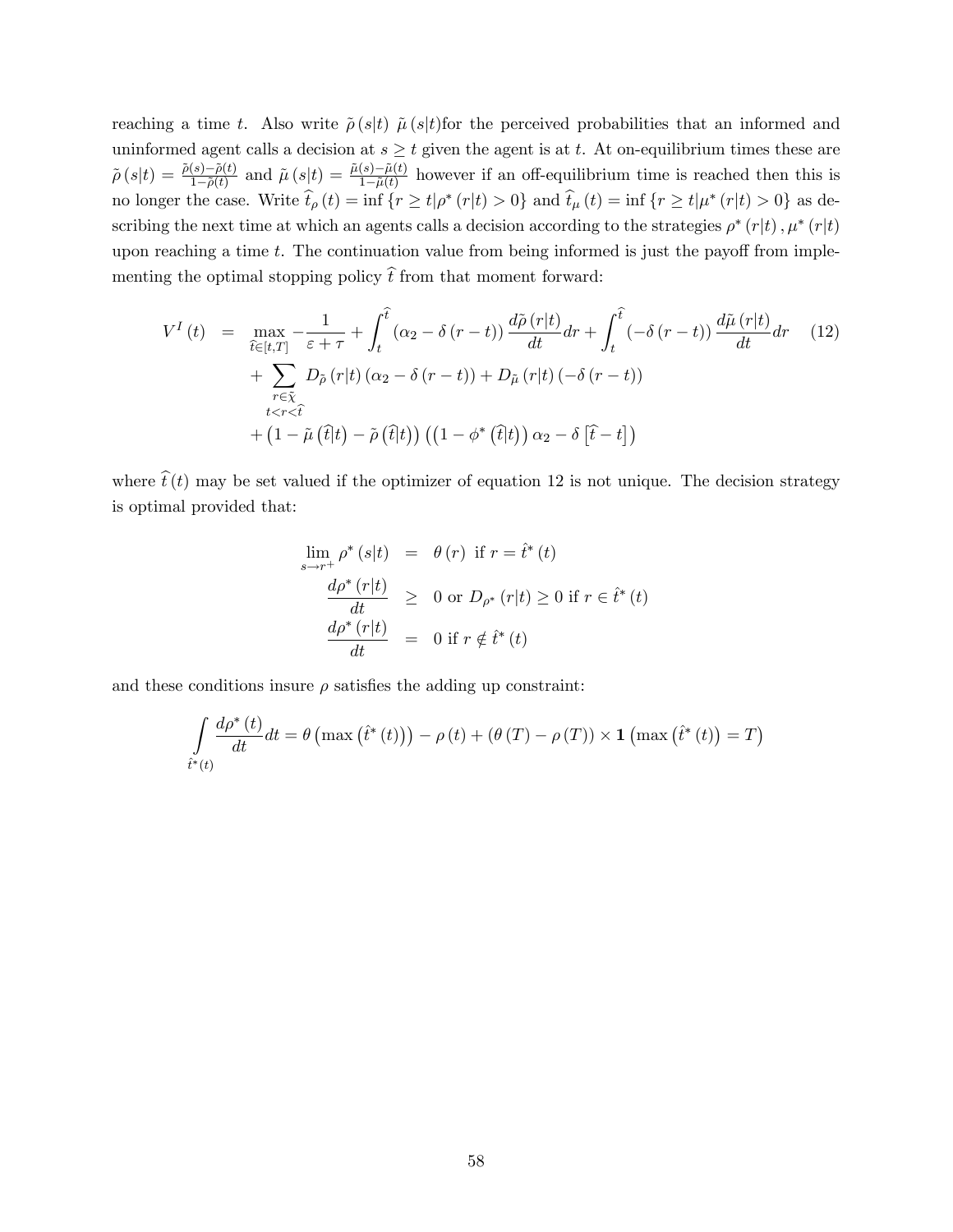The payoff from being uninformed is an effort and stopping problem given by:

$$
V^{U}(t) = \max_{\hat{t}\in[t,T]} -\frac{1}{\varepsilon}
$$
  
\n
$$
+ \int_{t}^{\hat{t}} \left( \alpha_{1} - \delta(r-t) - c \int_{t}^{r} e(w|t) dw \right) \frac{d\tilde{\rho}(r|t)}{dt} \left[ 1 - \exp\left( -\lambda \int_{t}^{r} e(w|t) dw \right) \right] dr
$$
  
\n
$$
+ \int_{t}^{\hat{t}} \left( -\delta(r-t) - c \int_{t}^{r} e(w|t) dw \right) \frac{d\tilde{\mu}(r)}{dt} \left[ 1 - \exp\left( -\lambda \int_{t}^{r} e(w|t) dw \right) \right] dr
$$
  
\n
$$
+ \int_{t}^{\hat{t}} \left( V^{I}(t) - \delta(r-t) - c \int_{t}^{r} e(w|t) dw \right) \frac{d\tilde{\mu}(r)}{dt} \left[ 1 - \exp\left( -\lambda \int_{t}^{r} e(w|t) dw \right) \right] dr
$$
  
\n
$$
+ \sum_{r \in \tilde{\chi} \setminus \chi} \frac{1 - \mu(r) - \theta(r)}{1 - \mu(t) - \theta(t)} \left[ D_{\tilde{\rho}}(r|t) \left( \alpha_{1} - \delta(r-t) - c \int_{t}^{r} e(w|t) dw \right) \right]
$$
  
\n
$$
+ \sum_{t < r < \hat{t}_{\mu}(t)} \frac{1 - \mu(r) - \theta(r)}{1 - \mu(t) - \theta(t)} \left[ D_{\tilde{\rho}}(r|t) \left( \alpha_{1} - \delta(r-t) - c \int_{t}^{r} e(w|t) dw \right) \right]
$$
  
\n
$$
+ \left( 1 - \exp\left( - \int_{t}^{\hat{t}} e(r) dr \right) \right) \left( 1 - \tilde{\mu}(\hat{t}|t) - \tilde{\rho}(\hat{t}|t) \right) \left[ \left( 1 - \phi^{*}(\hat{t}|t) \right) \alpha_{1} - \delta(\hat{t}-t) - c \int_{t}^{\hat{t}} e(r|t) dr \right]
$$

In this case the condition for the effort strategy profile to be an equilibrium satisfies:

$$
e^*(t) = \arg\max_{e \in [0,1]} \lambda e\left(V^I\left(t\right) - V^U\left(t\right)\right) - ce
$$

the decision strategy is an equilibrium provided that:

$$
\lim_{s \to r^{+}} \mu^*(s|t) = 1 - \theta(r) \text{ if } r = \hat{t}^*(t)
$$
\n
$$
\frac{d\mu^*(r|t)}{dt} \geq 0 \text{ or } D_{\rho^*}(r|t) \geq 0 \text{ if } r \in \hat{t}^*(t)
$$
\n
$$
\frac{d\mu^*(r|t)}{dt} = 0 \text{ if } r \notin \hat{t}^*(t)
$$

where  $\hat{t}^*(t)$  solves (??) the uninformed agent's effort and stopping problem. These conditions also insure it satisfies the adding up constraint

$$
\int_{\hat{t}^*(t)} \frac{d\mu^*(t)}{dt} dt = 1 - \theta \left( \max \left( \hat{t}^*(t) \right) \right) - \mu \left( t \right) + \left( 1 - \theta \left( T \right) - \mu \left( T \right) \right) \times \mathbf{1} \left( \max \left( \hat{t}^*(t) \right) = T \right)
$$

A perfect bayesian equilibrium may be described by a tuple  $(e^*(t), \rho^*(t), \mu^*(t), \phi^*(t))$  if  $\rho^*(t)$  +  $\mu^*(t) < 1$  for all  $t < T$ , where  $\phi^*(t)$  is the bayesian belief an agent has at time t that the other agent is uninformed conditional on no decision being called prior to that time. If  $\exists t' < T : \rho^*(t') + \mu^*(t') =$ 1 then it must also include off-equilibrium strategies and beliefs  $(e^*(r|t), \rho^*(r|t), \mu^*(r|t), \phi^*(r|t))$ for all times t where  $\rho^*(t) + \mu^*(t) = 1$  which themselves are equilibria of those subgames, where  $\phi^*(r|t)$  is the bayesian belief an agent has at time r that the other agent is uninformed conditional on no decision being called prior to that time in a subgame starting at time  $t$ . We now rule out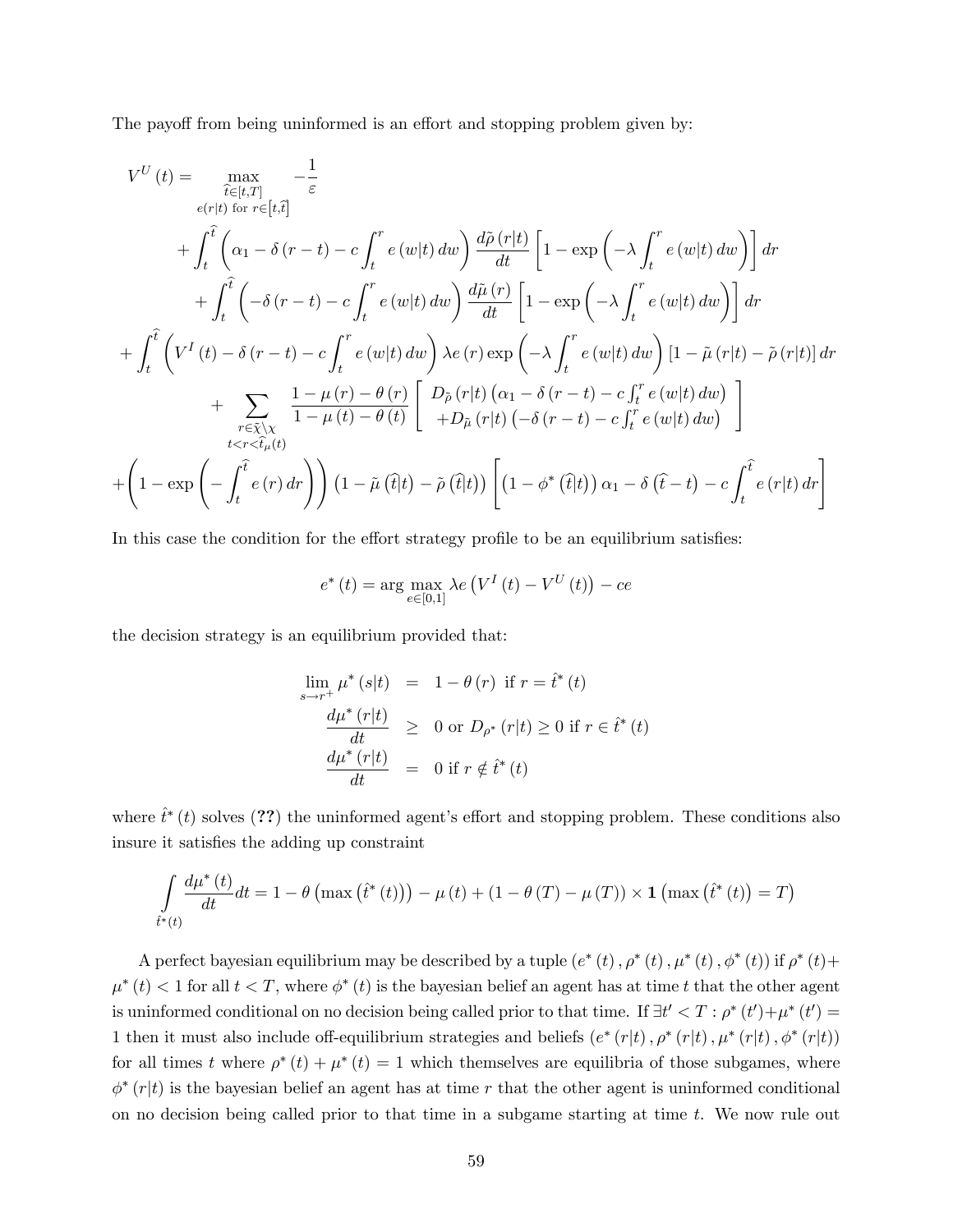some types of decision strategies at on-equilibrium times by the uninformed agent. The following lemma rules out a continuously increasing  $\mu^*(t)$ .

**Lemma 3**  $\sharp \mu^*(t)$ ,  $r > 0$ ,  $\varepsilon > 0$  :  $\frac{d\mu^*(t)}{dt} > 0$  for  $t \in [r - \varepsilon, r]$ . **Proof.** Suppose not and  $\exists \mu^*(t) : \frac{d\mu^*(t)}{dt} > 0$  for  $t \in [r - \varepsilon, r]$ . Then

$$
\rho^*(t) = \theta^*(t) \text{ for } t \in (r - \varepsilon, r)
$$

and hence

$$
\phi^*(t) = 1 \text{ for } t \in (r - \varepsilon, r)
$$

if not then  $\exists r' > t$  such that

$$
-\frac{1}{\varepsilon+\tau} + (1-\phi^*(t))\alpha_2 \le -\frac{1}{\varepsilon+\tau} + (1-\mu(r'|t)) \left[ (1-\phi^*(r')\alpha_2 - \delta(r'-t)) \right]
$$

$$
-\delta \left[ \int_t^{r'} (y-t) \frac{d\mu^*(y|t)}{dt} dy + \sum_{\substack{y \in \tilde{\chi} \\ t < y < r'}} D_{\tilde{\mu}}(y|t) \left( -\delta(y-t) \right) \right]
$$

this can be rewritten as

$$
\delta \left[ \int_{t}^{r'} (y-t) \frac{d\mu^*(y|t)}{dt} dy + \sum_{\substack{y \in \tilde{\chi} \\ t < y < r'}} D_{\tilde{\mu}}(y|t) \left( -\delta (y-t) \right) + \left( r' - t \right) \left( 1 - \mu (r'|t) \right) \right]
$$
  

$$
\leq \alpha_2 \left[ (1 - \mu (r'|t)) \left( 1 - \phi^*(r') \right) - (1 - \phi^*(t)) \right]
$$

but if that is the case then an uninformed agent could do strictly better by delaying until  $r'$  since the comparison of payoffs would result in the same expression except with  $\alpha_1$  replacing  $\alpha_2$ . The inequality would then be strict and this would be a contradiction of the uninformed agent mixing at t. Hence  $\phi^*(t) = 1$ . However if  $\phi^*(t) = 1$  then an uniformed agent can do strictly better by delaying and putting in effort over a period of time since

$$
\lambda e_{\max} \alpha_1 > c e_{\max} + \delta
$$

by assumption.  $\blacksquare$ 

The following lemma rules out a jump in the decision function  $\mu(t)$  at on-equilibrium times if that jump doesnít occur when both types informed and uninformed call a decision with certainty at that instant.

Lemma 4  $\exists \mu^*(t)$  ,  $0 < s < T : D_{\mu^*}(s) > 0$  and  $\mu^*(s) + \rho^*(s) < 1$ 

**Proof.** Suppose not and  $\exists s : D_{\mu^*}(s) > 0$  and  $\mu^*(s) + \rho^*(s) < 1$ . As above this implies  $\phi^*(t) = 1$ by the same reasoning and hence an uninformed agent can do better than an immediate decision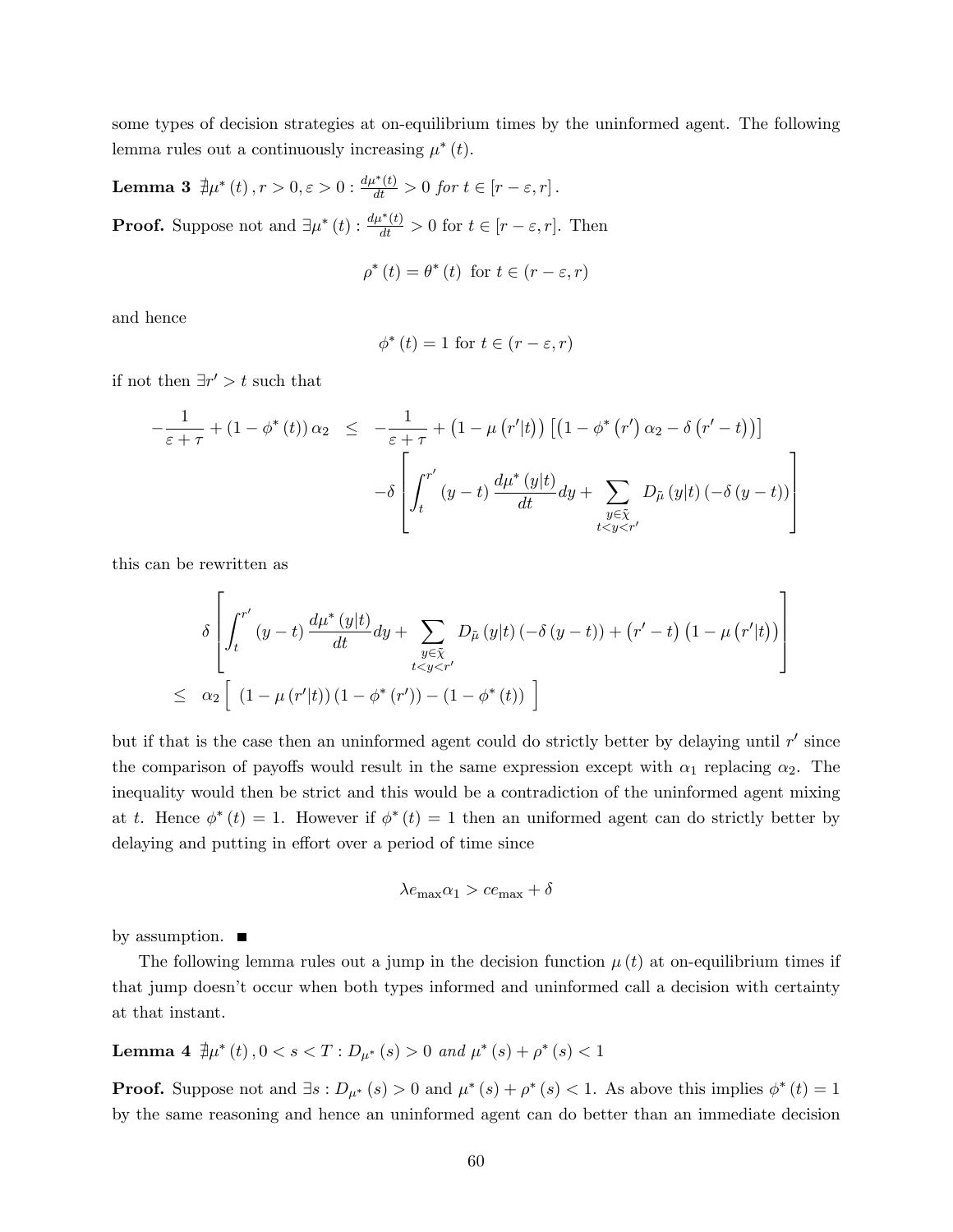by delaying and putting in effort since

$$
\lambda e_{\max} \alpha_1 > c e_{\max} + \delta
$$

by assumption.  $\blacksquare$ 

Hence the only equilibria involving  $D_{\mu^*}(s) > 0$  also have  $\mu^*(s) + \rho^*(s) = 1$  whereby beliefs at times later than s are off-equilbrium. In this case it may be possible to suppport uninformed agents calling a decision with appropriately specified off-equilibrium beliefs. However we will exclude this type of equilibrium as we feel for all intents and purposes it is equivalent to imposing a deadline at time s. We thus continue the analysis under the assumption that  $\mu^*(t) = 0$  for all t. The following lemma rules out jumps in the decision function of the informed type  $\rho(t)$ .

**Lemma 5**  $\exists \rho^*(t)$ ,  $0 < t^{\hat{ }} < T : D_{\rho^*}(t^{\hat{ }}) > 0.$ 

**Proof.** Proceed with a proof by contradiction. Say there is an equilibrium with a mass point at a time t<sup>o</sup> where a mass of  $D_{\rho^*}(t) = (1 - \phi) \beta > 0$  decisions are called. For this to be the case then  $\phi < 1$ . If  $\phi = 1$   $\rho^*(t) = \theta^*(t)$  informed agents may only call decision at the rate at which uninformed agents are becoming informed. Consider  $\lim_{t \to t^+} e (t)$  and  $\lim_{t \to t^+} e (t)$ . For there to be a mass point the following conditions need to hold for an agent not to call an earlier or later decision.

$$
\lim_{t \to t^{\hat{-}} } e^*(t) \ge \frac{\delta}{\lambda \alpha_2 (1 - \lim_{t \to t^{\hat{-}} } \phi(t^{\hat{-}}))} - \varepsilon \text{ for any } \varepsilon > 0
$$

and

$$
\lim_{t \to t^+} e^* (t) \le \frac{\delta}{\lambda \alpha_2 (1 - \lim_{t \to t^+} \phi(t^*))} + \varepsilon
$$
 for any  $\varepsilon > 0$ 

the first of these implies that an uninformed agent will be strictly willing to wait in the neighborhood of  $t^{\frown}$  hence will not be prepared to call a decision prior to  $t^{\frown}$ . Also note that  $\lim_{t \to t^{\frown} +} \phi(t^{\frown}) >$  $\lim_{t \to t^{\infty}} \phi(t^{\infty})$  due to the mass point. This implies there is a discontinuous change in the effort level at t<sup>o</sup>. We can write the continuation value from being uninformed at time  $t = t^* - \Delta t$  as:

$$
V^{U}(t^{*}-\Delta t) = \int_{t^{*}-\Delta t}^{t^{*}-} \left( \frac{\frac{d\theta(s|t^{*}-\Delta t)}{ds}}{1-\theta(s|t^{*}-\Delta t)} V^{I}(t) + \left( -\frac{1}{\varepsilon+\tau} \right) \frac{\frac{d\rho(s|t^{*}-\Delta t)}{ds}}{1-\rho(s|t^{*}-\Delta t)} - ce^{*}(s) - \delta \right) \times
$$
  
\n
$$
(1-\theta(s|t^{*}-\Delta t))(1-\rho(s|t^{*}-\Delta t)) ds
$$
  
\n
$$
+ (1-\theta(t^{*}|t^{*}-\Delta t)) D_{\rho}(t^{*}|t^{*}-\Delta t) \left( -\frac{1}{\varepsilon+\tau} - \delta \Delta t - c \int_{t^{*}-\Delta t}^{t^{*}} e^{*}(s) ds \right)
$$
  
\n
$$
\left( \int_{t^{*+}}^{t^{*}+\Delta t} \left( \frac{\frac{d\theta(s|t^{*}-\Delta t)}{ds}}{1-\theta(s|t^{*}-\Delta t)} V^{I}(t) + \left( -\frac{1}{\varepsilon+\tau} \right) \frac{\frac{d\rho(s|t^{*}-\Delta t)}{ds}}{1-\rho(s|t^{*}-\Delta t)} - ce^{*}(s) - \delta \right) \times
$$
  
\n
$$
(1-\theta(s|t^{*}-\Delta t))(1-\rho(s|t^{*}-\Delta t)) ds
$$
  
\n
$$
+ (1-\theta(t^{*}+\Delta t|t^{*}-\Delta t))(1-\rho(t^{*}+\Delta t|t^{*}-\Delta t)) V^{U}(t^{*}+\Delta t)
$$

Where  $\Delta t$  may always be chosen small enough such that there are no other points of discontinuity of  $\rho^*(t)$  for  $t \in [t^{\hat{-}} - \Delta t, t^{\hat{-}} + \Delta t]$  other than at  $t = t^{\hat{-}}$ . Now consider moving a unit of effort from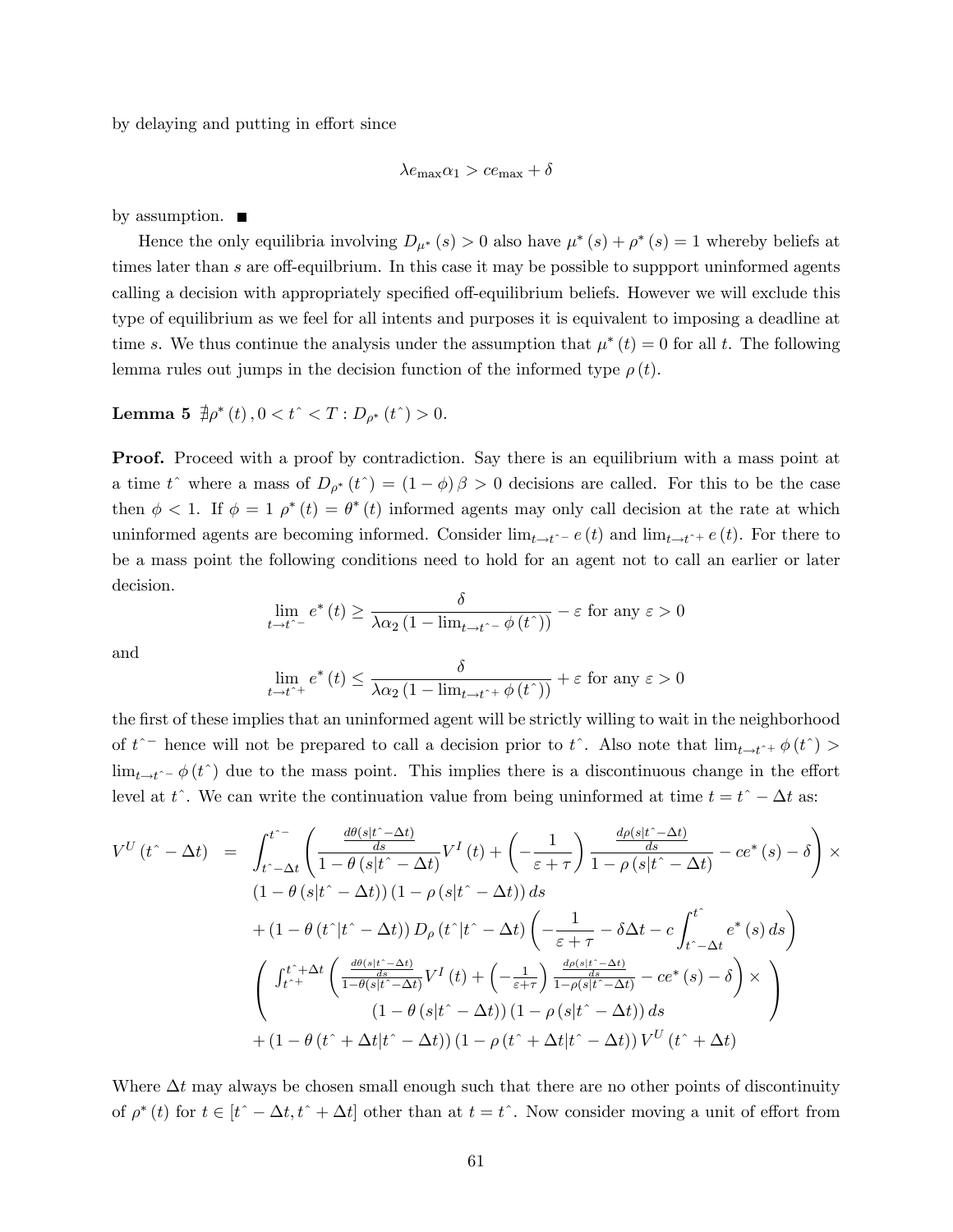$t^{\hat{-}} - \varepsilon$  to  $t^{\hat{-}} + \varepsilon$  by augmenting the strategy  $e^*(t)$  as follows:

$$
e^{**}(t) = e^*(t) - \varepsilon \text{ for } t \in [t^* - \Delta t, t^*)
$$
  

$$
e^{**}(t) = e^*(t) + \varepsilon \text{ for } t \in [t^*, t^* + \Delta t]
$$

The strategies are piecewise continuous so we can always find a  $\Delta t$  such that they are continuous over the intervals  $[t - \Delta t, t)$  and  $(t, t + \Delta t]$ . Using a Taylor series expansion

$$
\lim_{\Delta t \to 0} \frac{V^{U}(t^{\hat{ }} - \Delta t |e^{**}) - V^{U}(t^{\hat{ }} - \Delta t |e^{**})}{\Delta t} = -\varepsilon \left( \lambda \left( \lim_{t \to t^{\hat{ }} - V^{I} (t) \right) - c \right) + \lambda \varepsilon D_{\rho} (t^{\hat{ }} |t^{\hat{ }} - \Delta t) \left( - \frac{1}{\varepsilon + \tau} \right) + \varepsilon (1 - D_{\rho} (t^{\hat{ }} |t^{\hat{ }} - \Delta t)) \left( \lambda \left( \lim_{t \to t^{\hat{ }} + V^{I} (t) \right) - c \right) - O \left( \Delta t \right)
$$

$$
\lim_{\Delta t \to 0} \frac{V^{U}(t^{\hat{-}} - \Delta t | e^{**}) - V^{U}(t^{\hat{-}} - \Delta t | e^{*})}{\Delta t} \ge -\varepsilon \left( \lambda \left( -\frac{1}{\varepsilon + \tau} + (1 - \phi(t^{\hat{-}})) \alpha_{2} \right) - c \right) \n+ \lambda \varepsilon D_{\rho} (t^{\hat{-}} | t^{\hat{-}} - \Delta t) \left( -\frac{1}{\varepsilon + \tau} \right) \n+ \varepsilon (1 - D_{\rho} (t^{\hat{-}} | t^{\hat{-}} - \Delta t)) \left( \lambda \left( -\frac{1}{\varepsilon + \tau} + (1 - \phi(t^{\hat{-}}) - D_{\rho} (t^{\hat{-}} | t^{\hat{-}} - \Delta t)) \alpha_{2} \right) - c \right) - O \left( \Delta t \right)
$$

Define the right-hand side by  $R$  then

$$
R = -D_{\rho} (t^{\hat{ }} |t^{\hat{ }} - \Delta t) \lambda \alpha_2 \varepsilon + D_{\rho} (t^{\hat{ }} |t^{\hat{ }} - \Delta t) \, c\varepsilon - O \left( \Delta t \right)
$$
  
=  $\varepsilon D_{\rho} (t^{\hat{ }} |t^{\hat{ }} - \Delta t) (c - \lambda \alpha_2) - O \left( \Delta t \right)$   
> 0

Hence, there exists  $\Delta t > 0$  such that this change in strategy is profitable which is a contradiction that the original effort  $e^*(t)$  is optimal and can be part of an equilibrium.

This along with the earlier lemmas that uninformed individuals do not call decisions implies that  $\phi(t)$ ,  $\rho(t)$ ,  $\theta(t)$  are all continuous

**Lemma 6**  $V^I(t)$  is continuous.

**Proof.** The continuity of  $\phi(t)$ ,  $\rho(t)$ ,  $\theta(t)$  insure that

$$
f(t,\hat{t}) = -\frac{1}{\varepsilon + \tau} + \int_{t}^{\hat{t}} (\alpha_2 - \delta (r - t)) \frac{d\tilde{\rho}(r|t)}{dt} dr + (1 - \tilde{\rho}(\hat{t}|t)) ((1 - \phi^* (\hat{t}|t)) \alpha_2 - \delta [\hat{t} - t])
$$

is continuous in  $\hat{t}$ . Hence

$$
V^{I}\left(t\right)=\max_{\hat{t}\in\left[t,T\right]}f\left(t\right)
$$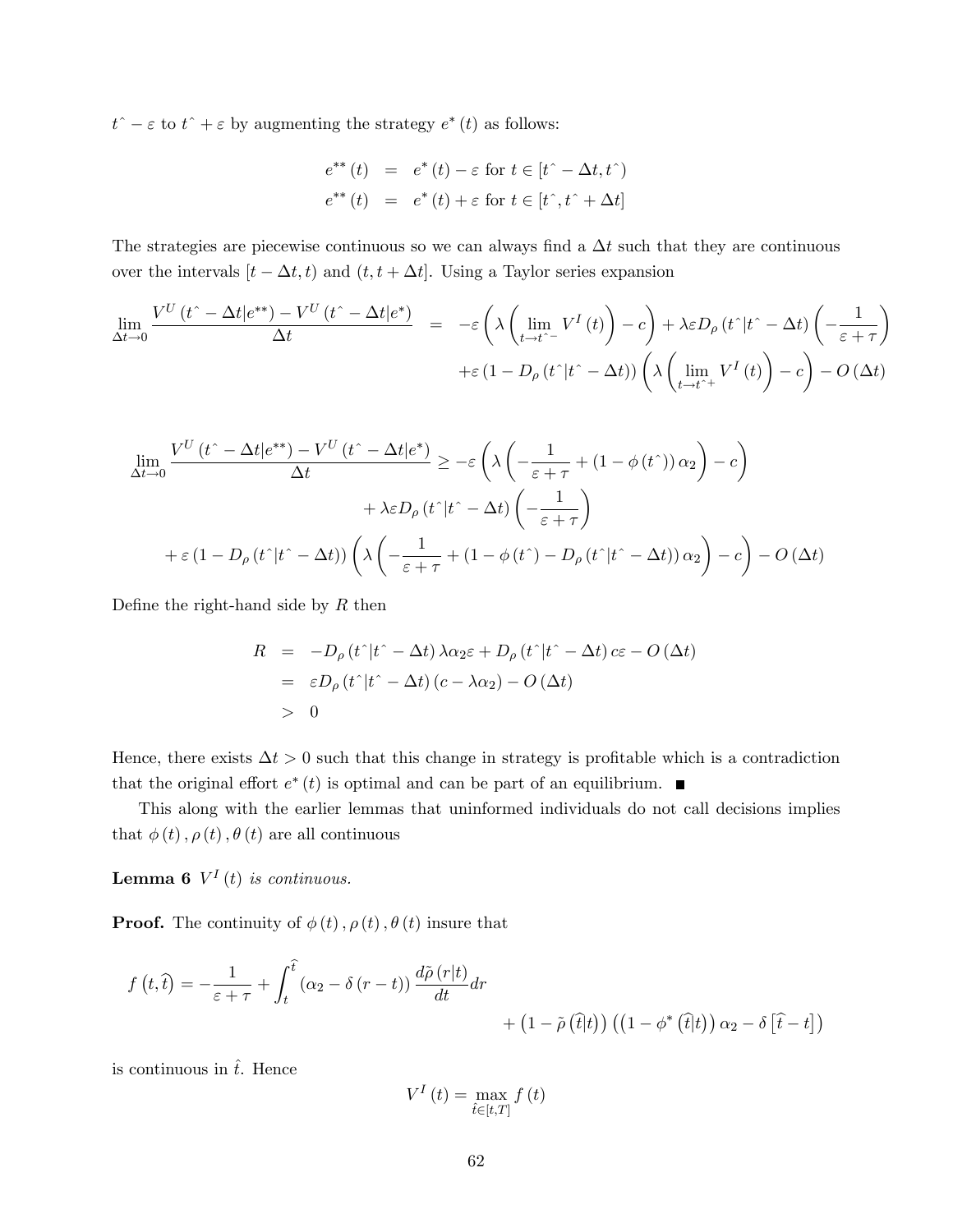is continuous in t by Theorem of the Maximum (Berge 1963).  $\blacksquare$ 

**Lemma 7**  $V^U(t)$  is continuous.

**Proof.** The continuity of  $\phi(t)$ ,  $\rho(t)$ ,  $\theta(t)$  insure that

$$
f(t, e(r|t)) = -\frac{1}{\varepsilon} + \int_{t}^{T} \left( \alpha_{1} - \delta(r - t) - c \int_{t}^{r} e(w|t) dw \right) \frac{d\tilde{\rho}(r|t)}{dt} \left[ 1 - \exp\left( -\lambda \int_{t}^{r} e(w|t) dw \right) \right] dr
$$

$$
+ \int_{t}^{T} \left( V^{I}(t) - \delta(r - t) - c \int_{t}^{r} e(w|t) dw \right) \lambda e(r) \exp\left( -\lambda \int_{t}^{r} e(w|t) dw \right) \left[ 1 - \tilde{\rho}(r|t) \right] dr
$$

$$
+ \left( 1 - \exp\left( -\int_{t}^{T} e(r) dr \right) \right) \left( 1 - \tilde{\rho}(T|t) \right) \left[ (1 - \phi^{*}(T|t)) \alpha_{1} - \delta(T - t) - c \int_{t}^{T} e(r|t) dr \right]
$$

is continuous in  $e(r|t)$ . Hence

$$
V^{I}(t) = \max_{e(r|t) \in C_{1}([t,T],[0,e_{\max}])} f(t,e(r|t))
$$

where  $C_1([t,T], [0, e_{\text{max}}])$  are piecewise continuous functions with domain  $[t, T]$  and range  $[0, e_{\text{max}}]$ , is continuous in t by Theorem of the Maximum (Berge 1963).  $\blacksquare$ 

**Lemma 8** Suppose  $\rho^*(t)$  and  $e^*(t)$  constitute equilibrium strategies and  $\exists s, \Delta s > 0 : \frac{d\rho^*(t)}{dt} > 0$ and  $0 < e^*(t) < e_{\text{max}}$  for  $t \in [s, s + \Delta s]$ , then  $e^*(t) = \frac{\delta}{\lambda \phi(t) \alpha_2}$  and  $\lambda e^*(t) = \frac{\frac{d\rho^*(t)}{dt}}{1 - \rho^*(t)}$  for  $t \in [s + \Delta s]$ .

**Proof.** Proceed using  $d(t)(1 - \phi(t)) = \frac{\frac{d\rho^*(t)}{dt}}{1 - \rho^*(t)}$ . The incentives for delaying vs taking a decision are equal if the agent is mixing

$$
-\frac{1}{\varepsilon+\tau} + (1-\phi^*(t))\alpha_2 = \int_t^{t+\Delta t} -\delta (r-t) d(r) (1-\phi(r)) \exp\left(-\int_t^r d(s) (1-\phi(s)) ds\right) dr
$$

$$
+ \left(-\frac{1}{\varepsilon+\tau} + \alpha_2\right) \left(1 - \exp\left(-\int_t^{t+\Delta t} d(s) (1-\phi(s)) ds\right)\right)
$$

$$
+ \exp\left(-\int_t^r d(s) (1-\phi(s)) ds\right) \left(-\frac{1}{\varepsilon+\tau} + (1-\phi(t+\Delta t)) \alpha_2 - \Delta t \delta\right)
$$

this may be rearranged to get

$$
\delta \int_{t}^{t + \Delta t} (r - t) d(r) (1 - \phi(r)) \exp \left(-\int_{t}^{r} d(s) (1 - \phi(s)) ds\right) dr
$$
  
+ 
$$
\delta \Delta t \exp \left(-\int_{t}^{t + \Delta t} d(s) (1 - \phi(s)) ds\right) = \alpha_{2} \left(\phi(t) - \phi(t + \Delta t) \exp \left(-\int_{t}^{t + \Delta t} d(s) (1 - \phi(s)) ds\right)\right)
$$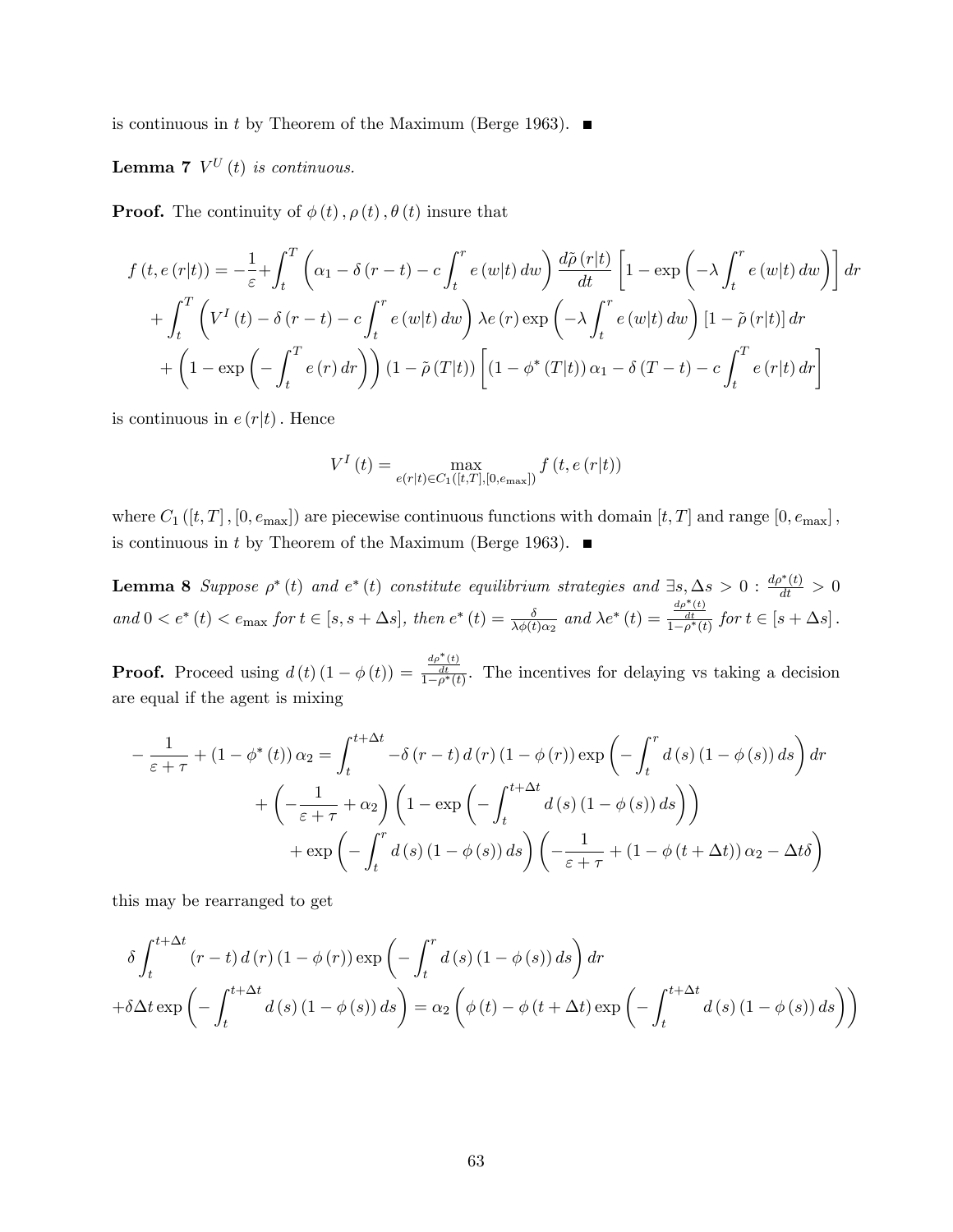Apply a Taylor series expansion to  $\phi\left(t+\Delta t\right)$  :

$$
\phi(t + \Delta t) = \phi(t) - \int_{t}^{t + \Delta t} (\lambda e(s) - d(s) (1 - \phi(s))) \phi(s) ds
$$
  

$$
= \phi(t) (1 - \Delta t (\lambda e(t) \phi(t) - d(t) (1 - \phi(t))))
$$
  

$$
- \frac{d(\phi(t) (\lambda e(t) - d(t) (1 - \phi(t)))) (\Delta t^{2})}{dt} + O(\Delta t^{3})
$$

apply it also to  $\exp\left(-\int_t^{t+\Delta t} d(s) (1-\phi(s)) ds\right)$ :

$$
\exp\left(-\int_{t}^{t+\Delta t} d(s) \left(1-\phi(s)\right) ds\right) = 1 - \Delta t d\left(t\right) \left(1-\phi\left(t\right)\right) - \frac{d\left(d\left(t\right) \left(1-\phi\left(t\right)\right)\right)}{dt} \frac{\left(\Delta t\right)^{2}}{2} + \frac{\left(d\left(t\right) \left(1-\phi\left(t\right)\right)\right)^{2} \left(\Delta t\right)^{2}}{2} + O\left(\Delta t^{3}\right)
$$

putting these together, the inside of the brackets on the right hand side becomes

$$
\phi(t) - \phi(t + \Delta t) \exp\left(-\int_{t}^{t + \Delta t} d(s) (1 - \phi(s)) ds\right) = -\phi(t) \left(\lambda e(t) \phi(t) - d(t) (1 - \phi(t))\right)
$$

$$
+ \frac{d(\phi(t) (\lambda e(t) - d(t) (1 - \phi(t))))}{dt} \frac{(\Delta t^{2})}{2}
$$

$$
- \phi(t) \left(\frac{\Delta t d(t) (1 - \phi(t)) - \frac{d(d(t) (1 - \phi(t))) (\Delta t)^{2}}{dt}}{+\frac{(d(t) (1 - \phi(t)))^{2} (\Delta t)^{2}}{2}}\right)
$$

$$
- (\Delta t)^{2} \phi(t) (\lambda e(t) \phi(t) - d(t) (1 - \phi(t))) d(t) (1 - \phi(t)) + O(\Delta t^{3})
$$

simplifying

$$
\phi(t) - \phi(t + \Delta t) \exp\left(-\int_{t}^{t + \Delta t} d(s) (1 - \phi(s)) ds\right) = \Delta t \lambda e(t) \phi(t)
$$

$$
+ \frac{(\Delta t)^{2}}{2} \frac{d(\phi(t) (\lambda e(t) - d(t) (1 - \phi(t))))}{dt}
$$

$$
+ \phi(t) \frac{(\Delta t)^{2}}{2} \left(\frac{d(d(t) (1 - \phi(t)))}{dt} - (d(t) (1 - \phi(t)))^{2}\right)
$$

$$
- (\Delta t)^{2} \phi(t) (\lambda e(t) \phi(t) - d(t) (1 - \phi(t))) d(t) (1 - \phi(t)) + O(\Delta t^{3})
$$

and further

$$
\phi(t) - \phi(t + \Delta t) \exp\left(-\int_{t}^{t + \Delta t} d(s) (1 - \phi(s)) ds\right) = \Delta t \lambda e(t) \phi(t)
$$

$$
+ \frac{(\Delta t)^{2}}{2} \left(\frac{d(\lambda e(t) \phi(t))}{dt} - \phi(t) \lambda e(t) d(t) (1 - \phi(t))\right)
$$

$$
+ (\Delta t)^{2} \phi(t) (d(t) (1 - \phi(t))) (d(t) (1 - \phi(t)) - \lambda e(t)) + O(\Delta t^{3})
$$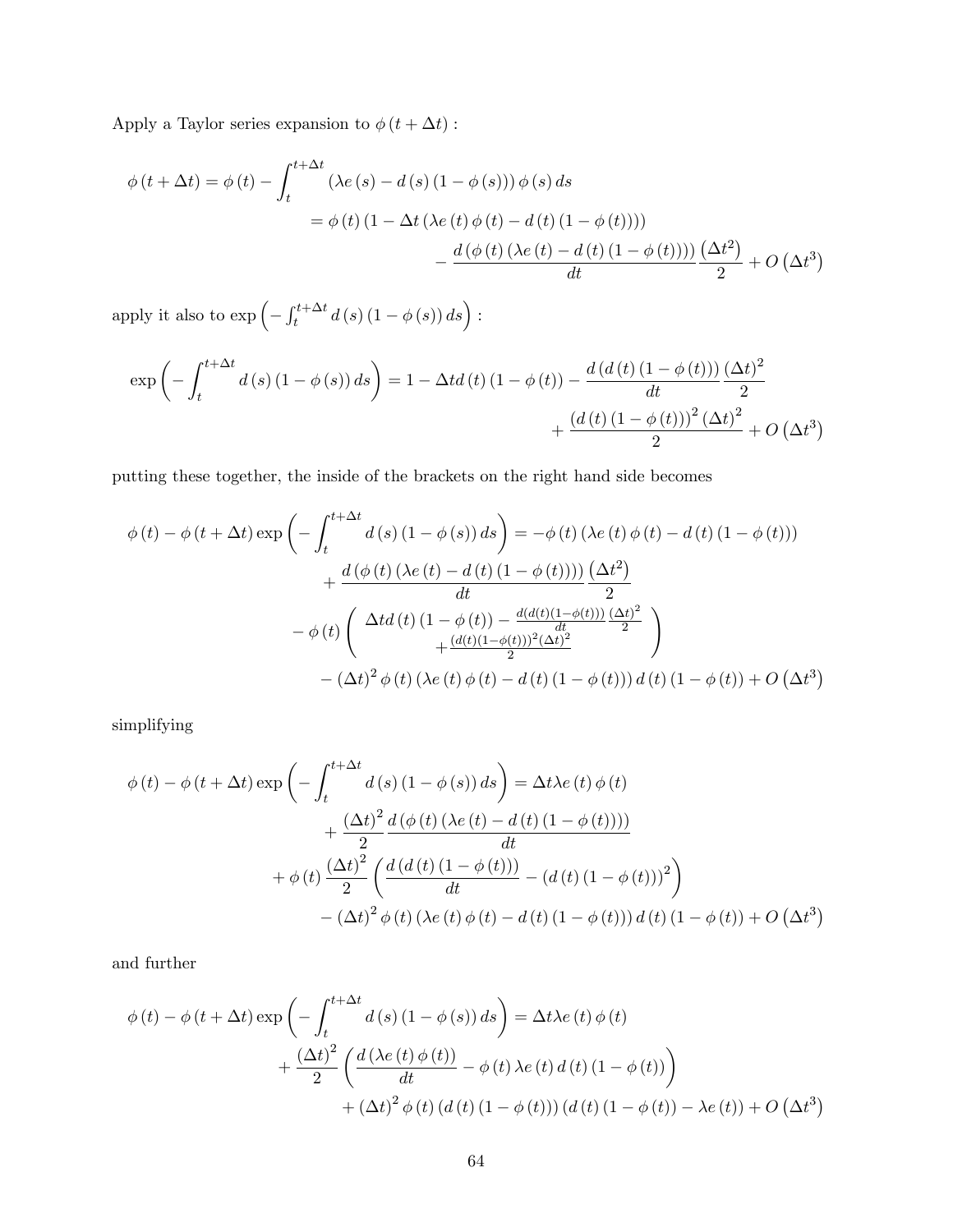Now perform a Taylor series expansion on the left-hand side:

$$
\delta \int_{t}^{t + \Delta t} (r - t) d(r) (1 - \phi(r)) \exp \left(-\int_{t}^{r} d(s) (1 - \phi(s)) ds\right) dr
$$
  
+ 
$$
\delta \Delta t \exp \left(-\int_{t}^{t + \Delta t} d(s) (1 - \phi(s)) ds\right) = \delta \frac{(\Delta t)^{2}}{2} d(t) (1 - \phi(t))
$$
  
+ 
$$
\delta \Delta t (1 - \Delta t d(t) (1 - \phi(t))) + O(\Delta t^{3})
$$

$$
= \delta \Delta t - \delta \frac{\left(\Delta t\right)^2}{2} d\left(t\right) \left(1 - \phi\left(t\right)\right) + O\left(\Delta t^3\right)
$$

Equating the  $\Delta t$  terms from the left and right hand sides leads one to conclude  $\delta = \lambda e(t) \phi(t) \alpha_2$ , substituting this into the remaing terms of the indifference condition and moving all terms to the left-hand side yields

$$
- \delta \frac{(\Delta t)^2}{2} d(t) (1 - \phi(t)) + \frac{(\Delta t)^2}{2} \phi(t) \lambda e(t) d(t) (1 - \phi(t))
$$
  

$$
- (\Delta t)^2 \phi(t) (d(t) (1 - \phi(t))) (d(t) (1 - \phi(t)) - \lambda e(t)) + O (\Delta t^3)
$$
  

$$
= - (\Delta t)^2 \phi(t) (d(t) (1 - \phi(t))) (d(t) (1 - \phi(t)) - \lambda e(t)) + O (\Delta t^3)
$$

 $= 0$ 

hence if  $d(t) > 0$  and  $0 < \phi(t) < 1$  then the indifference condition implies  $d(t)(1 - \phi(t)) = \lambda e(t)$ and hence  $\frac{d\phi}{dt} = 0$  when  $d(t) > 0$  and  $\frac{d\phi}{dt} \leq 0$  for all t.

Lemma 9  $\phi^*(t) \ge \max\left\{\bar{\phi}_d, \bar{\phi}_e\right\}$ 

**Proof.** Suppose  $\exists t : \phi^*(t) < \bar{\phi}_d$  then  $\exists \Delta t > 0 : \phi^*(s) < \bar{\phi}_d$  for  $s \in [t - \Delta t, t]$ , however this is a contradiction as an informed player will strictly prefer to call a decision for all  $s \in [t - \Delta t, t]$  and hence  $\phi^*(t) > \bar{\phi}_d$  whixh is a contradiction that  $\exists t : \phi^*(t) < \bar{\phi}_d$ . Suppose  $\exists t : \phi^*(t) < \bar{\phi}_e$  then  $\exists \Delta t > 0 : \phi^*(t - \Delta t) < \bar{\phi}_e$ , however this implies an upper bound on the value of information is  $(1 - \phi(t)) \alpha_2 + \phi(t) \alpha_1$  hence for any time s such that  $\phi^*(s) < \bar{\phi}_e \Rightarrow e^*(s) = 0$  therefore  $\frac{d\phi^*(t)}{dt} \ge 0$ so  $\phi^*(t) \geq \bar{\phi}_e$ .

**Lemma 10** Suppose there exists an equilibrium  $\{e^*(t), d^*(t), \phi^*(t)\}$  and times  $t'' > t'$  such that  $(\phi^*(t') - \phi^*(t'')) \alpha_2 > \delta(t'' - t')$ , then  $d^*(t) = 0$  for  $t \in (t', \bar{t}'')$  where  $\bar{t}'' = \sup \{t | \phi^*(t) = \phi^*(t'')\}$ 

**Proof.** Suppose that there exists  $[t_l, t_u] \subset [t', t'']$  where  $d^*(t) > 0$  and  $\phi^*(t) < \phi(t'')$  for  $t \in [t_l, t_u]$ , note from lemma 8 we also have  $\frac{d\phi^*}{dt} = 0$  over this domain. If there is more than one instance of this take the last instance. Now at least one of the following two conditions hold

$$
(\phi^*(t_u) - \phi^*(t'')) \alpha_2 > \delta(t'' - t_u)
$$

$$
(\phi^*(t_u) - \phi^*(t'')) \alpha_2 = \delta(t'' - t_u)
$$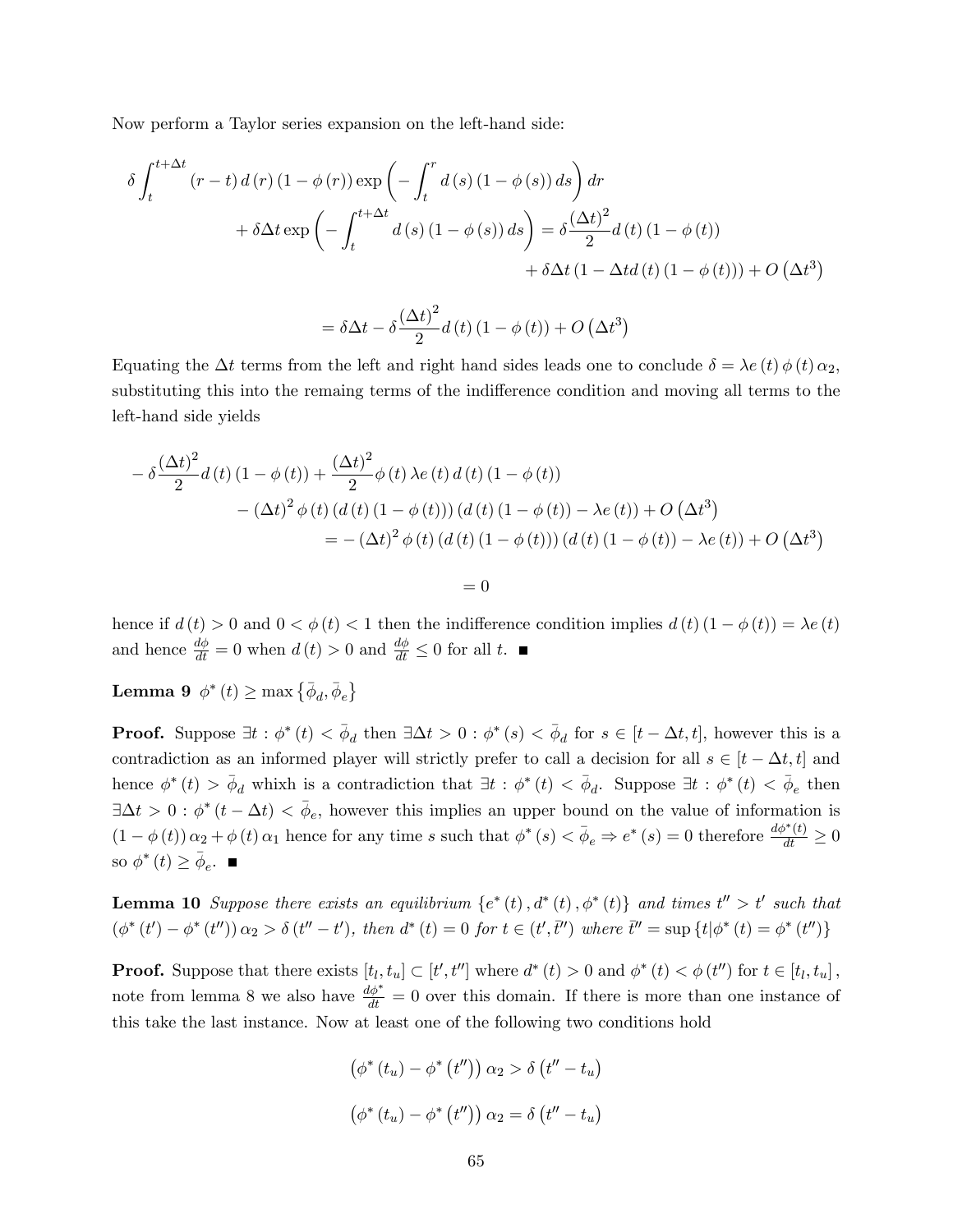or

$$
\left(\phi^*\left(t_u\right)-\phi^*\left(t''\right)\right)\alpha_2 < \delta\left(t''-t_u\right)
$$

If the first holds then  $\exists \varepsilon < 0$  such that for  $t \in [t_u - \varepsilon, t_u]$  the informed individual strictly prefers to wait until  $t''$  to call a decision. If the third holds then  $\exists \varepsilon < 0 : (\phi^*(t_u) - \phi^*(t'' + \varepsilon)) \alpha_2 <$  $\delta(t'' - t_u - \varepsilon)$  and an informed agent strictly prefers to make an immediate decision at  $t = t_u + \varepsilon$ than wait until  $t_u$  which contradicts  $d(t) = 0$  for  $t_u < t < t''$ . If  $(\phi^*(t_u) - \phi^*(t''))$   $\alpha_2 = \delta(t'' - t_u)$ then the informed agent is indifferent between making a decision at  $t_u$  and  $t''$  however the agent must also be indifferent between making a decision at any  $t \in [t_l, t_u]$  since  $d(t) > 0$ . This is a contradiction since a decision at  $t_l \leq t < t_u$  has payoff

$$
-\frac{1}{\varepsilon+\tau} + (1-\phi^*(t))\alpha_2 = -\frac{1}{\varepsilon+\tau} + (1-\phi^*(t_u))\alpha_2
$$
  

$$
= -\frac{1}{\varepsilon+\tau} + (1-\phi^*(t''))\alpha_2 - \delta(t'' - t_u)
$$
  

$$
> -\frac{1}{\varepsilon+\tau} + (1-\phi^*(t''))\alpha_2 - \delta(t'' - t) \text{ for } t < t_u
$$

П

**Lemma 11** Suppose  $e^*(t) < e_{\text{max}}$  for some t then under large incentives  $\phi(T) = \bar{\phi}_d$  and under small incentives  $\phi(T) = \bar{\phi}_e$ 

**Proof.** Suppose not  $\phi(T) > \max{\{\overline{\phi}_d, \overline{\phi}_e\}}$ . Let  $\hat{t} = \inf{\{t | e^*(t) < e_{\max}\}}$ Now being informed at time  $\hat{t}$  has continuation value given by

$$
V^{I}(\hat{t}) = -\frac{1}{\varepsilon + \tau} + (1 - \phi(T)) \alpha_2 - \delta(T - \hat{t})
$$

since the optimal strategy for an informed individual is to delay until the deadline since  $e(t) = e_{\text{max}}$ and  $\phi(t) > \bar{\phi}_d$  for  $t \geq \hat{t}$ . Now checking the continuation value for the uninformed individual.

$$
V^{U}(t) = \left(-\frac{1}{\varepsilon + \tau} + (1 - \phi(T))\alpha_{2} - \frac{c}{\lambda}\right) \left(1 - \exp\left(-\lambda e_{\max}\left(T - \hat{t}\right)\right)\right) + \exp\left(-\lambda e_{\max}\left(T - \hat{t}\right)\right) \left(-\frac{1}{\varepsilon} + (1 - \phi(T))\alpha_{1}\right) - \delta\left(T - \hat{t}\right)
$$

hence incentives for effort are

$$
V^{I}(\hat{t}) - V^{U}(\hat{t}) = \frac{c}{\lambda} + \exp(-\lambda e_{\max}(T - \hat{t})) ((1 - \phi(T)) \alpha_{2} + \phi(T) \alpha_{1} - \frac{c}{\lambda})
$$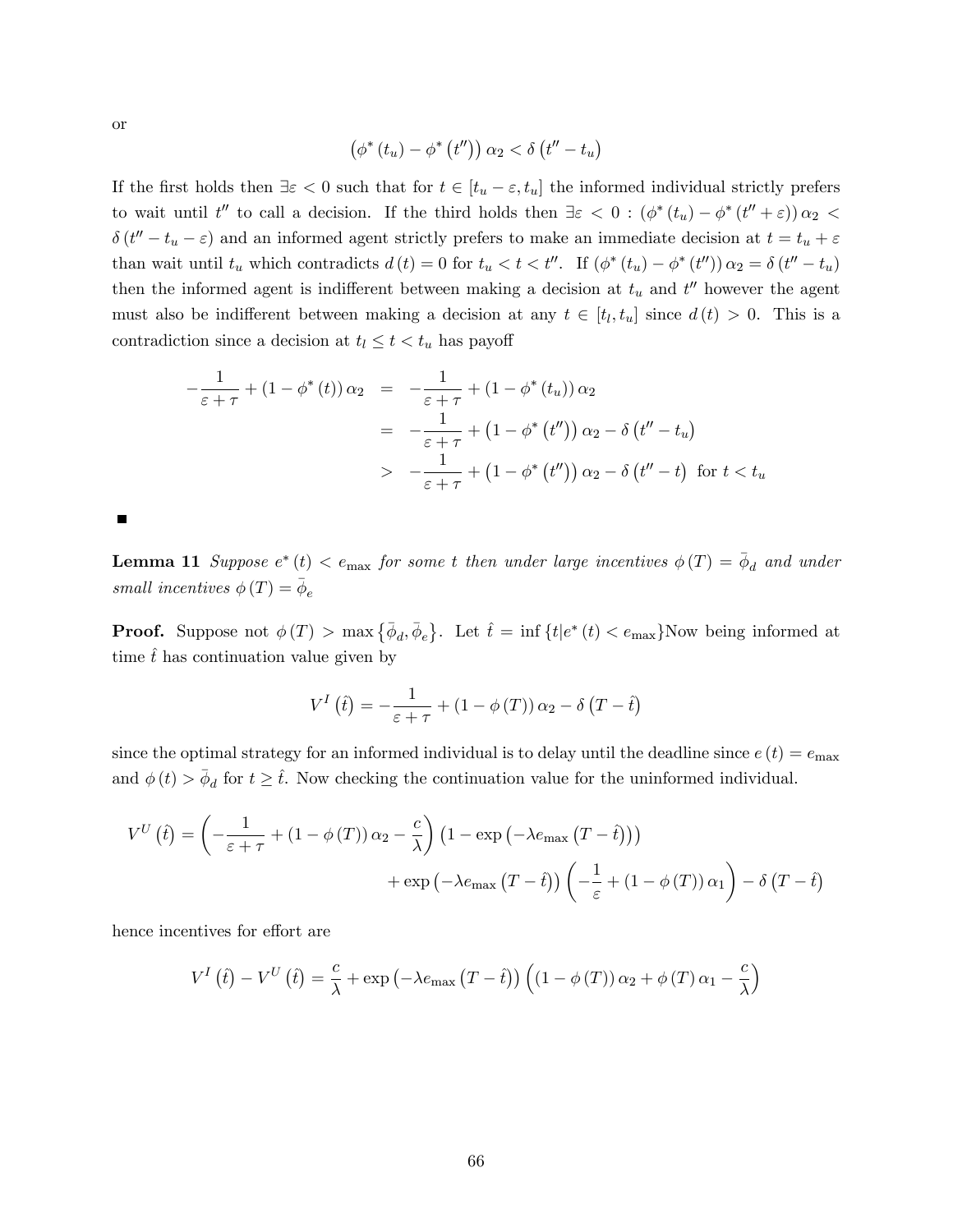also

$$
(1 - \phi(T)) \alpha_2 + \phi(T) \alpha_1 \geq ((1 - \bar{\phi}_d) \alpha_2 + \bar{\phi}_d \alpha_1)
$$
  
> 
$$
((1 - \bar{\phi}_e) \alpha_2 + \bar{\phi}_e \alpha_1)
$$
  
= 
$$
\frac{c}{\lambda}
$$

by definition of  $\bar{\phi}_d$  and  $\bar{\phi}_e$ . Hence  $V^I(\hat{t}) - V^U(\hat{t}) > \frac{c}{\lambda}$  $\frac{c}{\lambda}$  and  $\exists \delta > 0 : V^I(\hat{t} - \delta) - V^U(\hat{t} - \delta) > \frac{c}{\lambda}$  $\lambda$ hence  $e^*(\hat{t}-\delta) = e_{\text{max}}$  which is a contradiction of  $\hat{t} = \inf \{t | e^*(t) < e_{\text{max}}\}$ .

The previous lemmas restrict the set of potential equilibria to those where  $\phi(t)$  is continuous, decreasing and bounded below by  $\max\{\bar{\phi}_d, \bar{\phi}_e\}$ . Furthermore if decisions are taken prior to the deadline then  $\frac{d\phi}{dt} = 0$  during those times.

#### A.2.2 Proof for uniqueness of symmetric equilibria set under large incentives

Define  $V^{I*}(t)$  and  $V^{U*}(t)$ 

$$
V^{I*}(t) = -\frac{1}{\varepsilon + \tau} + (1 - \bar{\phi}_d) \alpha_2
$$
  

$$
V^{U*}(t) = -\frac{1}{\varepsilon + \tau} + \frac{(1 - \bar{\phi}_d) \alpha_2}{2} - \left(c + \frac{\delta}{e_{\text{max}}}\right) \frac{1}{2\lambda}
$$
  

$$
-\exp(-2\lambda e_{\text{max}}(T - t)) \left[\bar{\phi}_d \alpha_1 + \frac{(1 - \bar{\phi}_d) \alpha_2}{2} - \left(c + \frac{\delta}{e_{\text{max}}}\right) \frac{1}{2\lambda}\right]
$$

also note that

$$
V^{I*}(t) - V^{U*}(t) = \frac{\left(1 - \bar{\phi}_d\right)\alpha_2}{2} + \left(c + \frac{\delta}{e_{\text{max}}}\right)\frac{1}{2\lambda} + e^{-2\lambda(T-t)}\left[\bar{\phi}_d\alpha_1 + \frac{\left(1 - \bar{\phi}_d\right)\alpha_2}{2} - \left(c + \frac{\delta}{e_{\text{max}}}\right)\frac{1}{2\lambda}\right]
$$

and provided  $T - t < Z$  we have

$$
V^{I*}\left(t\right) - V^{U*}\left(t\right) > \frac{c}{\lambda}
$$

Also define  $\tilde{t}_d(\phi)$ ,  $V^{I*}(t,\phi)$  and  $V^{U*}(t,\phi)$ :

$$
\tilde{t}_d(\phi) = \frac{1}{\lambda} \ln \frac{\phi(t)}{\bar{\phi}_d}
$$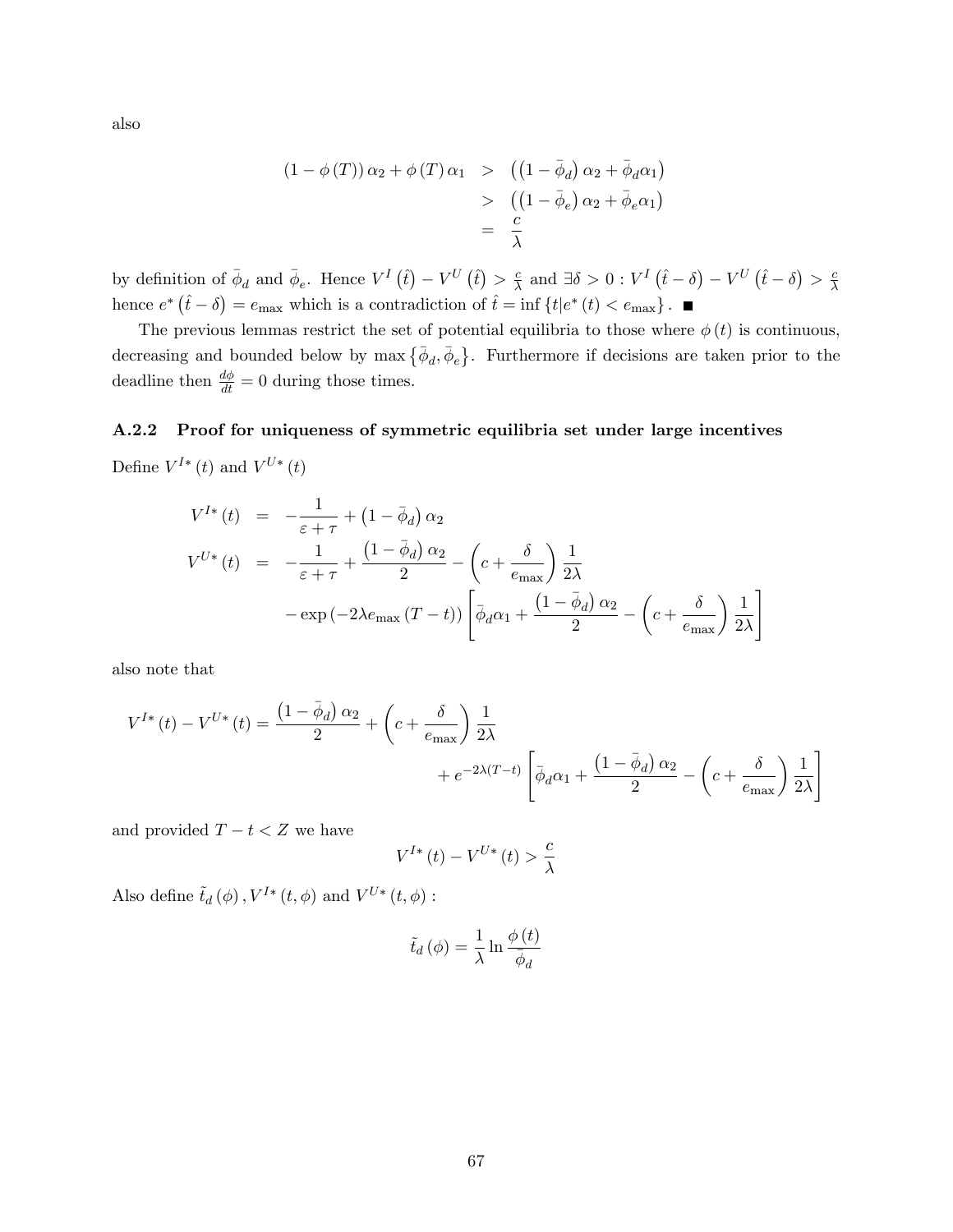$$
V^{I*}(t, \phi) = \begin{cases} -\frac{1}{\varepsilon + \tau} + (1 - \phi(t) \exp(-\lambda e_{\max}(T - t))) \alpha_2 - \delta(T - t) & \text{for } T - \tilde{t}_d(\phi) < t \le T \\ V^{I*}(t + \tilde{t}) - \delta \tilde{t} & \text{for } T - \tilde{t}_d(\phi) - Z \le t \le T - \tilde{t}_d(\phi) \\ (1 - \exp(-\lambda e_{\max}(T - t))) \left( -\frac{1}{\varepsilon + \tau} + (1 - \phi(t) \exp(-\lambda e_{\max}(T - t))) \alpha_2 - \frac{c}{\lambda} \right) & \text{for } T - \frac{1}{\varepsilon + \tau} \end{cases}
$$
  
\n
$$
V^{U*}(t, \phi) = \begin{cases} (1 - \exp(-\lambda e_{\max}(T - t))) \left( -\frac{1}{\varepsilon} + (1 - \phi(t) \exp(-\lambda e_{\max}(T - t))) \alpha_1 \right) - \delta(T - t) \\ (1 - \exp(-\lambda e_{\max} \tilde{t})) \left( V^{I*}(t + \tilde{t}) - \frac{c}{\lambda} \right) & \text{for } T - \tilde{t}_d(\phi) \\ + \exp(-\lambda e_{\max} \tilde{t}) \left( V^{U*}(t + \tilde{t}) - \delta \tilde{t} \right) & \text{for } T - \tilde{t}_d(\phi) \end{cases}
$$

note that

$$
V^{I*}(t, \phi) - V^{U*}(t, \phi) = \begin{cases} \frac{c}{\lambda} + \exp(-\lambda e_{\max}(T - t)) \begin{pmatrix} \phi(t) \exp(-\lambda e_{\max}(T - t)) \alpha_1 \\ + (1 - \phi(t) \exp(-\lambda e_{\max}(T - t))) \alpha_2 - \frac{c}{\lambda} \end{pmatrix} & \text{for } T - \frac{c}{\lambda} + \exp(-\lambda e_{\max} \tilde{t}) \left( V^{I*}(t + \tilde{t}) - V^{U*}(t + \tilde{t}) - \frac{c}{\lambda} \right) & \text{for } T - \tilde{t}_d(\phi) \end{cases}
$$

hence

$$
V^{I*}(t, \phi) - V^{U*}(t, \phi) > \frac{c}{\lambda} \text{ for } T - \tilde{t}_d(\phi) - Z < t \le T
$$

**Lemma 12** The unique equilityium strategies in any subgame starting at t with beliefs  $\phi(t)$  such that  $t \geq T - Z - \tilde{t}_d(\phi)$  is  $e^*(s) = e_{\text{max}}$  for  $t < s \leq T$   $d^*(s) = \begin{cases} 0 \text{ for } t \leq s \leq \tilde{t}_d(\phi) \\ \frac{\lambda^2 \alpha_2}{\sigma^2} \text{ for } \tilde{t}_d(\phi) < s \leq T \end{cases}$  $\frac{\lambda^2 \alpha_2}{\lambda \alpha_2 - \delta}$  for  $\tilde{t}_d(\phi) < s \leq T$ 

**Proof.** Proceed by supposing  $\exists s \geq t, \varepsilon > 0$  such that  $e^*(r) < e_{\max}$  for  $r \in [s - \varepsilon, s)$ . If this is the case we can check the continuation values at  $\hat{s}$  where

$$
\widehat{s} = \sup \left\{ r \middle| e^* \left( r \right) < 1 \right\}.
$$

Given that  $e^*(s) = e_{\text{max}}$  for  $r \geq \widehat{s}$  then the unique decision strategy is

$$
d^*(s) = \begin{cases} 0 \text{ for } \hat{s} \le s \le \min\left\{T, \hat{s} + \tilde{t}_d\left(\phi\left(\hat{s}\right)\right)\right\} \\ \frac{\lambda^2 \alpha_2}{\lambda \alpha_2 - \delta} \text{ for } \hat{s} + \tilde{t}_d\left(\phi\left(\hat{s}\right)\right) < s \le T \text{ if } \hat{s} + \tilde{t}\left(\phi\left(\hat{s}\right)\right) < T \end{cases}
$$

since the only belief at which an informed individual will call a decision is  $\phi = \bar{\phi}_d$  when the uninformed agent is exerting maximum effort. Hence we can write the continuation values as  $V^{I*}(\hat{s},\phi)$ ,  $V^{U*}(\hat{s},\phi)$ . The contradiction now comes from noting that for  $t > T - Z - \tilde{t}_d(\phi)$  $V^{I*}\left( t,\phi \right) -V^{U*}\left( t,\phi \right) >\frac{c}{\lambda }$  $\frac{c}{\lambda}$  hence  $\exists \zeta : V^{I*}(r, \phi(r)) - V^{U*}(r, \phi(r)) > \frac{c}{\lambda}$  $\frac{c}{\lambda}$  and  $e^*(r) < e_{\text{max}}$  for  $r \in [\hat{s} - \zeta, \hat{s})$  which means  $e^*(r)$  is not an equilibrium strategy.

**Lemma 13** Suppose  $T \ge X_d + Z$  then an upper bound on  $\phi^*(t)$  is given by

$$
\phi^*(t) \leq \frac{\bar{\phi}_d \exp\left(\lambda \left(T - Z - t\right)\right)}{\bar{\phi}_d} \quad \text{for } T - X_d - Z \leq t < T - Z
$$
\n
$$
\text{for } T - Z \leq t \leq T
$$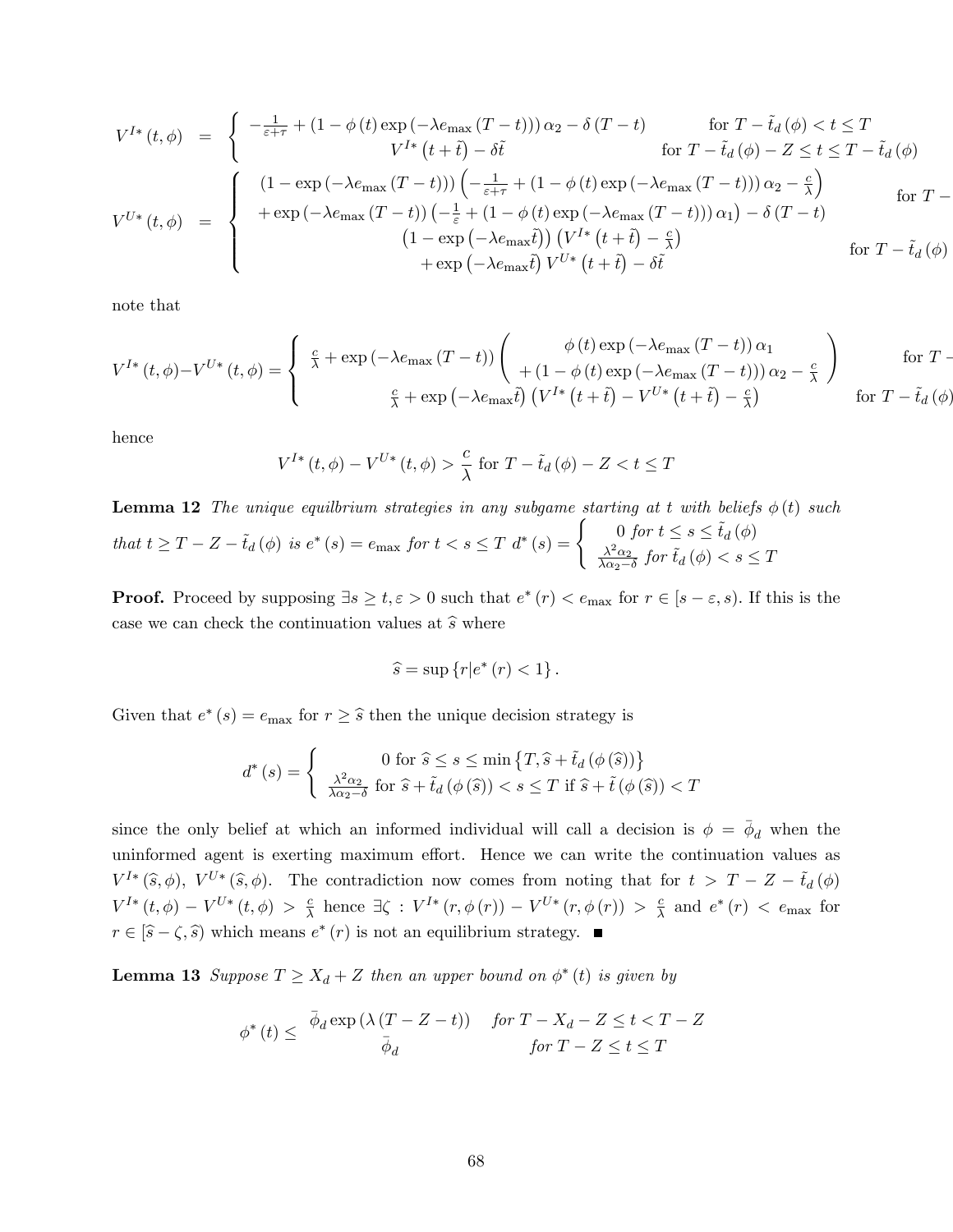**Proof.** Suppose  $\exists t' \phi^*(t') > \bar{\phi}_d \exp\left(\lambda (T - Z - t')\right)$  for  $T - X_d - Z \leq t' < T - Z$  or  $\phi^*(t) > \bar{\phi}_d$  for  $T - Z \leq t' \leq T$  then

$$
\exists (s, \phi^*(s)) \in \left\{ \begin{array}{l} (r(\phi), \phi) | r(\phi) = T - X_d - Z + \frac{1}{\lambda e_{\max}} \ln \frac{1}{\phi} \\ + \gamma \left( t' - \left( T - X_d - Z + \frac{1}{\lambda e_{\max}} \ln \frac{1}{\phi} \right) \right), \gamma \in (0, 1), \phi \in [\phi(t), 1] \end{array} \right\}.
$$

Now  $s > T - Z - \tilde{t}_d (\phi^*(s))$  hence the unique equilibrium of the subgame starting from  $(s, \phi^*(s))$ is given by Lemma 12. However bayesian beliefs  $\hat{\phi}^*(r)$  in this subgame reach

$$
\widehat{\phi}^*(r) = \phi^*(t') \, str = (T - X_d - Z) + \frac{1}{\lambda e_{\text{max}}} \ln \frac{1}{\phi^*(t')} + \gamma(s) \left( t' - (T - X_d - Z) + \frac{1}{\lambda e_{\text{max}}} \ln \frac{1}{\phi^*(t')} \right)
$$

where  $\gamma(s) = \frac{s-(T-X_d-Z)+\frac{1}{\lambda e_{\max}}\ln \frac{1}{\phi^*(s)}}{\frac{H}{s}(T-X_d-Z)+\frac{1}{\lambda e_{\max}}\ln \frac{1}{\phi^*(s)}}$  $\frac{s-(1-\lambda_d-2)+\frac{1}{\lambda e_{\max}}\ln\frac{1}{\phi^*(s)}}{t'-(T-\lambda_d-2)+\frac{1}{\lambda e_{\max}}\ln\frac{1}{\phi^*(t')}} < 1$  hence  $r < t$  and  $\widehat{\phi}^*(t') > \phi^*(t')$  hence  $\phi^*(t)$  is not part of a Perfect Bayesian equilibrium.

Together with lemma 9 this uniquely determines  $\phi(t) = \bar{\phi}_d$  for  $t \ge T - Z$  if  $T \ge X_d + Z$ 

**Lemma 14** Suppose  $T \ge X_d + Z$  then a lower bound on  $\phi^*(t)$  is given by

$$
\bar{\phi}_d \qquad \text{for } t \geq T - Z
$$
\n
$$
\phi^*(t) \geq \bar{\phi}_d + \delta (T - Z - t) \qquad \text{for } T - Y_d - Z \leq t < T - Z
$$
\n
$$
\qquad \qquad 1 \qquad \qquad \text{for } t \leq T - Y_d - Z
$$

**Proof.** As noted above  $\phi(t) = \bar{\phi}_d$  for  $t \geq T - Z$  if  $T \geq X_d + Z$  is uniquely determined. Now suppose  $\exists s : \phi(s) < 1$  for  $a s < T - Y_d - Z$  or  $\phi(s) < \overline{\phi}_d + \delta (T - Z - s)$  for  $T - Y_d - Z \le t < T - Z$ . If  $d(t) = 0$  for  $s \le t < T - Z$  there is an immediate contradiction as informed individuals would strictly prefer to call an immediate decision. Hence the only way this could be part of an equilibrium is if  $d(t) \neq 0$  for a subset of the interval  $[s, T - Z]$ . Suppose that there exists  $[t_l, t_u] \subset [s, T - Z]$ where  $d^*(t) > 0$  and  $\phi^*(t) < \bar{\phi}_d$  for  $t \in [t_l, t_u]$ , note from lemma 8 we also have  $\frac{d\phi^*}{dt} = 0$  over this domain. If there is more than one instance of this take the last instance. Given this interval one of the following two conditions hold

$$
(\phi^*(t_u) - \bar{\phi}_d) \alpha_2 > \delta (T - Z - t_u)
$$

$$
(\phi^*(t_u) - \bar{\phi}_d) \alpha_2 = \delta (T - Z - t_u)
$$

or

$$
\left(\phi^*\left(t_u\right)-\bar{\phi}_d\right)\alpha_2<\delta\left(T-Z-t_u\right)
$$

If the first holds then  $\exists \varepsilon < 0$  such that for  $t \in [t_u - \varepsilon, t_u]$  the informed individual strictly prefers to wait until  $T - Z$  to call a decision. If the third holds then  $(\phi^*(t_u) - \bar{\phi}_d) \alpha_2 < \delta (T - Z - t_u)$  and an informed agent strictly prefers to make an immediate decision at  $t = t_u$  than wait until  $T - Z$  which contradicts  $d(t) = 0$  for  $t_u < t < T - Z$ . If  $(\phi^*(t_u) - \bar{\phi}_d) \alpha_2 = \delta(T - Z - t_u)$  then the informed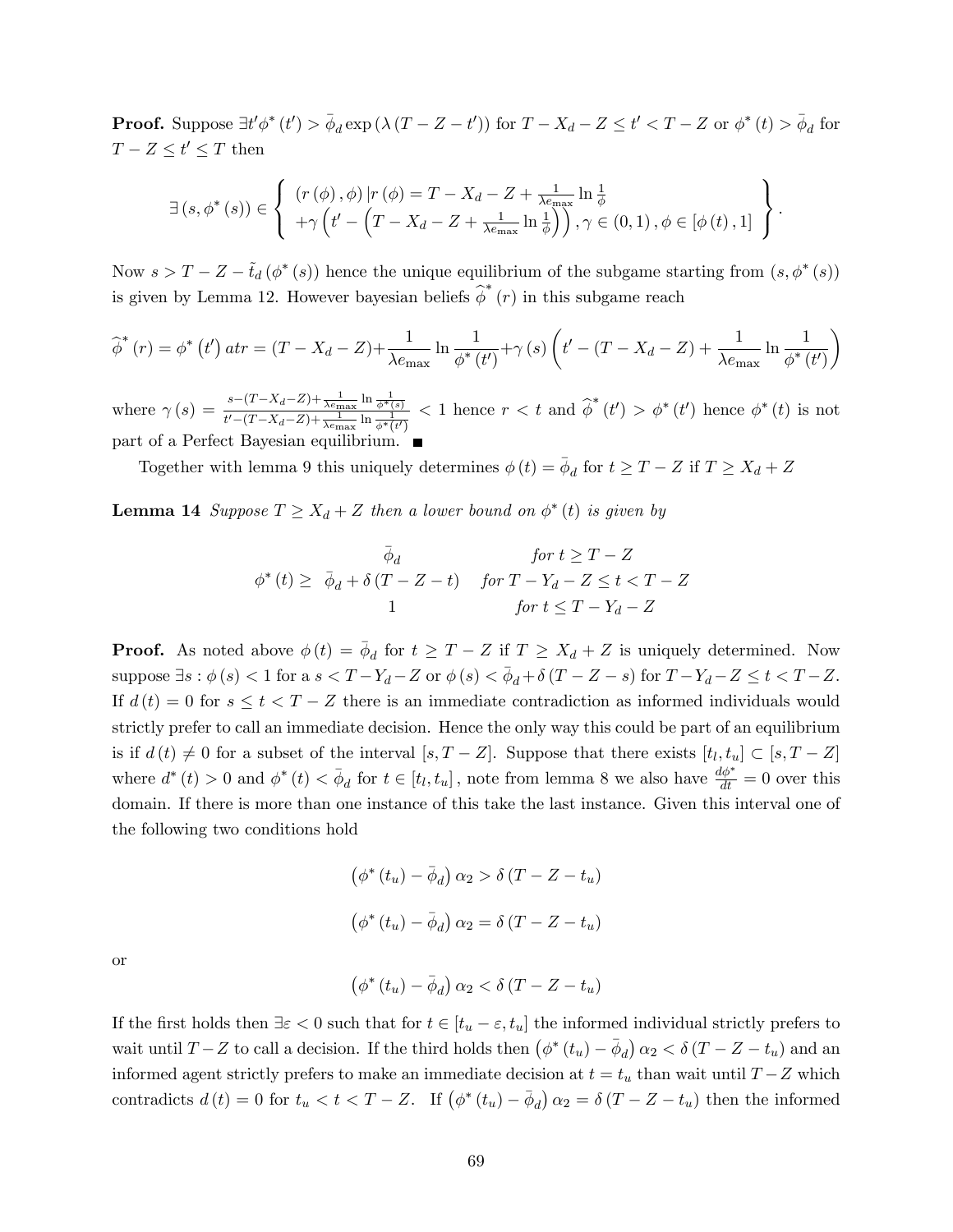agent is indifferent between making a decision at  $t_u$  and  $T - Z$  however the agent must also be indifferent between making a decision at any  $t \in [t_l, t_u]$  since  $d(t) > 0$ , this is a contradiction since a decision at  $t_l \leq t < t_u$  has payoff

$$
-\frac{1}{\varepsilon + \tau} + (1 - \phi^*(t)) \alpha_2
$$
  
= 
$$
-\frac{1}{\varepsilon + \tau} + (1 - \phi^*(t_u)) \alpha_2
$$
  
= 
$$
-\frac{1}{\varepsilon + \tau} + (1 - \bar{\phi}_d) \alpha_2 - \delta (T - Z - t_u)
$$
  
> 
$$
-\frac{1}{\varepsilon + \tau} + (1 - \bar{\phi}_d) \alpha_2 - \delta (T - Z - t) \text{ for } t < t_u
$$

Finally  $\sharp s < T - Z : \phi^*(s) = \bar{\phi}_d$  as continuation values would be given by  $V^{I*}(t)$ ,  $V^{U*}(t)$  for the subgame starting at s which would need to have the unique equilibrium effort strategy  $e^*(t) = 1$ however as shown above  $V^{I*}(t) - V^{U*}(t) < \frac{c}{\lambda}$  $\frac{c}{\lambda}$  if  $t < T - Z$  hence this can not be an equilibrium. П

These two lemmas provide an upper and lower bound on the values of  $\phi^*(t)$  in equilibrium. The proof for uniqueness now proceeds by showing that the only equilibrium strategies which support values of  $\phi$  between these bounds are the ones given in the propositions.

Proof. i) Case 1:  $T < X_d$ 

Informed strategy  $d(t) = 0$  for all t. Uninformed strategy  $e(t) = e_{\text{max}}$  for all t. Beliefs  $\phi(t) = \exp(-\lambda e_{\text{max}}t)$  for all t. ii) Case 2:  $X_d \leq T < X_d + Z$ Informed strategy  $d(t) = 0$  for  $t < X_d$ .  $d(t) = \frac{\lambda^2 \alpha_2}{\lambda \alpha_2 - t}$  $\frac{\lambda^2 \alpha_2}{\lambda \alpha_2 - \delta}$  for  $t \geq X_d$ . Uninformed strategy  $e(t) = e_{\text{max}}$  for all t. Beliefs  $\phi(t) = \exp(-\lambda e_{\text{max}}t)$  for  $t < X_d$ .  $\phi(t) = \bar{\phi}_d$  for  $t \geq X_d$ . Lemma 12 covers these first two cases. iii) Case 3  $X_d + Z < T < Y_d + Z$ Informed strategy  $d(t) = 0$  for  $t < T - Z$ .  $d(t) = \frac{\lambda^2 \alpha_2}{\lambda \alpha_2 - t}$  $\frac{\lambda^2 \alpha_2}{\lambda \alpha_2 - \delta}$  for  $t \geq T - Z$ . Uninformed strategy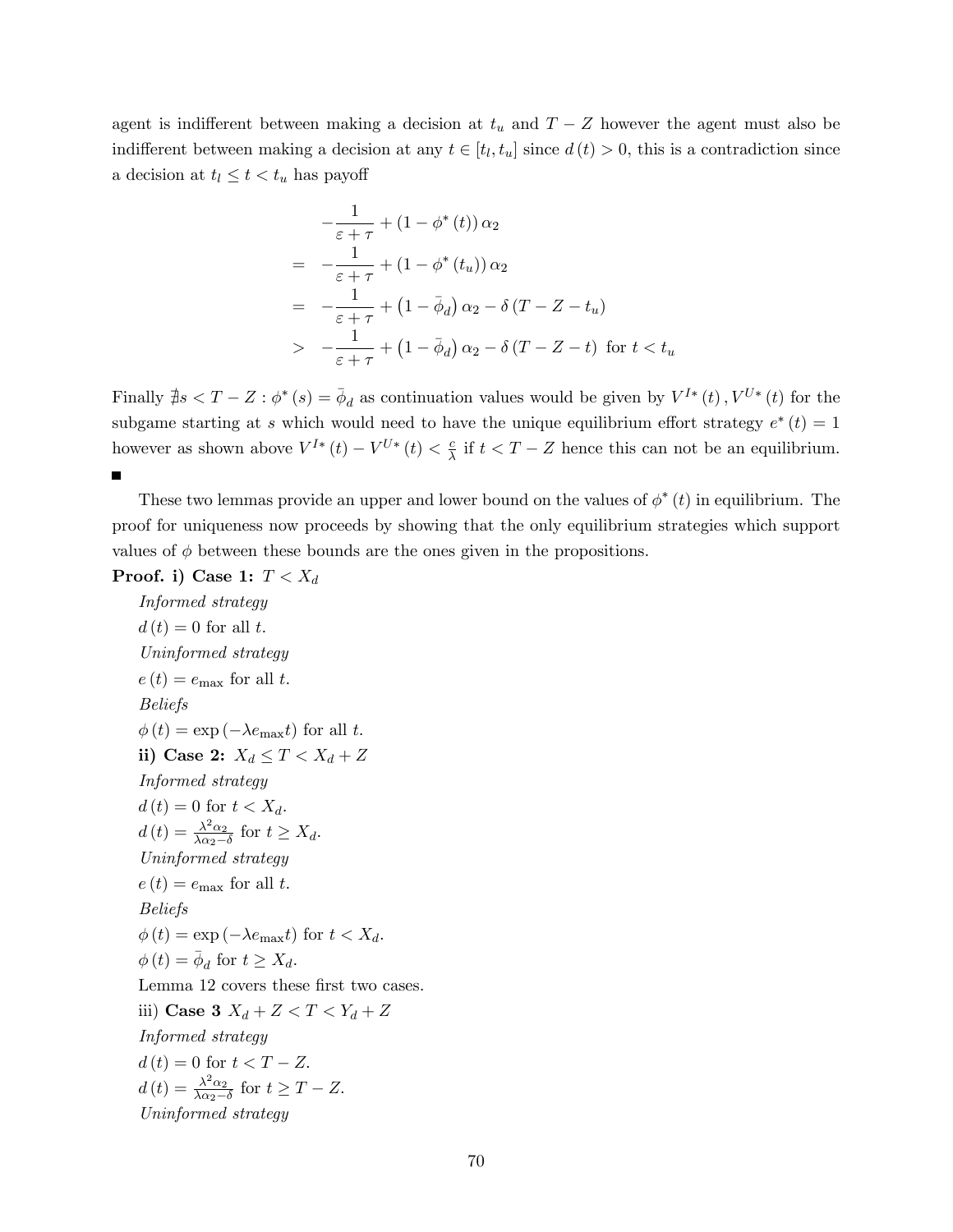$d(t) = 0$  for all t.

 $e(t)$  satisfies

$$
\exp\left(-\lambda \int_0^t e(s) \, ds\right) \ge \bar{\phi}_d + (T - Z - t) \frac{\delta}{\alpha_2}
$$

and

$$
\exp\left(-\lambda \int_0^{T-Z} e(s) \, ds\right) = \bar{\phi}_d.
$$

for  $t < T - Z$ .

$$
e(t) = 1 \text{ for all } t \geq T - Z.
$$
  
Beliefs  

$$
\phi(t) = \exp\left(-\lambda \int_0^t e(s) ds\right) \text{ for } t < T - Z
$$
  

$$
\phi(t) = \bar{\phi}_d \text{ for } t \geq T - Z.
$$

Lemmas 12, 14 and 13 determine the bounds on  $\phi(t)$  and that  $\phi^*(t) = \bar{\phi}_d e^*(t) = e_{\text{max}}$  for  $t \geq T - Z$ . Lemma 10 implies that  $d(t) = 0$  for  $t < T - Z$  which suffices along with the earlier lemmas the equilibrium strategy set.

iv) Case 4 
$$
T > Y_d + Z
$$
  
\n*Informed strategy*  
\n $d(t) = call \text{ for } 0 \le t \le T - Y_d - Z$   
\n $d(t) = 0 \text{ for } T - Y_d - Z < t < T - Z$ .  
\n $d(t) = \frac{\lambda^2 \alpha_2}{\lambda \alpha_2 - \delta}$  for  $t \ge T - Z$ .  
\n*Uninformed strategy*  
\n $d(t) = 0$  for all  $t$ .  
\n $e(t) = \frac{\delta}{c}$  for  $0 \le t \le T - Y_d - Z$   
\n $e(t)$  satisfies  
\n
$$
\exp\left(-\lambda \int_{T - Y_d - Z}^{t} e(s) ds\right) \ge \bar{\phi}_d + (T - Z - t) \frac{\delta}{\alpha_2}
$$

and

$$
\exp\left(-\lambda \int_{T-Y_d-Z}^{T-Z} e(s) \, ds\right) = \bar{\phi}_d.
$$

 $\delta$ 

for  $T - Y_d - Z < t < T - Z$ .  $e(t) = 1$  for  $t \geq T - Z$ . Beliefs  $\phi(t) = 1$  for  $0 \le t \le T - Y_d - Z$  $\phi(t) = \exp\left(-\lambda \int_T^t$  $\int_{T-Y_d-Z}^{t} e(s) ds \, ds$  for  $T - Y_d - Z < t < T - Z$ .  $\phi(t) = \overline{\phi}_d$  for  $t \geq T - Z$ .

Case 3 above covers the subgames for  $t > T - Z - \widehat{T}$  remains to show that the above strategies are unique for  $t \leq T - Z - \hat{T}$ . For  $t \leq T - Z - \hat{T}$  we have shown that  $\phi(t) = 1$ . First rule out that  $e(t) = 0$ , if this were the case the continuation payoffs would be  $V<sup>I</sup>(t) = -\frac{1}{\varepsilon + 1}$  $\frac{1}{\varepsilon+\tau}$  and  $V^{U}(t) = -\frac{1}{\varepsilon + \tau} - \frac{c}{\lambda} - (\tilde{t} - t) \delta$  where  $\tilde{t}$  is the next time  $e(t) > 0$ , therefore the strategy  $e(t) = 0$ is not optimal as  $V^I - V^U > \frac{c}{\lambda}$  $\frac{c}{\lambda}$ . Implying that  $0 < e(t) \leq \frac{\delta}{\lambda}$  $\frac{\delta}{\lambda \alpha_2}$  and individuals make decision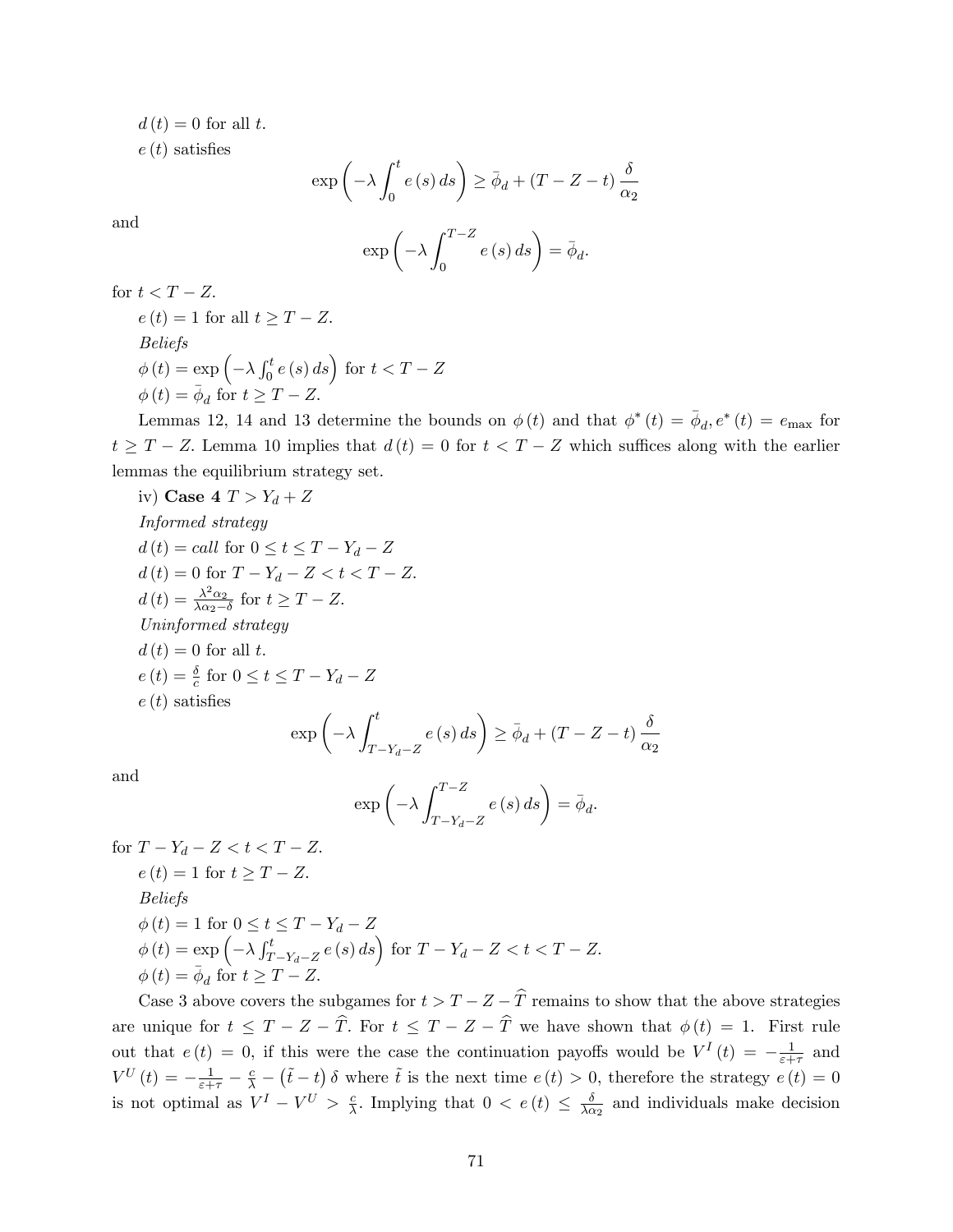immediately  $V^I(t) = -\frac{1}{\varepsilon + 1}$  $\frac{1}{\varepsilon+\tau}$  so  $V^U(t) = -\frac{1}{\varepsilon+\tau} - \frac{c}{\lambda}$  $\frac{c}{\lambda}$  for  $t \leq T - Z - T$ .

$$
V^{U}(t) = \int_{t}^{t+\Delta t} \left( -\frac{1}{\varepsilon + \tau} - c \int_{t}^{s} e(r) dr - \delta (s - t) \right) 2\lambda e(s) \exp \left( -2\lambda \int_{t}^{s} e(r) dr \right) ds
$$
  
\n
$$
+ \exp \left( -2\lambda \int_{t}^{t+\Delta t} e(r) dr \right) \left( V^{U}(t + \Delta t) - \delta \Delta t - c \int_{t}^{t+\Delta t} e(r) dr \right)
$$
  
\n
$$
= \left( -\frac{1}{\varepsilon + \tau} - \frac{c}{2\lambda} \right) \left( 1 - \exp \left( -2\lambda \int_{t}^{t+\Delta t} e(r) dr \right) \right)
$$
  
\n
$$
- \int_{t}^{t+\Delta t} \delta (s - t) 2\lambda e(s) \exp \left( -2\lambda \int_{t}^{s} e(r) dr \right) ds
$$
  
\n
$$
+ \exp \left( -2\lambda \int_{t}^{t+\Delta t} e(r) dr \right) \left( V^{U}(t + \Delta t) - \delta \Delta t \right)
$$
  
\n
$$
= -\frac{1}{\varepsilon + \tau} - \frac{c}{\lambda} + \frac{c}{2\lambda} \left( 1 - \exp \left( -2\lambda \int_{t}^{t+\Delta t} e(r) dr \right) \right)
$$
  
\n
$$
- \int_{t}^{t+\Delta t} \delta (s - t) 2\lambda e(s) \exp \left( -2\lambda \int_{t}^{s} e(r) dr \right) ds
$$
  
\n
$$
- \exp \left( -2\lambda \int_{t}^{t+\Delta t} e(r) dr \right) \delta \Delta t
$$

hence

$$
\frac{c}{2\lambda} \left( 1 - \exp\left( -2\lambda \int_t^{t + \Delta t} e(r) dr \right) \right) = \int_t^{t + \Delta t} \delta(s - t) 2\lambda e(s) \exp\left( -2\lambda \int_t^s e(r) dr \right) ds
$$

$$
+ \exp\left( -2\lambda \int_t^{t + \Delta t} e(r) dr \right) \delta \Delta t
$$

$$
\frac{c}{2\lambda} 2\lambda e(t) \Delta t + O\left( \Delta t^2 \right) = \delta \Delta t + O\left( \Delta t^2 \right)
$$

hence we require that  $e(t) = \frac{\delta}{c}$ .

## A.2.3 Proof for uniqueness of symmetric equilibria set under small incentives DeÖne  $1\quad\quad\quad\quad$

$$
\tilde{t}_e(\phi) = \frac{1}{\lambda} \ln \frac{\phi}{\overline{\phi}_e}
$$

$$
V_e^{I*}(t, \phi) = -\frac{1}{\varepsilon + \tau} + (1 - \phi \exp\left[-\lambda e_{\text{max}} (T - t)\right]) \alpha_2 - \delta \tilde{t}_e(\phi)
$$

$$
V_e^{U*}(t, \phi) = (1 - \exp[-\lambda e_{\max}(T - t)]) \left( -\frac{1}{\varepsilon + \tau} + (1 - \phi \exp[-\lambda e_{\max}(T - t)]) \alpha_2 - \frac{c}{\lambda} \right)
$$

$$
+ \exp[-\lambda e_{\max}(T - t)] \left( -\frac{1}{\varepsilon} + (1 - \phi \exp[-\lambda e_{\max}(T - t)]) \alpha_1 \right) - \delta \tilde{t}_e(\phi)
$$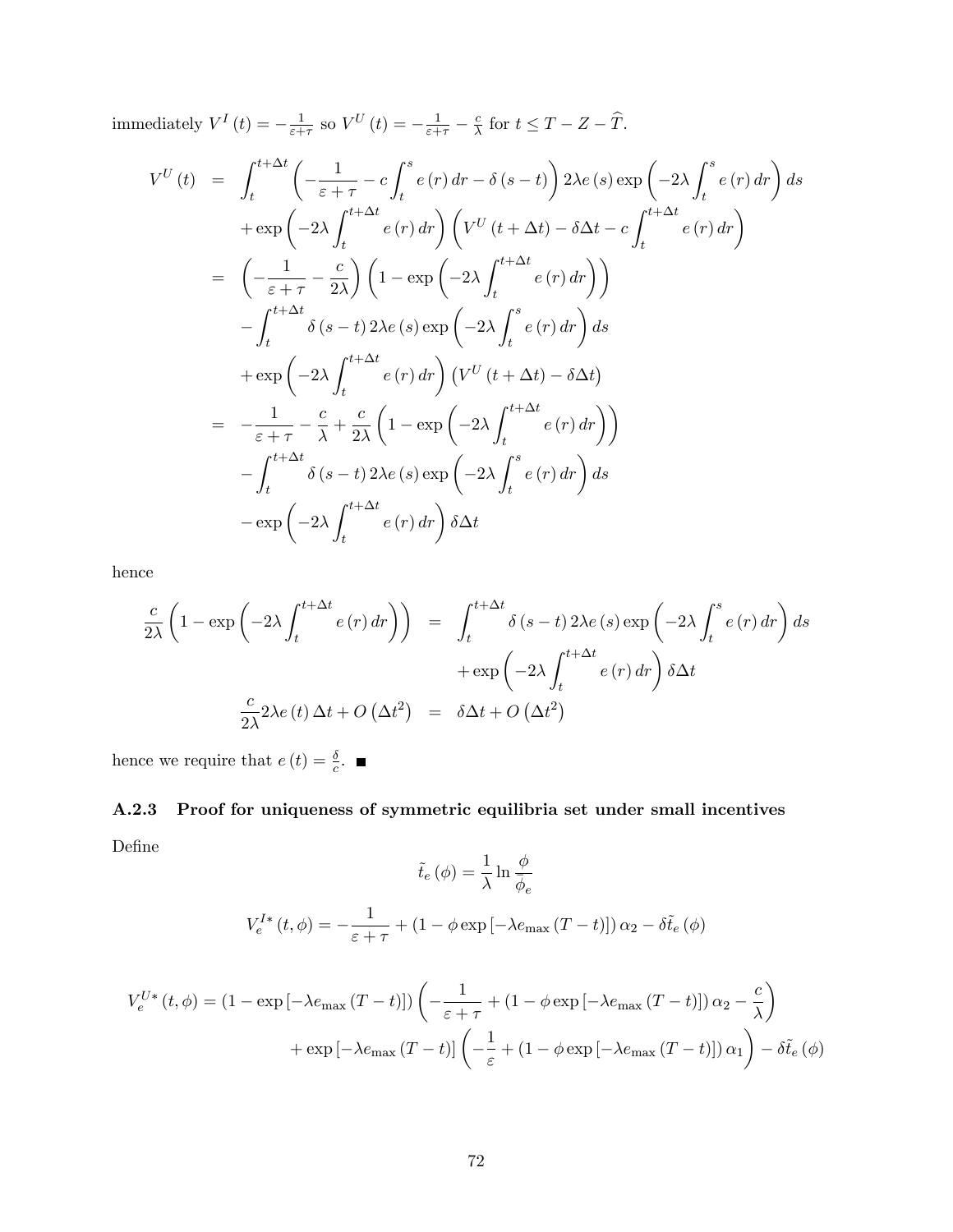Also

$$
V_e^{I*}(t, \phi) - V_e^{U*}(t, \phi) = \frac{c}{\lambda}
$$
  
+  $\exp\left[-\lambda e_{\text{max}}(T-t)\right] \left(\phi \exp\left[-\lambda e_{\text{max}}(T-t)\right] \alpha_1 + (1 - \phi \exp\left[-\lambda e_{\text{max}}(T-t)\right]) \alpha_2 - \frac{c}{\lambda}\right)$   

$$
V_e^{I*}(t, \phi) - V_e^{U*}(t, \phi) > \frac{c}{\lambda}
$$

provided

 $t < \tilde{t}_e(\phi)$ 

**Lemma 15** The unique equility in strategies in any subgame starting at t with beliefs  $\phi(t)$  such that  $t \ge T - \tilde{t}_e(\phi)$  is  $e^* (s) = e_{\text{max}}$  for  $t \le s \le T$   $d^* (s) = 0$ .

**Proof.** Proceed by supposing  $\exists s \geq t, \varepsilon > 0$  such that  $e^*(r) < e_{\max}$  for  $r \in [s - \varepsilon, s)$ . If this is the case we can check the continuation values at  $\hat{s}$  where

$$
\widehat{s} = \sup \left\{ r \middle| e^* \left( r \right) < 1 \right\}.
$$

Given that  $e^*(r) = e_{\text{max}}$  for  $r \geq \widehat{s}$  then the unique decision strategy is

$$
d^*\left(r\right) = 0
$$

since the only belief at which an informed individual will call a decision is  $\bar{\phi}_d <$  when the uninformed agent is exerting maximum effort. Hence we can write the continuation values as  $V_e^{I*}(\hat{s}, \phi(\hat{s}))$ ,  $V_e^{U*}(\widehat{s}, \phi(\widehat{s}))$ . The contradiction now comes from noting that  $t > T - \tilde{t}_e (\phi) \Rightarrow \widehat{s} > T - -\tilde{t}_e (\phi(\widehat{s}))$ hence  $V_e^{I*}(\widehat{s}, \phi(\widehat{s})) - V_e^{U*}(\widehat{s}, \phi(\widehat{s})) > \frac{c}{\lambda}$  $\frac{c}{\lambda}$  thus  $\exists \zeta : V_e^{I*}(r, \phi(r)) - V_e^{U*}(r, \phi(r)) > \frac{c}{\lambda}$  $\frac{c}{\lambda}$  and  $e^*(r) < e_{\text{max}}$ for  $r \in [\hat{s} - \zeta, \hat{s})$  which means  $e^*(r)$  is not an equilibrium strategy.

**Lemma 16** Suppose  $T \ge X_e$  then an upper bound on  $\phi^*(t)$  is given by

$$
\phi^*(t) \leq \frac{1}{\bar{\phi}_e \exp(\lambda(T-t))} \quad \text{for } T - X_e \leq t < T
$$

**Proof.** Suppose  $\exists t', \phi^*(t') > \bar{\phi}_e \exp(\lambda(T-t))$  for  $T - X_e \leq t' < T$  then

$$
\exists (s, \phi^*(s)) \in \left\{ \begin{array}{c} (r(\phi), \phi) | r(\phi) = T - X_e + \frac{1}{\lambda e_{\max}} \ln \frac{1}{\phi} \\ + \gamma \left( t' - \left( T - X_e + \frac{1}{\lambda e_{\max}} \ln \frac{1}{\phi} \right) \right), \gamma \in (0, 1), \phi \in [\phi(t'), 1] \end{array} \right\}
$$

Now  $s > T - \tilde{t}_e(\phi^*(s))$  hence the unique equilibrium of the subgame starting from  $(s, \phi^*(s))$  is given by Lemma 16. However bayesian beliefs  $\hat{\phi}^*(r)$  in this subgame reach  $\hat{\phi}^*(r) = \phi^*(t')$  at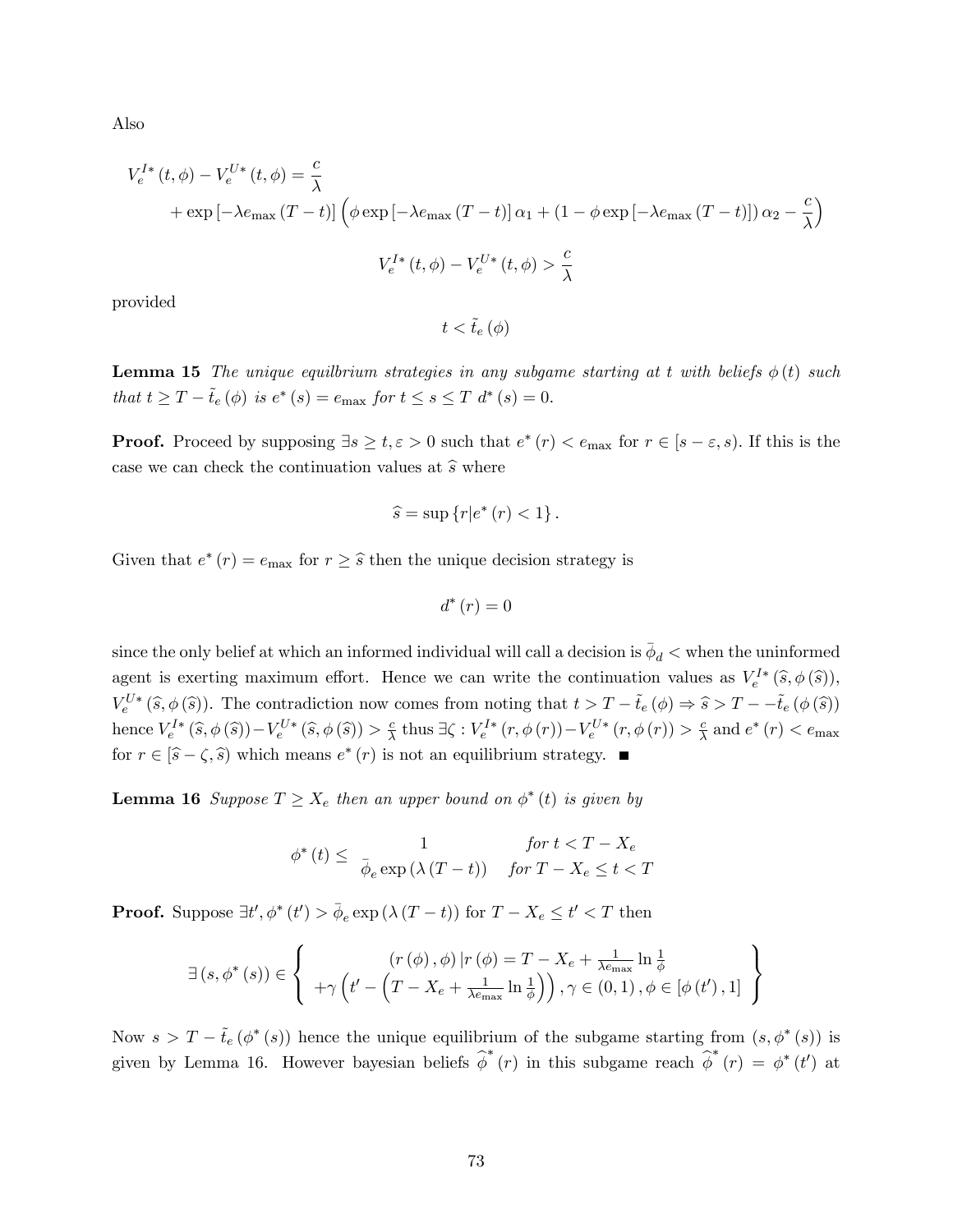$$
r = (T - X_e) + \frac{1}{\lambda e_{\text{max}}} \ln \frac{1}{\phi^*(t')} + \gamma(s) \left( t' - (T - X_e) + \frac{1}{\lambda e_{\text{max}}} \ln \frac{1}{\phi^*(t')} \right) \text{ where}
$$

$$
\gamma(s) = \frac{s - (T - X_e) + \frac{1}{\lambda e_{\text{max}}} \ln \frac{1}{\phi^*(s)}}{t' - (T - X_e) + \frac{1}{\lambda e_{\text{max}}} \ln \frac{1}{\phi^*(t')}} < 1
$$

hence  $r < t'$  and  $\hat{\phi}^*(t') > \phi^*(t')$  hence  $\phi^*(t')$  is not part of Perfect Bayesian Equilibrium. This uniquely determines  $\phi(T) = \bar{\phi}_e$  for  $T \ge X_e$ .

**Lemma 17** Suppose  $T \ge X_e$  then a lower bound on  $\phi^*(t)$  is given by

$$
\phi^*(t) \geq \begin{array}{cc} \bar{\phi}_e + \delta (T - t) & \text{for } T - Y_e \leq t < T \\ 1 & \text{for } t \leq T - Y_e \end{array}
$$

**Proof.** As noted above  $\phi(T) = \overline{\phi}_e$  if  $T \ge X_e$ . Now suppose  $\exists s : \phi(s) < 1$  for a  $s < T - Y_e$ or  $\phi(s) < \bar{\phi}_e + \delta(T - s)$  for  $T - Y_e \le t < T$ . If  $d(t) = 0$  for  $s \le t < T$  there is an immediate contradiction as informed individuals would strictly prefer to call an immediate decision than wait until T. Hence the only way this could be part of an equilibrium is if  $d(t) \neq 0$  for a subset of the interval [s, T]. Suppose that there exists  $[t_l, t_u] \subset [s, T]$  where  $d^*(t) > 0$  and  $\phi^*(t) < \phi(T)$  for  $t \in [t_l, t_u]$ , note from lemma 8 we also have  $\frac{d\phi^*}{dt} = 0$  over this domain. If there is more than one instance of this take the last instance. Given this interval one of the following two conditions hold

$$
\left(\phi^*(t_u) - \bar{\phi}_e\right) \alpha_2 > \delta(T - t_u)
$$

$$
\left(\phi^*(t_u) - \bar{\phi}_e\right) \alpha_2 = \delta(T - t_u)
$$

or

$$
\left(\phi^*\left(t_u\right)-\bar{\phi}_e\right)\alpha_2 < \delta\left(T-t_u\right)
$$

If the first holds then  $\exists \varepsilon < 0$  such that for  $t \in [t_u - \varepsilon, t_u]$  the informed individual strictly prefers to wait until T to call a decision. If the third holds then  $\exists \varepsilon' < 0 : (\phi^*(t_u + \varepsilon') - \overline{\phi}_e) \alpha_2 < \delta (T - t_u - \varepsilon)$ and an informed agent strictly prefers to make an immediate decision at  $t = t_u + \varepsilon'$  than wait until  $t_u$  which contradicts  $d(t) = 0$  for  $t_u < t < T$ . If  $(\phi^*(t_u) - \phi^*(T)) \alpha_2 = \delta(T - t_u)$  then the informed agent is indifferent between making a decision at  $t<sub>u</sub>$  and T however the agent is also be indifferent between making a decision at any  $t \in [t_l, t_u]$  since  $d(t) > 0$ , this is a contradiction since a decision at  $t_l \leq t < t_u$  has payoff

$$
-\frac{1}{\varepsilon+\tau} + (1 - \phi^*(t)) \alpha_2
$$
  
= 
$$
-\frac{1}{\varepsilon+\tau} + (1 - \phi^*(t_u)) \alpha_2
$$
  
= 
$$
-\frac{1}{\varepsilon+\tau} + (1 - \phi^*(T)) \alpha_2 - \delta (T - t_u)
$$
  
> 
$$
-\frac{1}{\varepsilon+\tau} + (1 - \phi^*(T)) \alpha_2 - \delta (T - t) \text{ for } t < t_u
$$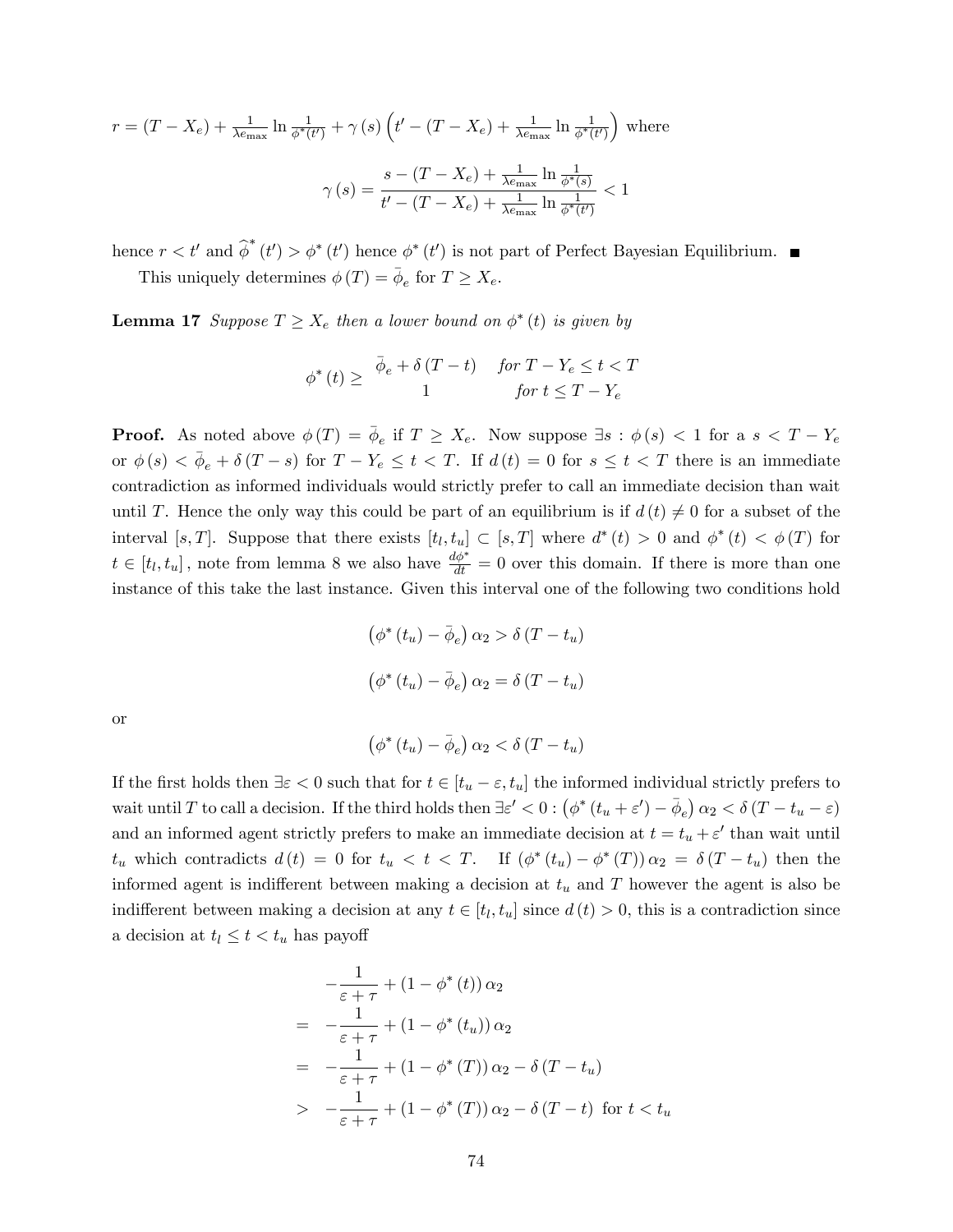Where the final line is the payoff from waiting at time  $t$  until  $T$  which is strictly worse than an immediate decision. Finally we need to check that  $\phi(t) < \bar{\phi}_e = \phi(T)$  for  $t < T$ . If not  $\exists s < T : \phi^*(s) < \bar{\phi}_e$  and  $\frac{d\phi}{dt} = 0$  for  $t \geq s$ . This immediately implies that the effort and decision strategies are  $e^*(t) = \frac{\delta}{\lambda \overline{\phi}_e \alpha_2}$  and  $d^*(t) = \frac{\delta}{(1 - \overline{\phi}_e)\overline{\phi}_e \alpha_2}$  for  $t \geq s$ . Now calculating the continuation values at s

$$
V^{I*}(t) = -\frac{1}{\varepsilon + \tau} + (1 - \bar{\phi}_e) \alpha_2
$$
  
\n
$$
V^{U*}(t) = -\frac{1}{\varepsilon + \tau} + \frac{(1 - \bar{\phi}_e) \alpha_2}{2} - \left(c + \frac{\delta}{e^*(t)}\right) \frac{1}{2\lambda}
$$
  
\n
$$
-\exp(-2\lambda e^*(t) (T - t)) \left[\bar{\phi}_e \alpha_1 + \frac{(1 - \bar{\phi}_e) \alpha_2}{2} - \left(c + \frac{\delta}{e^*(t)}\right) \frac{1}{2\lambda}\right]
$$

also note that

$$
V^{I*}(t) - V^{U*}(t) = \frac{\left(1 - \bar{\phi}_e\right)\alpha_2}{2} + \left(c + \frac{\delta}{e^*(t)}\right)\frac{1}{2\lambda}
$$

$$
+ \exp\left(-2\lambda e^*(t)\left(T - t\right)\right) \left[\bar{\phi}_e\alpha_1 + \frac{\left(1 - \bar{\phi}_e\right)\alpha_2}{2} - \left(c + \frac{\delta}{e^*(t)}\right)\frac{1}{2\lambda}\right]
$$

$$
V^{I*}(t) - V^{U*}(t) = \frac{\alpha_2 + \frac{c}{\lambda}}{2} + \exp\left(-2\lambda e^*(t)\left(T - t\right)\right) \left[\frac{\bar{\phi}_e\alpha_1}{2} - \frac{\bar{\phi}_e\alpha_2}{2}\right]
$$

$$
\lim_{t \to T} V^{I*}(t) - V^{U*}(t) = \frac{\bar{\phi}_e\alpha_1 + \frac{c}{\lambda}}{2} < \frac{c}{\lambda}
$$

where the final inequality follows from the definition of  $\bar{\phi}_e$ . Hence  $e^*(s) > 0$  is not an equilibrium strategy and hence  $\frac{4}{7}s < T$ :  $\phi^*(s) < \bar{\phi}_e$ 

## Proof. i) Case 1:  $T < X_e$

Informed strategy  $d(t) = 0$  for all t. Uninformed strategy  $d(t) = 0$  for all t.  $e(t) = 1$  for all t. Beliefs Beliefs evolve according to  $\phi(t) = \exp\left(-\lambda \int_0^t e(s) \, ds\right)$  for all t. Follows immediately from Lemma 15. ii) Case 2:  $X_e < T < Y_e$ Informed strategy  $d(t) = 0$  for all t. Uninformed strategy  $d(t) = 0$  for all t.